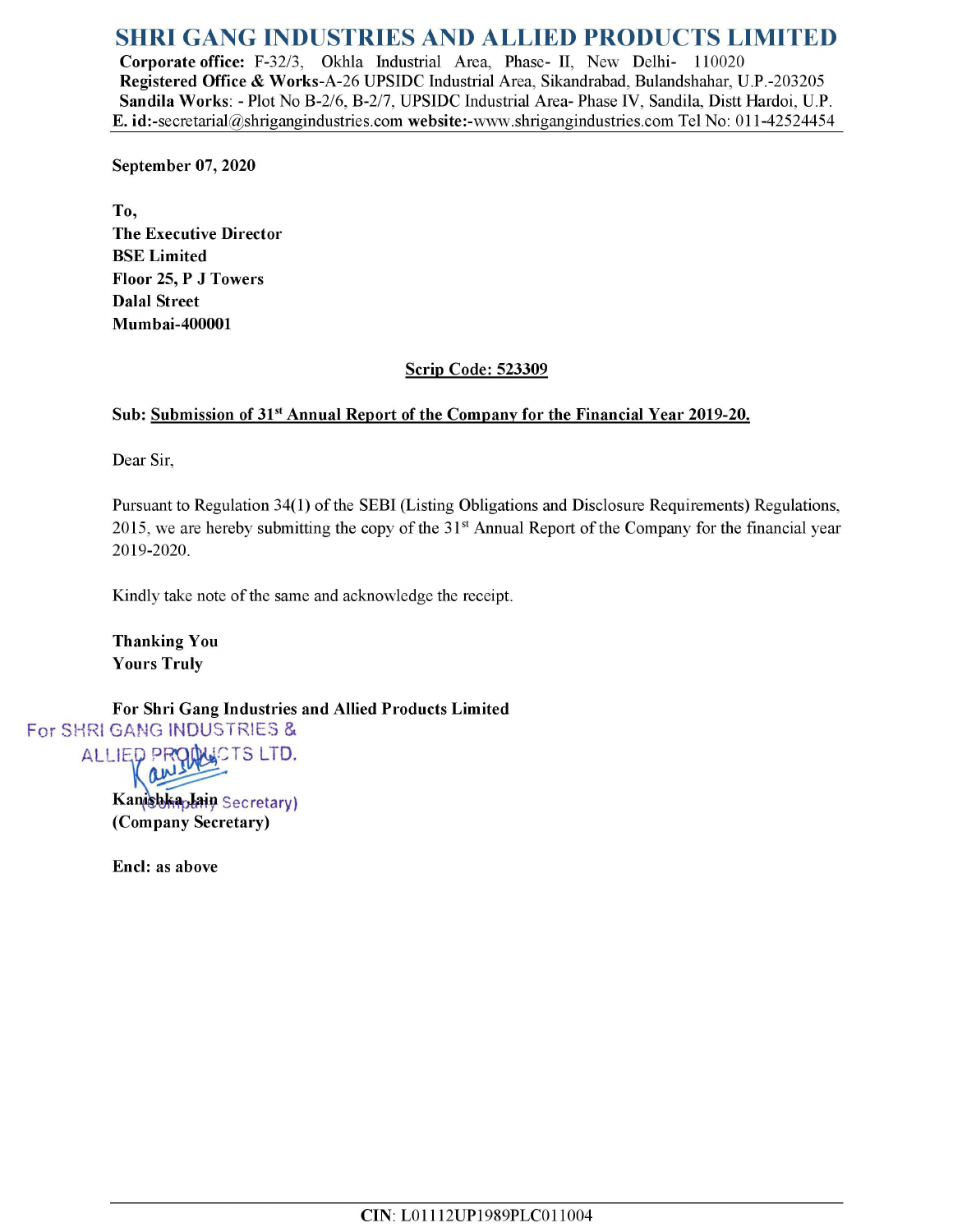# **31st Annual Report 2019-20**

# **SHRI GANG INDUSTRIES AND ALLIED PRODUCTS LIMITED**

**CIN NO: L01112UP1989PLC011004**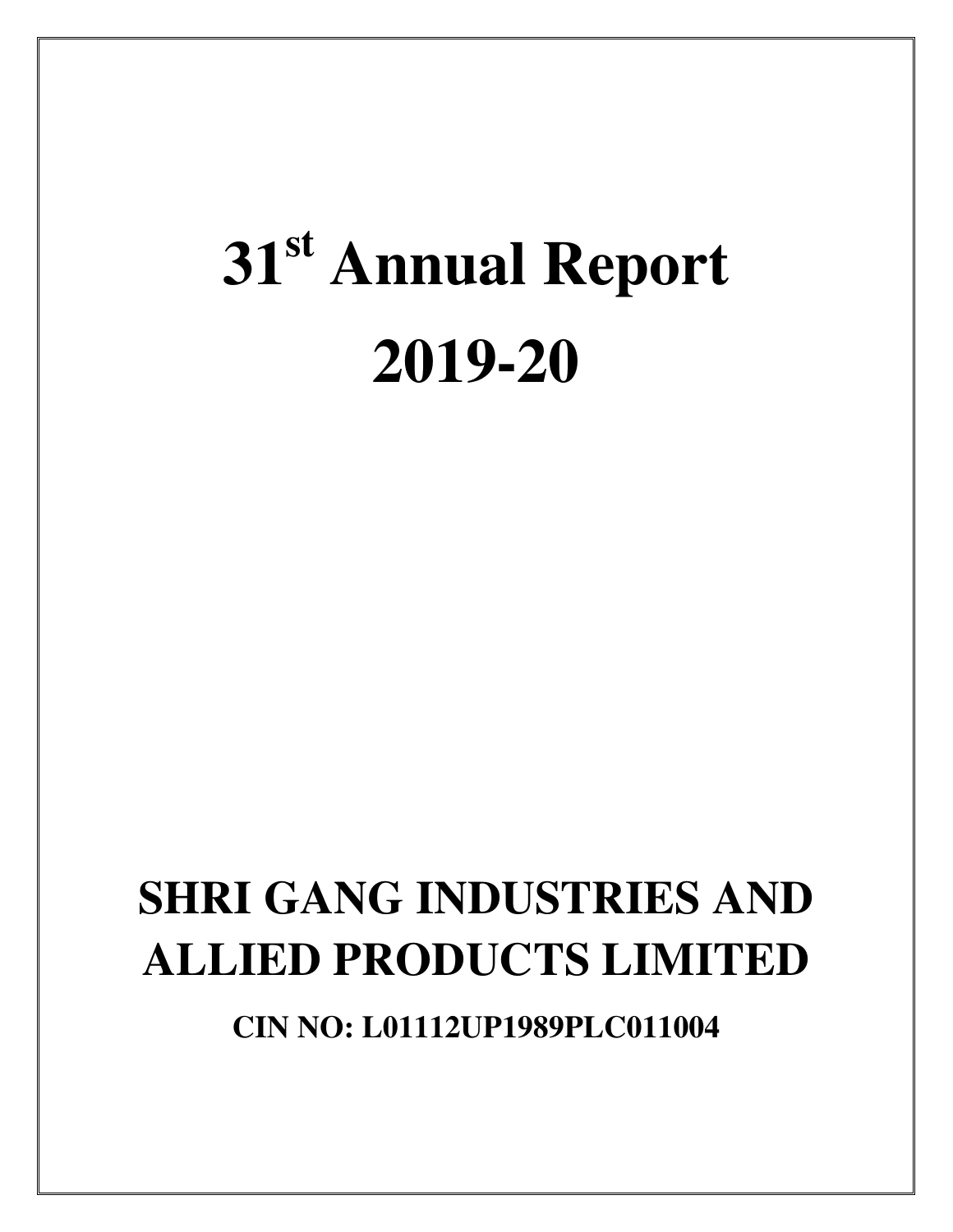# **CORPORATE INFORMATION**

| <b>Whole Time Director</b>                    | Mr. Syed Azizur Rahman                                                                                                                          |  |
|-----------------------------------------------|-------------------------------------------------------------------------------------------------------------------------------------------------|--|
| <b>Whole Time Director</b>                    | Mr. Sunil Goel                                                                                                                                  |  |
| <b>Non-Executive Non Independent Director</b> | Mrs. Anita Gupta                                                                                                                                |  |
| <b>Non-Executive Independent Director</b>     | Mr. Yogesh Kumar                                                                                                                                |  |
| <b>Non-Executive Independent Director</b>     | Ms. Seema Sharma                                                                                                                                |  |
| <b>Chief Financial Officer</b>                | Mr. Anil Kumar Gupta                                                                                                                            |  |
| <b>Company Secretary</b>                      | Ms. Kanishka Jain                                                                                                                               |  |
| <b>Bankers</b>                                | <b>HDFC Bank Ltd.</b>                                                                                                                           |  |
|                                               | M/s Satendra Rawat & Company,                                                                                                                   |  |
| <b>Statutory Auditors</b>                     | <b>Chartered Accountants</b>                                                                                                                    |  |
|                                               | M/s Monika Kohli & Associates,                                                                                                                  |  |
| <b>Secretarial Auditor</b>                    | <b>Company Secretaries</b>                                                                                                                      |  |
| <b>Registered Office</b>                      | A-26, UPSIDC Industrial Area, Sikandrabad,<br>Distt. Bulandshahar, Uttar Pradesh-203205                                                         |  |
| <b>Corporate Office</b>                       | Contact No. +91-05735-222568<br>F-32/3, Second Floor, Okhla Industrial Area,<br>Phase-II, New Delhi-110020<br><b>Contact No- 011-42524454</b>   |  |
| <b>Share Transfer Agent</b>                   | Beetal Financial & Computer Services Pvt. Ltd.<br>Beetal House, 3rd Floor, 99, Madangir, New<br>Delhi-110062<br>Contact No- +91-11-2996 1281/83 |  |

| <b>Contents</b>                             |    |  |
|---------------------------------------------|----|--|
| Notice of 31 <sup>st</sup> AGM              | 1  |  |
| <b>Directors' Report</b>                    | 19 |  |
| <b>Management Discussion &amp; Analysis</b> | 48 |  |
| <b>Auditors' Report</b>                     | 54 |  |
| <b>Balance Sheet</b>                        | 64 |  |
| <b>Profit &amp; Loss Account</b>            | 65 |  |
| <b>Cash Flow Statement</b>                  | 66 |  |
| <b>Statement of changes in Equity</b>       | 68 |  |
| <b>Notes to Financial Statements</b>        | 69 |  |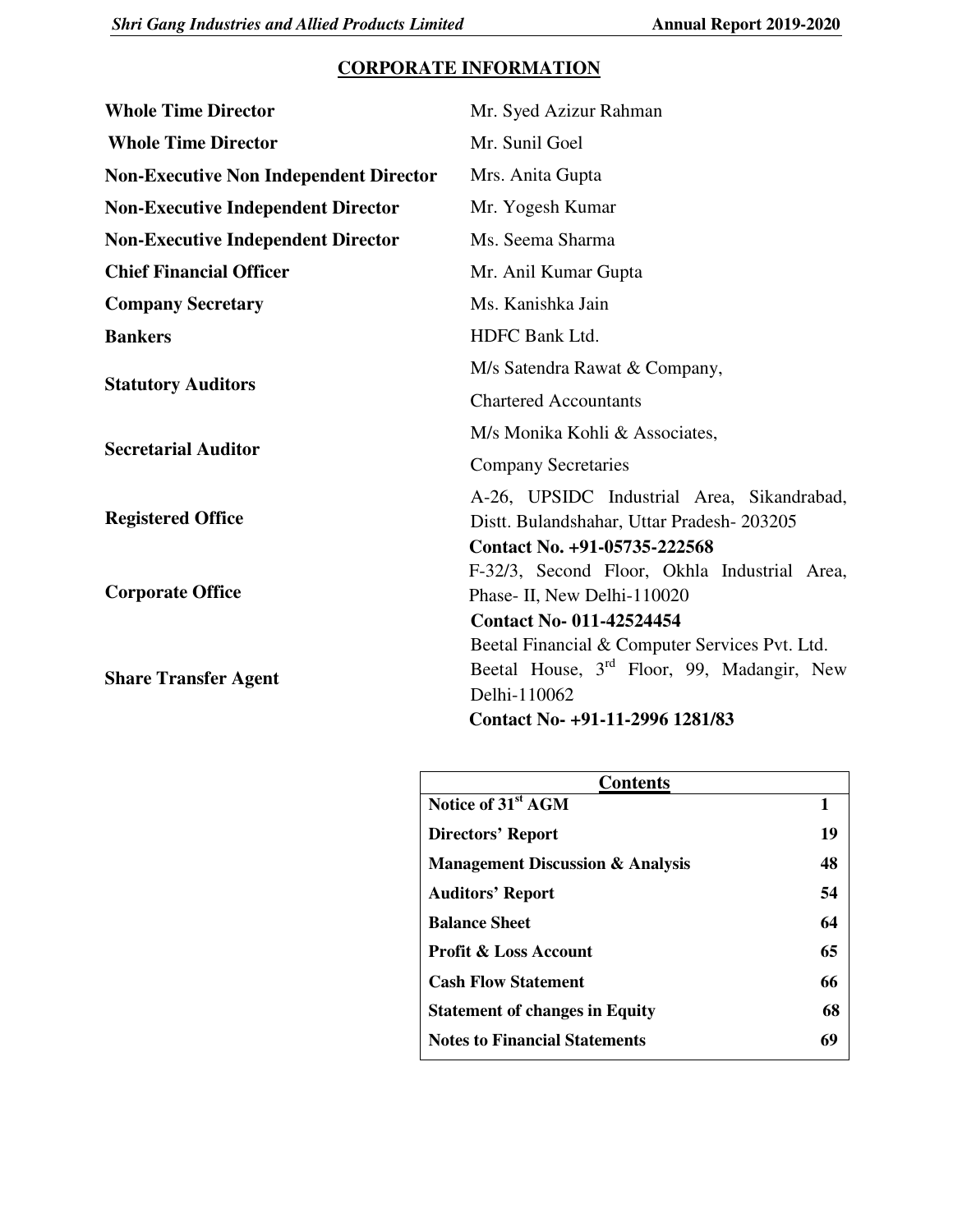# **NOTICE OF 31ST ANNNUAL GENERAL MEETING**

Notice is hereby given that the Thirty First  $(31<sup>st</sup>)$  Annual General Meeting (AGM) of the members of **M/s Shri Gang Industries and Allied Products Limited** will be held on Wednesday, September 30, 2020 at 3:30 P.M. through Video Conferencing ("VC")/ Other Audio Visual Means ("OAVM") to transact the following business. The venue of the meeting shall be deemed to be the Registered Office of the Company at A-26 UPSIDC Industrial Area, Sikandrabad, Bulandshahar, Uttar Pradesh-203205:

# **ORDINARY BUSINESS:**

- **1.** To consider and adopt the Audited Financial Statements of the Company for the financial year ended 31 March 2020, together with the Reports of the Board of Directors and Auditors thereon.
- **2.** To appoint a Director in place of Mr. Sunil Goel (DIN: 01229459), who retires by rotation at this Annual General Meeting and being eligible, offers himself for re-appointment.

# **SPECIAL BUSINESS:**

**3. To consider and if thought, to pass with or without modification(s),** following resolution as an Ordinary Resolution**:** 

**"RESOLVED THAT** pursuant to the provisions of Sections 149, 152 read with Schedule IV of the Companies Act, 2013 and the Companies (Appointment & Qualifications of Directors) Rule, 2014 (including any statutory modification (s) or re-enactment thereof for the time being in force), SEBI (Listing Obligations & Disclosure Requirements) Regulations, 2015 as amended from time to time, and the recommendation of Nomination and Remuneration Committee, Ms. Seema Sharma (DIN: 08728701), who was appointed as an Additional Director of the Company with effect from March 31, 2020, pursuant to Section 161 of the Act and Articles of Association of the Company and who has submitted the declaration that she meets the criteria for Independence as provided under the Act and the SEBI Listing Regulations and who holds office upto the date of this Annual General Meeting or the last date on which the Annual General Meeting should have been held, whichever is earlier, be and is hereby appointed as an Independent Non- Executive Director of the Company."

**"RESOLVED FURTHER THAT** Ms. Seema Sharma shall hold the office as Independent Director for a term upto five consecutive years effective from March 31, 2020 and whose office shall not be liable to retire by rotation."

#### **4. To consider and if thought, to pass with or without modification(s), following resolution as an Ordinary Resolution:**

**"RESOLVED THAT** pursuant to Section 196, 197, 198, 203 read with Schedule V, the Companies (Appointment and Qualifications of Directors) Rules, 2014, the Companies (Appointment and Remuneration of Managerial Personnel) Rules, 2014 and all other applicable provisions, if any, of the Companies Act, 2013 (including any statutory modification(s) or re-enactment(s) thereof, for the time being in force), the consent of the members be and is hereby accorded for the re-appointment of Mr. Sunil Goel, as Whole-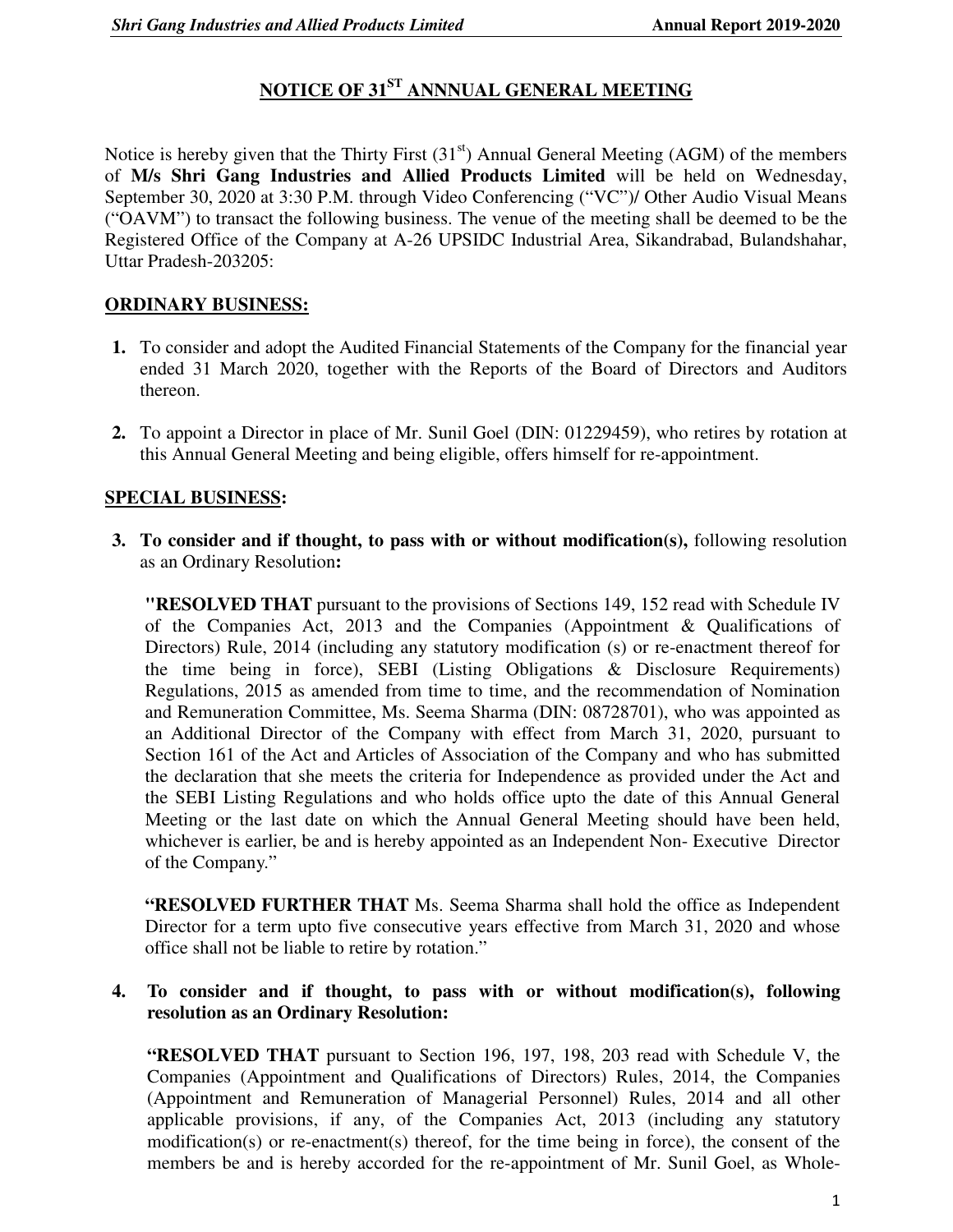Time Director of the Company designated as Key Managerial Personnel at a total remuneration of Rs. 2,50,000 /- per month (Rupees Two Lakh Fifty Thousand per month) for a period of One (1) years w.e.f. February 14, 2020 on the terms and conditions as the Board may deem fit in this regard."

**"RESOLVED FURTHER THAT** no sitting fees will be paid to the Whole Time Director for attending the meetings of the Board of Directors or any committee thereof"

**"RESOLVED FURTHER THAT** in the absence or inadequacy of profits in the Financial Year during the currency of tenure of the Whole Time Director, remuneration payable to the Whole Time Director shall not exceed the maximum limits prescribed under Section II Part II of Schedule V of the Companies Act, 2013 with a proviso that the remuneration would be payable from the date of commencement of production in the Distillery Unit of the Company being set up at Sandila, Dist. Hardoi, Uttar Pradesh."

# **5. To consider and if thought, to pass with or without modification(s), following resolution as an Special Resolution:**

"**RESOLVED THAT** pursuant to the provisions of Section 180(1)(a) of the Companies Act, 2013 ("the Act"), the rules made thereunder and all other applicable provisions, if any, of the Act (including any modification or re-enactment thereof for the time being in force), consent of the members be and is hereby accorded by way of Special Resolution to the Board of Directors of the Company (hereinafter referred to as "the Board", which term shall be deemed to include, unless the context otherwise requires, any committee of the Board or any officer(s) authorized by the Board to exercise the powers conferred on the Board under this resolution) to mortgage and/or charge any of the Company's movable and/or immovable properties wherever situated both present and future or to sell, lease or otherwise dispose of the whole or substantially the whole of the undertaking of the Company or where the Company owns more than one undertaking, of the whole or substantially the whole of any such undertaking(s) and to create a charge/mortgage/hypothecation on such terms and conditions at such time(s) and in such form and manner, in addition to the existing charges/mortgages/hypothecation/pledge created/ to be created by the Company, and with such ranking as to the Board in its absolute discretion thinks fit on the whole or substantially the whole of the Company's one or more undertakings or all of the undertakings in favor of NBFCs/ Banks/ Central or State Government Departments/ Central or State Government undertakings/ State and other Financial Institutions or other bodies corporate, together with interest, cost, charges and expenses thereon for amount not exceeding **Rs. 150 Crore (Rupees One Fifty Crore Only).** 

**"RESOLVED FURTHER THAT** the securities to be created by the Company aforesaid may rank prior/pari-passu/subservient with/to the mortgages and/or charges already created or to be created by the company as may be agreed to between the concerned parties".

**"RESOLVED FURTHER THAT** for the purpose of giving effect to this resolution, the Board be and is hereby authorized to finalize, settle and execute such documents/ deeds/ writings/ papers/ agreements as may be required and to do all acts, deeds, matters and things, as it may in its absolute discretion deemed necessary, proper or desirable and to settle any question, difficulty or doubt that may arise in regard to creating charge/mortgage or selling, leasing or otherwise disposing of the undertaking(s) of the Company and also to delegate all such powers to Director(s)/Officer(s) of the Company and Authorized Representatives on behalf of the Company and generally to do all acts, deeds and things that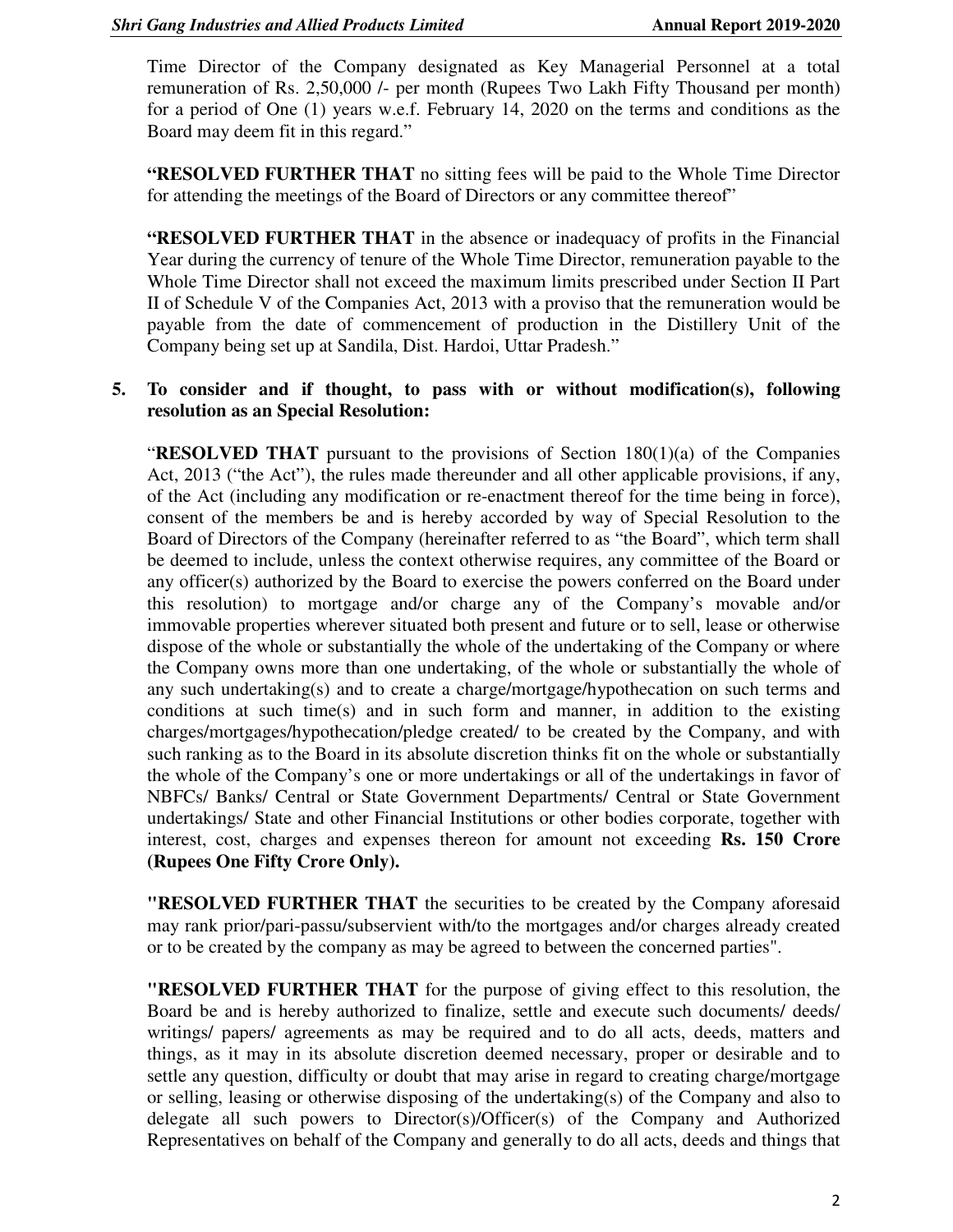may be necessary, proper, expedient or incidental for the purpose of giving effect to the aforesaid Resolution."

> **By Order of the Board For Shri Gang Industries and Allied Products Limited**

**Date: 02.09.2020 Place: New Delhi** 

> **Sd/- Kanishka Jain (Company Secretary) Membership No. 54347**

#### **Registered Office:**

A-26, UPSIDC Industrial Area, Sikandrabad, Bulandshahar, Uttar Pradesh-203205

#### **Corporate office:**

F-32/3, Second Floor, Okhla Industrial Area, Phase –II, New Delhi-110020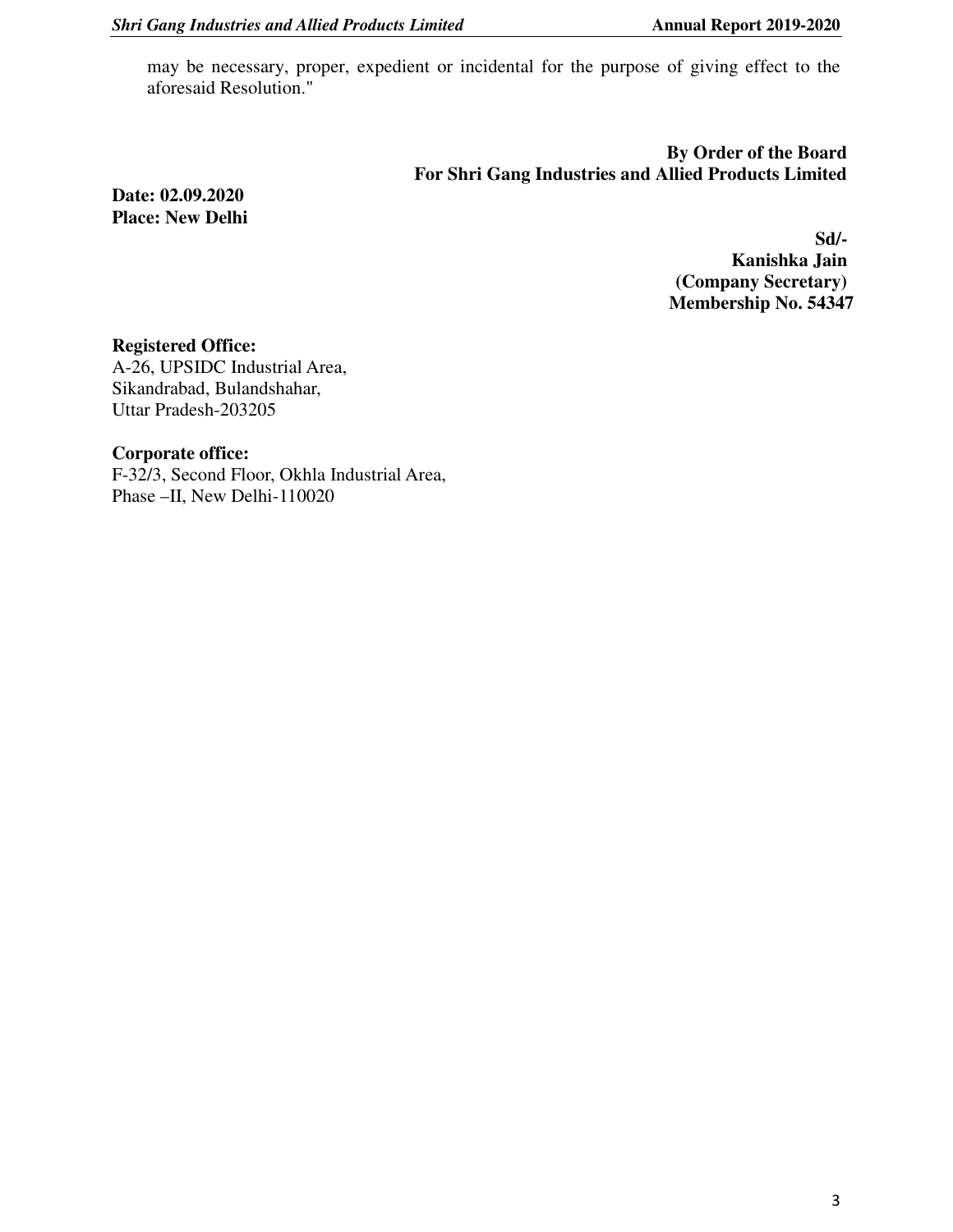# **NOTES:**

- **a)** In view of the continuing Covid-19 pandemic, the Ministry of Corporate Affairs ("MCA") has, vide its circulars dated May 5, 2020 read with circulars dated April 8, 2020 and April 13, 2020 (collectively referred to as "MCA Circulars") permitted the holding of the Annual General Meeting ("AGM") through Video Conferencing/Other Audio Visual Means ("VC/OAVM"), without the physical presence of the Members at a common venue. Accordingly, the AGM of the Company is being held through VC/OAVM. Instructions for attending the meeting through VC/OAVM and remote e-voting are attached.
- **b)** In line with the various MCA Circulars and SEBI Circulars, Notice of the AGM along with the Annual Report 2019-2020 is being sent only through electronic mode to those Members whose email addresses are registered with the Company/ Depositories ("DP"). Public notices will be release by the Company, requesting all the members to intimate/update their email ids with their DPs/Registrars of the Company. Member(s) who have not registered their e-mail addresses so far, are requested to register their e-mail address for receiving all communication including Annual Report, Notices etc. from the Company electronically. Members may note that the Notice and Annual Report 2019-2020 will also be available on the Company's website **www.shrigangindustries.com** website of BSE Limited (**www.bseindia.com**) and website of Central Depository Services Ltd (**www.evotingindia.com**).
- **c)** Pursuant to the provisions of the Companies Act, 2013, a Member entitled to attend and vote at the Annual General Meeting is entitled to appoint a proxy to attend and vote on his/her behalf and the proxy need not be a Member of the Company. Since this AGM is being held pursuant to the MCA Circulars dated 08.04.2020, 13.04.2020 and 05.05.2020 through VC/OAVM, physical attendance of Members has been dispensed with. Accordingly, the facility for appointment of proxies by the Members will not be available for the Annual General Meeting and hence the Proxy Form and Attendance Slip are not annexed to the Notice. Likewise, the Route Map is also not annexed with this Notice.
- **d)** The attendance of the Members attending the AGM through VC/OAVM will be counted for the purpose of reckoning the quorum under Section 103 of the Companies Act, 2013. Members can attend and participate in the Annual General Meeting through VC/OACM only.
- **e)** Institutional / Corporate Shareholders (i.e. other than individuals / HUF, NRI, etc.) are required to send a scanned copy (PDF/ JPG Format) of its Board or governing body Resolution/Authorization etc., authorizing its representative to attend the AGM through VC / OAVM on its behalf and to vote through remote e-voting. The said Resolution/Authorization shall be sent to the company by email through its registered email address at **secretarial@shrigangindustries.com**.
- **f)** Explanatory Statement pursuant to Section 102 of the Companies Act, 2013 relating to items of Special Business is attached and forms part of this notice.
- **g)** The Register of Members and the Share Transfer Books of the Company will remain closed from Thursday, September 24, 2020 to Wednesday,  $30<sup>th</sup>$  September, 2020 (both days inclusive).
- **h)** Members holding shares in electronic form are requested to intimate all changes pertaining to their bank particulars, nominations, power of attorney, change of address,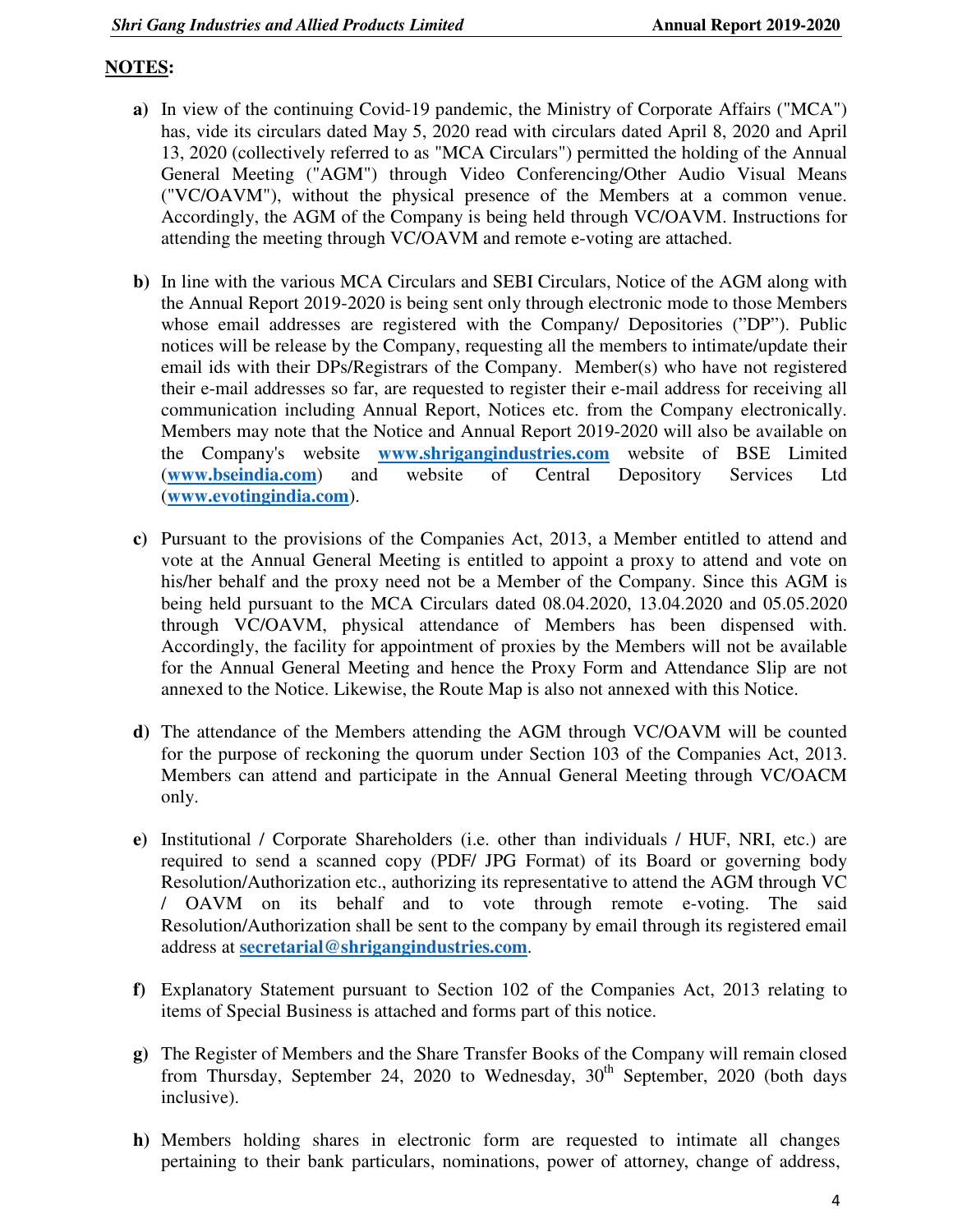change of name, email address, contact numbers, etc., to their Depository Participants (DP). Changes intimated to the DP will then be automatically reflected in the Company's record which will help the Company and M/s Beetal Financial and Computer Services Private Limited, Registrar and Transfer Agent of the Company, to provide efficient and better services. Members holding shares in physical form are also requested to intimate such changes to the Company or M/s Beetal Financial and Computer Services Private Limited.

- **i)** Members holding shares in physical form are mandatorily required to dematerialize their holding in order to eliminate all risks associated with physical share certificate. Members can contact the Company or its RTA i.e. Beetal Financial and Computer Services Private Limited for further assistance.
- **j)** The relevant details, pursuant to Regulation 36(3) of the SEBI (Listing Obligations and Disclosure Requirements) Regulations 2015 and Secretarial Standard-2 on General Meetings issued by the Institute of Company Secretaries of India, in respect of Directors seeking appointment/re-appointment/retire by rotation at this AGM are annexed to the notice as **Annexure-A.**
- **k)** Members holding shares in physical form, in identical order of names, in more than one folio are requested to send to the Company's Registrars, the details of such folios together with the share certificates for consolidating their holdings in one folio. A consolidated share certificate will be issued to such Members after making requisite changes.
- **l)** In case of joint holders, the Member whose name appears as the first holder in the order of names asper the Register of Members of the Company will be entitled to vote at the AGM.
- **m**) Electronic copy of all documents referred to the accompanying Notice of the 31<sup>st</sup> Annual General Meeting will be available for inspection by members in electronic mode at the Company's website i.e. **www.shrigangindustries.com.**
- **n)** The Company has a registered E-mail address **secretarial@shrigangindustries.**com for members to mail their queries or lodge complaints, if any. The Company endeavors to reply to queries at the earliest. The Company's website **www.shrigangindustries.com**has a dedicated section on Investors.
- **o)** The Securities and Exchange Board of India (SEBI) vide Circular (SEBI/HO/MIRSD/DOP1/CIR/P/2018/73) dated April 20, 2018 has mandated the submission of Permanent Account Number (PAN) and Bank details by every participant in securities market. Members holding shares in electronic form are mandatorily required to submit their PAN and Bank details to their depository participants with whom they are maintaining their D-mat accounts. Members holding shares in physical form can submit their PAN and Bank details to the Company/ RTA. Shareholders who have not updated their details are requested to send their PAN and Bank details in terms of the above said SEBI Circulars.
- **p)** Pursuant to Section 72 of the Companies Act, 2013, member(s) of the Company may nominate a person in whom the shares held by him/them shall vest in the event of his/ their unfortunate death. Member(s) holding shares in physical form may file nomination in the prescribed Form SH-13 with the Company's RTA. In respect of shares held in dematerialized form, the nomination form may be filed with the respective Depository Participant.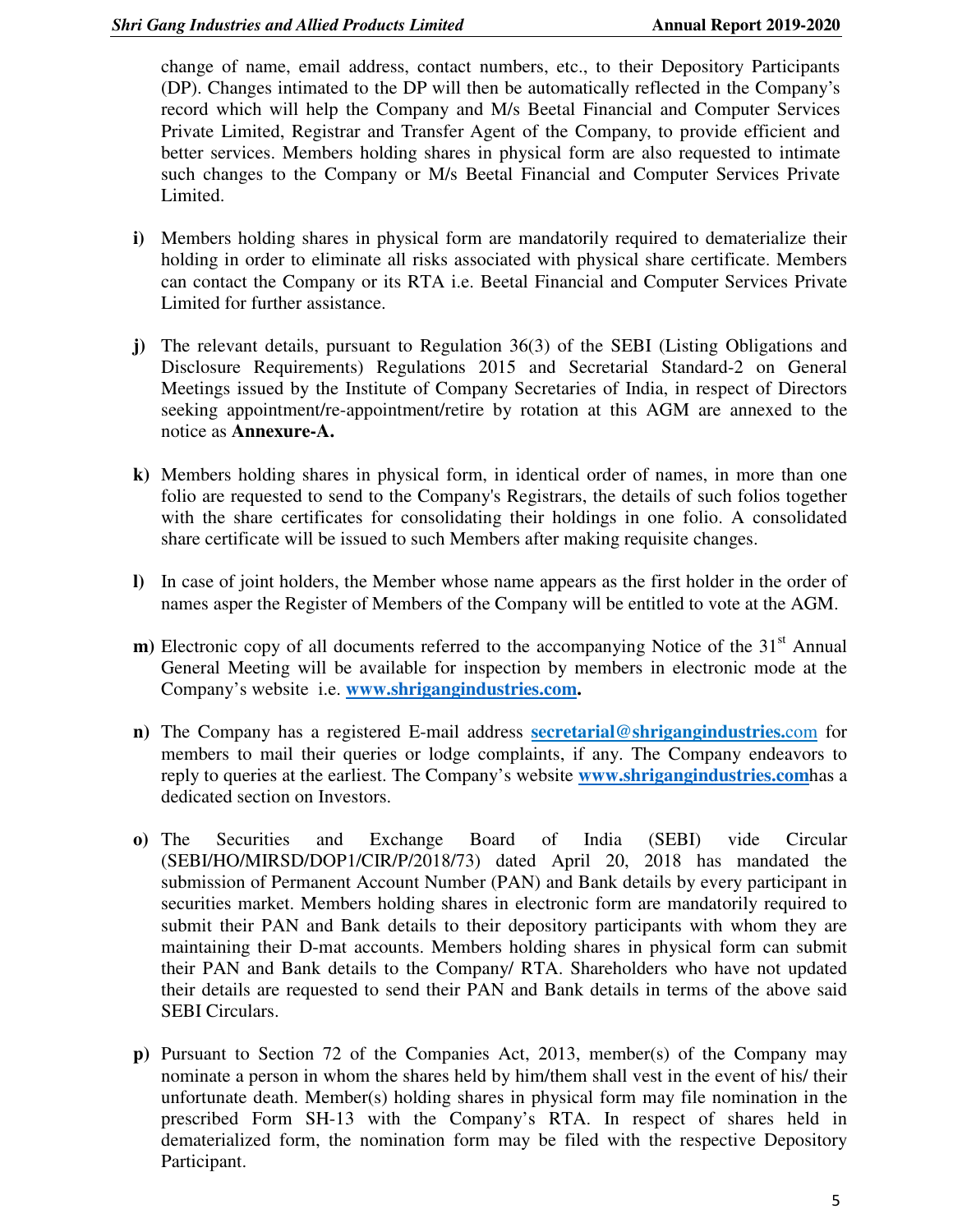- **q)** Members desirous of getting any information about the accounts, operations or if the members have any query in relation to the matters to be considered in the AGM through VC/OAVM are requested to serve the company a list of query alongwith their names, folio no., mobile number and email id to the Company at **secretarial@shrigangindustries.com** on or before **23th September, 2020** to enable the Company to keep the information ready at the Meeting.
- **r)** Members of the Company holding shares either in physical form or in electronic form as on the cut-off date, i.e., **Wednesday, 23rd September, 2020** may cast their vote by remote e-Voting. The remote e-Voting period commences on, **Sunday 27th September, 2020 at 10.00 a.m. (IST)** and ends **on Tuesday, 29th September, 2020 at 5.00 p.m. (IST).** The remote e-Voting module shall be disabled by CDSL for voting thereafter. Once the vote on a resolution is cast by the Member, the Member shall not be allowed to change it subsequently. The voting rights of the Members (for voting through remote e-Voting before/ during the AGM) shall be in proportion to their share of the paid-up equity share capital of the Company as on the cut-off date of **Wednesday, 23rd September, 2020**.
- **s)** Pursuant to the provisions of Section 108 of the Companies Act, 2013 read with Rule 20 of the Companies (Management and Administration) Rules, 2014 (as amended) and Regulation 44 of SEBI (Listing Obligations & Disclosure Requirements) Regulations 2015 (as amended), and the Circulars issued by the Ministry of Corporate Affairs dated 8th April, 2020, 13th April, 2020 and 5th May, 2020 the Company is providing facility of remote e-voting to its Members in respect of the business to be transacted at the AGM. The facility of casting the votes by the members using an electronic voting system from a place other than venue of the AGM ("remote e-voting") will be provided by CDSL (Central Depository Services Limited).
- **t)** Mr. Deepak Kukreja, a Practicing Company Secretary (FCS No. 4140, C.P. No.: 8265) Proprietor, Deepak Kukreja & Associates, Company Secretaries, has been appointed as "Scrutinizer" to scrutinize the remote e-Voting in a fair and transparent manner and he has communicated his willingness to be appointed and he himself or his/her authorized representative will be available at the AGM for the same purpose.
- **u)** The Scrutinizer shall, immediately after the conclusion of e-voting at the AGM, unblock the votes cast through remote e-voting and make, not later than 48 hours of conclusion of the AGM, a consolidated Scrutinizer Report of the total votes cast in favour or against, if any, to the Chairman or a person authorised by him in writing, who shall countersign the same.
- **v)** The Results declared along with the Scrutinizer's Report shall be placed on the website of the Company at **www.shrigangindustries.com** and on the website of CDSL at **www.evotingindia.com** immediately after the declaration of Result by the Chairman or any person authorized by him in writing. The Results shall also be forwarded to the Stock Exchanges where the shares of Company are listed, i.e., BSE Limited**.**
- **w)** Subject to receipt of requisite number of votes, the Resolutions shall be deemed to be passed at the  $31<sup>st</sup>$  AGM scheduled to be held on  $30<sup>th</sup>$  September, 2020.
- **x)** The Members can join the AGM in the VC/OAVM mode 15 minutes before and after the scheduled time of the commencement of the Meeting by following the procedure mentioned in the Notice. The facility of participation at the AGM through VC/OAVM will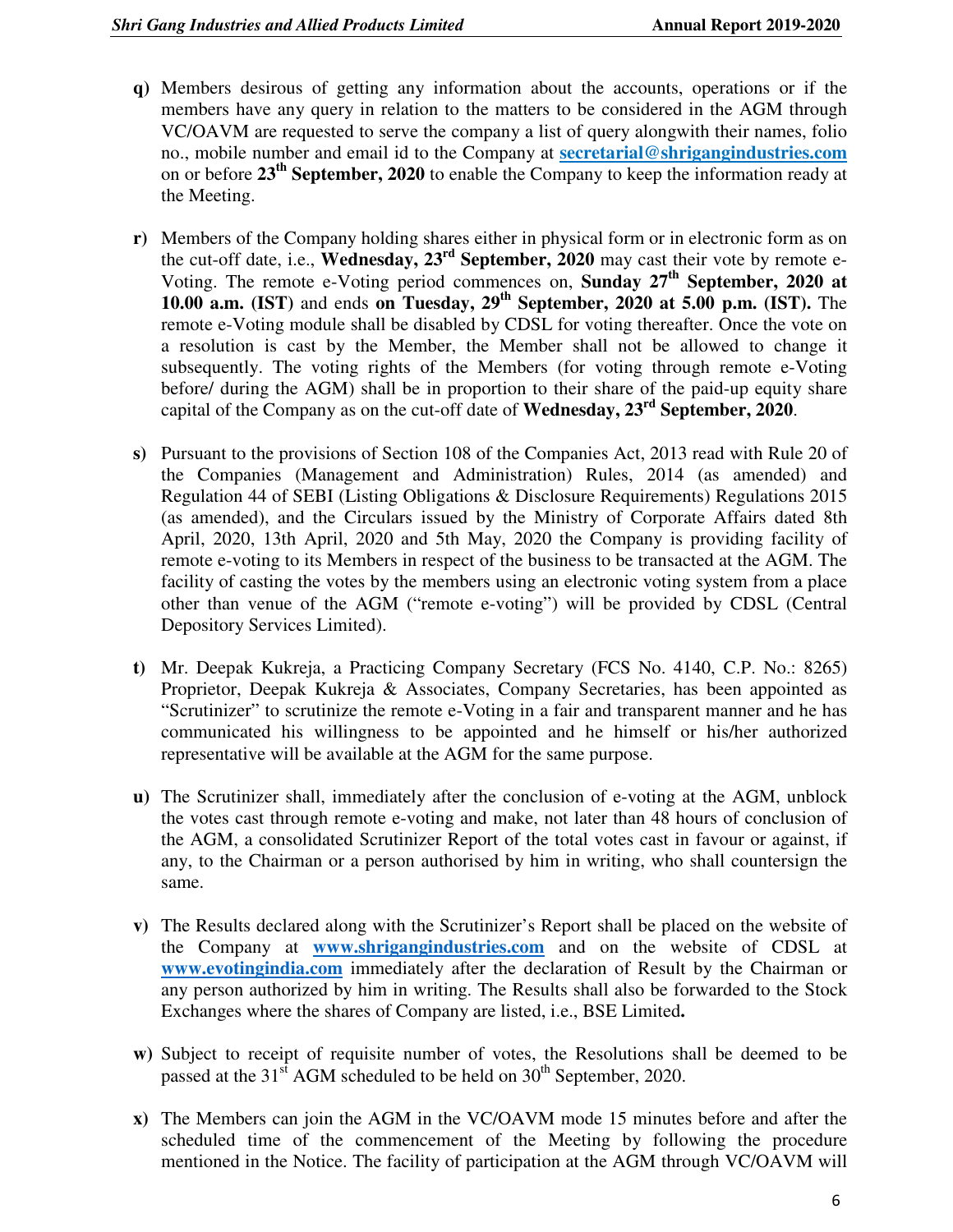be made available to at least 1000 members on first come first served basis. This will not include large Shareholders (Shareholders holding 2% or more shareholding), Promoters, Institutional Investors, Directors, Key Managerial Personnel, the Chairpersons of the Audit Committee, Nomination and Remuneration Committee and Stakeholders Relationship Committee, Auditors etc. who are allowed to attend the AGM without restriction on account of first come first served basis.

- **y)** Any person, who acquires shares of the Company and becomes member of the Company after dispatch of the Notice of the AGM and holding shares as on the Cut-off date i.e.  $23<sup>rd</sup>$ September, 2020, may obtain the User ID and Password by sending a request (along with Name, Folio No. / DP ID & Client ID, as the case may be and shareholding) at **helpdesk.evoting@cdslindia.com**or RTA at **beetalrta@gmail.com**.
- **z)** The Company has electronic connectivity with CDSL and NSDL and the ISIN of the Company is INE241V01018 for dematerialization of the company's shares. We hereby request all the members to get their shares dematerialized.

#### **Instructions for remote e-vtoing & participating in the Annual General Meeting (Agm) through Video Conferencing (VC)/ Other Audio Visual Means (OAVM)**

#### **PART A: Instructions for Remote Electronic Voting (E-Voting) prior to the AGM**

- i. For remote e-voting, we are using the platform provided by Central Depository Services (India) Ltd ("CDSL"). The remote e-voting period begins at 10:00 hours on 27-09-2020 and ends at 17:00 hours on 29-09-2020. During this period Shareholders of the Company (hereinafter referred to as "You"), holding shares either in physical form or in dematerialized form, as on the cut-off date (record date) of 23-09-2020 may cast vote electronically. The e-voting module shall be disabled by CDSL for voting thereafter.
- ii. Once you have voted electronically, you would not be able to change the same.
- iii. The shareholders should log on to the e-voting website www.evotingindia.com during the voting period.
- iv. Click on "Shareholders" tab.
- v. Now enter your User ID;
	- a. For CDSL: 16 digits beneficiary ID
	- b. Members holding shares in Physical Form should enter Folio Number registered with the Company.
	- c. Shareholders holding shares in Physical Form should enter Folio Number registered with the Company. OR

Alternatively, if you are registered for CDSL's **EASI/EASIEST** e-services, you can log-in at https://www.cdslindia.com from **Login** - **My**e**asi** using your login credentials. Once you successfully log-in to CDSL's **EASI/EASIEST** e-services, click on **e-Voting** option and proceed directly to cast your vote electronically.

vi. Next enter the Image Verification as displayed and Click on Login.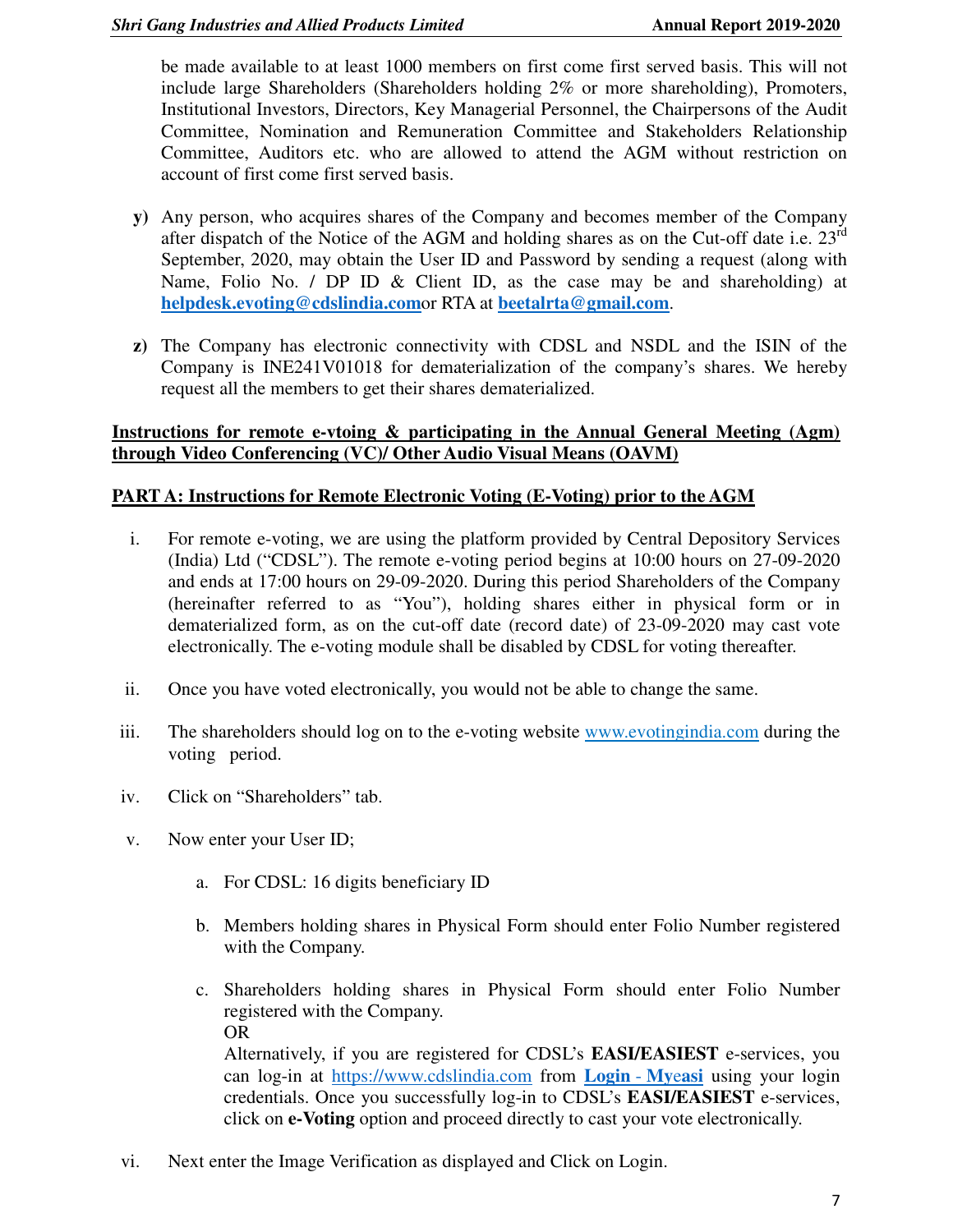- vii. If you are holding shares in demat form and had logged on to www.evotingindia.com and voted on an earlier voting of any company, then your existing password is to be used. In case you have forgotten the same, click the "Forgot Password" link on that website to set up a new password.
- viii. If you are a **first time user** of CDSL e-voting services then follow the steps given below:

#### *For members holding shares in Demat Form and Physical Forms*

| PAN*                | Enter your 10 digit alpha-numeric *PAN issued by Income Tax Department         |  |  |  |
|---------------------|--------------------------------------------------------------------------------|--|--|--|
|                     | (Applicable for both demat shareholders as well as physical shareholders)      |  |  |  |
|                     |                                                                                |  |  |  |
|                     |                                                                                |  |  |  |
|                     | - Members who have not updated their PAN with the Company/Depository           |  |  |  |
|                     | Participant are requested to use the first two letters of their name and the 8 |  |  |  |
|                     |                                                                                |  |  |  |
|                     | digits of the sequence number in the PAN field.                                |  |  |  |
|                     |                                                                                |  |  |  |
|                     | - In case the sequence number is less than 8 digits enter the applicable       |  |  |  |
|                     |                                                                                |  |  |  |
|                     | number of 0's before the number after the first two characters of the name in  |  |  |  |
|                     | CAPITAL letters. Eg. If your name is Ramesh Kumar with sequence number         |  |  |  |
|                     | 1 then enter RA00000001 in the PAN field.                                      |  |  |  |
|                     |                                                                                |  |  |  |
| <b>Dividend</b>     | Enter the Dividend Bank Details or Date of Birth (in dd/mm/yyyy format) as     |  |  |  |
| <b>Bank Details</b> | recorded in your demat account or in the company records in order to login.    |  |  |  |
| <b>OR</b> Date of   |                                                                                |  |  |  |
| <b>Birth (DOB)</b>  | -If both the details are not recorded with the depository or company please    |  |  |  |
|                     | enter the member id / folio number in the Dividend Bank details field as       |  |  |  |
|                     | mentioned in instruction (v) above.                                            |  |  |  |
|                     |                                                                                |  |  |  |

- ix. After entering these details appropriately, click on "SUBMIT" tab.
- x. Shareholders holding shares in physical form will then directly reach the Company selection screen. However, shareholders holding shares in demat form will now reach 'Password Creation' menu wherein they are required to mandatorily enter their login password in the new password field. Kindly note that this password is to be also used by the demat holders for voting for resolutions of any other company on which they are eligible to vote, provided that company opts for e-voting through CDSL platform. It is strongly recommended not to share your password with any other person and take utmost care to keep your password confidential.
- xi. For Members holding shares in physical form, the details can be used only for e-voting on the resolutions contained in this Notice.

#### xii. **Click on the EVSN of M/s Shri Gang Industries and Allied Products Limited which is 200827025.**

- xiii. On the voting page, you will see "**RESOLUTION DESCRIPTION**" and against the same the option "YES/NO" for voting. Select the option YES or NO as desired. The option YES implies that you assent to the Resolution and option NO implies that you dissent to the Resolution.
- xiv. Click on the "**RESOLUTIONS FILE LINK**" if you wish to view the entire Resolution details.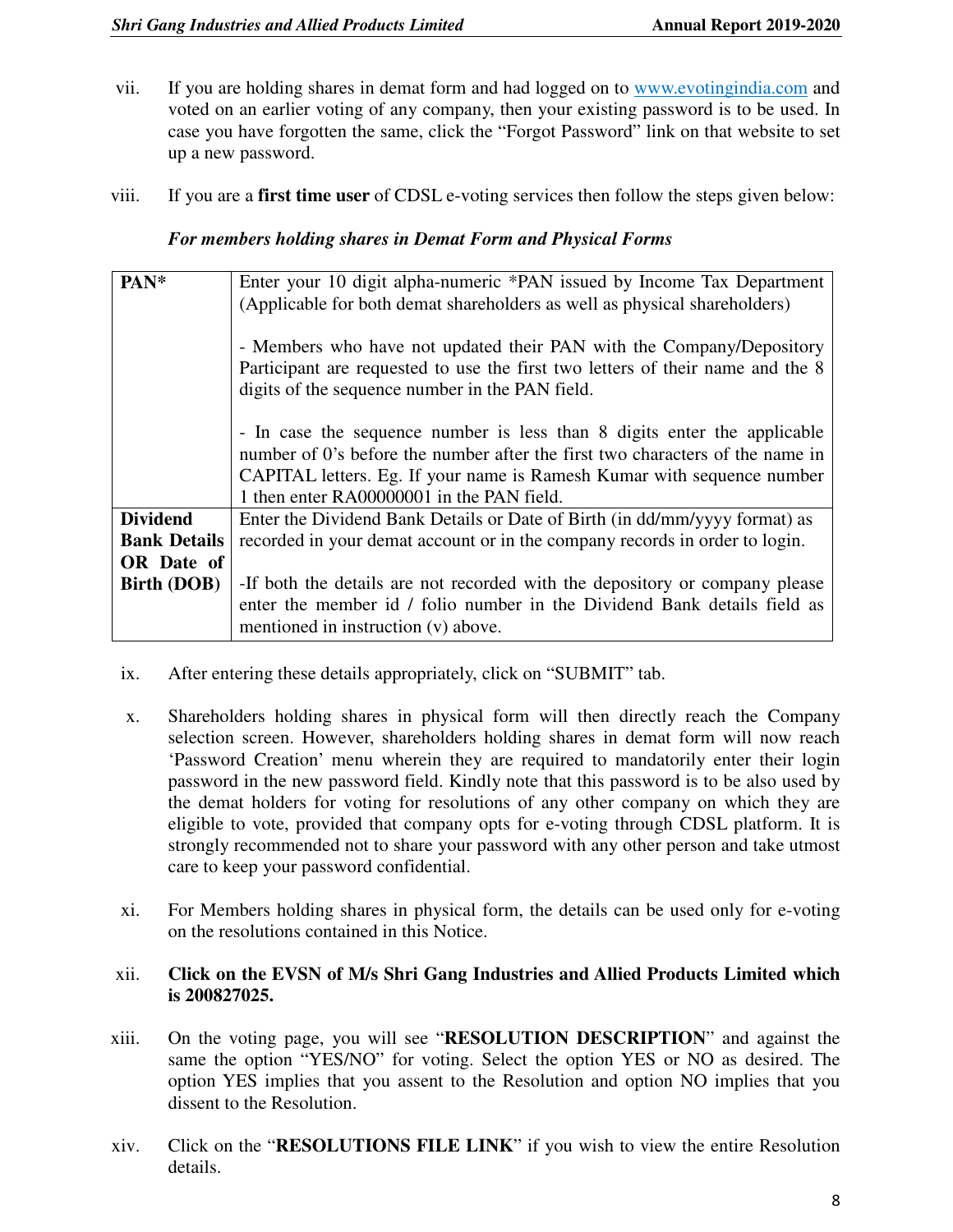- xv. After selecting the resolution you have decided to vote on, click on "**SUBMIT**". A confirmation box will be displayed. If you wish to confirm your vote, click on "**OK**", else to change your vote, click on "**CANCEL"** and accordingly modify your vote.
- xvi. Once you "**CONFIRM**" your vote on the resolution, you will not be allowed to modify your vote.
- xvii. You can also take a print of the votes cast by clicking on "Click here to print" option on the Voting page.
- xviii. If a demat account holder has forgotten the login password then Enter the User ID and the image verification code and click on Forgot Password & enter the details as prompted by the system.
- xix. Shareholders can also cast their vote using CDSL's mobile app "**m-Voting".** The m-Voting app can be downloaded from respective Store. Please follow the instructions as prompted by the mobile app while Remote Voting on your mobile.

# **Process for those shareholders whose email addresses are not registered with the depositories for obtaining login credentials for e-voting for the resolutions proposed in this notice:**

- i. For Physical shareholders- please provide necessary details like Folio No., Name of shareholder, scanned copy of the share certificate (front and back), PAN (self attested scanned copy of PAN card), AADHAR (self attested scanned copy of Aadhar Card) by email to **Company** at **secretarial@shrigangindustries.com or RTA** at **beetalrta@gmail.com** marking CC to Company.
- ii. For Demat shareholders -, please provide Demat account detials (CDSL-16 digit beneficiary ID or NSDL-16 digit DPID + CLID), Name, client master or copy of Consolidated Account statement, PAN (self attested scanned copy of PAN card), AADHAR (self attested scanned copy of Aadhar Card) to **Company** at **secretarial@shrigangindustries.com or RTA** at **beetalrta@gmail.com** marking CC to Company.

#### **xx. Note for –Non Individual Shareholders and Custodians:**

- $\triangleright$  Non-Individual shareholders (i.e. other than Individuals, HUF, NRI etc.) and Custodians are required to log on to www.evotingindia.com and register themselves in the "Corporates" module.
- $\triangleright$  A scanned copy of the Registration Form bearing the stamp and sign of the entity should be emailed to helpdesk.evoting@cdslindia.com.
- $\triangleright$  After receiving the login details a Compliance User should be created using the admin login and password. The Compliance User would be able to link the account(s) for which they wish to vote on.
- The list of accounts linked in the login should be mailed to **helpdesk.evoting@cdslindia.com** and on approval of the accounts they would be able to cast their vote.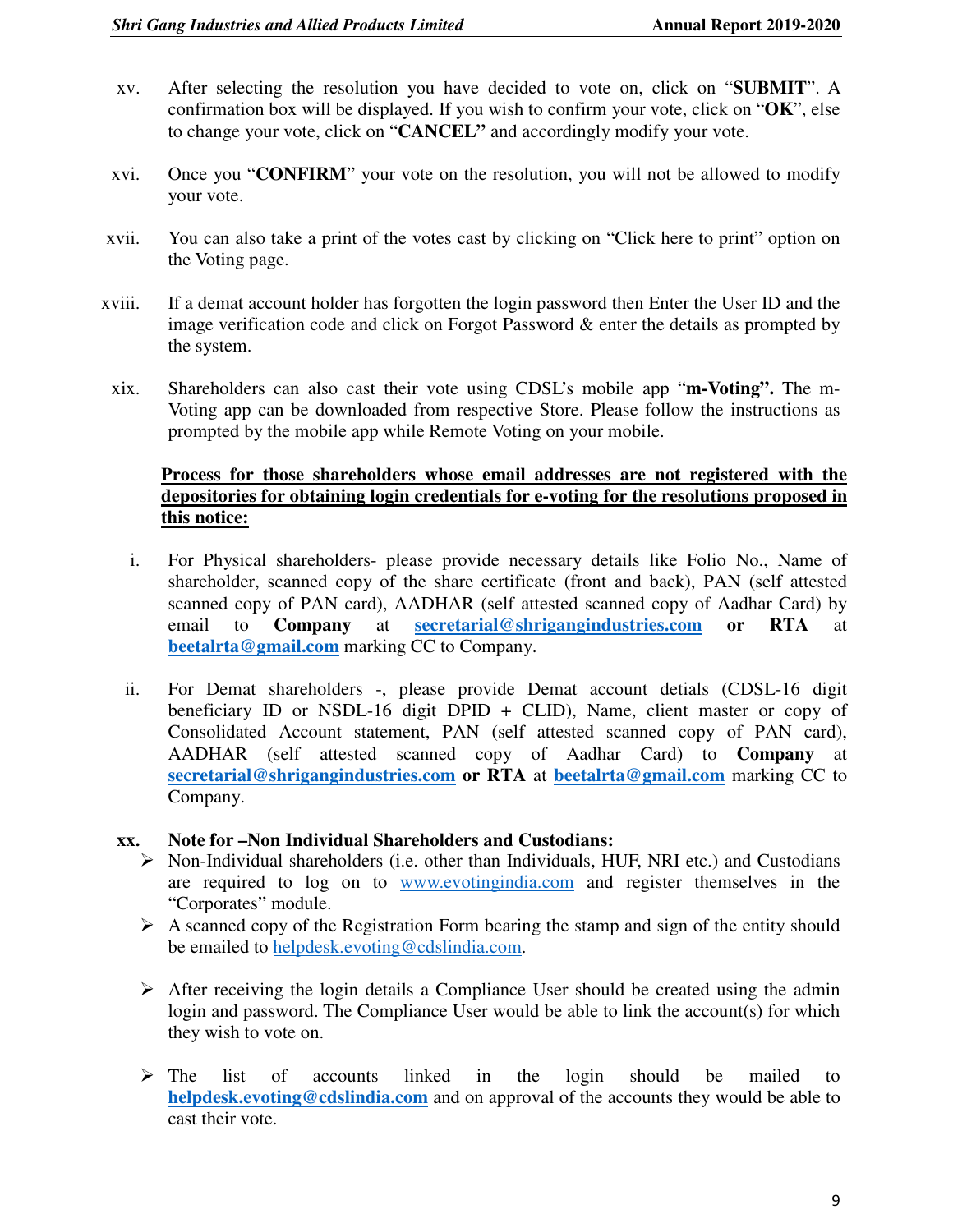- $\triangleright$  A scanned copy of the Board Resolution and Power of Attorney (POA) which they have issued in favour of the Custodian, if any, should be uploaded in PDF format in the system for the scrutinizer to verify the same.
- A scanned certified true copy of the Board Resolution /Power of Attorney (POA)/Authority letter etc. which they have issued in favor of the Custodian, if any should be uploaded in PDF format in the system for the scrutinizer to email at **csscrutinizer@gmail.com** with a copy marked to **helpdesk.evoting@cdslindia.com** to verify the same.
- xxi. In case you have any queries or issues regarding remote e-voting, you may refer the Frequently Asked Questions ("FAQs") and e-voting manual available at www.evotingindia.com under help section or write an email to **helpdesk.evoting@cdslindia.com** or contact Mr. Nitin Kunder (022- 23058738) or Mr. Mehboob Lakhani (022-23058543) or Mr. Rakesh Dalvi (022-23058542).
- xxii. Your voting rights shall be in proportion to your shares in the paid up equity share capital of the Company as on the cut-off date mentioned above, i.e.,  $23^{\text{rd}}$  September, 2020.

# **PART B: Instructions for members to attend the Annual General Meeting through Video Conferencing (VC) / Other Audio Visual Means (OAVM)**

- 1. In order to enable you to be electronically present at the AGM, you will need to log into the e-voting website of CDSL i.e. "https://www.evotingindia.com" under "Shareholders/Members" tab using your remote e-voting credentials. This may be done using a computer or a mobile device (desktop computer, laptop, i-pad, etc) with a stable internet connection. You will be required to allow camera in your device. In order to enable you to register your electronic presence at the AGM, the link for VC/OAVM will be available alongside the EVSN of the Company. The facility of joining the AGM through VC / OAVM shall open 15 minutes before the time scheduled for the AGM and will be available to Members on first come first served basis.
- 2. If you are connecting your device through a mobile hotspot, you may experience Audio/Video loss due to fluctuation in their respective network. It is therefore recommended to use wifi or LAN with a good and stable internet speed to mitigate any kind of aforesaid glitches.
- 3. Shareholders who would like to express their views/ask questions during the meeting may register themselves as a speaker by sending their request in advance on or before 23.09.2020 mentioning their name, demat account number/folio number, email id, mobile number at secretarial@shrigangindustries.com. The shareholders who do not wish to speak during the AGM but have queries may send their queries in advance on or before 20.09.2020 mentioning their name, demat account number/folio number, email id, mobile number at (company email id). These queries will be replied to by the company suitably by email.
- 4. Those shareholders who have registered themselves as a speaker will only be allowed to express their views/ask questions during the meeting.
- 5. In case you have any queries or issues regarding VC/OAVM, you may refer to the Frequently Asked Questions ("FAQs") and e-voting manual available at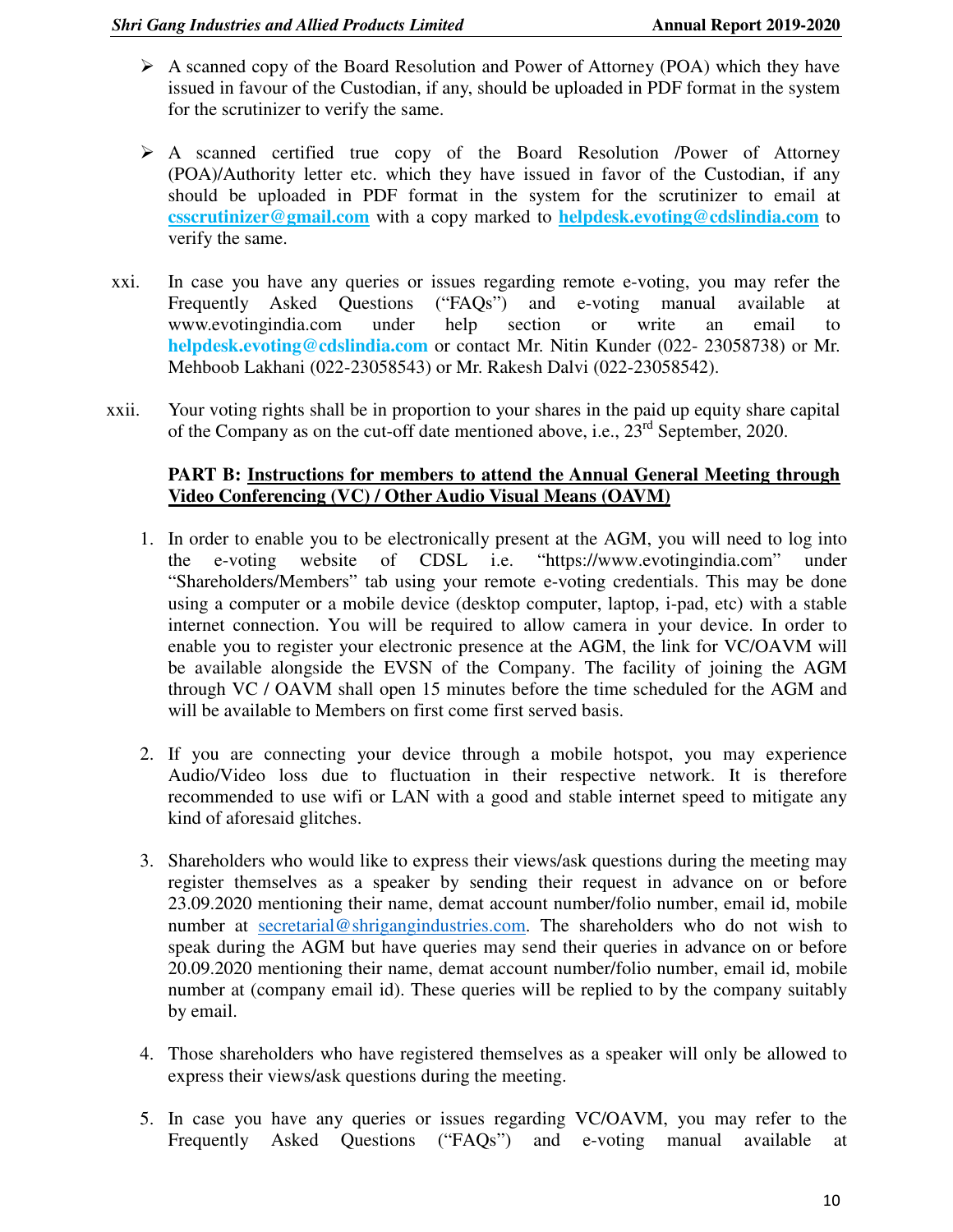www.evotingindia.com, under "Help" section or write an email to helpdesk.evoting@cdslindia.com or contact them at their helpline number 1800225533.

# **PART C: THE INSTRUCTIONS FOR SHAREHOLDERS FOR E-VOTING ON THE DAY OF THE AGM ARE AS UNDER:**

The procedure for e-voting on the day of the AGM is same as contained in Part A of these instructions except that:

- 1. Only those shareholders, who have electronically registered their presence at the AGM through VC/OAVM facility and have not cast their vote on the Resolutions through remote e-Voting during the period mentioned in para (i) of Part A of these instructions (and are otherwise not barred from doing so), shall be eligible to vote through remote evoting system available during the AGM.
- 2. If any Votes are cast by the shareholders through the e-voting available during the EGM/AGM and if the same shareholders have not participated in the meeting through VC/OAVM facility , then the votes cast by such shareholders shall be considered invalid as the facility of e-voting during the meeting is available only to the shareholders attending the meeting.
- **3.** Shareholders who have already voted through remote e-Voting during the period mentioned in para (i) of Part A of these instructions, will be eligible to attend the AGM through VC/OAVM. However, they will not be eligible to vote again at the AGM.

# **By Order of the Board For Shri Gang Industries and Allied Products Limited**

**Date: 02.09.2020 Place: New Delhi** 

> **Sd/- Kanishka Jain (Company Secretary) Membership No. 54347**

#### **Registered Office:**

A-26, UPSIDC Industrial Area, Sikandrabad, Bulandshahar, Uttar Pradesh-203205

#### **Corporate office:**

F-32/3, Second Floor, Okhla Industrial Area, Phase –II, New Delhi-110020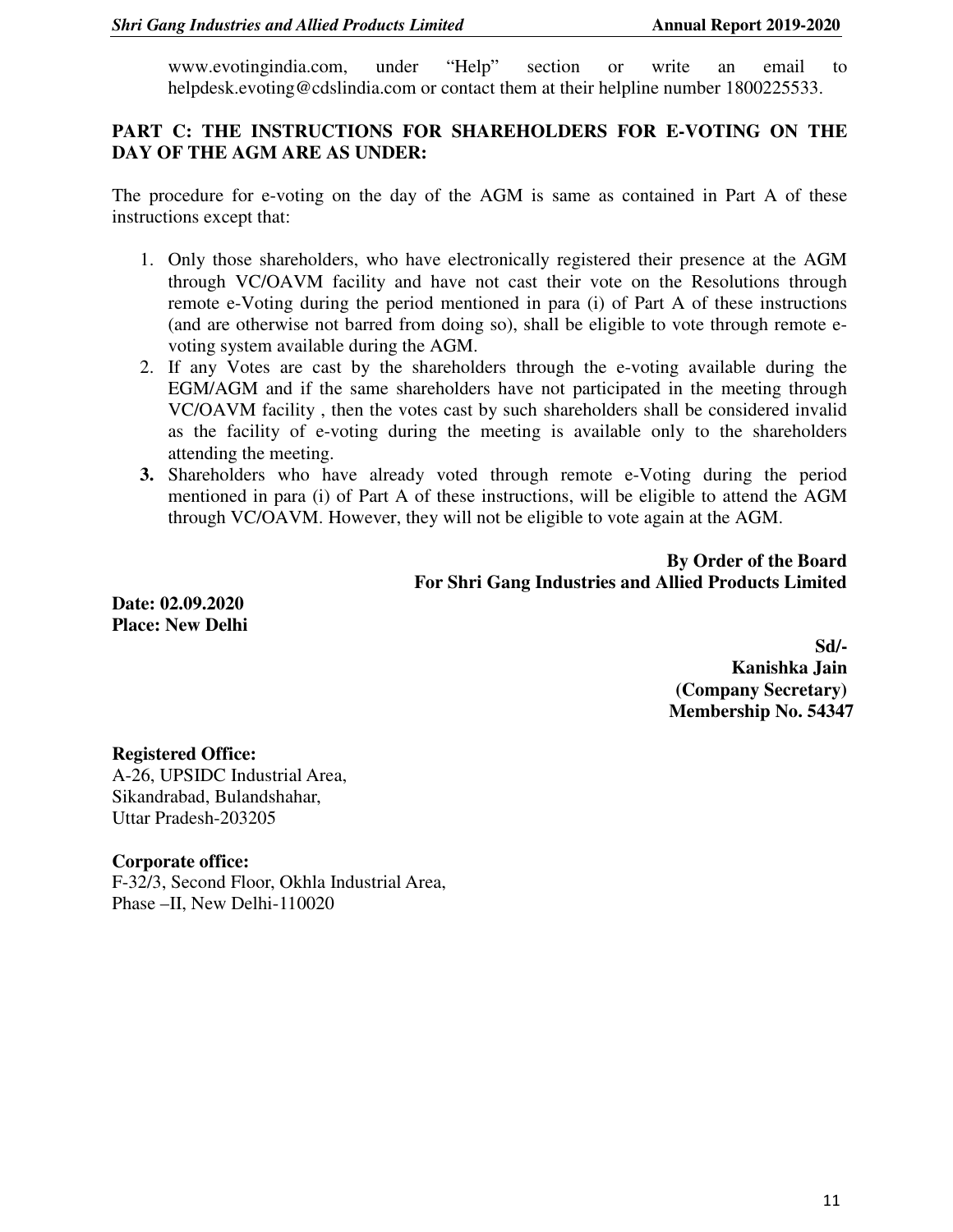# **Explanatory Statement pursuant to Section 102 of the Companies Act, 2013**

# **Item No. 3**

Pursuant to the provisions of Section 149, 150 and 160 of the Companies Act, 2013 and Article 80 of the Articles of Association of the Company, the Board of Directors, on the recommendation of Nomination and Remuneration Committee, appointed Ms.Seema Sharma (DIN: 08728701) as an Additional Director of the Company under the category Independent Non-executive, with effect from March 31, 2020. Ms. Seema Sharma shall hold office upto the date of forthcoming Annual General Meeting and is eligible to be appointed as an Independent Director for a term upto 5 (Five) consecutive years.

The Company has received notice under Section 160 of the Companies Act, 2013 from one of the member of the Company signifying her candidature as an Independent Director of the Company. The Company has also received a declaration of independence from Ms. Seema Sharma. In the opinion of the Board, Ms. Seema Sharma fulfils the conditions as set out in Section 149(6) and Schedule IV of the Companies Act, 2013 and SEBI (Listing Obligations and Disclosure Requirements) Regulations, 2015 ('Listing Regulations') for being eligible for her appointment. Ms. Seema Sharma is not disqualified from being appointed as a Director in terms of Section 164 of the Companies Act, 2013 and has given her consent to act as a Director.

A brief profile of Ms. Seema Sharma, including nature of her expertise, is provided as an additional information required to be furnished pursuant to SEBI (Listing Obligations and Disclosure Requirements) Regulations, 2015 and Secretarial Standard-2 on general meetings, forming part of the Notice calling AGM as **Annexure-A.**

Except Ms. Seema Sharma, being an appointee, none of the Directors or Key Managerial Personnel of the Company or their relatives is concerned or interested, financially or otherwise, in the Resolution set out at Item No. 3 of the Notice calling AGM.

The Board recommends the proposed Resolution set out in Item No. 3 for the approval of members of the Company as an Ordinary Resolution.

Necessary documents in this regard are available for inspection by the Members in electronic mode under Investor Relations link of Company's Website www.shrigangindustries.com.

# **Item No. 4**

Pursuant to the provisions of Section 179 (3) read with Companies (Board and its Powers) Rules, 2014, Section 196, 197, 198 and 203 read with Companies (Appointment and Remuneration of Managerial Personnel) Rules, 2014 and Schedule V and other applicable provisions, of the Companies Act, 2013 (including any statutory modification(s) or re-enactment(s) thereof, for the time being in force), the Board of Directors of the company on the recommendation of Nomination and Remuneration Committee, had re-appointed Mr. Sunil Goel (DIN: 01229459) as Whole Time Director of the company designated as KMP at a total remuneration of Rs. 2,50,000/- (Rs. Two Lakh Fifty Thousands only) per month for a period of One  $(1)$  year w.e.f.  $14<sup>th</sup>$  February 2020 subject to the approval of members of the company.

In compliance with the provisions of Sections 196, 197, 198, 203 and other applicable provisions of the Companies Act, 2013 read with Schedule V to the Act, the terms of appointment and remuneration as set out in Item No. 4 are now being placed before the members for their approval by way of Ordinary Resolution.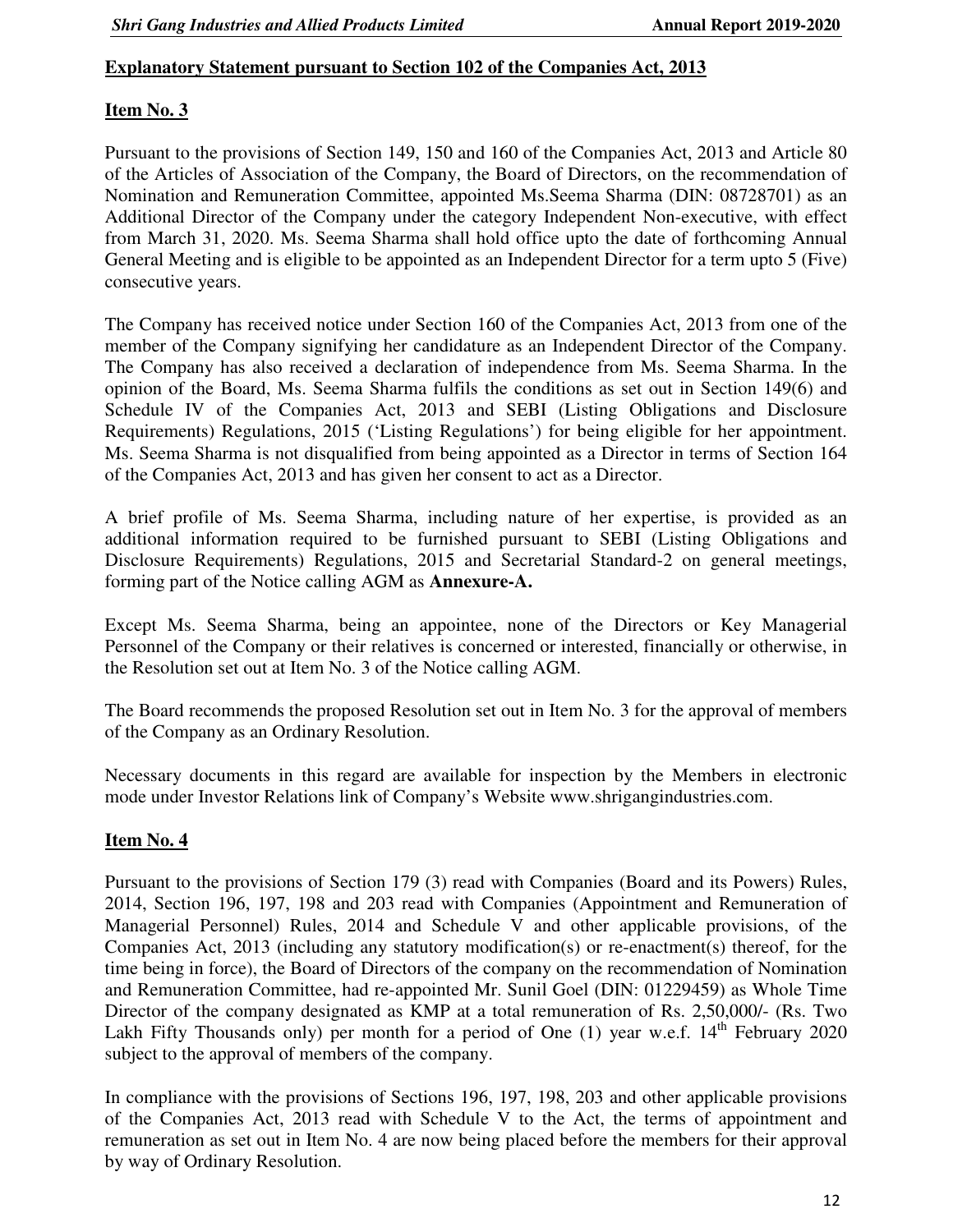# **STATEMENT CONTAINING THE RELEVANT DETAILS REQUIRED UNDER SCHEDULE V TO THE COMPANIES ACT, 2013 ARE AS STATED HEREUNDER:**

# **I. GENERAL INFORMATION**

| (1)         | Nature of Industry                                                        | Edible Oils.          |                                         | Shri Gang Industries and Allied Products Limited is<br>engaged in the business of manufacturing $\&$ selling of |
|-------------|---------------------------------------------------------------------------|-----------------------|-----------------------------------------|-----------------------------------------------------------------------------------------------------------------|
|             |                                                                           |                       |                                         |                                                                                                                 |
| (2)         | Date or expected date of                                                  |                       | The Company is in operation since 1989. |                                                                                                                 |
|             | of<br>commencement                                                        |                       |                                         |                                                                                                                 |
|             | commercial production                                                     |                       |                                         |                                                                                                                 |
| (3)         | of<br>In<br>case<br>new                                                   |                       |                                         | Not Applicable (As the Company is already in existence                                                          |
|             | companies,<br>expected                                                    | and is in operation)  |                                         |                                                                                                                 |
|             | date of commencement                                                      |                       |                                         |                                                                                                                 |
|             | activities<br>of<br>as<br>per                                             |                       |                                         |                                                                                                                 |
|             | approved by<br>project                                                    |                       |                                         |                                                                                                                 |
|             | financial<br>institutions                                                 |                       |                                         |                                                                                                                 |
|             | appearing<br>the<br>in                                                    |                       |                                         |                                                                                                                 |
|             | prospectus                                                                |                       |                                         |                                                                                                                 |
| (4)         | Financial performance of the Company for the last 3 years is given below: |                       |                                         |                                                                                                                 |
| Particulars |                                                                           |                       | <b>Financial Year Ended</b>             |                                                                                                                 |
|             |                                                                           |                       |                                         |                                                                                                                 |
|             |                                                                           | <b>March 31, 2018</b> | <b>March 31, 2019</b>                   | <b>March 31, 2020</b>                                                                                           |
|             |                                                                           |                       |                                         | (Amount in Rs.)                                                                                                 |
|             | Revenue                                                                   | 130,334,441           | 43,964,886                              | 59,340                                                                                                          |
|             | Other Income                                                              | 1,481,718             | 6,512,864                               | 2,743,574                                                                                                       |
|             | <b>Total Income</b>                                                       | 131,816,129           | 50,477,750                              | 2,802,914                                                                                                       |
|             | <b>Total Expenditure</b>                                                  | 173,572,240           | 74,067,295                              | 38,937,553                                                                                                      |
|             | Profit (Loss) before Tax                                                  | (48,091,294)          | (25,501,637)                            | (36, 134, 639)                                                                                                  |
|             | Profit/Loss<br>after<br>and<br>tax<br>adjustments                         | (48,091,294)          | (25,501,637)                            | (36, 134, 639)                                                                                                  |
| (5)         | Foreign investments or                                                    | Nil                   |                                         |                                                                                                                 |
|             | collaborators, if any                                                     |                       |                                         |                                                                                                                 |

# **II. INFORMATION ABOUT THE APPOINTEE**

# **MR. SUNIL GOEL AS WHOLE TIME DIRECTOR**

|     | <b>Background Details</b>       | Mr. Sunil Goel is Masters in Business Administration<br>by qualification.                                                      |
|-----|---------------------------------|--------------------------------------------------------------------------------------------------------------------------------|
|     |                                 |                                                                                                                                |
| (2) | <b>Past Remuneration</b>        | <b>NIL</b>                                                                                                                     |
| (3) | Recognition or Awards           |                                                                                                                                |
| (4) | Job Profile and his suitability | Mr. Sunil Goel has more than 30 years' experience in<br>the field of trading and manufacturing of various<br>diverse products. |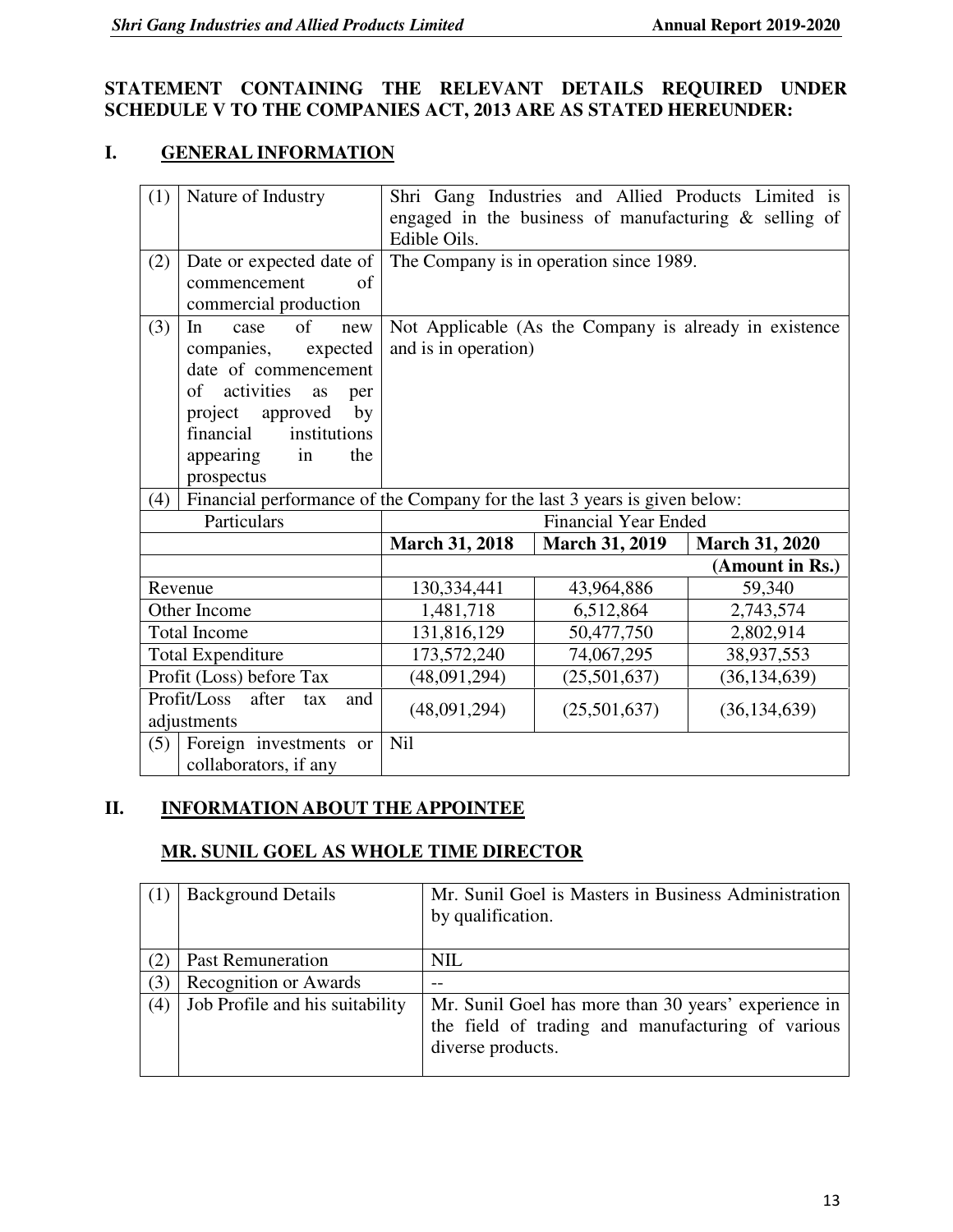| (5) | <b>Remuneration Proposed</b>                                                                                                                                                                                          | Rs. $2,50,000/$ - per month with a proviso that the<br>remuneration shall be payable from the day of<br>commencement of production at the Distillery Unit of<br>the Company being set up at Sandila, Dist. Hardoi,<br>Uttar Pradesh.                                         |
|-----|-----------------------------------------------------------------------------------------------------------------------------------------------------------------------------------------------------------------------|------------------------------------------------------------------------------------------------------------------------------------------------------------------------------------------------------------------------------------------------------------------------------|
| (6) | Comparative remuneration<br>profile w.r.t industry, size of<br>the Company, profile of the<br>position and person (in case<br>of expatriates the relevant<br>details would be w.r.t. to the<br>country of his origin) | The comparative remuneration ranges from Rs 1 lakh<br>per month to Rs 3 lakh per month based on the<br>information available in public domain.                                                                                                                               |
| (7) | Pecuniary relationship<br>directly or indirectly with the<br>Company, or relationship<br>with<br>the managerial<br>personnel, if any                                                                                  | He has no pecuniary relationship, directly or indirectly<br>with the Company, or relationship with the<br>Managerial Personnel except the payment of interest<br>on loan which he has given to the Company in<br>compliance of the provisions of the Companies Act,<br>2013. |

# **III. OTHER INFORMATION**

| (1) | Reason for loss or inadequate<br>profits               | The company was engaged in the manufacture of Vanaspati<br>& Refined oils at its unit at Sikandrabad, U.P. It incurred<br>losses due to-<br>(1) Competition from large business houses/ MNC's<br>which had set up refineries of huge capacity at<br>port. Due to large Capacity they had advantage of<br>economies of scale.<br>(2) Gradual erosion in working capital due to<br>continued losses                                                                                                                                                                                                                                                                                                                                                                                                                                                                  |
|-----|--------------------------------------------------------|--------------------------------------------------------------------------------------------------------------------------------------------------------------------------------------------------------------------------------------------------------------------------------------------------------------------------------------------------------------------------------------------------------------------------------------------------------------------------------------------------------------------------------------------------------------------------------------------------------------------------------------------------------------------------------------------------------------------------------------------------------------------------------------------------------------------------------------------------------------------|
| (2) | Steps taken or proposed to be<br>taken for improvement | The Government of Uttar Pradesh has sanctioned a<br>rehabilitation scheme for the company based on its<br>policy for the revival of the sick units in the State.<br>This would help the company to sustain its operations<br>on a long term basis. The company has resumed its<br>manufacturing operations on a limited scale during the<br>FY 2016-17. The operations are now proposed to be<br>after carrying out<br>some<br>scaled up<br>essential<br>modifications, additions and technological<br>up<br>gradations in the existing plant and equipment.<br>Apart from this as a part of the rehabilitation scheme<br>the company is setting up a Distillery unit with<br>Bottling Plant for IMFL & Country Liquor at Sandila,<br>Dist. Hardoi. The company has already been allotted<br>land by UPSIDC in Sandila Industrial Area for setting<br>up the unit. |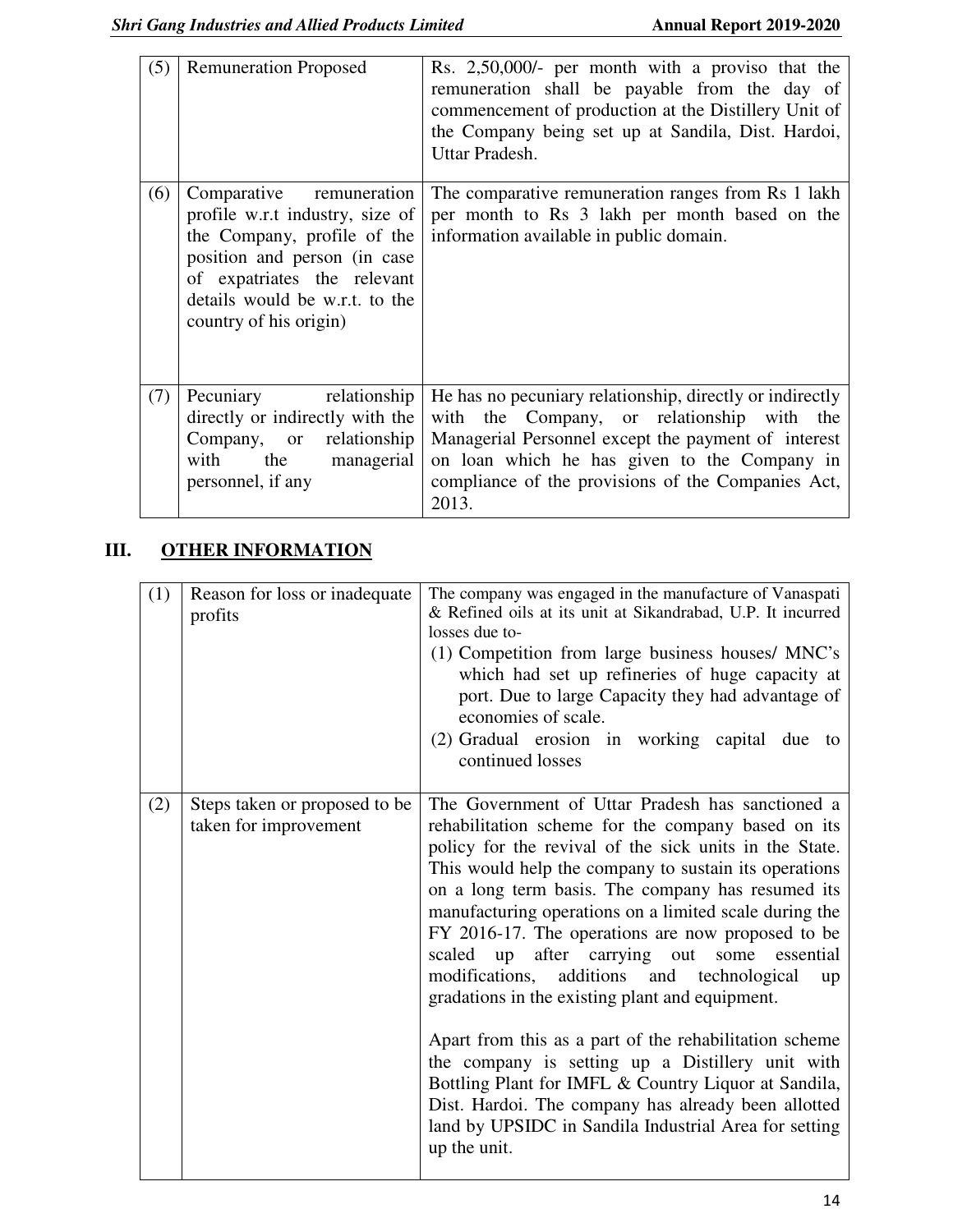|     |                                                                       |          | The Bottling unit for IMFL has been set up and has<br>commenced production in July 2020.                   |
|-----|-----------------------------------------------------------------------|----------|------------------------------------------------------------------------------------------------------------|
|     |                                                                       |          | Approval for the Distillery Unit have been obtained<br>and the construction would commence in near future. |
|     |                                                                       |          | The setting up of the new unit would help in the<br>revival of the company.                                |
| (3) | Expected<br>increase<br>productivity and profits<br>measurable terms. | in<br>in | At present it is difficult to estimate the risk.                                                           |

The Company effective capital comes in the category of "negative but less than Rs. 5 crores", therefore in terms of section II of part II of Schedule V, the Company can pay annual remuneration not exceeding Rs.60 lakh with approval of shareholders by way of Ordinary Resolution.

A brief profile of Mr. Sunil Goel, including nature of his expertise, is provided as an additional information required to be furnished pursuant to SEBI (Listing Obligations and Disclosure Requirements) Regulations, 2015 and Secretarial Standard-2 on general meetings, forming part of the Notice calling AGM as **Annexure-A.**

Except Mr. Sunil Goel, being an appointee, none of the Directors or Key Managerial Personnel of the Company or their relatives is concerned or interested, financially or otherwise, in the Resolution set out at Item No. 4 of the Notice calling AGM.

The Board recommends the proposed Resolution set out in Item No. 4 for the approval of members of the Company as an Ordinary Resolution.

Necessary documents in this regard are available for inspection by the Members in electronic mode under Investor Relations link of Company's Website www.shrigangindustries.com.

# **Item No. 5**

The Board of Directors of the Company in their meeting held on September 02, 2020 had recommended to mortgage and/or charge, any of its undertakings, wherever situated both present and future or to sell, lease or otherwise dispose of the whole or substantially the whole of the undertaking of the Company in addition to the existing charges/mortgages/hypothecation/pledge created/ to be created by the Company on the whole or substantially the whole of the Company's one or more undertakings or all of the undertakings in favor of NBFCs/ Banks/ Central or State Government Departments/ Central or State Government undertakings/ State and other Financial Institutions or other bodies corporate, together with interest, cost, charges and expenses thereon, for an amount not exceeding **Rs. 150 Crore (Rupees One Fifty Crore Only)** to secure loans borrowed or to be borrowed or to secure dues towards any State or Central Government Department.

Pursuant to the provisions of Section 180(1)(a) of the Companies Act, 2013, it is necessary to take approval of members by way of Special Resolution for enabling the Board to sell, lease or otherwise dispose of the whole or substantially the whole of the undertaking of the company or where the company owns more than one undertaking, of the whole or substantially the whole of any of such undertakings by way of charge/mortgage/hypothecation/pledge. Accordingly, your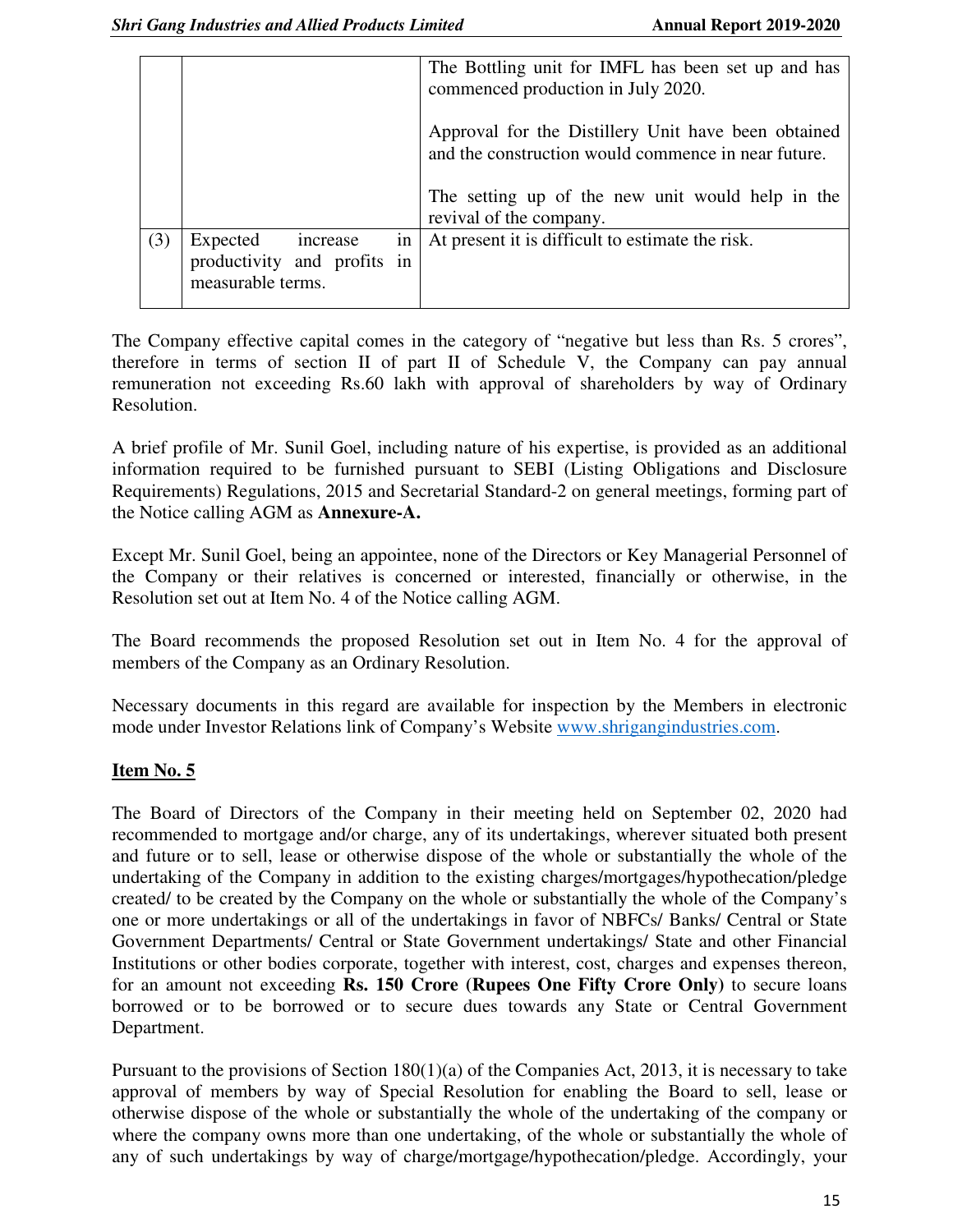Directors recommend the resolution set out in item no. 5 for your approval by way of Special Resolution.

None of the Directors, Manager, Key Managerial Personnel and their relatives is interested as mentioned above or concerned, financially or otherwise in the resolution.

Necessary documents in this regard are available for inspection by the Members in electronic mode under Investor Relations link of Company's Website www.shrigangindustries.com.

> **By Order of the Board For Shri Gang Industries and Allied Products Limited**

**Date: 02.09.2020 Place: New Delhi** 

> **Sd/- Kanishka Jain (Company Secretary) Membership No. 54347**

#### **Registered Office:**

A-26, UPSIDC Industrial Area, Sikandrabad, Bulandshahar, Uttar Pradesh-203205

#### **Corporate office:**

F-32/3, Second Floor, Okhla Industrial Area, Phase –II, New Delhi-110020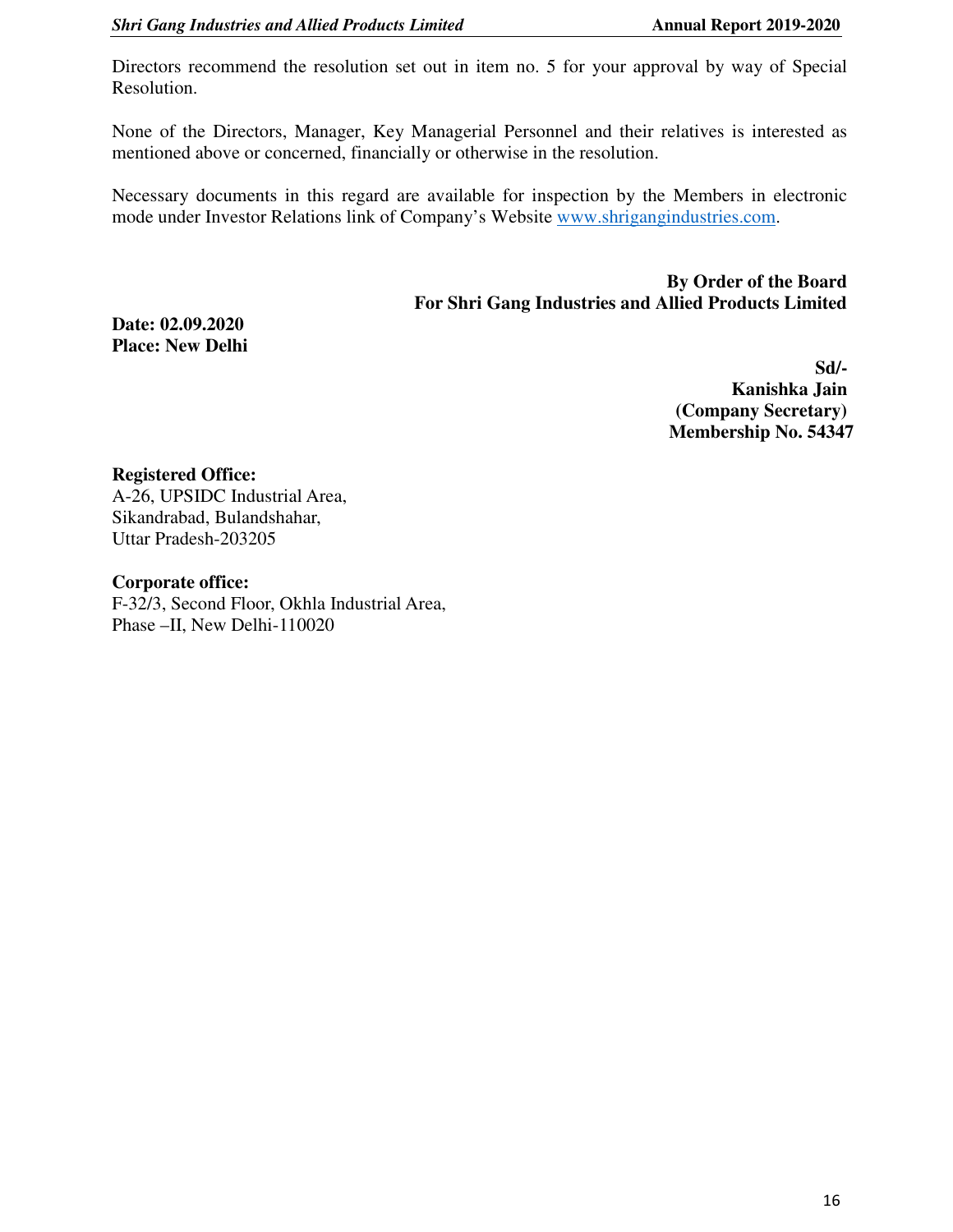# **"Annexure A"**

**Details of Directors seeking Appointment/Re-Appointment at the Annual General Meeting of the Company (Pursuant to Reg. 36 of the Listing Regulations and Secretarial Standards-2 on General Meetings)** 

| S.<br>No. | <b>Particulars</b>                                                                        | <b>Name of Director</b>                                                                                                              | <b>Name of Director</b>                                                                                                                                            |
|-----------|-------------------------------------------------------------------------------------------|--------------------------------------------------------------------------------------------------------------------------------------|--------------------------------------------------------------------------------------------------------------------------------------------------------------------|
|           |                                                                                           | Mr. Sunil Goel<br>(DIN: 01229459)                                                                                                    | <b>Ms. Seema Sharma</b><br>(DIN: 08728701)                                                                                                                         |
| 1.        | Designation                                                                               | <b>Whole Time Director</b>                                                                                                           | Independent Non-Executive<br>Director                                                                                                                              |
| 2.        | Date of Birth                                                                             | 29.10.1954                                                                                                                           | 21.01.1984                                                                                                                                                         |
| 3.        | Age                                                                                       | 66 Years                                                                                                                             | 36 Years                                                                                                                                                           |
| 4.        | Date of first Appointment on<br>the Board                                                 | 14.02.2019                                                                                                                           | 31.03.2020                                                                                                                                                         |
| 5.        | Qualifications                                                                            | Master's in Business<br>Administration                                                                                               | $\triangleright$ Company Secretary<br><b>Masters in Commerce</b><br>➤                                                                                              |
| 6.        | Experience in specific<br>functional area                                                 | He has more than 30 years'<br>experience in the field of<br>trading and manufacturing of<br>various diverse products.                | She has an experience of more<br>than 5 years in the field of<br>Secretarial,<br>Legal,<br>Management<br>and<br>administration<br>other<br>and<br>related matters. |
| 7.        | No. of equity shares held in<br>the Company (as on 31st<br>March, 2020)                   | <b>NIL</b>                                                                                                                           | <b>NIL</b>                                                                                                                                                         |
| 8.        | List of other Directorships as $\bullet$<br>on 31 March 2020                              | Sahil Exim Private<br>Limited                                                                                                        | <b>NIL</b>                                                                                                                                                         |
| 9.        | Membership/Chairmanship<br>of Committees of the other<br>Companies as on 31 March<br>2020 | <b>NIL</b>                                                                                                                           | <b>NIL</b>                                                                                                                                                         |
| 10.       | Relationships, between<br>Directors inter se                                              | N <sub>o</sub>                                                                                                                       | N <sub>o</sub>                                                                                                                                                     |
| 11.       | Number of Board Meetings<br>attended during the year                                      | Five                                                                                                                                 | $\text{NIL}^*$                                                                                                                                                     |
| 12.       | Terms & Conditions for<br>appointment/re-appointment                                      | Terms & Conditions of<br>appointment or re-<br>appointment are as per the<br>Nomination and<br>Remuneration Policy of the<br>Company | Terms & Conditions of<br>appointment or re-appointment<br>are as per the Nomination and<br>Remuneration Policy of the<br>Company                                   |
| 13.       | Details of Remuneration<br>Last Drawn                                                     | He has not drawn any<br>remuneration in financial<br>year 2019-2020 since as per<br>his terms of appointment                         | She<br>has<br>drawn<br>not<br>any<br>remuneration<br>in<br>financial year 2019-2020.                                                                               |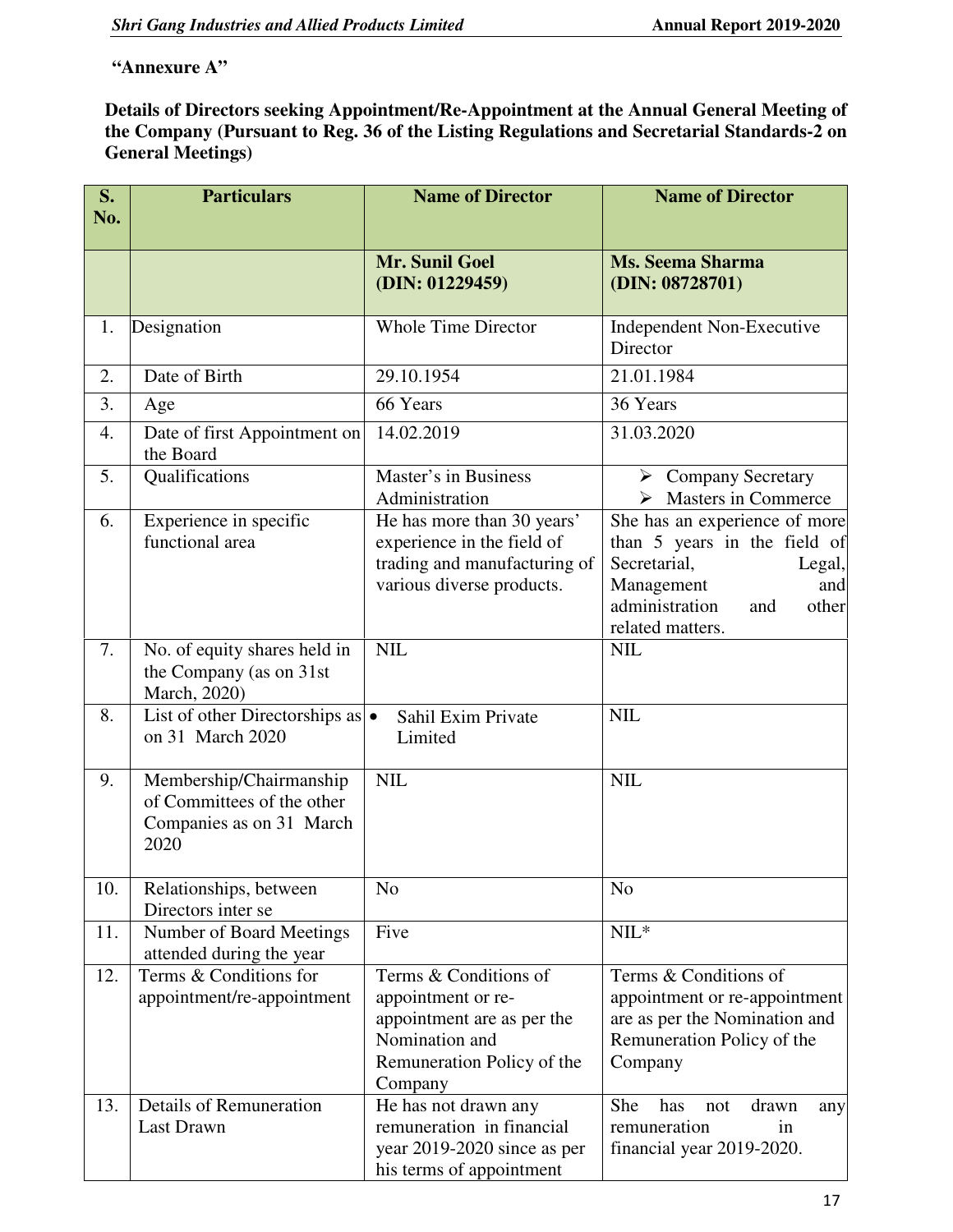|     |                                              | remuneration will be paid<br>from the day of commercial<br>production in the Distillery<br>unit of the Company situated<br>at Sandila, Hardoi.                                                                                                                     |          |
|-----|----------------------------------------------|--------------------------------------------------------------------------------------------------------------------------------------------------------------------------------------------------------------------------------------------------------------------|----------|
| 14. | Details of Remuneration<br>Sought to be paid | Remuneration is decided by $\vert$ No remuneration is sought to<br>Board of Directors on the<br>recommendation<br>of<br>Nomination<br>and<br>Remuneration<br>Committee<br>which is as<br>the<br>per<br>Nomination<br>and<br>Remuneration Policy of the<br>Company. | be paid. |

**\*Ms. Seema Sharma was appointed as Director w.e.f. 31.03.2020, after her appointment, no BM was held in the Financial Year ended March 31, 2020.** 

> **By Order of the Board For Shri Gang Industries and Allied Products Limited**

**Date: 02.09.2020 Place: New Delhi** 

> **Sd/- Kanishka Jain (Company Secretary) Membership No. 54347**

#### **Registered Office:**

A-26, UPSIDC Industrial Area, Sikandrabad, Bulandshahar, Uttar Pradesh-203205

#### **Corporate office:**

F-32/3, Second Floor, Okhla Industrial Area, Phase –II, New Delhi-110020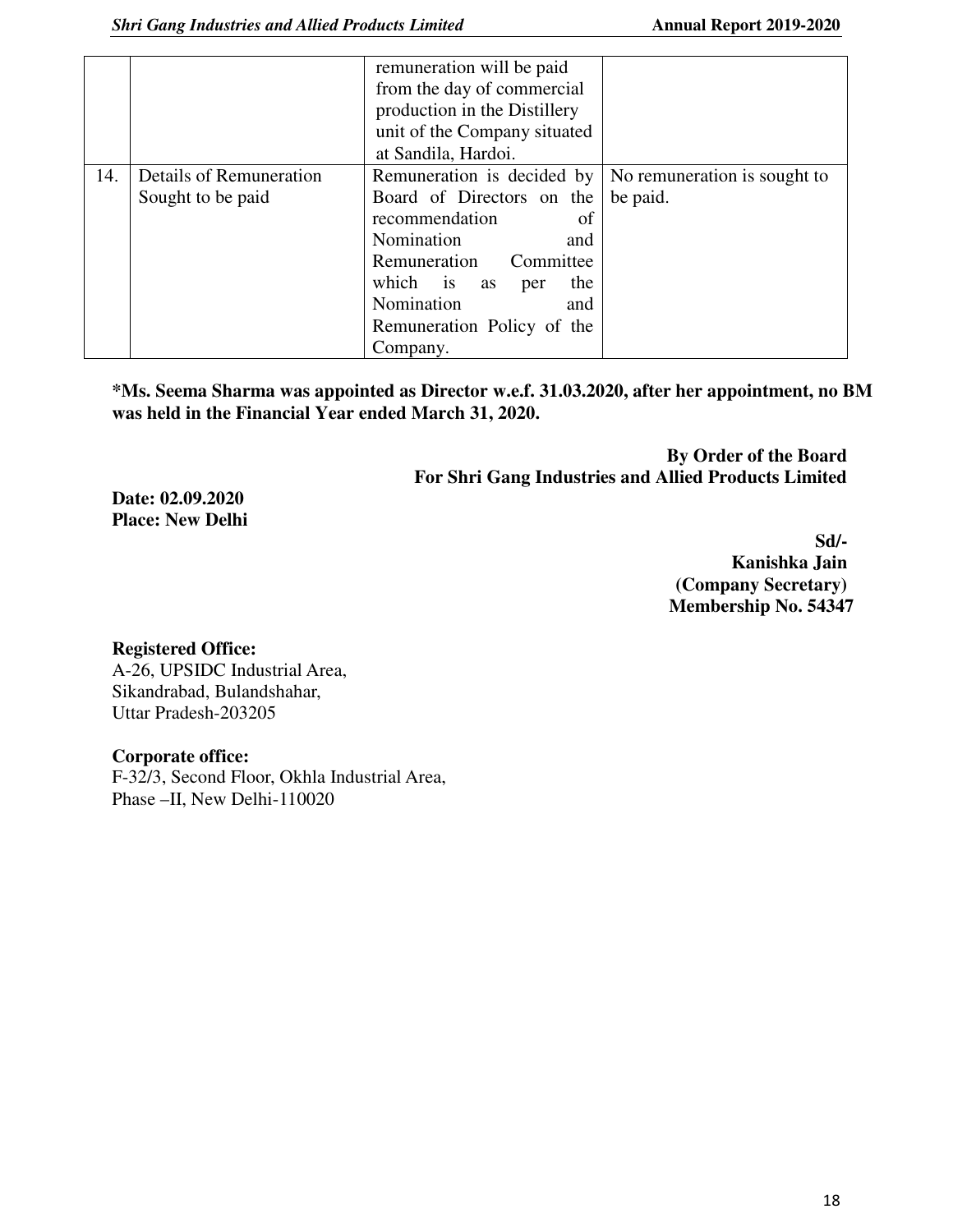**(Rs. In Lakh)** 

# **DIRECTORS' REPORT**

#### **To, The Members, Shri Gang Industries and Allied Products Limited**

Your Directors are delighted to present the Thirty First Annual Report on Company's Business Operations along with the Audited Statement of Accounts for the year ended on March 31, 2020.

# **FINANCIAL PERFORMANCE OF THE COMPANY**

The financial performance of the Company for the period under review and comparative figures for the previous year are tabulated below:

|                                                       |           | $\lambda$ |
|-------------------------------------------------------|-----------|-----------|
| <b>Particulars</b>                                    | 2019-2020 | 2018-2019 |
| Income from Operations                                | 0.59      | 439.65    |
| <b>Other Incomes</b>                                  | 27.44     | 65.12     |
| <b>Total Revenue</b>                                  | 28.03     | 504.77    |
| Profit/(Loss) before Depreciation, Exceptional $\&$   | (339.79)  | (214.40)  |
| <b>Extra-Ordinary Items</b>                           |           |           |
| Depreciation                                          | (21.55)   | (21.49)   |
| <b>Exceptional Items</b>                              |           |           |
| - Prior Period Expenses                               |           | (19.12)   |
| - Old & unusable materials written off                |           |           |
| Impairment of Capitalised property, plant $\&$        |           |           |
| equipment                                             |           |           |
| - Capital WIP Written off                             |           |           |
| - Provision for Trade receivables considered doubtful |           |           |
| Net Profit (Loss) after depreciation before tax       | (361.35)  | (255.01)  |
| <b>Provision for Taxation</b>                         |           |           |
| Income Tax                                            |           |           |
| Net Profit/(Loss) after tax for the year              | (361.35)  | (255.01)  |

The Financial Statements have been prepared on accrual basis in accordance with Indian Accounting Standards (Ind AS) notified under the Companies (Indian Accounting Standards) Rules, 2015 (as amended) and the provisions of the Companies Act, 2013.

The Financial Statements are presented in Indian Rupees ("INR"or ) and all amounts are rounded to the nearest Lakhs, except as stated otherwise.

# **SHARE CAPITAL**

During the year under review, the Authorised Share Capital of the Company stood at Rs. 8,50,00,000/- (Rupees Eight Crore Fifty Lakh) divided into 85,00,000 Equity Shares of Rs. 10/ each.

The Paid up Share Capital of the Company stood at Rs. 7,93,00,000/- (Rupees Seven Crore Ninety Three Lakh) as on March 31, 2020.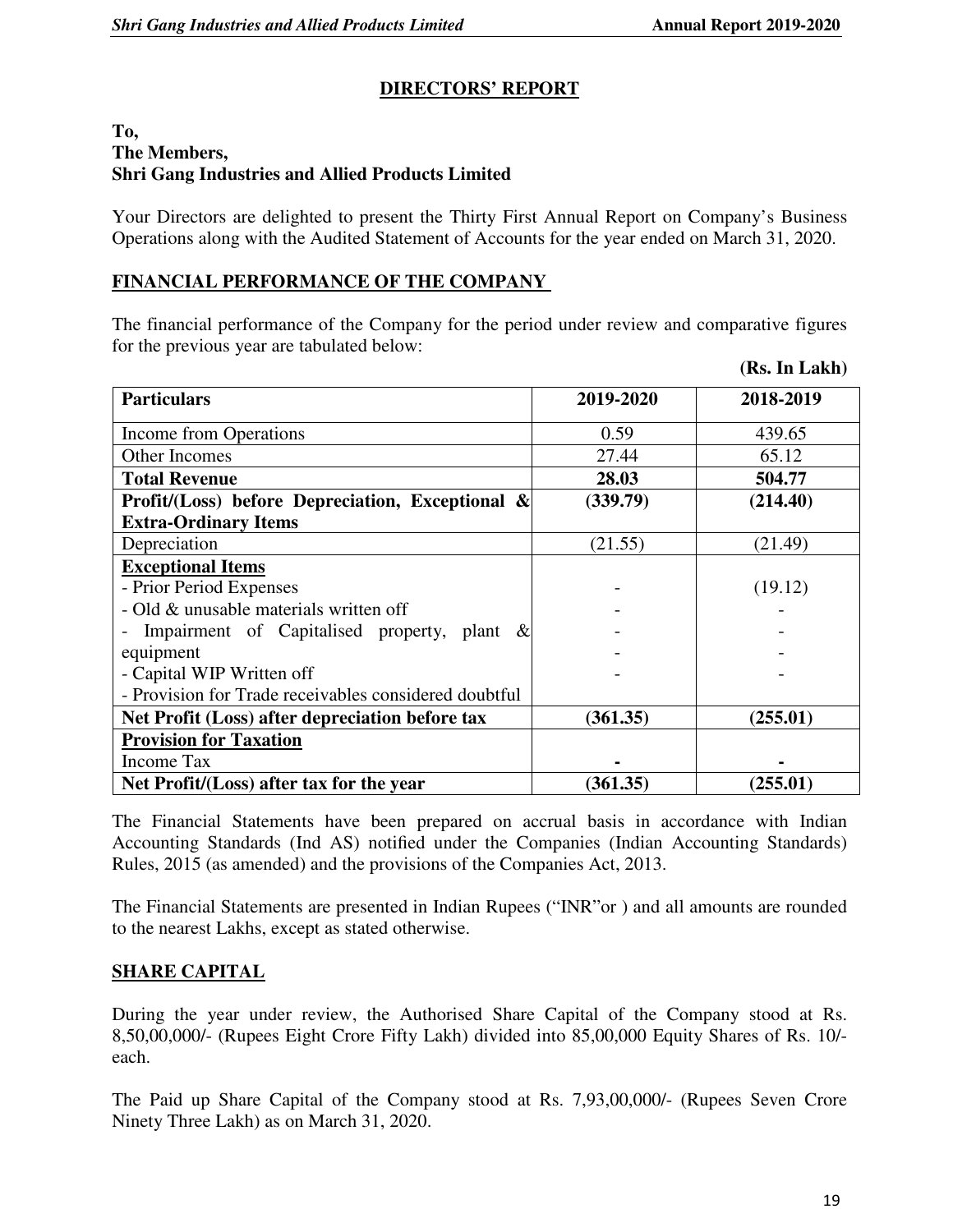There has been no change in the Authorised, Issued, Subscribed and Paid-up Share Capital of the Company during the year. The Company has no other type of securities except Equity Shares forming part of the Paid-up Share Capital of the company.

# **PERFORMANCE OF BUSINESS**

During the year ended, the Company has incurred loss of Rs. 361.35 lakh as compared to the loss of Rs. 255.01 lakh in previous financial year.

During the year under review, the company did not carry out any production activity at its manufacturing unit at Sikandrabad, U.P. as a result the revenue from operations of the company, deceased from Rs. 439.65 Lakh in FY 2018-2019 to Rs. 0.59 Lakh in FY 2019-2020.

# **STATE OF COMPANY'S AFFAIRS AND FUTURE OUTLOOK**

In FY 2016-17, the Hon'ble BIFR and Government of Uttar Pradesh had sanctioned a rehabilitation scheme for the revival of the company. As per the scheme, the company has to pay the past dues of Commercial Tax Department, PICUP and Paschimanchal Vidyut Vitran Nigam Ltd (PVVNL) over a period of 12 years.

Based on these developments the company had resumed its manufacturing operations in its Vanaspati unit on a limited scale. However, in FY 2019-20 no production was carried out in the unit as the plant requires technological up gradation and addition of new equipment so as to economize on the cost of production based on the prevailing industry standards. Otherwise company would have incurred more losses.

As a part of the rehabilitation scheme the company is setting up a grain based Distillery unit with Bottling Plant for IMFL & Country Liquor at Sandila, Dist. Hardoi. The company has already been allotted land by UPSIDC in Sandila Industrial Area for setting up the unit.

The company has received Environmental Clearance for the Distillery Unit from the State Level Environment Impact Assessment Authority, Uttar Pradesh. As regards, the Bottling Unit, the company has obtained Consent to Establish from the UP Pollution Control Board and the commercial production was expected to be commenced in the FY 2019-2020 in the Bottling Unit but due to the outbreak of COVID-19 pandemic, the same was delayed by about 3 months.

A detailed review of operations and performance and future outlook of the Company is given separately under the head '**Management Discussion & Analysis'** pursuant to Regulation 34 read with Part B of Schedule V of SEBI Listing Regulations, and the same is annexed and forms part of this Annual Report.

# **DIVIDEND**

Based on the Company's performance in the Current Year, your Directors are unable to recommend any dividend for the year under review.

#### **AMOUNTS TRANSFERRED TO RESERVES**

Due to inadequate profits, the company has not transferred any amount to reserves during the year under review.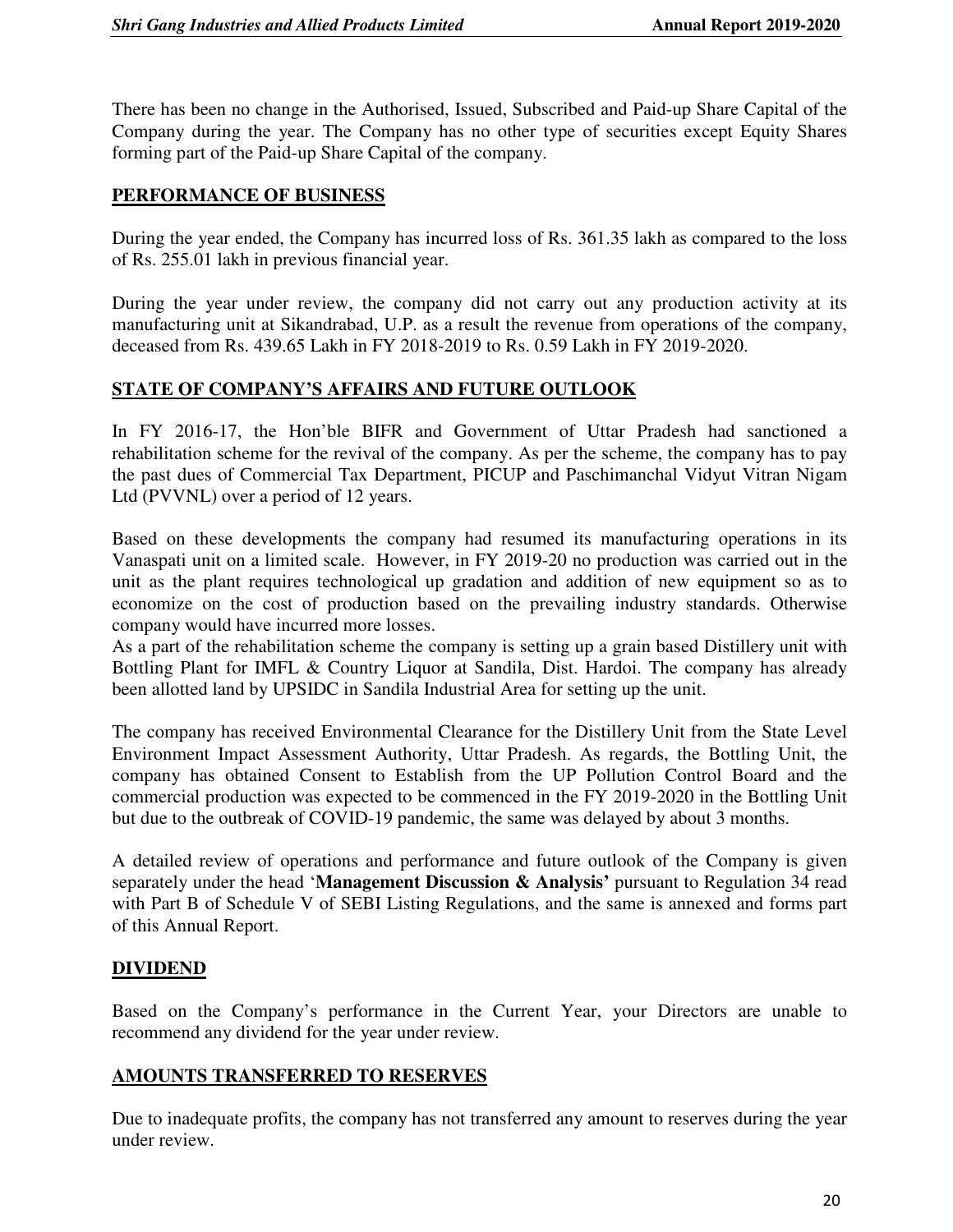# **DIRECTORS AND KEY MANAGERIAL PERSONNEL**

The Board of Directors comprise of eminent and experienced professionals in the Industry. The current composition of the Board of Directors (as on the date of Board's Report) are as follows:

| Sr.<br>No. | <b>Name of Director</b> | <b>Designation</b>                 |
|------------|-------------------------|------------------------------------|
|            | Mr. Syed Azizur Rahman  | Whole Time Director                |
| 2.         | Mr. Sunil Goel          | <b>Whole Time Director</b>         |
| 3.         | Mrs. Anita Gupta        | Non-Executive Director             |
| 4.         | Mr. Yogesh Kumar        | Non-Executive Independent Director |
| 5.         | Mrs. Seema Sharma       | Non Executive Independent director |

# **Changes in the composition of the Board of Directors**

The following changes occurred during FY 2019-2020 till the date of this Report:

During the year under review, the Board of Directors, pursuant to the applicable provisions of the Companies Act, 2013 read with the rules made thereunder (including any statutory modification (s) or re-enactment thereof for the time being in force), SEBI (Listing Obligation & Disclosure Requirements) Regulations, 2015 and on the recommendation of Nomination and Remuneration Committee, accorded its approval to the following:

- i. Re-appointment of Mr. Syed Azizur Rahman (DIN: 00242790) as Whole-time Director of the Company for a period of 2 (two) years w.e.f. May 09, 2019 and who was appointed by Shareholders in the Annual General Meeting of the Company held on September 24, 2019;
- ii. Re-appointment of Mr. Sunil Goel (DIN: 01229459) as Whole-time Director of the Company for a further period of 1 (one) year w.e.f. February 14, 2020, subject to approval of Members of the Company;
- iii. Appointment of Mrs. Seema Sharma (DIN: 08728701) as an Additional Director to hold office up to the date of ensuing AGM and as a Non-Executive Independent Director for a period of 5 (five) years, effective from March 31, 2020 on the Board subject to the approval of members of the Company. Considering her integrity, expertise and proficiency, the Board noted that her appointment would be of benefit to the company.

Appropriate resolutions seeking their reappointment/appointment are being placed for your approval in the ensuing Annual General Meeting.

Due to the ill health, Mr. Surendra Mohan Sikka, DIN: 07018508 relinquished the position of Independent Director of the company with effect from  $4<sup>th</sup>$  August, 2019.

Pursuant to the provisions of Section 152 of the Companies Act, 2013 read with the Companies (Appointment and Qualification of Directors) Rules, 2014, executive directors and non-executive directors except the Independent Directors are subject to retire by rotation. Based on the terms of appointment and the Articles of Association of your Company, Mr. Sunil Goel (DIN: 01229459) who is the longest serving member in the current term and is liable to retire by rotation and he being eligible offers himself for reappointment. Appropriate resolution for his re-appointment is being placed for your approval at the ensuing Annual General Meeting.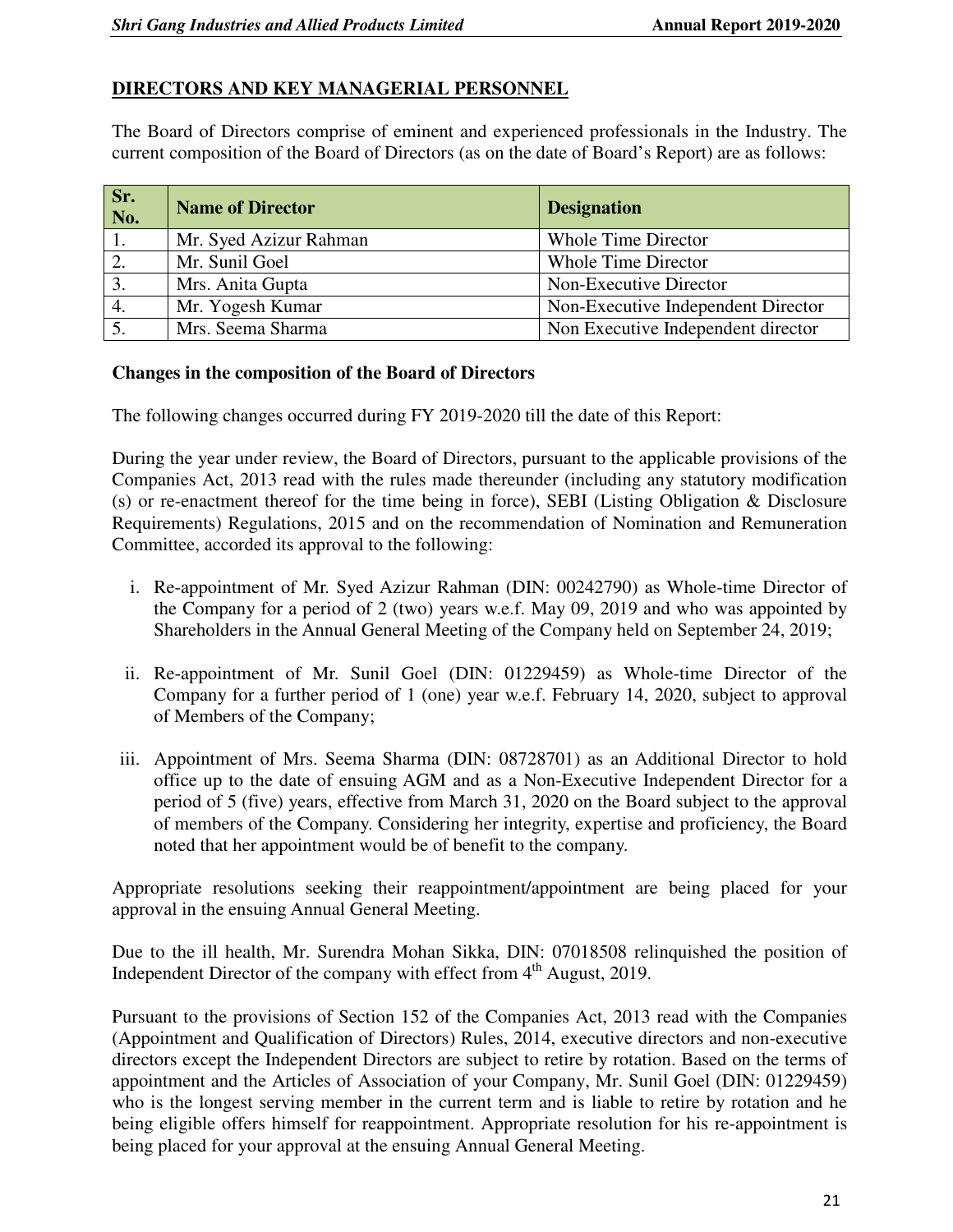None of the aforesaid Directors are disqualified under Section 164(2) of the Companies Act, 2013. Further, they are not debarred from holding the office of Director pursuant to order of SEBI or any other authority.

# **Key Managerial Personnel**

In accordance with Section 203 of the Companies Act, 2013, the Company has following Key Managerial Personnel at the end of the financial year and as on date of the Board Report.:

| Sr.<br>No. | <b>Name of KMP</b>     | <b>Designation</b>             |
|------------|------------------------|--------------------------------|
|            | Mr. Syed Azizur Rahman | Whole Time Director            |
|            | Mr. Sunil Goel         | Whole Time Director            |
|            | Mr. Anil Kumar Gupta   | <b>Chief Financial Officer</b> |
|            | Ms. Kanishka Jain      | <b>Company Secretary</b>       |

# **INTERNAL AUDITOR**

Pursuant to the provisions of Section 138 of the Companies Act, 2013 read with relevant applicable rules your company was required to appoint an Internal Auditor. Further the Board of Directors at its meeting held on May 30, 2019 has appointed M/s Mohan Gupta & Co., Chartered Accountants as Internal Auditor of the Company.

# **ANNUAL RETURN**

In accordance with the provisions of section 134(3)(a) of Companies Act, 2013 read with rule 12(1) of the Companies (Management and Administration) Rules, 2014, the Annual Return for the Financial Year 2019-20 will be available on the website and can be accessed through the link **(http://www.shrigangindustries.com).** 

Extracts of the Annual Return referred in sub section (3) of section 92 in the prescribed format **MGT-9** forms part of this Directors' Report as "**Annexure- B"** and the same is also available on the website of the Company under the link **(http://www.shrigangindustries.com).** 

# **CORPORATE SOCIAL RESPONSIBILITY**

The Company was not required to constitute corporate social responsibility committee pursuant to the provisions of section 135 of the Companies Act, 2013.

# **DETAILS OF SUBSIDIARIES/ JOINT VENTURE AND ASSOCIATE COMPANY**

The Company has no subsidiary/ Joint Venture and Associate Company during the year under review.

#### **DIRECTORS RESPONSIBILITY STATEMENT**

In terms of Section 134 (5) of the Companies Act, 2013, the directors would like to state that:

i. That in the preparation of the Annual Accounts for the financial year ended March 31, 2020, the applicable Accounting standards have been followed and that there are no material departures;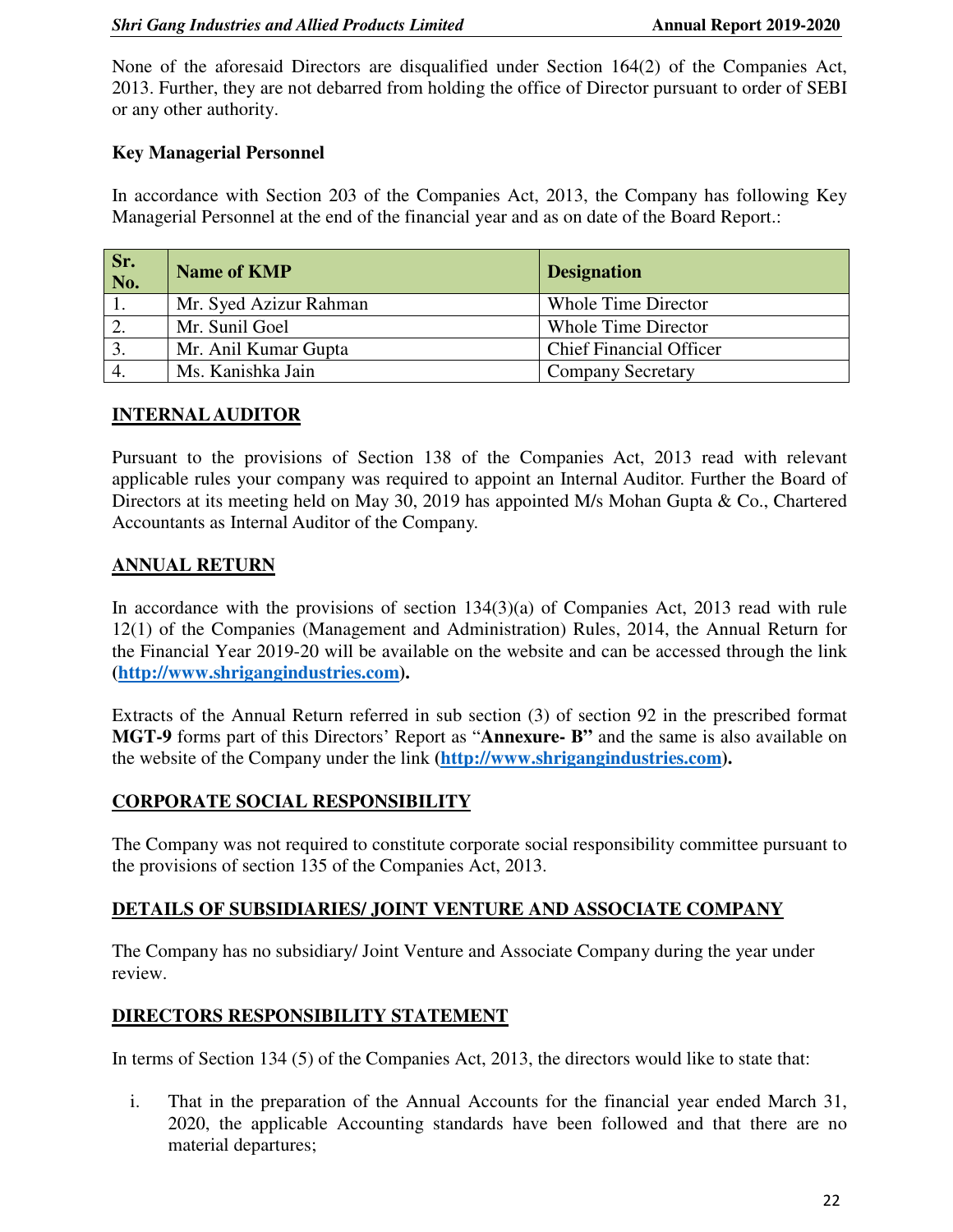- ii. That Directors have selected such accounting policies and applied them consistently and made judgments and estimates that were reasonable and prudent so as to give a true and fair view of the state of affairs of the Company as at March 31, 2020 and of the loss of the Company for the year ended March 31, 2020;
- iii. That Directors have taken proper and sufficient care for the maintenance of adequate accounting records in accordance with the provisions of the Companies Act, 2013 for safeguarding the assets of the Company and for preventing and detecting fraud and other irregularities;
- iv. That accounts for the year ended March 31, 2020 have been prepared following the going concern basis;
- v. That Directors had laid down internal financial controls to be followed by the company and that such internal financial controls are adequate and were operating effectively; and
- vi. That Directors had devised proper system to ensure compliance with the provisions of all the applicable laws and that such system were adequate and operating effectively.

# **MATERIAL CHANGES AND COMMITMENTS**

No material changes and commitments affecting the financial Position of your Company have occurred between the end of the financial year of the Company to which the financial statements relate and on the date of this report. However, after the closure of the Financial Year, the Company has entered into an agreement with M/s United Spirits Ltd for leasing a portion of its plant capacity for the bottling of IMFL at its Bottling Plantset up at Sandila, Dist. Hardoi. After receipt of all the requisite Government approvals, the production in the Bottling Plant commenced on  $17^{\text{th}}$  July 2020.

# **AUDITORS**

Pursuant to the provisions of Section 139 of the Companies Act, 2013 and rules framed thereunder, the Company in its 28th Annual General Meeting held on September 28, 2017, had appointed **M/s. Satendra Rawat & Co. Chartered Accountants, (Firms registration no. 008298C)** as Statutory Auditors of the company to hold office for Five consecutive years from the conclusion of 28th Annual General Meeting till the conclusion of 33rd Annual General Meeting of the Company to be held in the year 2022, subject to ratification by members at every Annual General Meeting.

The requirement for the ratification of Auditor's appointment at the AGM has been done away with by the amended provisions of Section 139 of the Companies Act, 2013 which was notified on May 7, 2018. Accordingly, no resolution is being proposed for ratification of appointment of statutory auditors at the ensuing AGM the existing Auditor shall continue to act as Statutory Auditor of the Company and ratification of Auditors appointment every year at the Annual General Meeting is no longer required.

# **AUDIT REPORT**

The Notes on financial statement referred to in the Auditors' Report are self-explanatory and do not call for any further comments. The Auditors' Report does not contain any qualification, reservation or adverse remark. The Auditor's Report is enclosed with the Financial Statements in this Annual Report.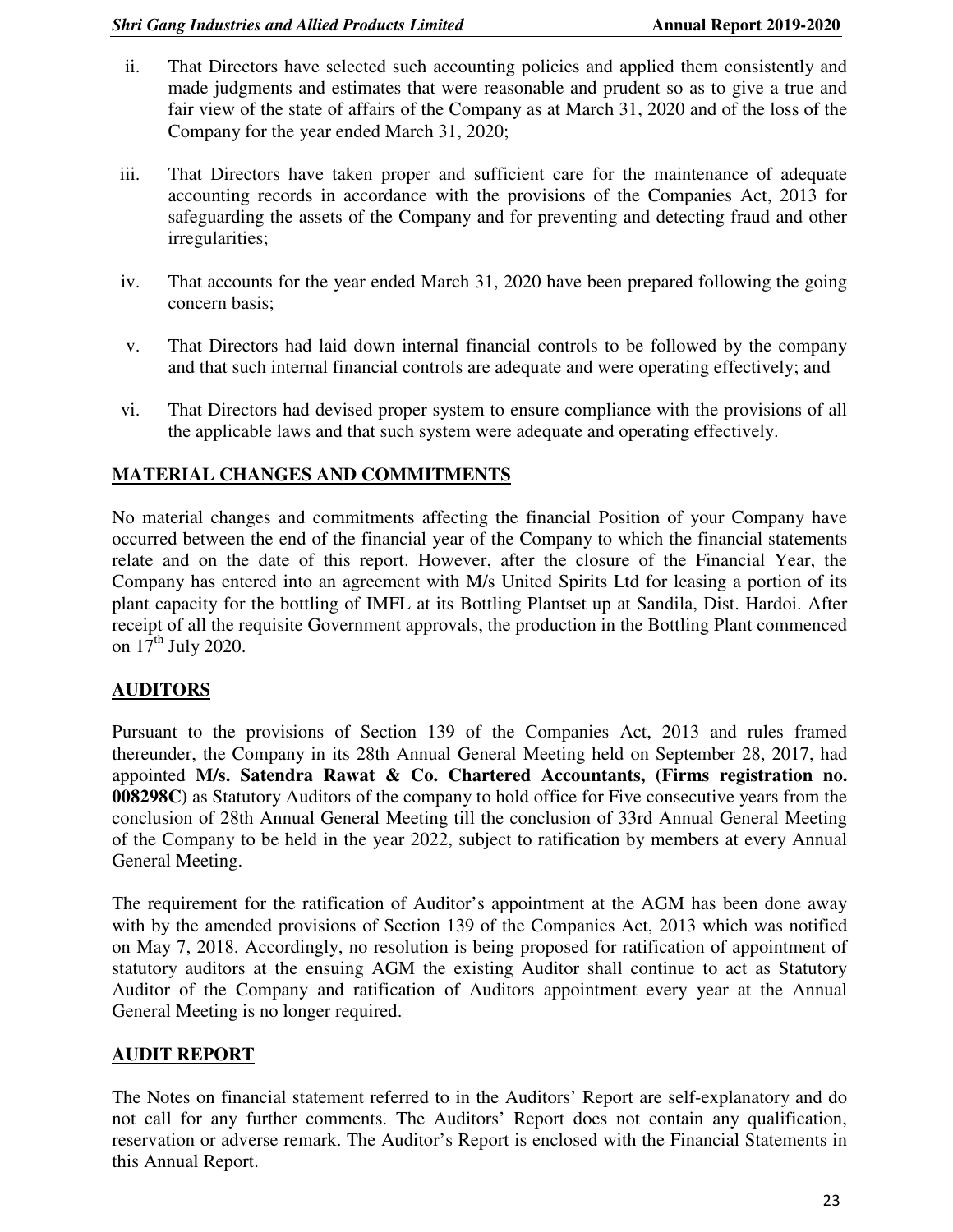During the year under review, have been no instances of fraud reported by the Statutory Auditors under Section 143(12) of Companies Act, 2013 read with rules framed thereunder, either to the Company or to the Central Government.

# **SECRETARIAL AUDITOR**

In accordance with the provisions of Section 204 and Section 134(3) of the Companies Act, 2013 read with Companies (Appointment and Remuneration of Managerial Personnel) Rules, 2014, Board had appointed M/s Monika Kohli & Associates, Company Secretaries, as Secretarial Auditor of the Company to undertake the Secretarial Audit functions of the Company.

The Secretarial Audit Report in the prescribed form MR-3 for the financial year ended on March 31, 2020 forms part of the Annual Report. The same is annexed as **Annexure "A**".

The Secretarial Auditor had pointed out certain remarks in its report, which are replied by the Board of Directors hereunder:

# **Secretarial Auditor's Remark-1**

It is observed that the promoter's 100% equity shares in the company are not in demat form which is in non-compliance of Regulation 31 of SEBI (Listing Obligations and Disclosure Requirements) Regulations, 2015 (LODR).

# **Board's Reply**

The Company had made request to all the shareholders including Promoter and Promoter Group through notice of last Annual General Meeting asking to dematerialize theirs shares. Similar request to all shareholders including Promoter and Promoter Group is being made in the notice of ensuing Annual General Meeting which is being sent to all the shareholders. The promoter's Shareholding upto the extent of 66.19 % has already been dematerialized. The Management has been following up with the rest of the Promoter and Promoter Group to get their shares dematerialized to make the Company compliant as per SEBI (LODR), Regulations, 2015.

#### **Secretarial Auditor's Remark-2**

*The company has not obtained the Fire NOC for its manufacturing unit located at Sikandrabad, U.P.* 

#### **Board's Reply**

The Company is in the process of obtaining the Fire NOC.

#### **Secretarial Auditor's Remark-3**

*The Company has no requisite permissions from the State Pollution Control Board for its manufacturing unit located at Sikandrabad, Bulandshar, Uttar Pradesh as on date.* 

#### **Board's Reply**

The Company is in the process of obtaining the necessary permission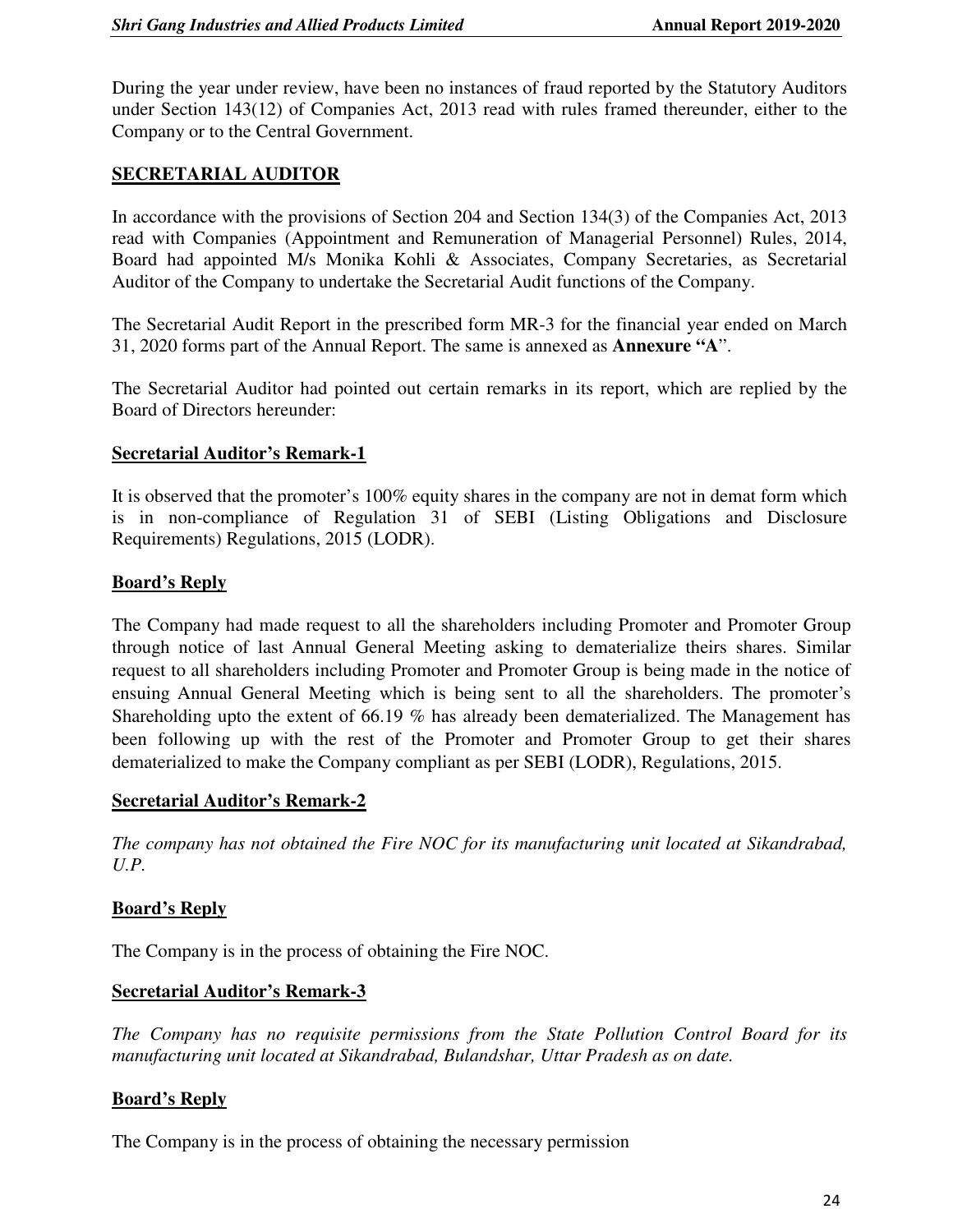# **Secretarial Auditor's Remark-4**

As per Regulation 15 (2) of SEBI (LODR) Regulations,2015, the compliances with the corporate governance provisions as specified in Reg. 17 to 27 and Clause (b) to (i) of Regulation 46(2) and Para C, D, E of Schedule V for Corporate Governance do not apply to this Listed Entity as the Paid-up share capital of the Listed Entity is Rs.7,93,00,000/- (i.e. less than Rs. 10 Crore) and Net Worth is negative (i.e. less than Rs. 25 Crores) as on the last day of the previous financial year. During the audit, we observed that the company is voluntarily complying with the Corporate Governance provisions to the extent possible as a part of good corporate governance practice. *However, there was non-compliance of the following provisions during part of the year with respect to above mentioned regulations:* 

*a. Pursuant to Regulation 17(1)(b) of SEBI (Listing Obligations and Disclosure Requirements) Regulations, 2015 as amended from time to time, during the year under review, the composition of the Independent Directors in the company was not according to SEBI (LODR) Regulations, 2015.* 

# **Board's Reply**

The relevant regulations relating to Corporate Governance of the SEBI (LODR), Regulations 2015 are not applicable on the Company, however as a part of good Corporate Practice, the Company has re-constituted the Board of the Company in order to have the optimum combination of Directors and its Committee(s) to comply with the provisions of the SEBI (LODR) Regulations, 2015.

# **DISCLOSURE ABOUT MAINTAINANCE OF COST RECORDS**

The Directors state that the company is required to maintain the cost records as specified by the Central Government under sub-section (1) of section 148 of the Companies Act, 2013 and accordingly such accounts and records are made and maintained.

# **INTERNAL CONTROL SYSTEMS AND THEIR ADEQUACY**

The Company has in all material respects an adequate internal financial control system over financial reporting and such internal financial controls over financial reporting were operating effectively as at March 31, 2020. The Company has in place robust internal control procedures commensurate with its size and operations.

# **NUMBER OF BOARD MEETINGS AND ATTENDANCE BY EACH DIRECTOR**

During the financial year 2019-2020, the Board of Directors' has met six (6) times on 09-May-2019, 30-May-2019, 13-Aug-2019, 14-Nov-2019, 12-Feb-2020 and 21-Mar-2020, The periodicity between two Board Meetings was within the maximum time gap as prescribed in the Listing Regulations / Companies Act, 2013. Directors' attendance at the Board Meetings during the financial year is provided herein under:

| <b>Directors Name</b> | <b>Designation</b>          | <b>No. of Board Meetings</b> |                 |
|-----------------------|-----------------------------|------------------------------|-----------------|
|                       |                             | <b>Held</b>                  | <b>Attended</b> |
| Syed Azizur Rahman    | Whole Time Director         |                              |                 |
| Sunil Goel            | Whole Time Director         |                              |                 |
| Yogesh Kumar          | <b>Independent Director</b> |                              |                 |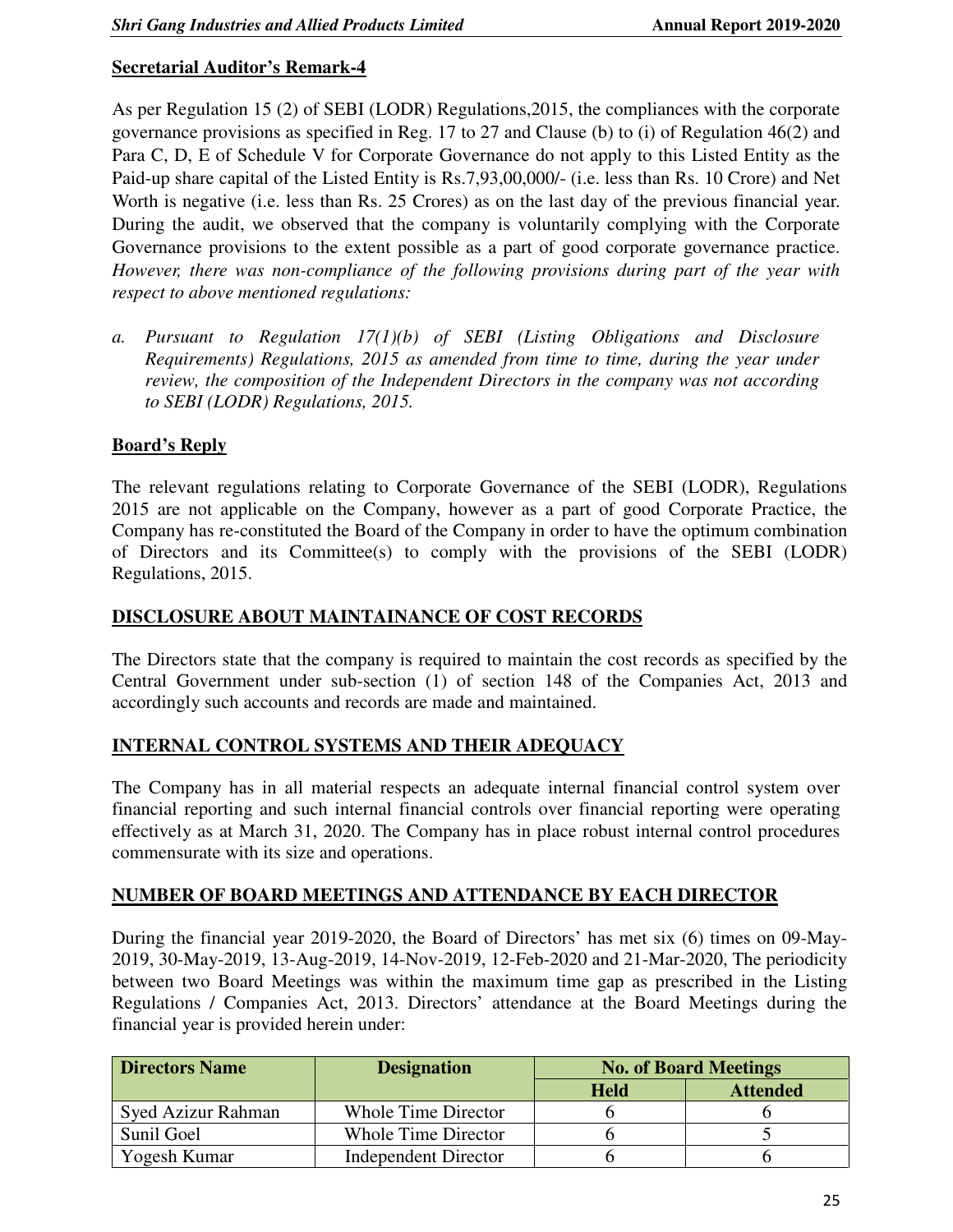| Surendra Mohan Sikka* | Independent Director        |    |    |
|-----------------------|-----------------------------|----|----|
| Anita Gupta           | Non-Executive Director      |    |    |
| Seema Sharma**        | <b>Independent Director</b> | ** | ** |

\*Mr. Surendra Mohan Sikka relinquished the office of Independent Director w.e.f. 04-Aug-2019. During this period i.e. April 01, 2019 to August 04, 2019, Two (2) meetings of Board of Directors were held

\*\* Mrs. Seema Sharma was appointed w.e.f. March 31, 2020. After her appointment as Director no meeting of Board of Directors was held.

# **CORPORATE GOVERNANCE DISCLOSURE**

As per the provisions of Regulation 15(2), the listed entity having paid up equity share capital not exceeding rupees ten crore and net worth not exceeding rupees twenty five crore, as on the last day of the previous financial year shall not be required to comply with the Corporate Governance provisions as specified in regulations 17, 17A, 18, 19, 20, 21, 22, 23, 24, 24A, 25, 26, 27 and clauses (b) to (i) of sub-regulation (2) of regulation 46 and para C, D and E of Schedule V.

Hence the Company is not required to report on Corporate Governance in accordance with regulation 34(3) and schedule V(C) to the SEBI (Listing Obligations and Disclosure Requirements), Regulations, 2015 and therefore the disclosure is not given in the Annual Report.

# **CODE OF CONDUCT**

The Board of Directors has approved a Code of Conduct which is applicable to the Members of the Board and all Employees in the course of day to day business operations of the Company.

The Code lays down the standard procedure of business conduct which is expected to be followed by the Directors and the designated Employees in their business dealings and in particular on matters relating to integrity in the work place, in business practices and in dealing with Stakeholders.

The Company has adopted a Code of Conduct for Prevention of Insider Trading with a view to regulate trading in securities by the Directors and designated Employees of the Company. The Code requires pre-clearance for dealing in the Company's Shares and prohibits the purchase or sale of Company Shares by the Directors and the designated Employees while in possession of Unpublished Price Sensitive Information in relation to the Company and during the period when the trading window is closed. The Board is responsible for implementation of the Code.

The Board Members have affirmed compliance with the Code of Conduct for the year ended March 31, 2020. The code of conduct is available on our website **(http://www.shrigangindustries.com/investor-relations.html).** 

#### **PREVENTION OF SEXUAL HARRASSMENT OF WOMEN AT WORKPLACE**

The Company is committed to provide a protective environment at workplace for all its women employees. To ensure that every woman employee is treated with dignity and respect and as mandated under "The Sexual Harassment of Women at Workplace (Prevention, Prohibition and Redressal) Act, 2013" the Company has in place a formal policy for prevention of sexual harassment at work place and the Company has also Constituted the Internal Complaint Committee in compliance with the requirement of the Act.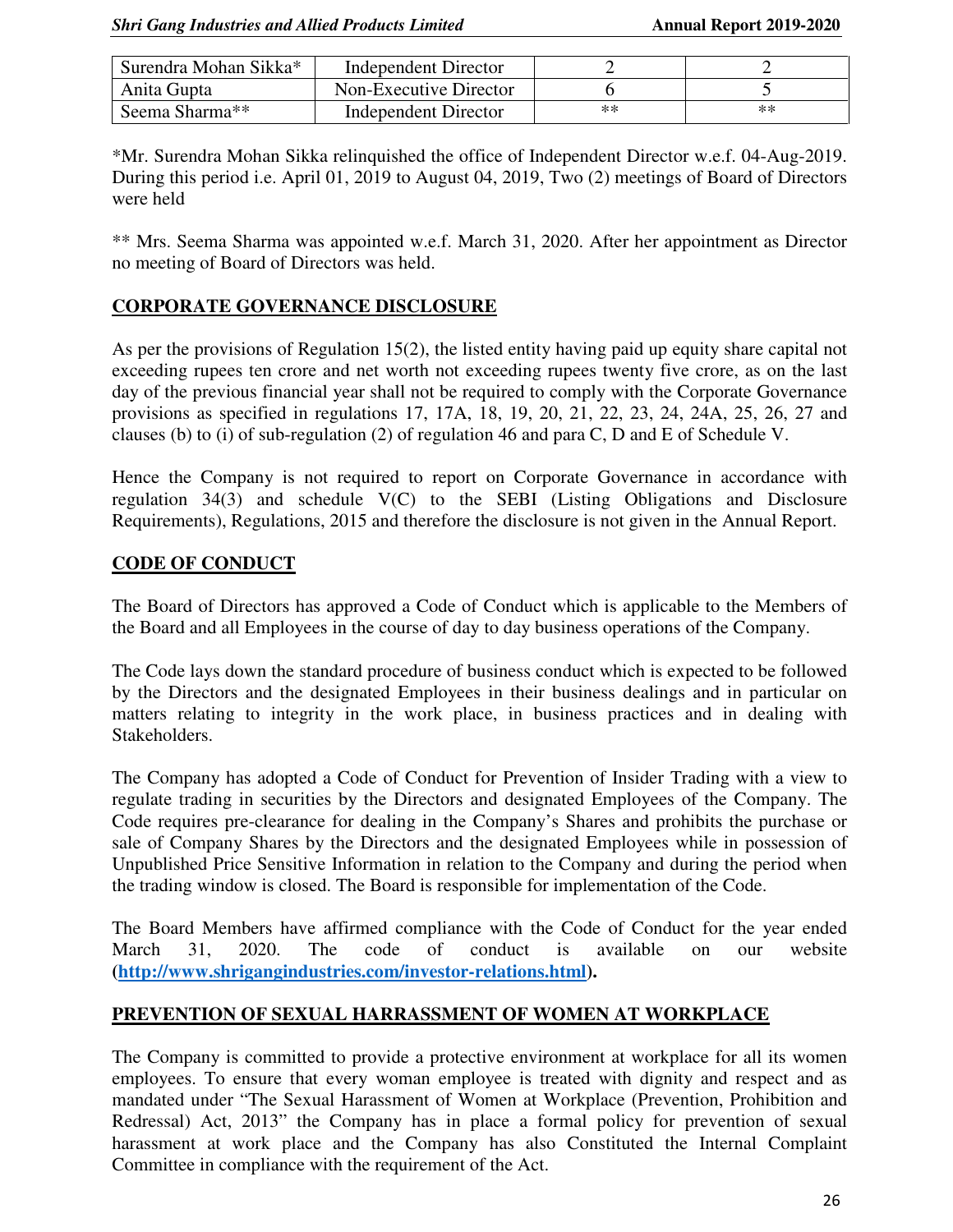The policy is available on our website **(http://www.shrigangindustries.com/policy.html).** 

During the year under review, the company has not received any complaint of sexual harassment.

#### **DECLARATION BY INDEPENDENT DIRECTOR(S)**

The Company has received necessary declaration form each Independent Director under Section 149(7) of the Companies Act, 2013 that they meet the criteria of independence laid down in Section 146(6) of Companies Act, 2013 and Regulation 25 of SEBI (Listing Obligations and Disclosure Requirements) Regulations, 2015 and qualify to act as Independent Director of the Company confirming that:

- $\pm$  They meet the criteria of independence as prescribed under the provisions of the Act, read with the Schedules and Rules issued thereunder, as well as of Regulation 16 of the Listing Regulations.
- In terms of Rule  $6(3)$  of the Companies (Appointment and Qualification of Directors) Rules, 2014, they have registered themselves with the Independent Director's database maintained by the Indian Institute of Corporate Affairs, Manesar.
- In terms of Regulation 25(8) of the Listing Regulations, they are not aware of any circumstance or situation, which exist or may be reasonably anticipated, that could impair or impact their ability to discharge their duties.

In terms of Regulation 25(9) of the Listing Regulations, the Board of Directors has ensured the veracity of the disclosures made under Regulation 25(8) of the Listing Regulations by the Independent Directors of the Company.

#### **COMMITTEES**

Pursuant to the requirements of Companies Act, 2013 and SEBI (Listing Obligations and Disclosure Requirements) Regulations, 2015, the Board of Directors has constituted the following Committees:

- 1. Audit Committee;
- 2. Nomination & Remuneration Committee;
- 3. Stakeholders Relationship Committee; and
- 4. Independent Directors Committee.

#### **AUDIT COMMITTEE COMPOSITION**

In compliance with the provisions of Section 177 of the Companies Act, 2013 and Regulation 18 of the SEBI Listing Regulations, as on 31 March 2020, the Audit Committee of the Company comprises of following 3 (Three) Members and two third of the members of the Audit Committee are Independent Directors:

| <b>Sr. No.   Name</b> |                                         | <b>Designation</b> |
|-----------------------|-----------------------------------------|--------------------|
|                       | Yogesh Kumar, Independent Director      | Member             |
|                       | Syed Azizur Rahman, Whole Time Director | Member             |
|                       | Seema Sharma, Independent Director      | Member             |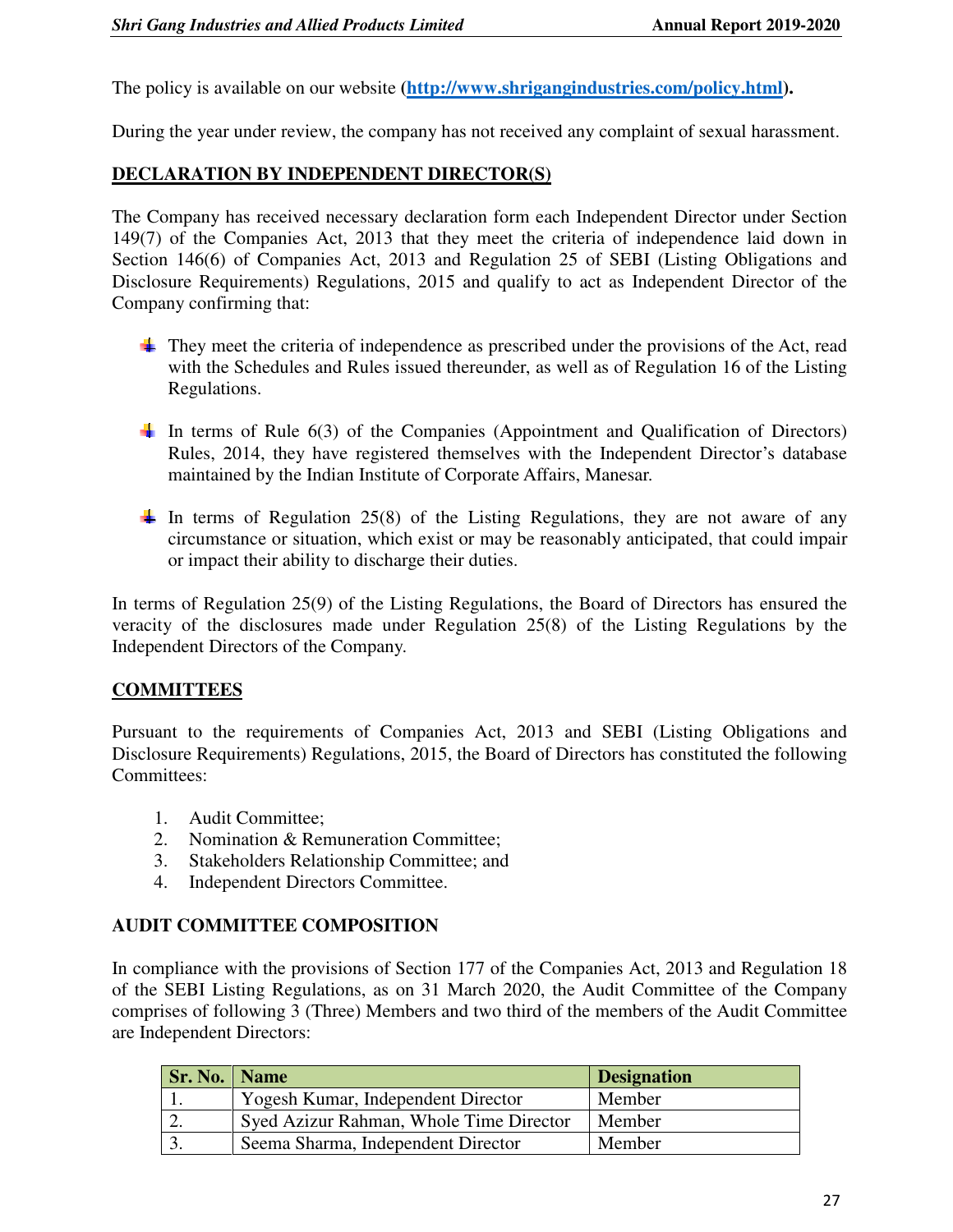Further, as per section 177(8) of the Companies Act, 2013 there was not any case during the period under review that any recommendation is made by the Audit Committee and the Board has not accepted it.

# **NOMINATION & REMUNERATION POLICY**

The current policy is to have an appropriate mix of executive, non-executive and independent directors to maintain the independence of the Board and separate its functions of governance and management. The Company has framed a Nomination and Remuneration Policy pursuant to the provisions of Section 178 of the Companies Act, 2013 read with Regulation 19 and Part D of Schedule II of the SEBI (Listing Obligations and Disclosure Requirements) Regulation, 2015.

The details of policy are mentioned in Corporate Governance Report. There is no change in the policy since last financial year. The policy is available on our company's website (**http://www.shrigangindustries.com/policy.html**).

# **PARTICULARS OF LOAN(S), GUARANTEE(S) OR INVESTMENT(S) UNDER SECTION 186 OF THE COMPANIES ACT, 2013**

During the year under review the Company has neither made any investment(s) nor given any loan(s) or guarantee(s) or provided any security which is covered under the provisions of Section 186 of the Companies Act, 2013.

# **PARTICULARS OF CONTRACTS OR ARRANGEMENT MADE WITH RELATED PARTIES**

During the year, the Company had not entered into any contract, arrangement and transaction with related parties which could be considered material in accordance as covered under Section 188 (1) of the Companies Act, 2013 during the Financial Year and in accordance with Company's Policy on materiality of and dealing with related party transactions (the "Policy") and accordingly the disclosure of Related Party Transactions in Form AOC-2 is not applicable.

#### **DEPOSITS**

During the year, the company has neither accepted nor renewed any deposits from public falling within the ambit of Section 73 of the Act and the Companies (Acceptance of Deposits) Rules, 2014. Accordingly, no amount on account of principal or interest on deposits from public was outstanding as on the date of the balance sheet.

# **MANAGEMENT DISCUSSION & ANALYSIS REPORT**

In terms of the provisions of Regulation 34 read with Part B of Schedule V of the SEBI (Listing Obligations and Disclosure Requirements) Regulations, 2015, the Management discussion and analysis report is set out in this Annual Report as **"Annexure C"** and covers, amongst other matters, the performance of the Company during the Financial Year 2019-2020 as well as the future outlook**.** 

# **CONSERVATION OF ENERGY, TECHNOLOGY ABSORPTION, FOREIGN EXCHANGE EARNINGS & OUTGO**

Information under Section 134(3) (m) of the Companies Act, 2013 read with Rule 8(3) of the Companies (Accounts) Rules, 2014 regarding conservation of energy, technology absorption and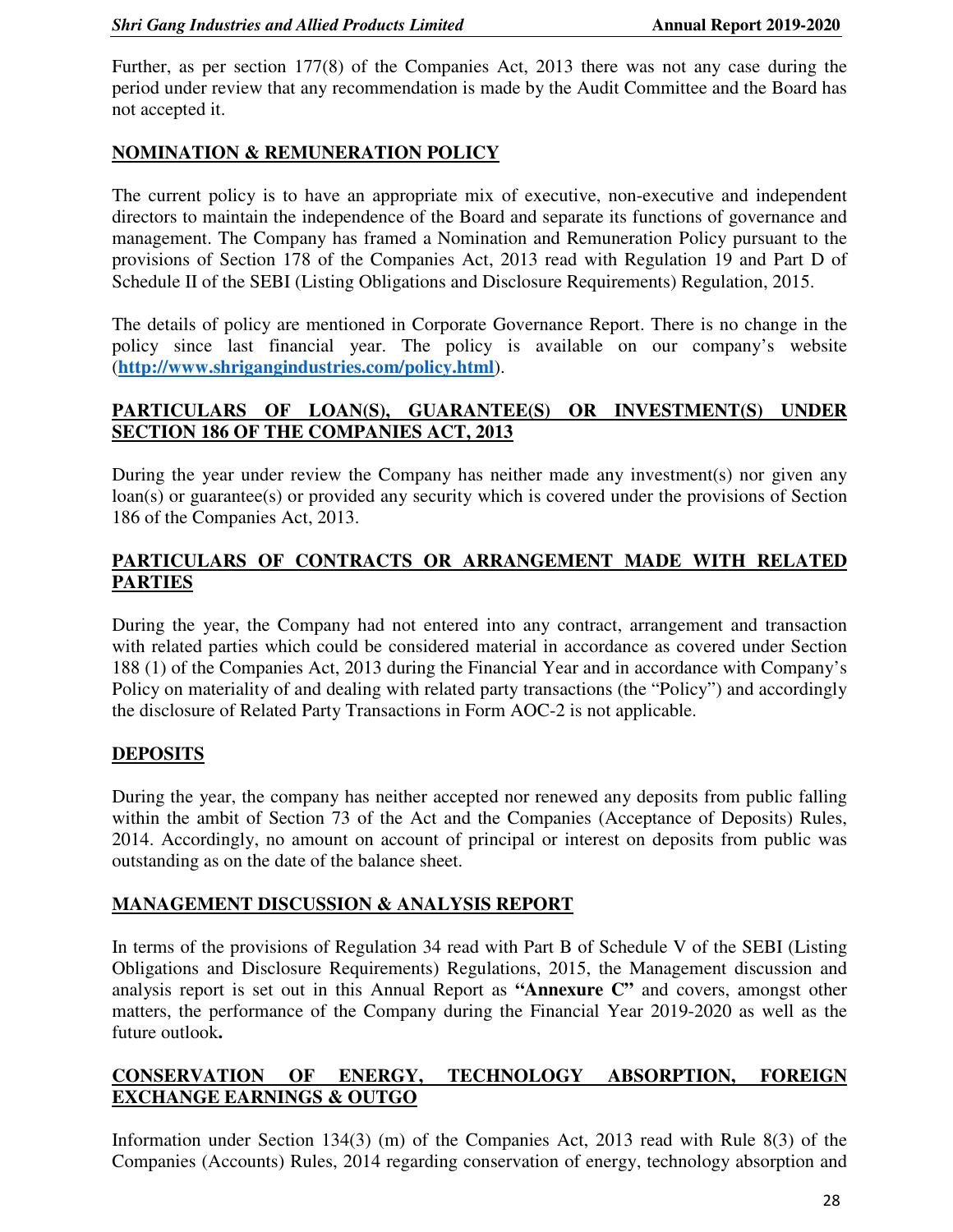foreign exchange earnings and outgo are given in **Annexure "D"** forming part of this Annual Report.

# **RISK MANAGEMENT**

A key factor in determining a company's capacity to create sustainable value is the risks that the company is willing to take at strategic and operational levels and its ability to manage them effectively. Many risks exist in a company's operating environment and they emerge on a regular basis. The Company's Risk Management processes focuses on ensuring that these risks are identified on a timely basis and addressed.

The company has in place risk management mechanism covering the risk mapping and trend analysis, risk exposure, potential impact and risk mitigation process. A detailed exercise is being carried out to identify, evaluate, manage and monitor non-business risks. The Company through Board and Audit Committee oversees the Risk Management process including risk identification, impact assessment, effective implementation of the mitigation plans and risk reporting. Risk Management forms an integral part of the Company's planning process.

# **PERFORMANCE EVALUATION**

The Companies Act, 2013 read with the SEBI (Listing Obligations and Disclosure Requirements) Regulations, 2015 provides that the Board needs to undertake a formal Annual Evaluation of its own performance and that of its Committees and individual Directors. The Schedule IV of the Companies Act, 2013 read with the Rules issued there understates that the performance evaluation of Independent Directors shall be done by the entire Board of Directors, excluding the Director being evaluated.

The Board has carried out the annual evaluation of its own performance, performance of the Directors individually as well as the performance of the working of its Audit, Nomination  $\&$ Remuneration and other Committees of the Board. The evaluation was carried out taking into consideration various aspects of the Board's functioning, such as adequacy of the composition of the Board and its Committees, execution and performance of specific duties, obligations and governance, etc.

The Directors expressed their satisfaction with the evaluation process.

# **THE CHANGE IN THE NATURE OF BUSINESS, IF ANY**

As stated above, the Company is setting up a Distillery unit with Bottling Plant for IMFL & Country Liquor at Sandila, Dist. Hardoi for which it has received the requisite permission/licence. The company has been allotted land by UPSIDC in Sandila Industrial Area for setting up the unit and the production has commenced in the Bottling unit in the month of July 2020.

The setting up of the new unit would help in the revival of the company.

#### **SIGNIFICANT AND MATERIAL ORDERS PASSED BY THE REGULATORS**

There are no significant and material orders passed by the regulators or courts or tribunals impacting the going concern status and Company's operations in future. However, the Company has received In-principle approval from BSE Limited for Revocation of Suspension in trading of equity shares of the Company vide its letter no. LIST/COMP/SK/878/2018-19 dated October 16, 2018 which is valid for one year i.e. upto October 15, 2019 subject to submission of certain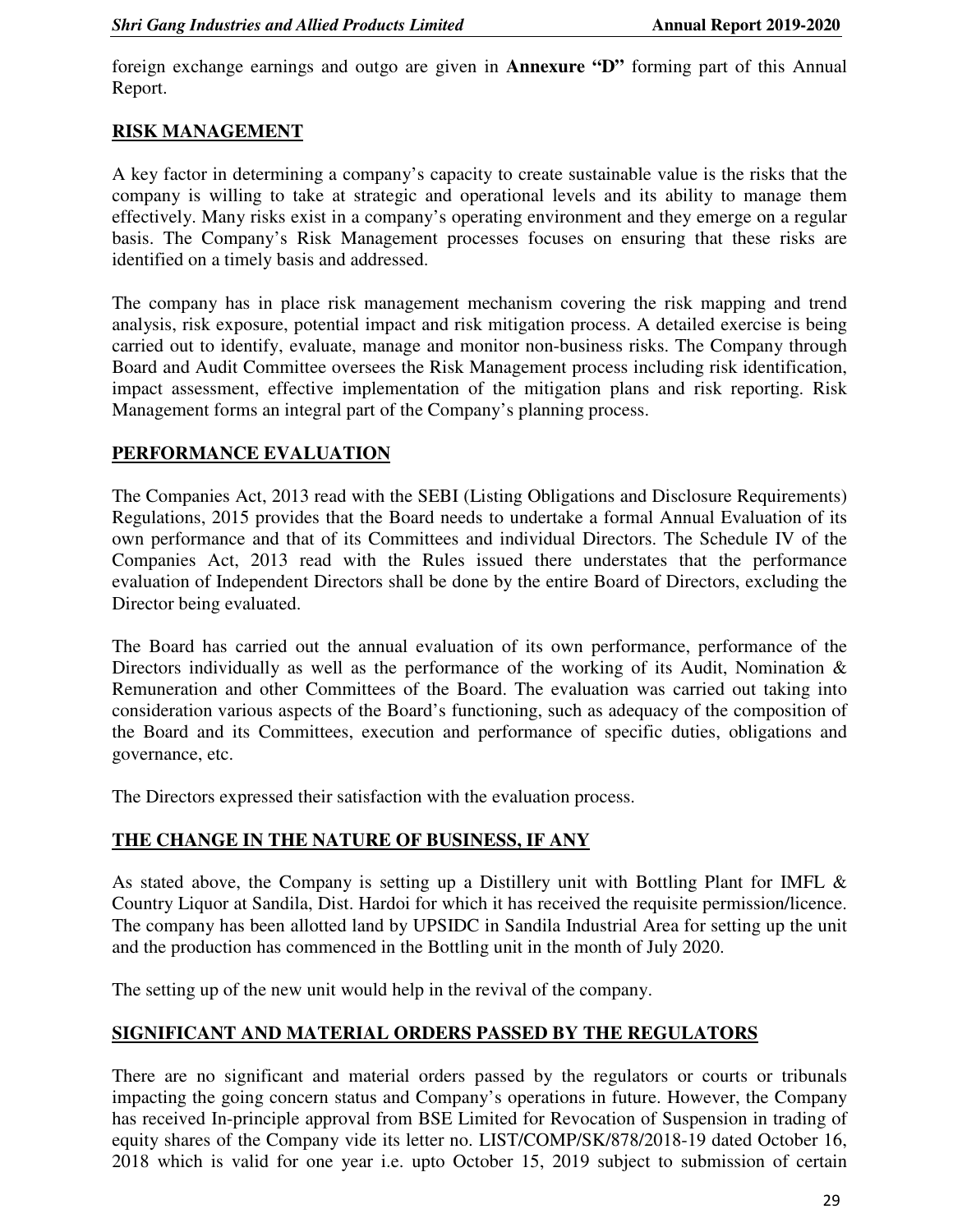documents and fees in a time span of one year from the date of letter. The Company has submitted the requisite fee and most of the documents as required for revocation of suspension in trading of Equity shares of the Company and is in the process of submitting the remaining documents.

There are no significant and material orders passed by the regulators or courts or tribunals impacting the going concern status of the Company's operations in future.

# **VIGIL MECHANISM/ WHISTLE BLOWER POLICY**

In accordance with the Section 177(9)  $\&$  (10) of the Companies Act, 2013 and rules framed there under read with Regulation 22 of SEBI (Listing Obligations and Disclosure Requirements), Regulations, 2015, the Board has established the Vigil Mechanism/Whistle Blower Policy, a mechanism for all Directors and employees to report to the management concerns about unethical behavior, actual or suspected fraud or violation of the Company's code of conduct. The mechanism also provides for adequate safeguards against victimization of employees who avail of the mechanism and also provide for direct access to the Chairman of the Audit Committee in exceptional cases. The Policy act as a neutral and unbiased form to voice concerns in a reasonable and effective manner without fear of reprisal. The policy is disclosed on Company's website (Web Link: **http://www.shrigangindustries.com/policy.html**)

During the year under review no personnel has been denied access to the audit committee.

# **DEPOSITORY SYSTEMS**

Your Company has established connectivity with both depositories – National Securities Depository Limited (NSDL) and Central Depository Services (India) Limited (CDSL). In view of the numerous advantages offered by the depository system, members holding Shares in physical mode are requested to avail of the dematerialization facility with either of the depositories.

Your Company has appointed M/s. BEETAL Financial & Services Private Limited, a Category-I SEBI registered R&T Agent as its Registrar and Share Transfer Agent across physical and electronic alternative.

#### **LISTING OF SHARES**

The Company's shares are listed on the below mentioned Stock Exchange: -

**BSE Limited (BSE)**  Phiroze Jeejeebhoy Towers, 25th Floor, Dalal Street, Mumbai – 400 001

#### **BORROWINGS FROM DIRECTORS**

Pursuant to Rule 2(1)(c) of Companies (Acceptance of Deposits) Rules, 2014, it is stated that the Company has taken loan of Rs. 300,00,000/- /- from Directors in compliance of the Act.

#### **UPDATE ON REVOCATION STATUS OF COMPANY**

The Company has received In-principle approval from BSE Limited for Revocation of Suspension in trading of equity shares of the Company vide its letter no.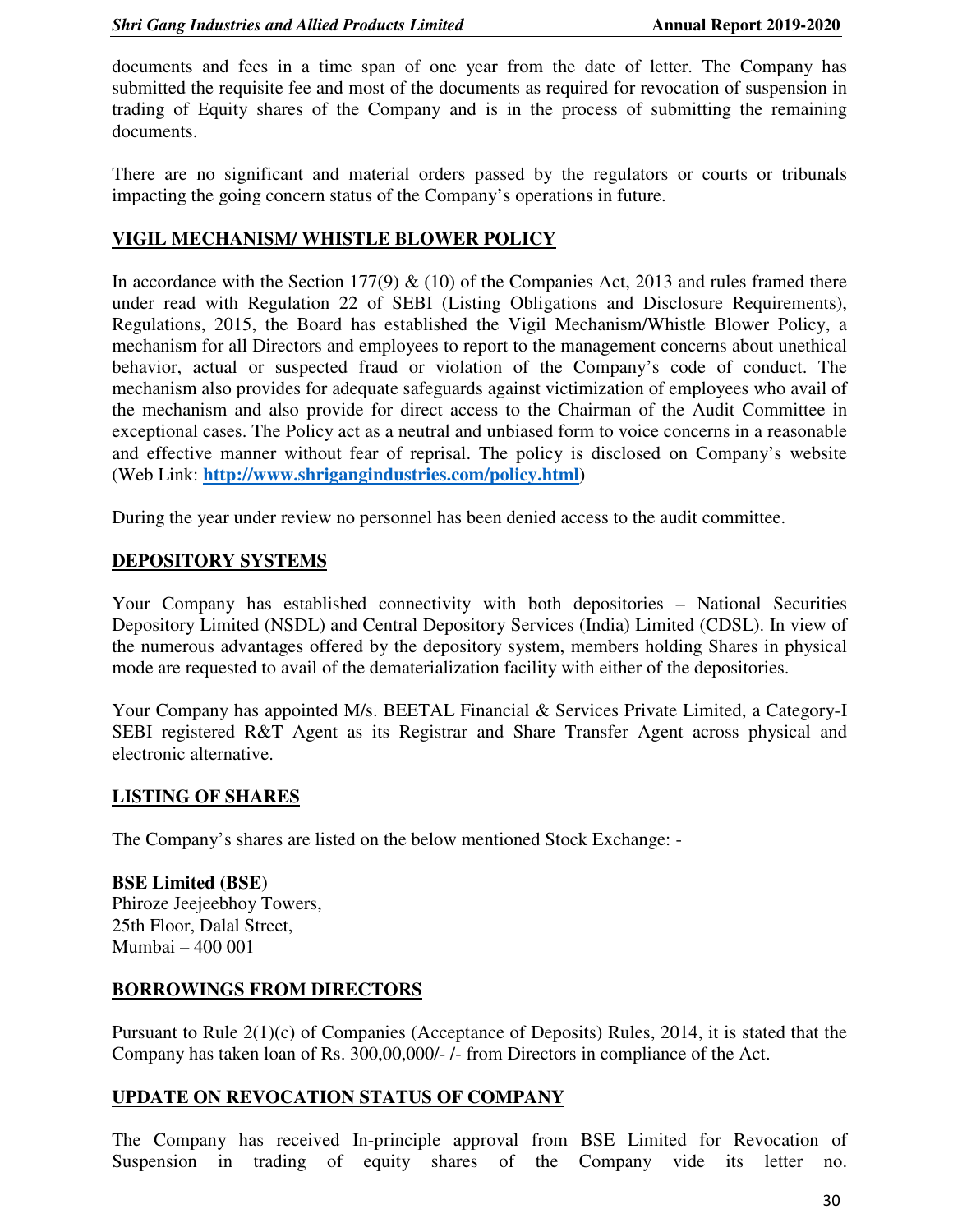LIST/COMP/SK/878/2018-19 dated October 16, 2018 subject to submission of certain documents and fees in a time span of one year from the date of letter. The Company has submitted the requisite fee and most of the documents as required for revocation of suspension in trading of Equity shares of the Company and is in the process of submitting the remaining documents.

# **PARTICULARS OF MANAGERIAL REMUNERATION AND EMPLOYEES**

- **1. Disclosure in terms of Rule 5 (1) of The Companies (Appointment and Remuneration of Managerial Personnel) Rules, 2014: -**
- i. The ratio of the remuneration of each director to the median remuneration of the employees of the Company and percentage increase in remuneration of each Director, Chief Executive Officer, Chief Financial Officer and Company Secretary in the financial year:

| Sr. No.        | <b>Name of Director</b>               | <b>Ratio to median</b><br>remuneration | % increase in<br>remuneration<br>in the financial year |
|----------------|---------------------------------------|----------------------------------------|--------------------------------------------------------|
| 1.             | <b>Executive Directors</b>            |                                        |                                                        |
| a.             | Mr. Syed Azizur Rahman                | 2.67:1                                 |                                                        |
| b.             | Mr. Sunil Goel <sup>1</sup>           |                                        |                                                        |
| 2.             | <b>Non-Executive Directors</b>        |                                        |                                                        |
| a.             | Mr. Yogesh Kumar                      |                                        |                                                        |
| b.             | Mr. Surendra Mohan Sikka <sup>2</sup> |                                        |                                                        |
| $\mathbf{c}$ . | Mrs. Anita Gupta                      |                                        |                                                        |
| $\mathbf d$ .  | Mrs. Seema Sharma <sup>3</sup>        |                                        |                                                        |
| 3.             | <b>Chief Financial Officer</b>        |                                        |                                                        |
|                | Mr. Anil Kumar Gupta                  | <b>Nil</b>                             | 10.06 $%$                                              |
| 4.             | <b>Company Secretary</b>              |                                        |                                                        |
| a.             | Kanishka Jain                         |                                        | 19.14 %                                                |

**1** No salary was being paid to Mr. Sunil Goel since as per his terms of appointment, salary will be payable to him once there will be commercial production in the IMFL unit of the company..

<sup>2</sup> Relinquished the position of Independent Director w.e.f. 04-Aug-2019.

**<sup>3</sup>**Appointed as Independent Director on the Board w.e.f. March 31, 2020.

- ii. The percentage increase in remuneration in the median remuneration of employee in the financial year: 85.0**5%**
- iii. The number of permanent employees on the rolls of the Company at the end of the Financial Year: **11.**
- iv. Average Percentile Increase already made in the Salaries of Employees other than the Managerial Personnel in the last Financial Year and its Comparison with the Percentile Increase in the Managerial Remuneration: 333.53%

Percentage increase in the managerial remuneration for the year: **NIL** 

v. Affirmation that the remuneration is as per the remuneration policy of the Company:

The Company affirms remuneration is as per the remuneration policy of the Company.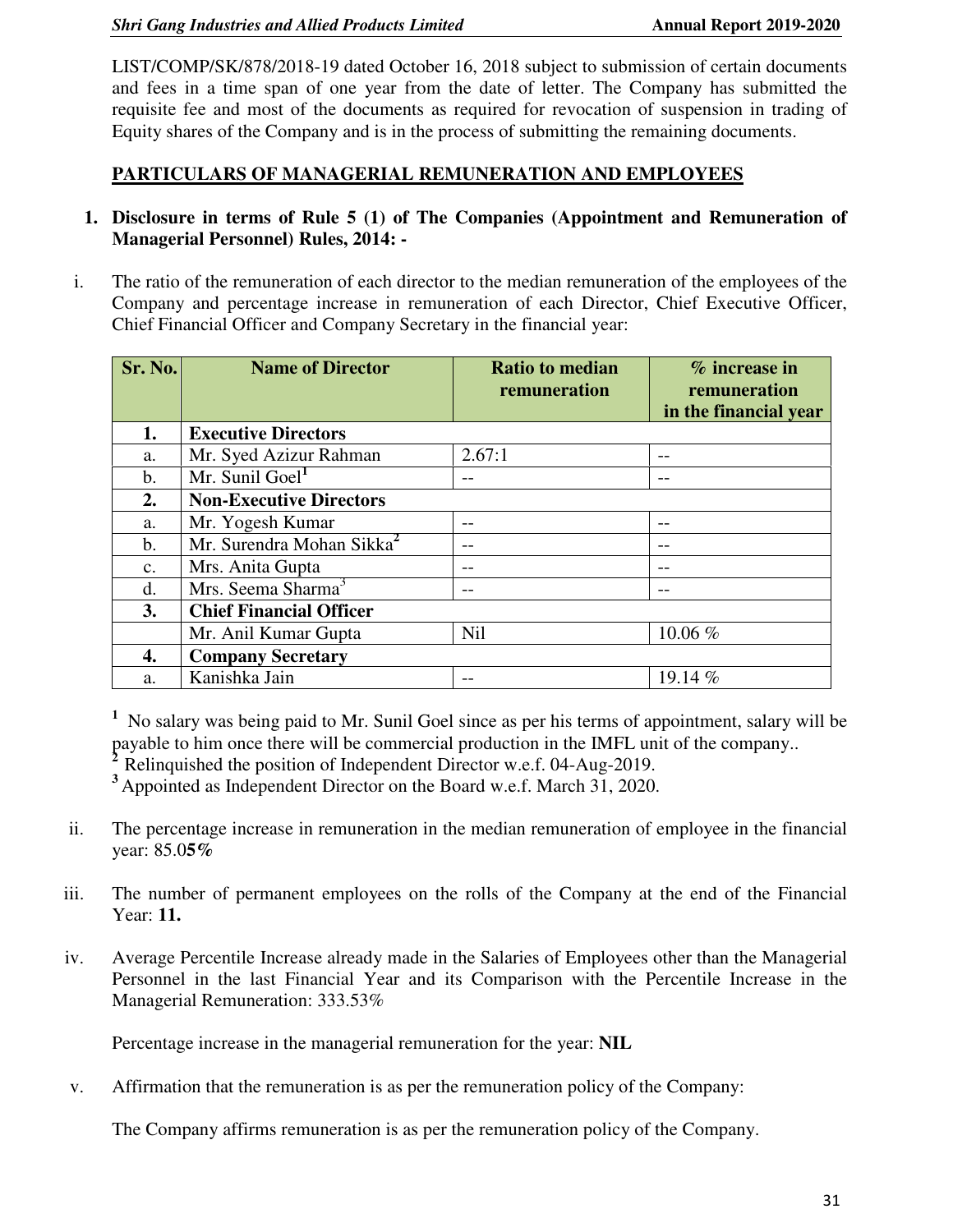#### **2. Disclosure in terms of Rule 5 (2) of The Companies (Appointment and Remuneration of Managerial Personnel) Rules, 2014: -**

There was no employee who has drawn salary as mentioned in the aforesaid rule.

#### **INDUSTRIAL RELATIONS**

The Industrial Relations have continued to be stable and harmonious during the course of the year.

#### **DISCLOSURE UNDER SECRETARIAL STANDARD**

The Directors state that applicable Secretarial Standards, i.e. SS-1 and SS-2, relating to 'Meetings of the Board of Directors' and 'General Meetings', respectively, have been duly followed by the Company.

#### **ACKNOWLEDGEMENT**

It is our strong belief that caring for our business constituents has ensured our success in the past and will do so in future. The Board acknowledges with gratitude the co-operation and assistance provided to your company by the government as well as Non-Government agencies. The Board wishes to place on record its appreciation to the contribution made by employees of the company during the year under review. Your Directors gives their sincere gratitude to the customers, clients, vendors and other business associates for their continued support to the Company.

Your Directors also place on record their deep sense of appreciation for the devoted services rendered by all the employees of the company and for the continued co-operation & support received from shareholders of the Company.

#### **By Order of the Board For Shri Gang Industries and Allied Products Limited**

**Sd/- Sd/- Syed Azizur Rahman** Sunil Goel **Sunil Goel Whole Time Director Whole Time Director DIN: 00242790 DIN: 01229459 Add: Flat B-104 (FF), Ananda Apartments, Add: 81-A/41, Punjabi Bagh, Sector-48, Noida, Delhi- 110026 Uttar Pradesh- 201301** 

**Registered office:**  A-26, UPSIDC Industrial Area, Sikandrabad, Bulandshahar, Uttar Pradesh-203205

**Date: 02.09.2020 Place: New Delhi**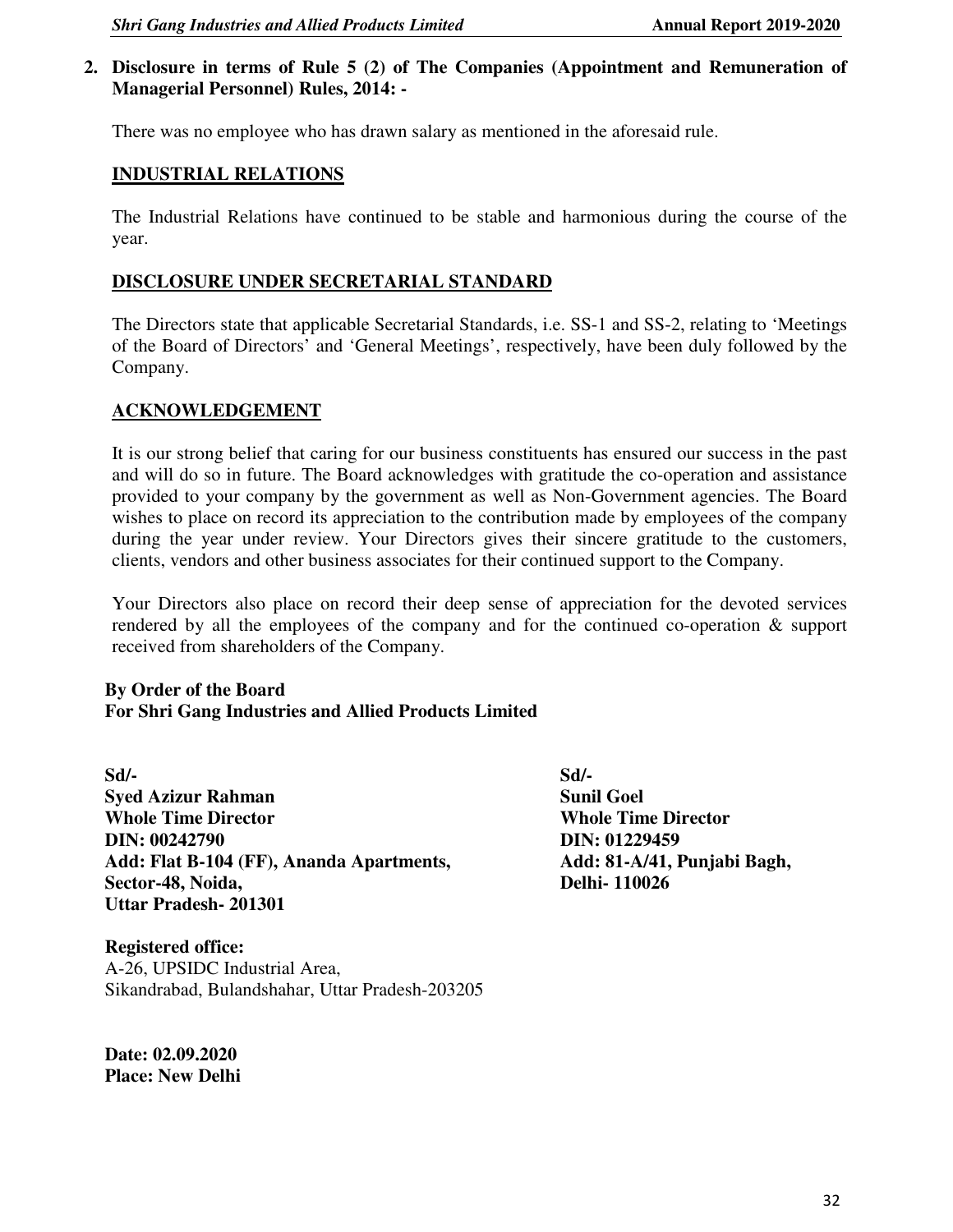#### **Annexure-A**

# **Form No. MR-3**

#### **SECRETARIAL AUDIT REPORT**

# *FOR THE FINANCIAL YEAR ENDED MARCH 31, 2020 [Pursuant to section 204(1) of the Companies Act, 2013 and rule No.9 of the Companies (Appointment and Remuneration of Managerial Personnel) Rules, 2014]*

**TO,** 

# **THE MEMBERS, M/S SHRI GANG INDUSTRIES AND ALLIED PRODUCTS LIMITED**  CIN: L01112UP1989PLC011004 A-26, UPSIDC Industrial Area, Sikandrabad, Bulandshahar, Uttar Pradesh-203205

We have conducted the secretarial audit of the compliance of applicable statutory provisions and the adherence to good corporate practices by **SHRI GANG INDUSTRIES AND ALLIED PRODUCTS LIMITED** (hereinafter called the Company). Secretarial Audit was conducted in a manner that provided us a reasonable basis for evaluating the corporate conducts/statutory compliances and expressing our opinion thereon.

Based on our verification of the Company's books, papers, minute books, forms and returns filed and other records maintained by the Company and also the information provided by the Company, its officers, agents and authorized representatives during the conduct of secretarial audit, we hereby report that in our opinion, the Company has, during the audit period covering the financial year ended on March 31, 2020 (Audit Period) complied with the statutory provisions listed hereunder and also that the Company has proper Board-processes and compliance-mechanism in place to the extent, in the manner and subject to the reporting made hereinafter along with Annexure 1 attached to this report:-:

We have examined the books, papers, minute books, forms and returns filed and other records maintained by the Company for the financial year ended on March 31, 2019 according to the provisions of:

- I. The Companies Act, 2013 (the Act) and the rules made thereunder;
- II. The Securities Contracts (Regulation) Act, 1956 ('SCRA') and the rules made thereunder;
- III. The Depositories Act, 1996 and the Regulations and Bye-laws framed thereunder;
- IV. Foreign Exchange Management Act, 1999 and the rules and regulations made thereunder to the extent of Foreign Direct Investment (FDI), Overseas Direct Investment (ODI) and External Commercial Borrowings (ECB); **(No FDI, ODI and ECB was taken by the Company during the Audit Period).**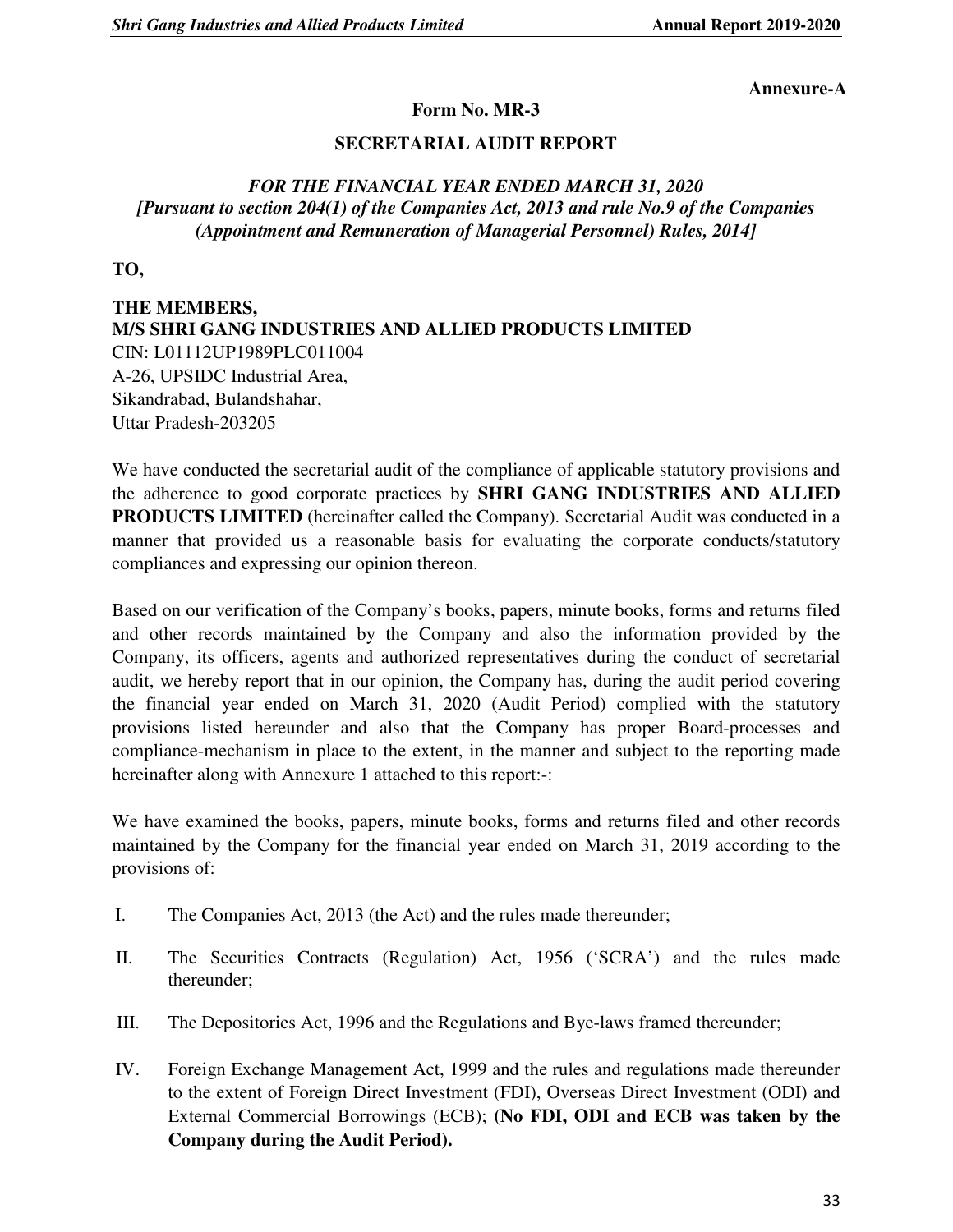- V. The following Regulations and Guidelines prescribed under the Securities and Exchange Board of India Act, 1992 ('SEBI Act'):
	- a) The Securities and Exchange Board of India (Substantial Acquisition of Shares and Takeovers) Regulations, 2011
	- b) The Securities and Exchange Board of India (Prohibition of Insider Trading) Regulations, 2015;
	- c) The Securities and Exchange Board of India (Issue of Capital and Disclosure Requirements) Regulations, 2018 **(Not applicable to the Company during the Audit Period)**;
	- d) The Securities and Exchange Board of India (Share Based Employee Benefits) Regulations, 2014 **(Not applicable to the Company during the Audit Period**)
	- e) The Securities and Exchange Board of India (Issue and Listing of Debt Securities) Regulations, 2008; **(Not applicable to the Company during the Audit Period)** ;
	- f) The Securities and Exchange Board of India (Registrars to an Issue and Share Transfer Agents) Regulations, 1993 regarding the Companies Act and dealing with client; **(Not applicable as the Company is not registered as Registrar to an issue and Share Transfer Agent during the Audit Period)**;
	- g) The Securities and Exchange Board of India (Delisting of Equity Shares) Regulations, 2009; and **(Not applicable to the Company during the Audit Period)**
	- h) The Securities and Exchange Board of India (Buyback of Securities) Regulations, 2018; **(Not applicable to the Company during the Audit Period)**

However during the audit period covering the financial year ended on March 31, 2020 no manufacturing activity was carried out at the manufacturing unit located at Sikandrabad, U.P.. As per the management the plant requires technological up gradation and addition of new equipment so as to economize on the cost of production based on the prevailing industry standards. Otherwise company would have incurred more losses.

## **VI. OTHER LAWS SPECIFICALLY APPLICABLE TO THE COMPANY AS IDENTIFIED BY THE MANAGEMENT**

- 1) Foods Safety & Standards Act, 2006;
- 2) Foods Safety & Standards (Licensing & Registration of Food Business), Regulations, 2011;

We have also examined compliance with the applicable clauses of the following:

i. Secretarial Standards (SS-1 & SS-2) issued by The Institute of Company Secretaries of India.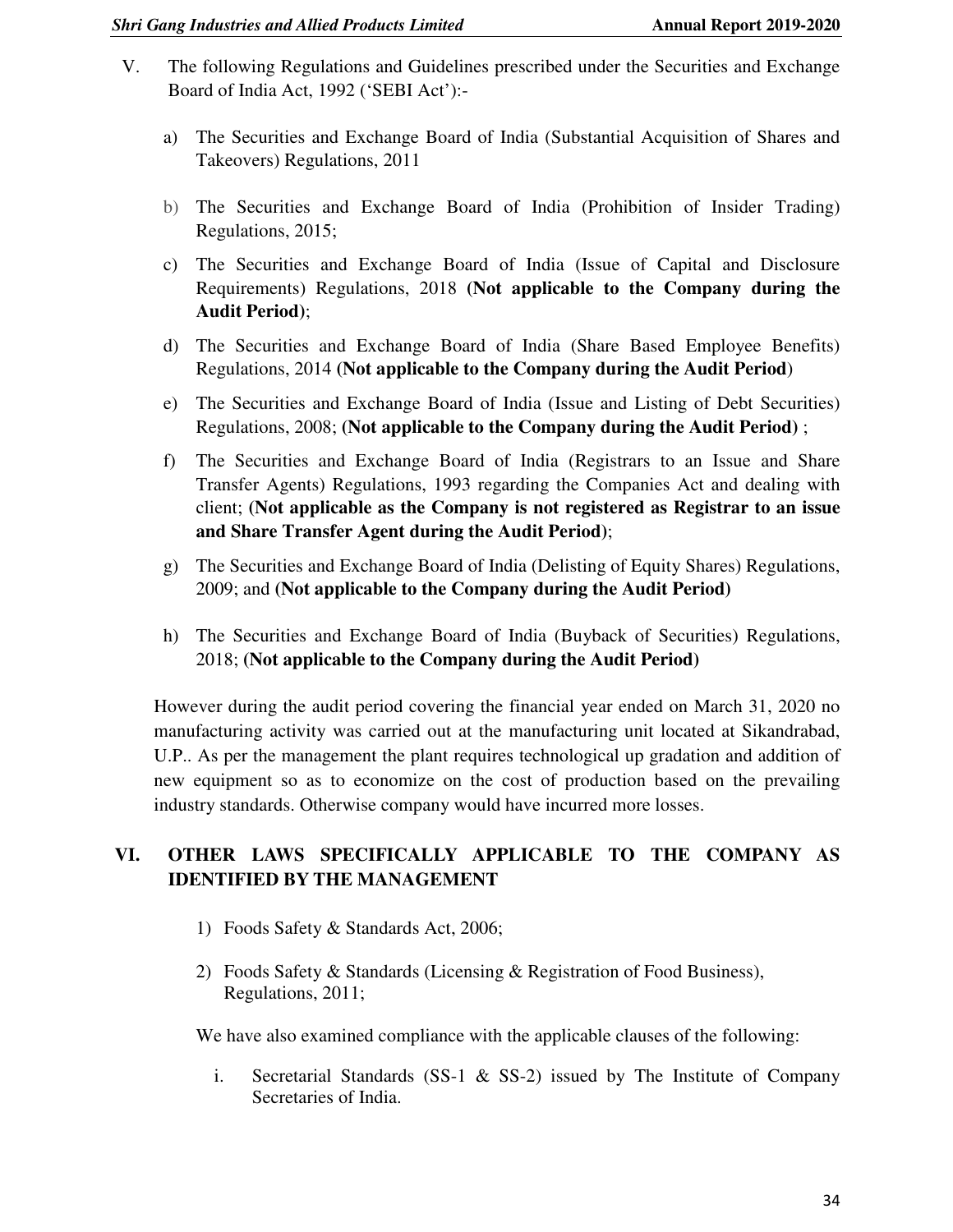ii. The Securities and Exchange Board of India (Listing Obligations and Disclosure Requirements) Regulations, 2015 as amended till date and the Listing Agreement entered into by the Company with BSE Limited.

During the period under review, the Company has complied with the provisions of the Act, Rules, Regulations, and Guidelines to the extent applicable, Standards, etc. as mentioned above except the following:

- 1. It is observed that the promoter's 100% equity shares in the company are not in demat form which is in non-compliance of Regulation 31 of SEBI (Listing Obligations and Disclosure Requirements) Regulations, 2015 (LODR).
- *2. The company has not obtained the Fire NOC for its manufacturing unit located at Sikandrabad, U.P.*
- *3. The Company has no requisite permissions from the State Pollution Control Board for its manufacturing unit located at Sikandrabad, Bulandshar, Uttar Pradesh as on date.*
- *4.* As per Regulation 15 (2) of SEBI (LODR) Regulations,2015, the compliances with the corporate governance provisions as specified in Reg. 17 to 27 and Clause (b) to (i) of Regulation 46(2) and Para C, D, E of Schedule V for Corporate Governance do not apply to this Listed Entity as the Paid-up share capital of the Listed Entity is Rs.7,93,00,000/- (i.e. less than Rs. 10 Crore) and Net Worth is negative (i.e. less than Rs. 25 Crores) as on the last day of the previous financial year. During the audit, we observed that the company is voluntarily complying with the Corporate Governance provisions to the extent possible as a part of good corporate governance practice. *However, there was non-compliance of the following provisions during part of the year with respect to above mentioned regulations:* 
	- *a) Pursuant to Regulation 17(1)(b) of SEBI (Listing Obligations and Disclosure Requirements) Regulations, 2015 as amended from time to time, during the year under review, the composition of the Independent Directors in the company was not according to SEBI (LODR) Regulations, 2015.*

Based on the information received and records maintained, we further report that:

- 1. The Board of Directors of the Company is constituted with proper balance of Executive, Non-Executive, women and Independent Directors. The changes in the composition of the Board of Directors that took place during the period under review were carried out in compliance with the provisions of the Act *except as mentioned above.*
- 2. Adequate notice of at least seven days' was given to all directors to schedule the Board Meetings along with agenda and detailed notes on agenda except for meetings scheduled at shorter notice and a system exists for seeking and obtaining further information and clarifications on the agenda items before the meeting and for meaningful participation at the meeting in compliance of the Act.
- 3. Majority decision is carried through and recorded in the minutes of the Meetings. Further as informed, no dissent was given by any director in respect of resolutions passed in the board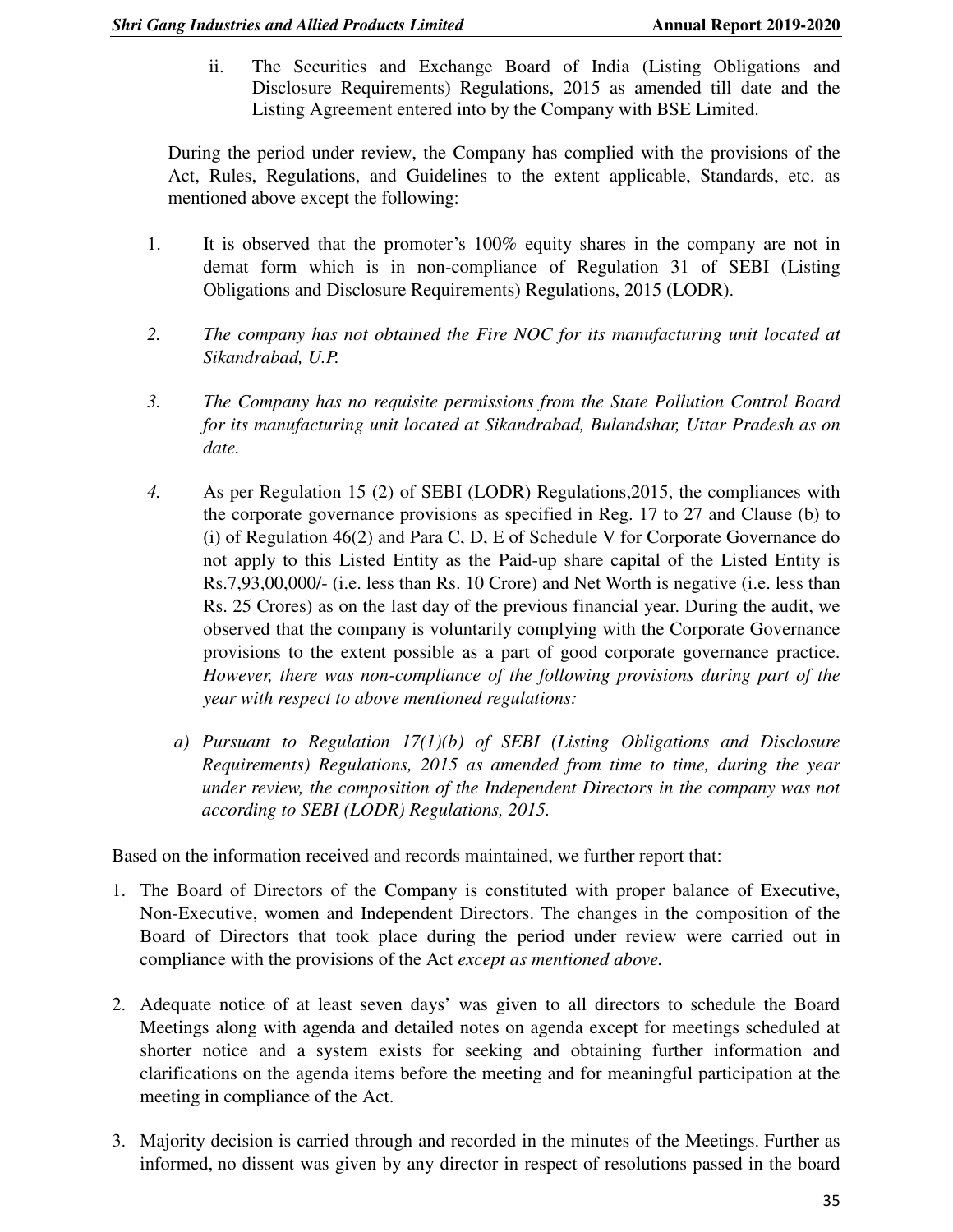and committee meetings.

Based on the compliance mechanism established by the company and on the basis of the Compliance Certificate (s) issued by Mr. Syed Azizur Rahman, Whole Time Director, Mr. Anil Kumar Gupta, CFO and Ms. Kanishka Jain, Company Secretary of the Company and taken on record by the Board of Directors at their meeting (s), we further report that;

There are adequate systems and processes in the company commensurate with the size and operations of the company to monitor and ensure compliance with applicable laws, rules, regulations and guidelines.

We further report that during the audit period the company has not incurred any specific event / action that can have major bearing on the company's affairs in pursuance of above referred laws, rules, regulations; guidelines, standards etc. except

- 1. During the year under review, the company has received the requisites licenses for setting up of Distillery and Bottling Plant for IMFL at Plot No. B-2/6 & 2/7, UPSIDC Industrial Area, Sandila, Phase IV, Hardoi, Uttar Pradesh.
- 2. The Company had received In-principle approval for Revocation of Suspension in trading of equity shares of the company vide its letter no. LIST/COMP/SK/878/2018- 19 dated October 16, 2018 which is valid for One Year i.e. upto October 15, 2019 subject to submission of certain documents and revocation fees. The Company has paid the revocation fees and submitted most of the documents except few and is in the process of submitting the remaining documents.

## **FOR MONIKA KOHLI & ASSOCIATES COMPANY SECRETARIES**

**Date: 02.09.2020 Place: New Delhi** 

> **Sd/- (MONIKA KOHLI) B.Com(H), FCS, LL.B., IP Prop. FCS 5480 COP No. 4936 UDIN: F005480B000650003**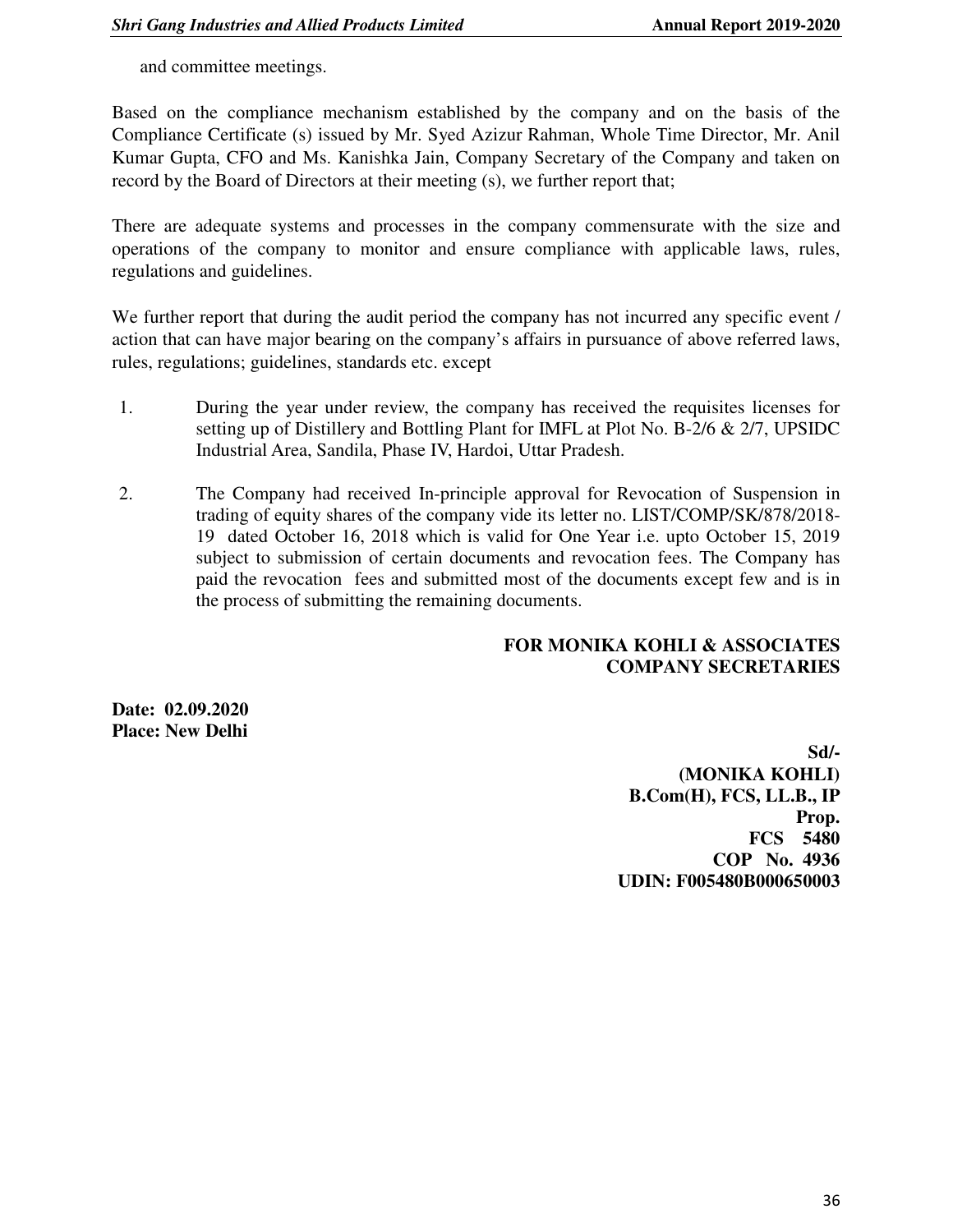**Annexure 1** 

**To,** 

## **THE MEMBERS, M/S SHRI GANG INDUSTRIES AND ALLIED PRODUCTS LIMITED**  CIN: L01112UP1989PLC011004 A-26, UPSIDC Industrial Area, Sikandrabad, Bulandshahar, Uttar Pradesh-203205

## **Sub: Our Secretarial Audit for the Financial Year ended March 31, 2020 of even date is to be read along with this letter.**

- 1. Maintenance of secretarial record is the responsibility of the management of the Company. Our responsibility is to express an opinion on these secretarial records based on our Audit.
- 2. We have followed the audit practices and processes as were appropriate to obtain reasonable assurance about the correctness of the contents of the secretarial records. We believe that the processes and practices, we followed provide a reasonable basis to our opinion.
- 3. We have not verified the correctness and appropriateness of financial records and Books of Accounts of the Company.
- 4. Wherever required, we have obtained the Management representation about the compliance of laws, rules, and regulations and happening of events etc.
- 5. The Compliance of the provisions of Corporate and other applicable laws, rules, regulations, standards is the responsibility of the management. Our examination was limited to the verification of the procedures on test basis.
- 6. The Secretarial Audit report is neither an assurance as to the future viability of the Company nor of the efficacy or effectiveness with which the management has conducted the affairs of the Company.
- 7. As per the information provided by the company, there are certain cases filed by or against the company, which are currently lying pending with the various Courts. However as informed these cases have no major impact on the company.
- 8. Due to the outbreak of Covid-19, we had verified the physical documents to the extent possible and rest of the documents / information were made available by the Company electronically.

## **FOR MONIKA KOHLI & ASSOCIATES COMPANY SECRETARIES**

**Date: 02.09.2020** 

37 **Place:** New Delhi Sd/-**(MONIKA KOHLI) B.Com (H), FCS, LL.B., IP Prop. FCS 5480 COP No. 4936 UDIN: F005480B000650003**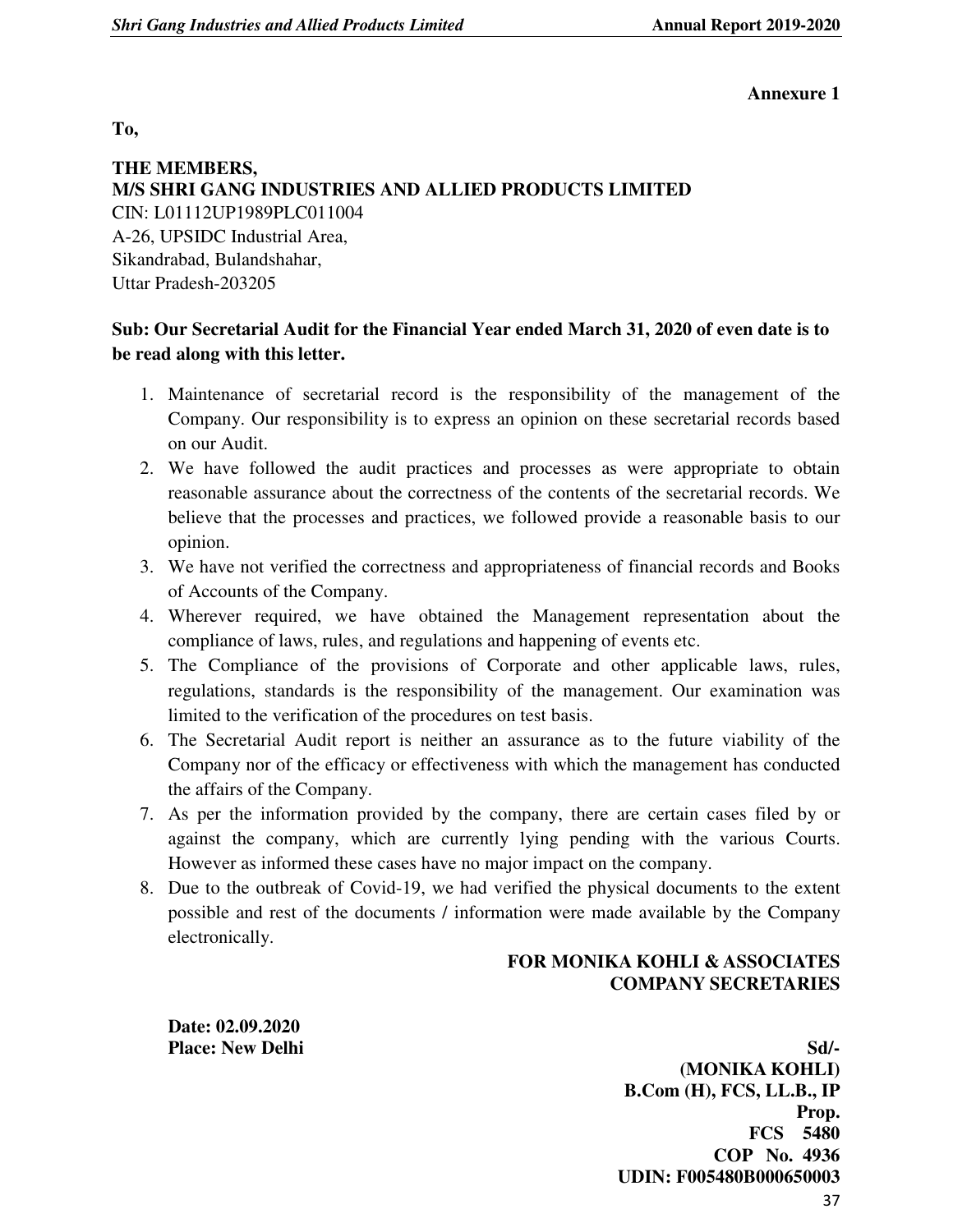**"Annexure- B"** 

## **FORM NO. MGT-9 EXTRACT OF ANNUAL RETURN**

## **As on financial year ended on 31.03.2020**

## **Pursuant to Section 92 (3) of the Companies Act, 2013 and rule 12(1) of the Company (Management & Administration) Rules, 2014**

## **I. REGISTRATION & OTHER DETAILS:**

|    | <b>CIN</b>                   | L01112UP1989PLC011004                                                                      |  |  |  |
|----|------------------------------|--------------------------------------------------------------------------------------------|--|--|--|
| 2. | <b>Registration Date</b>     | 02/08/1989                                                                                 |  |  |  |
| 3. | Name of the Company          | Shri Gang Industries and Allied Products Limited                                           |  |  |  |
| 4. | Category/Sub-category of the | Company Limited By Shares.                                                                 |  |  |  |
|    | Company                      | Indian Non-Government Company.                                                             |  |  |  |
| 5. |                              | Address of the Registered office   A-26 UPSIDC Industrial Area, Sikandrabad, Bulandshahar, |  |  |  |
|    |                              | Uttar Pradesh-203205                                                                       |  |  |  |
|    | Contact details              |                                                                                            |  |  |  |
|    |                              | secretarial@shrigangindustries.com                                                         |  |  |  |
| 6. | Whether listed company       | Listed                                                                                     |  |  |  |
| 7. | Name, Address & contact      | <b>BEETAL FINANCIAL &amp; COMPUTER SERVICES (P)</b>                                        |  |  |  |
|    | details of the Registrar &   | LTD.                                                                                       |  |  |  |
|    | Transfer Agent, if any.      |                                                                                            |  |  |  |
|    |                              | Beetal House, 3 <sup>rd</sup> Floor, 99, Madangir, B/H Local Shopping                      |  |  |  |
|    |                              | Centre, New Delhi-110062.                                                                  |  |  |  |

**II. PRINCIPAL BUSINESS ACTIVITIES OF THE COMPANY** (All the business activities contributing 10 % or more of the total turnover of the company shall be stated)

| <b>S. No.</b>  | Name and Description of main $NIC$ Code of the $\%$ to total turnover of the<br>products / services | <b>Company</b><br>Product/service | company |
|----------------|-----------------------------------------------------------------------------------------------------|-----------------------------------|---------|
| 1.             | Sale of Products- Edible oils                                                                       | 46305                             |         |
| $\mathbf{2}$ . | Sale of packaging material                                                                          | 46909                             | 100%    |

## **III. PARTICULARS OF HOLDING, SUBSIDIARY AND ASSOCIATE COMPANIES: - N.A.**

## **IV. SHARE HOLDING PATTERN (Equity Share Capital Breakup as percentage of Total Equity)**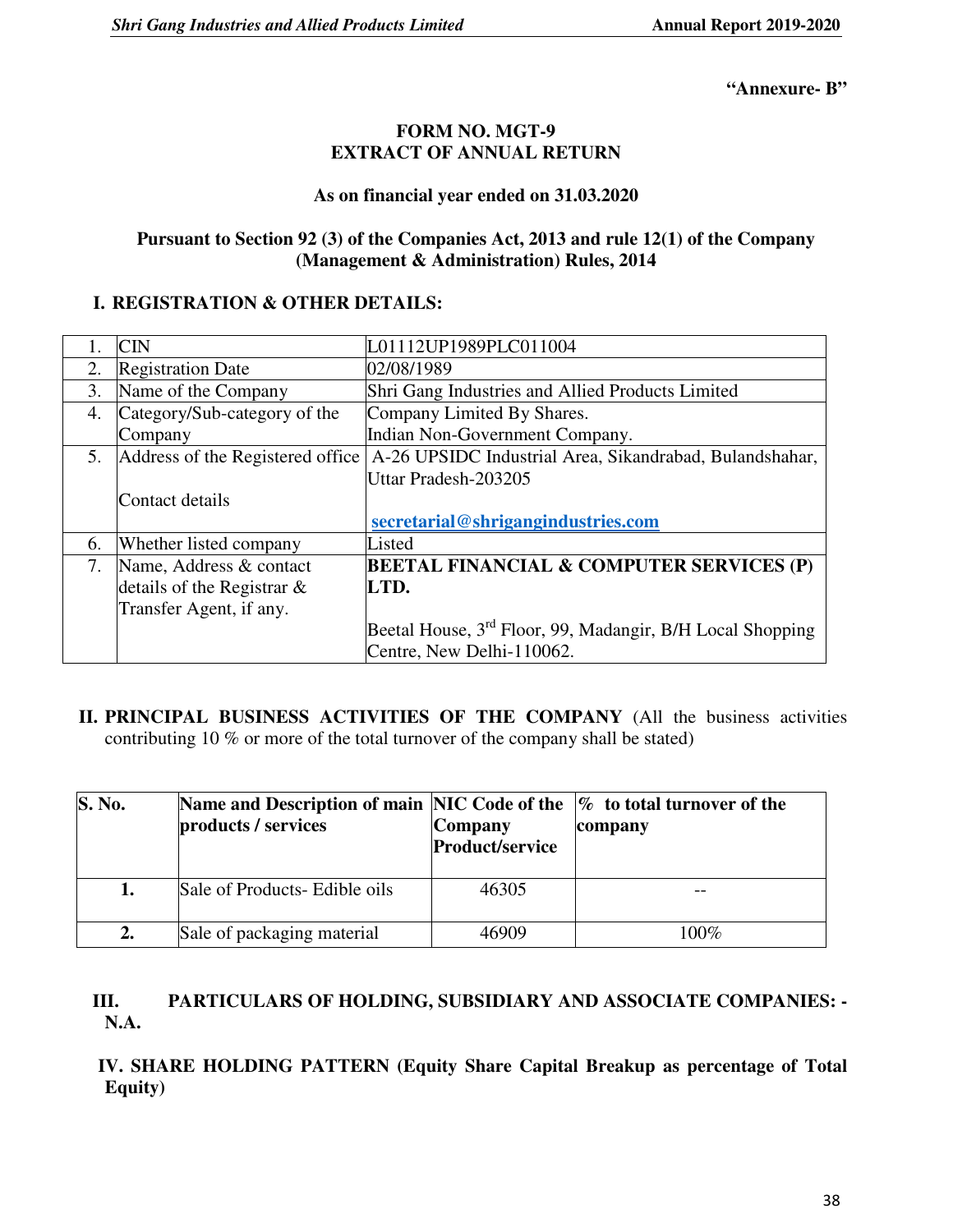## **i) Category-wise Share Holding:**

| <b>Category of</b>                                                              |              |              | No. of Shares held at the beginning of |                             | No. of Shares held at the end of the year |                       |            | $\%$                             |                    |
|---------------------------------------------------------------------------------|--------------|--------------|----------------------------------------|-----------------------------|-------------------------------------------|-----------------------|------------|----------------------------------|--------------------|
| <b>Shareholders</b>                                                             |              |              | the year [As on -01-April-2019]        |                             |                                           | [As on 31-March-2020] |            |                                  | <b>Change</b>      |
|                                                                                 | Demat        | Physical     | Total                                  | % of Total<br><b>Shares</b> | Demat                                     | Physical              | Total      | $%$ of<br>Total<br><b>Shares</b> | during<br>the year |
| A. Promoter's                                                                   |              |              |                                        |                             |                                           |                       |            |                                  |                    |
| $(1)$ Indian                                                                    |              |              |                                        |                             |                                           |                       |            |                                  |                    |
| a) Individual/<br><b>HUF</b>                                                    | 170964<br>5  | 778360       | 2488005                                | 31.37                       | 1709655                                   | 778350                | 2488005    | 31.37                            | <b>NIL</b>         |
| b) Central Govt.                                                                | <b>NIL</b>   | <b>NIL</b>   | <b>NIL</b>                             | <b>NIL</b>                  | <b>NIL</b>                                | <b>NIL</b>            | <b>NIL</b> | <b>NIL</b>                       | <b>NIL</b>         |
| c) State Govt. $(s)$                                                            | <b>NIL</b>   | <b>NIL</b>   | <b>NIL</b>                             | <b>NIL</b>                  | <b>NIL</b>                                | <b>NIL</b>            | <b>NIL</b> | <b>NIL</b>                       | <b>NIL</b>         |
| d) Bodies Corp.                                                                 | <b>NIL</b>   | 95000        | 95000                                  | 1.20                        | <b>NIL</b>                                | 95000                 | 95000      | 1.20                             | <b>NIL</b>         |
| e) Banks / FI                                                                   | <b>NIL</b>   | <b>NIL</b>   | NIL                                    | <b>NIL</b>                  | <b>NIL</b>                                | <b>NIL</b>            | <b>NIL</b> | NIL                              | $\text{NIL}$       |
| f) Any other                                                                    | <b>NIL</b>   | <b>NIL</b>   | NIL                                    | <b>NIL</b>                  | <b>NIL</b>                                | <b>NIL</b>            | <b>NIL</b> | <b>NIL</b>                       | <b>NIL</b>         |
| Sub-total (A)<br>$(1)$ :-                                                       | 170964<br>5  | 873360       | 2583005                                | 32.57                       | 1709655                                   | 873350                | 2583005    | 32.57                            | <b>NIL</b>         |
| A. Promoter's                                                                   |              |              |                                        |                             |                                           |                       |            |                                  |                    |
| $(1)$ Indian                                                                    |              |              |                                        |                             |                                           |                       |            |                                  |                    |
| $\overline{a}$ ) Individual/<br><b>HUF</b>                                      | 170964<br>5  | 778360       | 2488005                                | 31.37                       | 1709655                                   | 778350                | 2488005    | 31.37                            | <b>NIL</b>         |
| (2) Foreign                                                                     | <b>NIL</b>   | <b>NIL</b>   | <b>NIL</b>                             | <b>NIL</b>                  | <b>NIL</b>                                | <b>NIL</b>            | <b>NIL</b> | <b>NIL</b>                       | <b>NIL</b>         |
| a) $NRIs -$<br>Individuals                                                      | <b>NIL</b>   | <b>NIL</b>   | NIL                                    | <b>NIL</b>                  | <b>NIL</b>                                | <b>NIL</b>            | <b>NIL</b> | <b>NIL</b>                       | <b>NIL</b>         |
| b) Other-<br>Individuals                                                        | <b>NIL</b>   | <b>NIL</b>   | <b>NIL</b>                             | <b>NIL</b>                  | <b>NIL</b>                                | <b>NIL</b>            | <b>NIL</b> | <b>NIL</b>                       | <b>NIL</b>         |
| c) Bodies Corp.                                                                 | <b>NIL</b>   | <b>NIL</b>   | <b>NIL</b>                             | <b>NIL</b>                  | <b>NIL</b>                                | <b>NIL</b>            | <b>NIL</b> | <b>NIL</b>                       | <b>NIL</b>         |
| $d)$ Any other                                                                  | <b>NIL</b>   | <b>NIL</b>   | NIL                                    | <b>NIL</b>                  | <b>NIL</b>                                | <b>NIL</b>            | <b>NIL</b> | <b>NIL</b>                       | <b>NIL</b>         |
| Sub-total (A)<br>$(2)$ :-                                                       | <b>NIL</b>   | <b>NIL</b>   | <b>NIL</b>                             | <b>NIL</b>                  | <b>NIL</b>                                | <b>NIL</b>            | <b>NIL</b> | <b>NIL</b>                       | <b>NIL</b>         |
| <b>Total</b><br>Shareholding of 170964<br><b>Promoter A</b><br>$=(A)(1)+(A)(2)$ | 5            | 873360       | 2583005                                | 32.57                       | 1709645                                   | 873360                | 2583005    | 32.57                            | <b>NIL</b>         |
| <b>B.</b> Public<br><b>Shareholding</b>                                         |              |              |                                        |                             |                                           |                       |            |                                  |                    |
| 1. Institutions                                                                 |              |              |                                        |                             |                                           |                       |            |                                  |                    |
| a) Mutual Funds                                                                 | <b>NIL</b>   | 50000        | 50000                                  | 0.63                        | <b>NIL</b>                                | 50000                 | 50000      | 0.63                             | <b>NIL</b>         |
| b) Banks / FI                                                                   | 66500        | 53100        | 119600                                 | 1.51                        | 66500                                     | 53100                 | 119600     | 1.51                             | <b>NIL</b>         |
| c) Central Govt.                                                                | <b>NIL</b>   | 9900         | 9900                                   | 0.12                        | <b>NIL</b>                                | 9700                  | 9700       | 0.12                             | <b>NIL</b>         |
| $d)$ State Govt. $(s)$                                                          | <b>NIL</b>   | $\text{NIL}$ | <b>NIL</b>                             | $\text{NIL}$                | $\text{NIL}$                              | <b>NIL</b>            | <b>NIL</b> | $NIL$                            | NIL                |
| e) Venture<br><b>Capital Funds</b>                                              | <b>NIL</b>   | <b>NIL</b>   | NIL                                    | <b>NIL</b>                  | <b>NIL</b>                                | NIL                   | <b>NIL</b> | <b>NIL</b>                       | $\text{NIL}$       |
| f) Insurance<br>Companies                                                       | <b>NIL</b>   | <b>NIL</b>   | <b>NIL</b>                             | <b>NIL</b>                  | <b>NIL</b>                                | <b>NIL</b>            | <b>NIL</b> | <b>NIL</b>                       | <b>NIL</b>         |
| $g$ ) FIIs                                                                      | <b>NIL</b>   | NIL          | <b>NIL</b>                             | <b>NIL</b>                  | <b>NIL</b>                                | <b>NIL</b>            | <b>NIL</b> | <b>NIL</b>                       | <b>NIL</b>         |
| h) Foreign<br>Venture Capital                                                   | $\mbox{NIL}$ | $\text{NIL}$ | <b>NIL</b>                             | <b>NIL</b>                  | <b>NIL</b>                                | NIL                   | <b>NIL</b> | <b>NIL</b>                       | $\text{NIL}$       |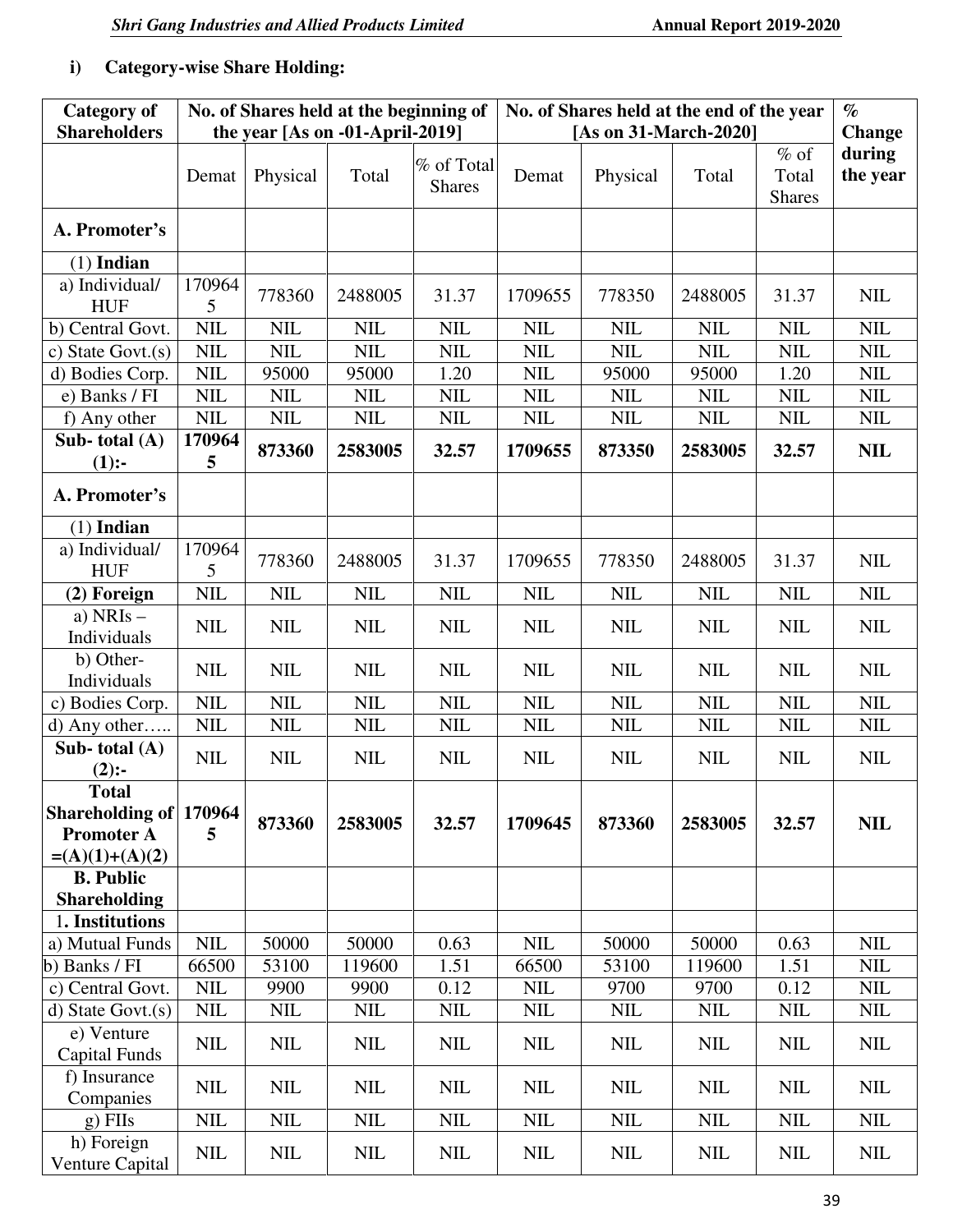| Funds                                                                                           |             |            |            |            |            |            |            |            |            |
|-------------------------------------------------------------------------------------------------|-------------|------------|------------|------------|------------|------------|------------|------------|------------|
| i) Others<br>(specify)                                                                          | <b>NIL</b>  | <b>NIL</b> | <b>NIL</b> | <b>NIL</b> | <b>NIL</b> | <b>NIL</b> | <b>NIL</b> | <b>NIL</b> | <b>NIL</b> |
| Sub-total<br>$(B)(1)$ :-                                                                        | 66500       | 113000     | 179500     | 2.26       | 66500      | 112800     | 179300     | 2.26       | <b>NIL</b> |
| 2. Non-                                                                                         |             |            |            |            |            |            |            |            |            |
| <b>Institutions</b>                                                                             |             |            |            |            |            |            |            |            |            |
| a) Bodies Corp.                                                                                 |             |            |            |            |            |            |            |            |            |
| i) Indian                                                                                       | 1600        | 2274000    | 2275600    | 28.71      | 1191600    | 1084000    | 2275600    | 28.71      | (NIL)      |
| ii) Overseas                                                                                    | <b>NIL</b>  | 5000       | 5000       | 0.06       | <b>NIL</b> | 5000       | 5000       | 0.06       | <b>NIL</b> |
| b) Individuals                                                                                  |             |            |            |            |            |            |            |            |            |
| i) Individual<br>shareholders<br>holding nominal<br>share capital upto<br>Rs. 1 lakh            | 21600       | 2446610    | 2468210    | 31.12      | 40200      | 2428210    | 2468410    | 31.12      | <b>NIL</b> |
| ii) Individual<br>shareholders<br>holding nominal<br>share capital in<br>excess of Rs 1<br>lakh | <b>NIL</b>  | 417385     | 417385     | 5.26       | <b>NIL</b> | 417385     | 417385     | 5.26       | <b>NIL</b> |
| c)Others NRI                                                                                    | <b>NIL</b>  | 1300       | 1300       | 0.02       | <b>NIL</b> | 1300       | 1300       | 0.02       | <b>NIL</b> |
| Sub-total<br>$(B)(2)$ :-                                                                        | 23200       | 5144295    | 5167495    | 65.17      | 1231800    | 3935895    | 5167695    | 65.17      | <b>NIL</b> |
| <b>Total Public</b><br><b>Shareholding</b><br>$(B)=(B)(1)+$<br>(B)(2)                           | 89700       | 5257295    | 5346995    | 67.43      | 1298300    | 4048695    | 5346995    | 67.43      | <b>NIL</b> |
| <b>C.</b> Shares held<br>by Custodian<br>for GDRs &<br><b>ADRs</b>                              | <b>NIL</b>  | <b>NIL</b> | <b>NIL</b> | <b>NIL</b> | <b>NIL</b> | <b>NIL</b> | <b>NIL</b> | <b>NIL</b> | <b>NIL</b> |
| <b>Grand Total</b><br>$(A+B+C)$                                                                 | 179934<br>5 | 6130655    | 7930000    | 100.00     | 3007945    | 4922055    | 7930000    | 100.00     | <b>NIL</b> |

## **ii) Shareholding of Promoters-**

|   | S. No. Shareholder's Shareholding at the beginning of<br><b>Name</b> |                  | the year                                  |                                                                            |                  |                                           | Shareholding at the end of the year                              | $%$ change in<br>shareholding<br>during the<br>year |
|---|----------------------------------------------------------------------|------------------|-------------------------------------------|----------------------------------------------------------------------------|------------------|-------------------------------------------|------------------------------------------------------------------|-----------------------------------------------------|
|   |                                                                      | No. of<br>shares | % of total<br>shares of<br>the<br>company | $\%$ of<br><b>Shares</b><br>Pledged /<br>encumbere<br>d to total<br>shares | No. of<br>shares | % of total<br>shares of<br>the<br>company | <b>% of Shares</b><br>Pledged /<br>encumbered<br>to total shares |                                                     |
| 1 | Suraj Prakash<br>Gupta                                               | 723065           | 9.12                                      | <b>NIL</b>                                                                 | 723065           | 9.12                                      | <b>NIL</b>                                                       | <b>NIL</b>                                          |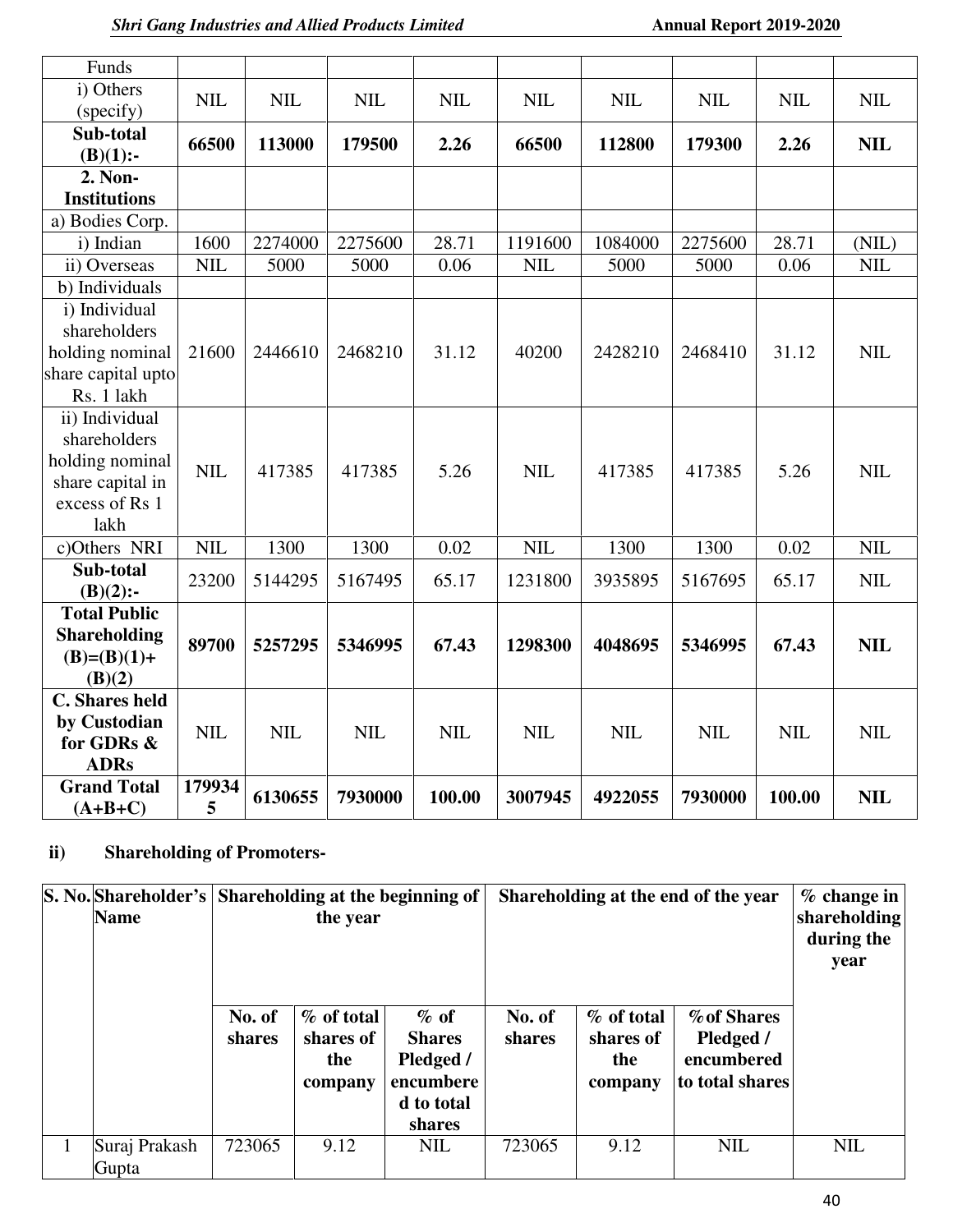**Shri Gang Industries and Allied Products Limited <b>Annual Report 2019-2020 Annual Report 2019-2020** 

| $\overline{2}$ | Anita Gupta                                                                                                | 586780       | 7.40                    | $\text{NIL}$ | 586780       | 7.40           | $\mbox{NIL}$ | $\mbox{NIL}$ |
|----------------|------------------------------------------------------------------------------------------------------------|--------------|-------------------------|--------------|--------------|----------------|--------------|--------------|
| $\overline{3}$ | <b>Ritesh Gupta</b>                                                                                        | 269800       | 3.40                    | NIL          | 269800       | 3.40           | NIL          | NIL          |
| $\overline{4}$ | Vikas Gupta                                                                                                | 130000       | 1.64                    | $\text{NIL}$ | 130000       | 1.64           | $\mbox{NIL}$ | $\mbox{NIL}$ |
| 5              | Anju Arora                                                                                                 | 125000       | 1.58                    | $\text{NIL}$ | 125000       | 1.58           | $\mbox{NIL}$ | $\mbox{NIL}$ |
| 6              | Gurucharan<br>Dass Arora                                                                                   | 110000       | 1.39                    | $\text{NIL}$ | 110000       | 1.39           | $\mbox{NIL}$ | $\mbox{NIL}$ |
| $\overline{7}$ | Ashok Gupta                                                                                                | 98825        | 1.25                    | NIL          | 98825        | 1.25           | $NIL$        | NIL          |
| $8\,$          | Nishi Arora                                                                                                | 96400        | 1.22                    | $\text{NIL}$ | 96400        | 1.22           | $\mbox{NIL}$ | $\mbox{NIL}$ |
| 9              | Shailesh Gupta                                                                                             | 95325        | 1.20                    | NIL          | 95325        | 1.20           | NIL          | <b>NIL</b>   |
| 10             | Ajay Gupta                                                                                                 | 94500        | 1.19                    | $\text{NIL}$ | 94500        | 1.19           | $\mbox{NIL}$ | <b>NIL</b>   |
| 11             | Sidhartha<br>Gupta                                                                                         | 92000        | 1.16                    | $\text{NIL}$ | 92000        | 1.16           | $\mbox{NIL}$ | $\mbox{NIL}$ |
| 12             | Parveen<br>Kumari                                                                                          | 66300        | 0.84                    | $\text{NIL}$ | 66300        | 0.84           | NIL          | <b>NIL</b>   |
| 13             | Universal<br><b>Share Trading</b><br>Co Ltd                                                                | 95000        | 1.20                    | $\mbox{NIL}$ | 95000        | 1.20           | $\mbox{NIL}$ | $\mbox{NIL}$ |
| 14             | Vinod Gupta                                                                                                | 10           | $\overline{0}$          | NIL          | 10           | $\overline{0}$ | NIL          | NIL          |
| 15             | Ramesh Gupta                                                                                               | $NIL$        | $\overline{\text{NIL}}$ | $\text{NIL}$ | $\mbox{NIL}$ | $\mbox{NIL}$   | NIL          | NIL          |
| 16             | Janeshwar<br>Kumar Jain                                                                                    | $\mbox{NIL}$ | $\text{NIL}$            | $\text{NIL}$ | $\text{NIL}$ | $\mbox{NIL}$   | $\text{NIL}$ | <b>NIL</b>   |
| 17             | Rakesh Dutta                                                                                               | $\mbox{NIL}$ | $\mbox{NIL}$            | $\text{NIL}$ | $\text{NIL}$ | $\mbox{NIL}$   | $\mbox{NIL}$ | $\mbox{NIL}$ |
| 18             | Almondz<br>Global<br><b>Securities</b><br>Limited<br>(Formerly<br>Allianz<br><b>Securities</b><br>Limited) | $\mbox{NIL}$ | $\mbox{NIL}$            | $\text{NIL}$ | $\text{NIL}$ | $\mbox{NIL}$   | $\text{NIL}$ | $\mbox{NIL}$ |

# **iii) Change in Promoters' Shareholding:-**

|                                                                                                                                                                                                |               | Shareholding at the beginning of<br>the year | <b>Cumulative Shareholding</b><br>during the year |                                        |
|------------------------------------------------------------------------------------------------------------------------------------------------------------------------------------------------|---------------|----------------------------------------------|---------------------------------------------------|----------------------------------------|
| S. No. Particulars                                                                                                                                                                             | No. of shares | % of total<br>shares of the<br>company       | No. of<br>shares                                  | % of total<br>shares of the<br>company |
| At the beginning of the year                                                                                                                                                                   |               |                                              |                                                   |                                        |
| Date wise Increase / Decrease in<br>Promoters<br>Shareholding during the year specifying<br>the reasons<br>for increase / decrease (e.g. allotment)<br>/transfer/<br>bonus/ sweat equity etc.) |               | $\blacksquare$                               |                                                   |                                        |
| At the end of the year                                                                                                                                                                         |               |                                              |                                                   |                                        |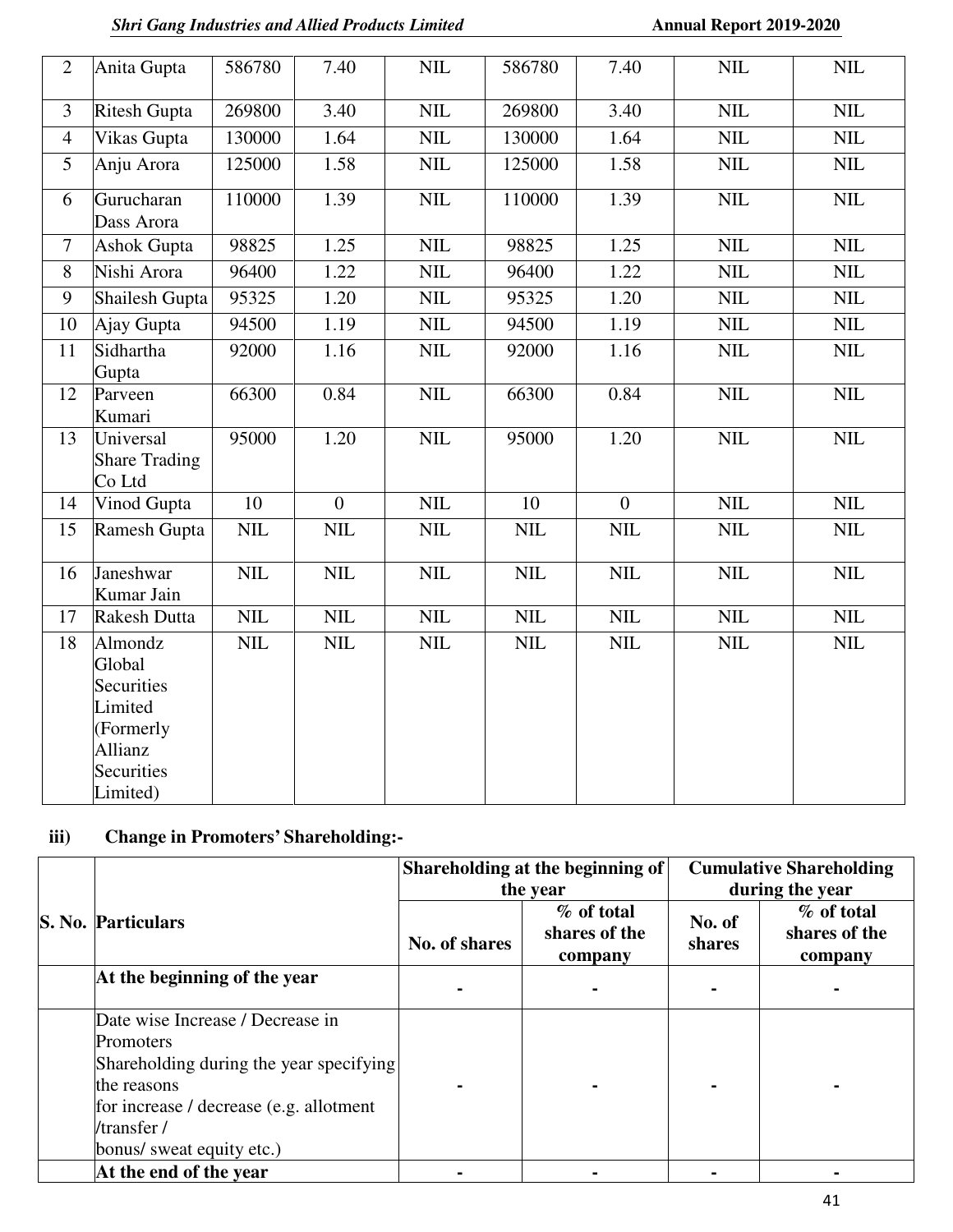## **D) Shareholding Pattern of top ten Shareholders: (Other than Directors, Promoters and Holders of GDRs and ADRs):**

| Sr. | <b>Name of Shareholder</b>        |                |               | Shareholding at the beginning Cumulative Shareholding during the |               |  |
|-----|-----------------------------------|----------------|---------------|------------------------------------------------------------------|---------------|--|
| No. |                                   | of the year    |               | year                                                             |               |  |
|     |                                   | No. of shares  | % of total    | No. of shares                                                    | % of total    |  |
|     |                                   |                | shares of the |                                                                  | shares of the |  |
|     |                                   |                | company       |                                                                  | company       |  |
|     | Survi Trade & Agency Private      |                |               |                                                                  |               |  |
| 1.  | <b>Limited</b>                    |                |               |                                                                  |               |  |
|     |                                   |                |               |                                                                  |               |  |
|     | At the beginning of the year      |                |               |                                                                  |               |  |
|     |                                   | 1190000        | 15.01         | 1190000                                                          | 15.01         |  |
|     | Date wise Increase / Decrease in  |                |               |                                                                  |               |  |
|     | Shareholding during the year :    |                |               |                                                                  |               |  |
|     |                                   |                |               |                                                                  |               |  |
|     | At the end of the year            | 1190000        | 15.01         | 1190000                                                          | 15.01         |  |
|     |                                   |                |               |                                                                  |               |  |
| 2.  | <b>VRV Foods Limited</b>          |                |               |                                                                  |               |  |
|     |                                   |                |               |                                                                  |               |  |
|     | At the beginning of the year      | 390000         | 4.92          | 390000                                                           | 4.92          |  |
|     |                                   |                |               |                                                                  |               |  |
|     | Date wise Increase / Decrease in  | $\blacksquare$ |               |                                                                  |               |  |
|     | Shareholding during the year:     |                |               |                                                                  |               |  |
|     |                                   |                |               |                                                                  |               |  |
|     | At the end of the year            | 390000         | 4.92          | 390000                                                           | 4.92          |  |
|     |                                   |                |               |                                                                  |               |  |
| 3.  | <b>Magnum Sugars and Allied</b>   |                |               |                                                                  |               |  |
|     | <b>Products Private Limited</b>   |                |               |                                                                  |               |  |
|     |                                   |                |               |                                                                  |               |  |
|     | At the beginning of the year      | 315000         | 3.97          | 315000                                                           | 3.97          |  |
|     |                                   |                |               |                                                                  |               |  |
|     | Date wise Increase / Decrease in  |                |               |                                                                  |               |  |
|     |                                   |                |               |                                                                  |               |  |
|     | Shareholding during the year:     |                |               |                                                                  |               |  |
|     |                                   | 315000         | 3.97          |                                                                  |               |  |
|     | At the end of the year            |                |               | 315000                                                           | 3.97          |  |
|     |                                   |                |               |                                                                  |               |  |
| 4.  | Rachna Agrawal                    |                |               |                                                                  |               |  |
|     | At the beginning of the year      | 302285         | 3.81          | 302285                                                           | 3.81          |  |
|     |                                   |                |               |                                                                  |               |  |
|     | Date wise Increase / Decrease in  |                |               |                                                                  |               |  |
|     |                                   |                |               |                                                                  |               |  |
|     | Shareholding during the year:     |                |               |                                                                  |               |  |
|     |                                   |                |               |                                                                  |               |  |
|     | At the end of the year            | 302285         | 3.81          | 302285                                                           | 3.81          |  |
|     | <b>CBK Financiers Pvt Limited</b> |                |               |                                                                  |               |  |
| 5.  |                                   |                |               |                                                                  |               |  |
|     |                                   |                |               |                                                                  |               |  |
|     | At the beginning of the year      | 176000         | 2.22          | 176000                                                           | 2.22          |  |
|     |                                   |                |               |                                                                  |               |  |
|     | Date wise Increase / Decrease in  |                |               |                                                                  |               |  |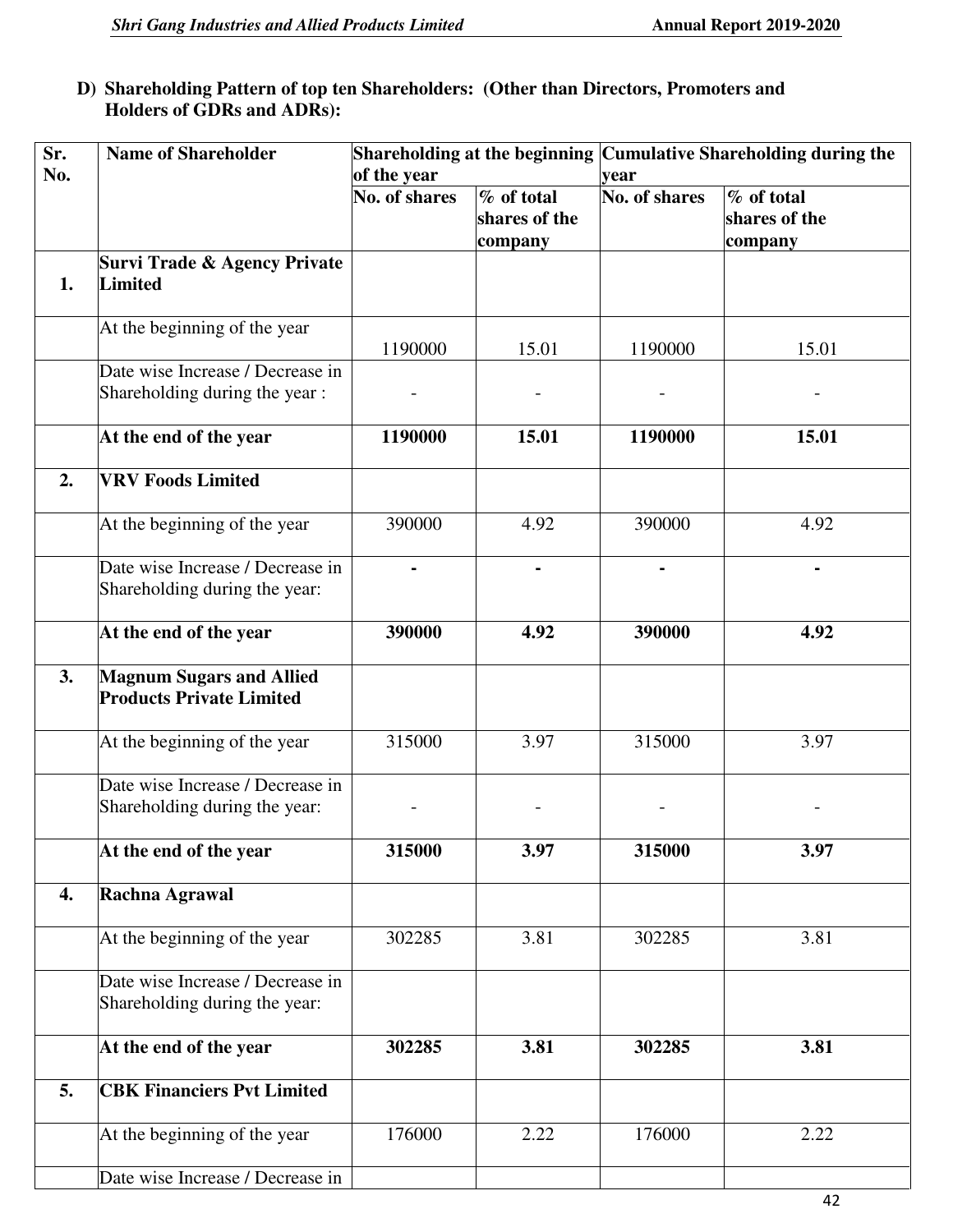|     | Shareholding during the year:                                                                              |        |      |        |      |
|-----|------------------------------------------------------------------------------------------------------------|--------|------|--------|------|
|     | At the end of the year                                                                                     | 176000 | 2.22 | 176000 | 2.22 |
| 6.  | <b>CRB</b> Corporation Limited                                                                             |        |      |        |      |
|     | At the beginning of the year                                                                               | 100000 | 1.26 | 100000 | 1.26 |
|     | Date wise Increase / Decrease in<br>Shareholding during the year:                                          |        |      |        |      |
|     | At the end of the year                                                                                     | 100000 | 1.26 | 100000 | 1.26 |
| 7.  | <b>Administrator of the Specified</b><br><b>Undertaking of the Unit Trust</b><br>of India-Unit Scheme 1964 |        |      |        |      |
|     | At the beginning of the year                                                                               | 66500  | 0.84 | 66500  | 0.84 |
|     | Date wise Increase / Decrease in<br>Shareholding during the year:                                          |        |      |        |      |
|     | At the end of the year                                                                                     | 66500  | 0.84 | 66500  | 0.84 |
| 8.  | <b>Sandeep Agrawal</b>                                                                                     |        |      |        |      |
|     | At the beginning of the year                                                                               | 56000  | 0.71 | 56000  | 0.71 |
|     | Date wise Increase / Decrease in<br>Shareholding during the year:                                          |        |      |        |      |
|     | At the end of the year                                                                                     | 56000  | 0.71 | 56000  | 0.71 |
| 9.  | <b>ICICI Trusteeship Services</b><br><b>Limited</b>                                                        |        |      |        |      |
|     | At the beginning of the year                                                                               | 50000  | 0.63 | 50000  | 0.63 |
|     | Date wise Increase / Decrease in<br>Shareholding during the year:                                          |        |      |        |      |
|     | At the end of the year                                                                                     | 50000  | 0.63 | 50000  | 0.63 |
| 10. | <b>IFCI</b>                                                                                                |        |      |        |      |
|     | At the beginning of the year                                                                               | 50000  | 0.63 | 50000  | 0.63 |
|     | Date wise Increase / Decrease in<br>Shareholding during the year:                                          |        |      |        |      |
|     | At the end of the year                                                                                     | 50000  | 0.63 | 50000  | 0.63 |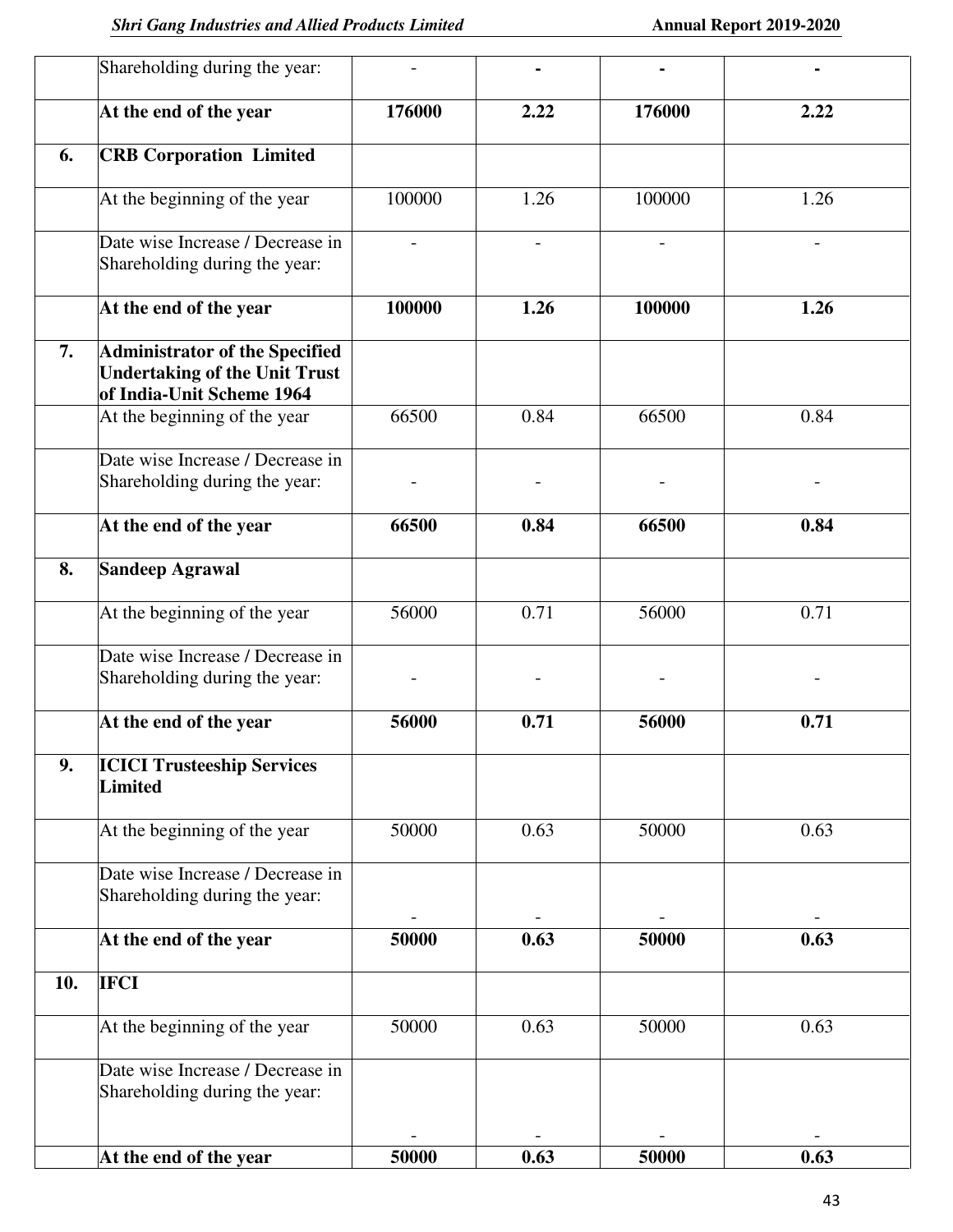## **E) Shareholding of Directors and Key Managerial Personnel:**

| <b>S. No.</b>    | <b>Shareholding of each Directors and each</b><br><b>Key Managerial Personnel</b>             |                  | Shareholding at the<br>beginning<br>of the year | Shareholding at the end<br>of the year |                                        |
|------------------|-----------------------------------------------------------------------------------------------|------------------|-------------------------------------------------|----------------------------------------|----------------------------------------|
|                  |                                                                                               | No. of<br>shares | % of total<br>shares of the<br>company          | No. of<br>shares                       | % of total<br>shares of the<br>company |
| 1.               | <b>Syed Azizur Rahman</b>                                                                     |                  |                                                 |                                        |                                        |
|                  | At the beginning of the year                                                                  | 100              | 0.001                                           | 100                                    | 0.001                                  |
|                  | Date wise Increase / Decrease in<br>Shareholding during the year:                             |                  |                                                 |                                        |                                        |
|                  | At the end of the year                                                                        | 100              | 0.001                                           | 100                                    | 0.001                                  |
|                  |                                                                                               |                  |                                                 |                                        |                                        |
| $\overline{2}$ . | <b>Yogesh Kumar</b>                                                                           |                  |                                                 |                                        |                                        |
|                  | At the beginning of the year                                                                  | $-$              | $-$                                             | --                                     | $-$                                    |
|                  | Date wise Increase / Decrease in                                                              |                  |                                                 |                                        |                                        |
|                  | Shareholding during the year specifying the<br>reasons for increase/ decrease (e.g. allotment | $-$              |                                                 |                                        |                                        |
|                  | (transfer /bonus/ sweat equity etc)                                                           |                  |                                                 |                                        |                                        |
|                  | At the end of the year                                                                        | $-$              | $-$                                             |                                        | $-$                                    |
| 3.               |                                                                                               |                  |                                                 |                                        |                                        |
|                  | <b>Anita Gupta</b><br>At the beginning of the year                                            | 586780           | 7.40                                            | 586780                                 | 7.40                                   |
|                  | Date wise Increase / Decrease in                                                              |                  |                                                 |                                        |                                        |
|                  | Shareholding during the year specifying the                                                   |                  |                                                 |                                        |                                        |
|                  | reasons for increase/ decrease (e.g. allotment                                                |                  |                                                 |                                        |                                        |
|                  | ' transfer /bonus/ sweat equity etc)                                                          |                  |                                                 |                                        |                                        |
|                  | At the end of the year                                                                        | 586780           | 7.40                                            | 586780                                 | 7.40                                   |
|                  |                                                                                               |                  |                                                 |                                        |                                        |
| 4.               | <b>Sunil Goel</b>                                                                             |                  |                                                 |                                        |                                        |
|                  | At the beginning of the year                                                                  | --               | $-$                                             |                                        | $ -$                                   |
|                  | Date wise Increase / Decrease in                                                              |                  |                                                 |                                        |                                        |
|                  | Shareholding during the year specifying the                                                   |                  |                                                 |                                        |                                        |
|                  | reasons for increase/ decrease (e.g. allotment                                                |                  |                                                 |                                        |                                        |
|                  | 'transfer /bonus/ sweat equity etc)<br>At the end of the year                                 | $-$              |                                                 |                                        | $-1$                                   |
|                  |                                                                                               |                  |                                                 |                                        |                                        |
| 5.               | Surendra Mohan Sikka*                                                                         |                  |                                                 |                                        |                                        |
|                  | At the beginning of the year                                                                  | --               | --                                              |                                        | --                                     |
|                  | Date wise Increase / Decrease in                                                              |                  |                                                 |                                        |                                        |
|                  | Shareholding during the year specifying the                                                   |                  |                                                 |                                        |                                        |
|                  | reasons for increase/ decrease (e.g. allotment                                                |                  |                                                 |                                        |                                        |
|                  | transfer /bonus/ sweat equity etc)                                                            |                  |                                                 |                                        |                                        |
|                  | At the end of the year                                                                        | --               | --                                              | --                                     | --                                     |
|                  |                                                                                               |                  |                                                 |                                        |                                        |
| 6.               | Seema Sharma**                                                                                |                  |                                                 |                                        |                                        |
|                  | At the beginning of the year                                                                  | --               | --                                              | --                                     | --                                     |
|                  | Date wise Increase / Decrease in                                                              |                  |                                                 |                                        |                                        |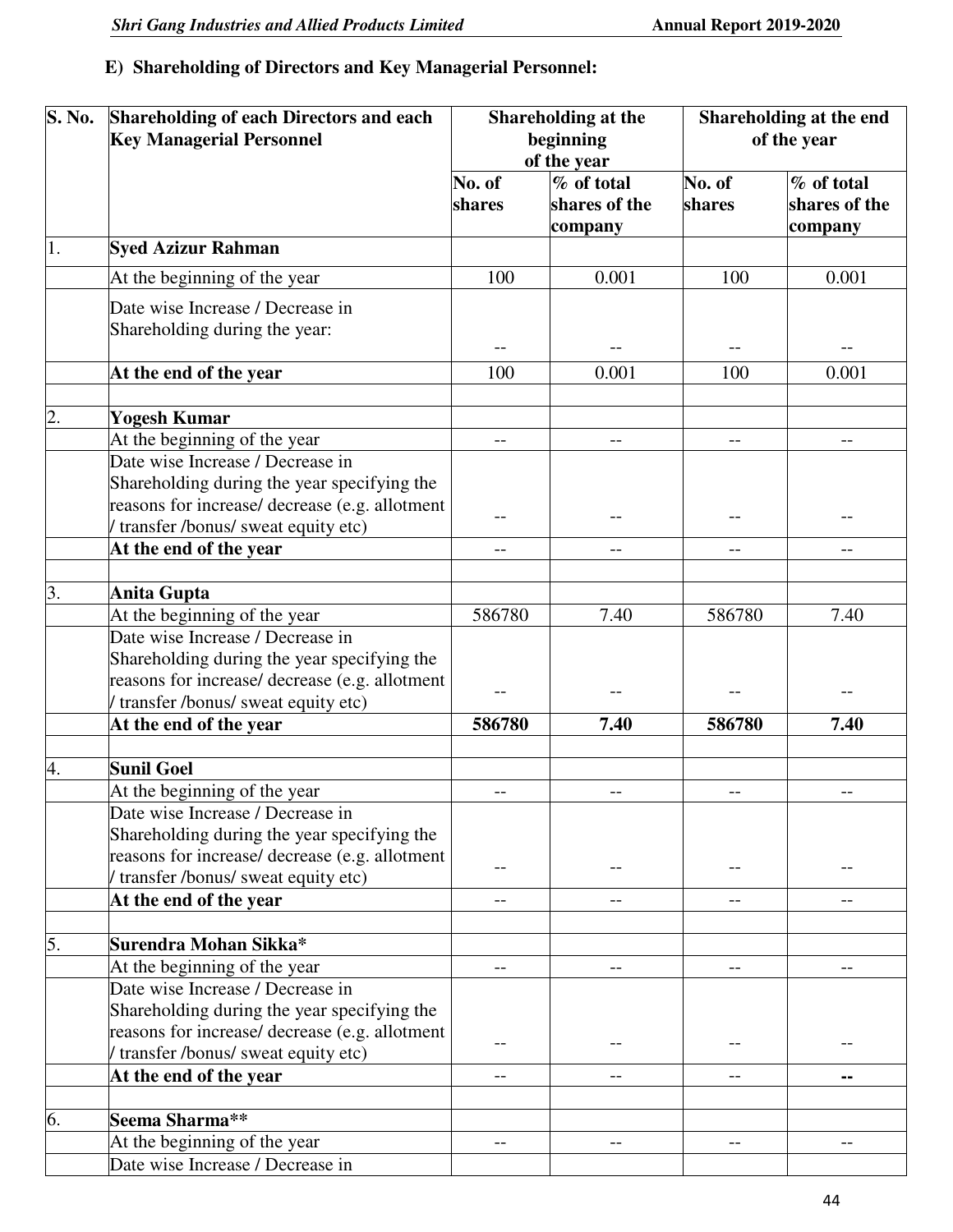|     | Shareholding during the year specifying the    |  |  |
|-----|------------------------------------------------|--|--|
|     | reasons for increase/ decrease (e.g. allotment |  |  |
|     | / transfer /bonus/ sweat equity etc)           |  |  |
|     | At the end of the year                         |  |  |
|     |                                                |  |  |
| 17. | <b>Anil Kumar Gupta- Chief Financial</b>       |  |  |
|     | Officer (CFO)                                  |  |  |
|     | At the beginning of the year                   |  |  |
|     | Date wise Increase / Decrease in               |  |  |
|     | Shareholding during the year specifying the    |  |  |
|     | reasons for increase/ decrease (e.g. allotment |  |  |
|     | / transfer /bonus/ sweat equity etc)           |  |  |
|     | At the end of the year                         |  |  |
|     |                                                |  |  |
| 8.  | Kanishka Jain- Company Secretary (CS)          |  |  |
|     | At the beginning of the year                   |  |  |
|     | Date wise Increase / Decrease in               |  |  |
|     | Shareholding during the year specifying the    |  |  |
|     | reasons for increase/ decrease (e.g. allotment |  |  |
|     | / transfer /bonus/ sweat equity etc)           |  |  |
|     | At the end of the year                         |  |  |
|     |                                                |  |  |

\* Mr. Surendra Mohan Sikka relinquished the office of Independent Director w.e.f. 04-Aug-2020. Therefore her shareholding is shown till that date only.

\*\* Mrs. Seema Sharma has been appointed as Additional Non-Executive Independent Director on the Board w.e.f. March 31, 2020 hence shareholding details have been disclosed w.e.f. March 31, 2020.

**V) INDEBTEDNESS -**Indebtedness of the Company including interest outstanding/accrued but not due for payment.

|                                               |                                               | (Rs. in Lacs)             |                 |                                     |
|-----------------------------------------------|-----------------------------------------------|---------------------------|-----------------|-------------------------------------|
| <b>Particulars</b>                            | <b>Secured Loans</b><br>excluding<br>deposits | <b>Unsecured</b><br>Loans | <b>Deposits</b> | <b>Total</b><br><b>Indebtedness</b> |
| Indebtedness at the beginning of the          |                                               |                           |                 |                                     |
| financial year                                |                                               |                           |                 |                                     |
| i) Principal Amount                           | 401.40                                        | 5422.21                   |                 | 5,823.61                            |
| ii) Interest due but not paid                 |                                               |                           | --              |                                     |
| iii) Interest accrued but not due             |                                               | 481.03                    |                 | 481.03                              |
| Total (i+ii+iii)                              | 401.40                                        | 5,903.24                  |                 | 6,304.64                            |
| Change in Indebtedness during the             |                                               |                           |                 |                                     |
| financial year                                |                                               |                           |                 |                                     |
| * Addition                                    |                                               | 1,142.18                  |                 | 1,142.18                            |
| * Reduction                                   | 44.60                                         | 56.00                     |                 | 100.6                               |
| <b>Net Change</b>                             | (44.60)                                       | 1,086.18                  | --              | 1,041.58                            |
| Indebtedness at the end of the financial year |                                               |                           |                 |                                     |
| i) Principal Amount                           | 356.80                                        | 6,052.65                  |                 | 6,409.45                            |
| ii) Interest due but not paid                 | $- -$                                         | --                        | --              |                                     |
|                                               |                                               |                           |                 | 45                                  |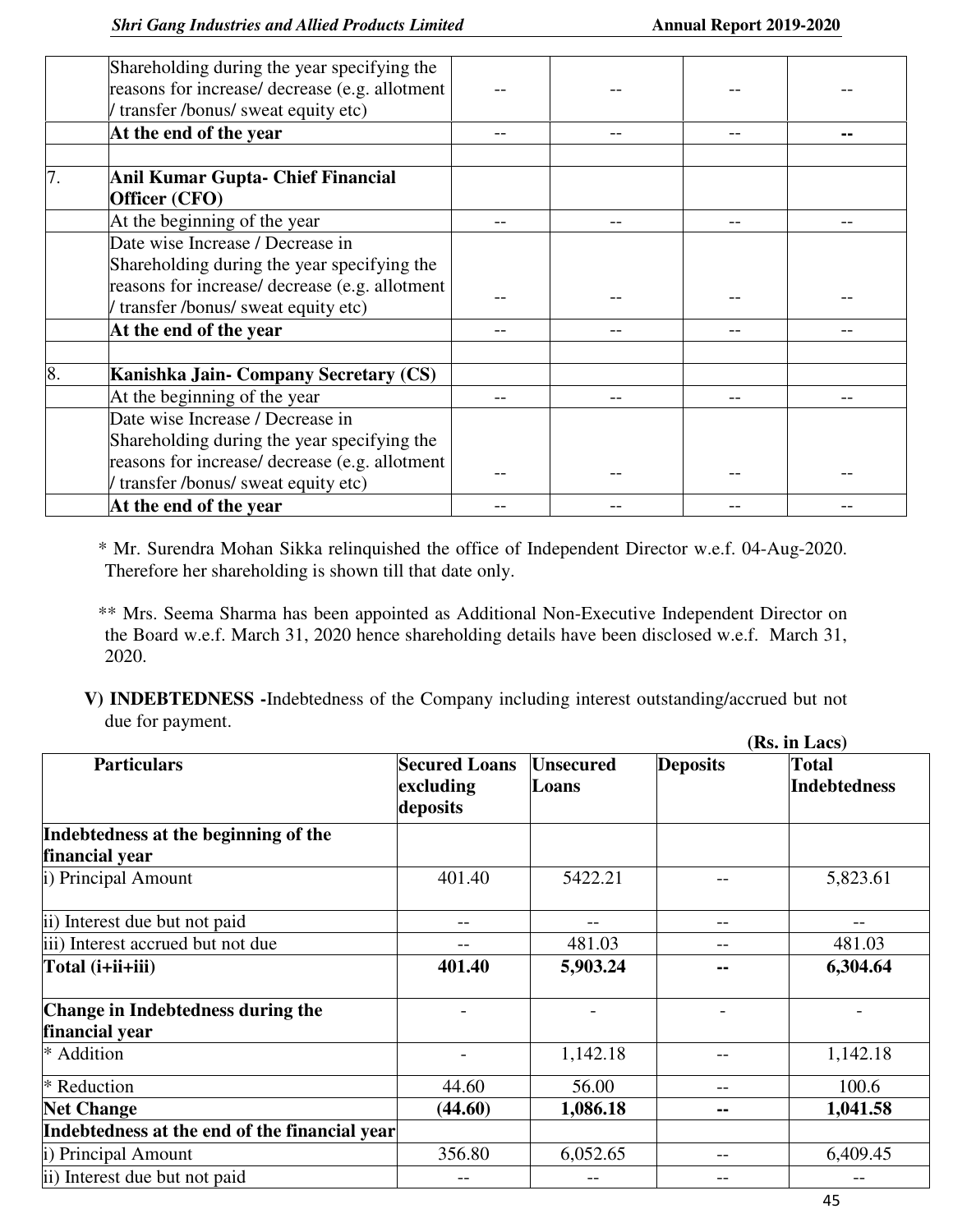| iii) Interest accrued but not due | $- -$  | 936.77   | $- -$         | 936.77   |
|-----------------------------------|--------|----------|---------------|----------|
| $Total (i+ii+iii)$                | 356.80 | 6,989.42 | $\sim$ $\sim$ | 7,346.22 |
|                                   |        |          |               |          |

## **REMUNERATION OF DIRECTORS AND KEY MANAGERIAL PERSONNEL-**

## **A. REMUNERATION TO MANAGING DIRECTOR, WHOLE-TIME DIRECTORS AND/OR MANAGER:**

|                         | <b>S. No</b> Particulars of remuneration             | Name of MD/WTD/Manager     |
|-------------------------|------------------------------------------------------|----------------------------|
|                         |                                                      | Mr. Syed Azizur Rahman     |
|                         |                                                      | <b>Whole Time Director</b> |
| 1.                      | <b>Gross Salary</b>                                  |                            |
|                         | (a) Salary as per the provisions contained in        | 18,00,000                  |
|                         | section $17(1)$ of the Income Tax Act, 1961          |                            |
|                         | (b) Value of perquisites $u/s$ 17(2) Income $-Tax$   |                            |
|                         | Act, 1961                                            |                            |
|                         | $(c')$ Profits in lieu of salary under section 17(3) |                            |
|                         | Income Tax-Act, 1961                                 |                            |
| $\overline{2}$          | Stock option                                         |                            |
| $\overline{\mathbf{3}}$ | <b>Sweat Equity</b>                                  |                            |
| $\overline{\mathbf{4}}$ | Commission                                           |                            |
|                         | -as % of profit                                      |                            |
|                         | Others specify                                       |                            |
| 5                       | Others, please specify                               |                            |
|                         | Total                                                | 18,00,000                  |

## **B. REMUNERATION TO OTHER DIRECTORS: NIL**

## **C. REMUNERATION TO KEY MANAGERIAL PERSONNEL OTHER THAN MANAGER/MD/WHOLE TIME DIRECTOR:**

**(In Rs.)** 

| S. No                   | <b>Particulars of remuneration</b>                                                              | <b>Key Managerial Personnel</b>   |                                       |              |  |  |  |
|-------------------------|-------------------------------------------------------------------------------------------------|-----------------------------------|---------------------------------------|--------------|--|--|--|
|                         |                                                                                                 | <b>CS</b><br>Ms. Kanishka<br>Jain | <b>CFO</b><br>Mr. Anil Kumar<br>Gupta | <b>Total</b> |  |  |  |
| 1.                      | <b>Gross Salary</b>                                                                             |                                   |                                       |              |  |  |  |
|                         | (a) Salary as per the provisions contained<br>in section $17(1)$ of the Income Tax Act,<br>1961 | 3,34,550                          | 2,78,900                              | 6,13,450     |  |  |  |
|                         | (b) Value of perquisites $u/s$ 17(2) Income<br>$-Tax$ Act, 1961                                 |                                   |                                       |              |  |  |  |
|                         | $(c')$ Profits in lieu of salary under section<br>17(3) Income Tax-Act, 1961                    |                                   |                                       |              |  |  |  |
| $\overline{2}$          | Stock option                                                                                    |                                   |                                       |              |  |  |  |
| $\overline{\mathbf{3}}$ | <b>Sweat Equity</b>                                                                             |                                   |                                       |              |  |  |  |
| 4                       | Commission                                                                                      |                                   |                                       |              |  |  |  |
|                         | -as % of profit                                                                                 |                                   |                                       |              |  |  |  |
|                         | Others specify                                                                                  |                                   |                                       |              |  |  |  |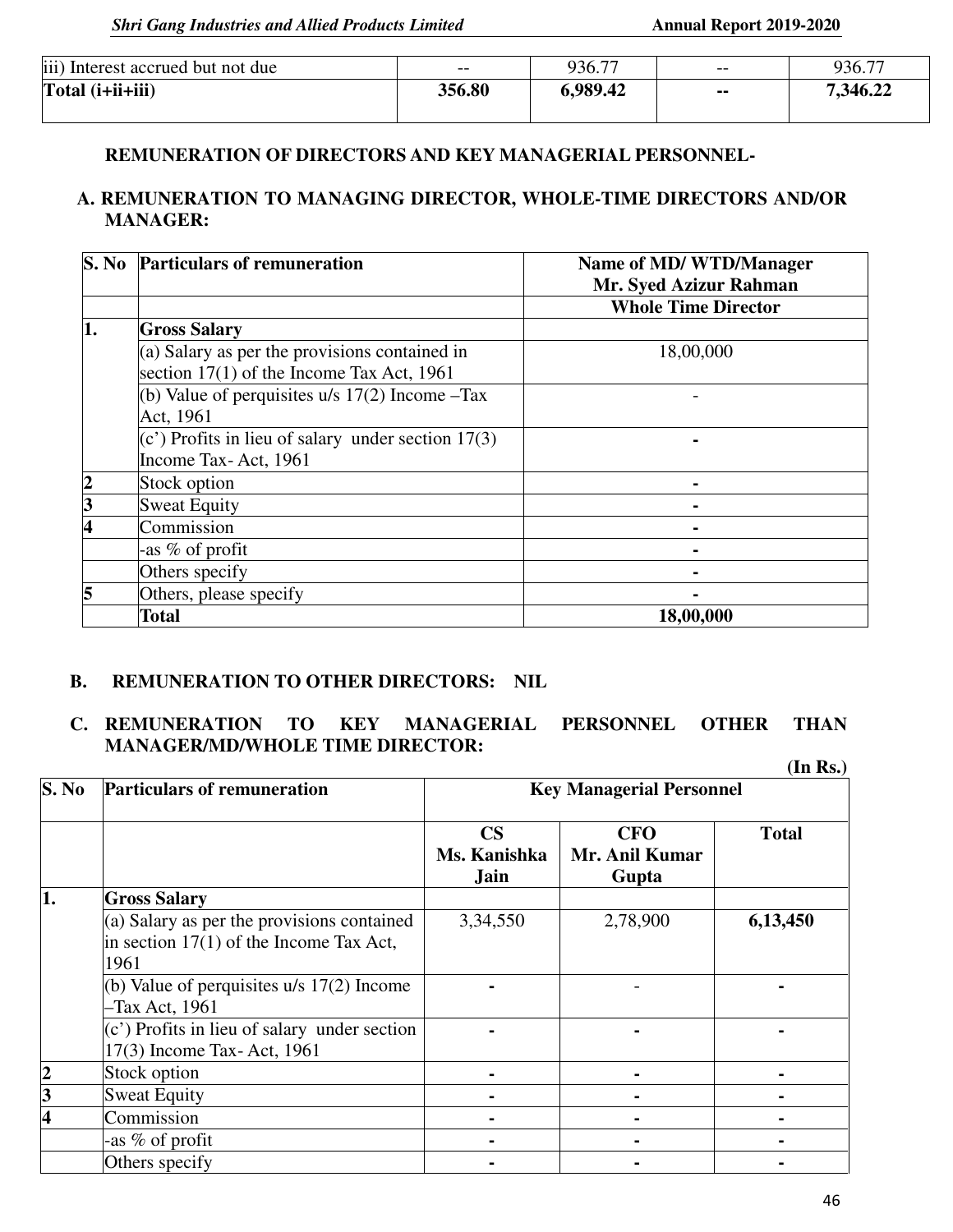| - | Others,<br>please specify |          |          |          |  |
|---|---------------------------|----------|----------|----------|--|
|   | Total                     | 3,34,550 | 2,78,900 | $-3,450$ |  |

### **VII. PENALTIES / PUNISHMENT/ COMPOUNDING OF OFFENCES:**

According to the records of the company and information and explanation, there are no dues of sales tax, income tax, custom duty, service tax, wealth tax, excise duty and cess on account of any disputes for the year ending March 31, 2020.

## **By Order of the Board For Shri Gang Industries and Allied Products Limited**

**Sd/- Sd/- Syed Azizur Rahman Sunil Goel Sunil Goel Sunil Goel Whole Time Sunit Report Sunit Report Sunit Report Sunit Report Sunit Report Sunit Report Sunit Report Sunit Report Sunit Report Sunit Report Sunit Report Sunit Report Su DIN: 00242790 DIN: 01229459**  Add: Flat B-104 (FF), Ananda Apartments, Add: 81-A/41, Punjabi Bagh, **Sector-48, Noida, Delhi- 110026 Uttar Pradesh- 201301** 

**Whole Time Director** 

**Registered office:**  A-26, UPSIDC Industrial Area, Sikandrabad, Bulandshahar, Uttar Pradesh-203205

**Date: 02.09.2020 Place: New Delhi**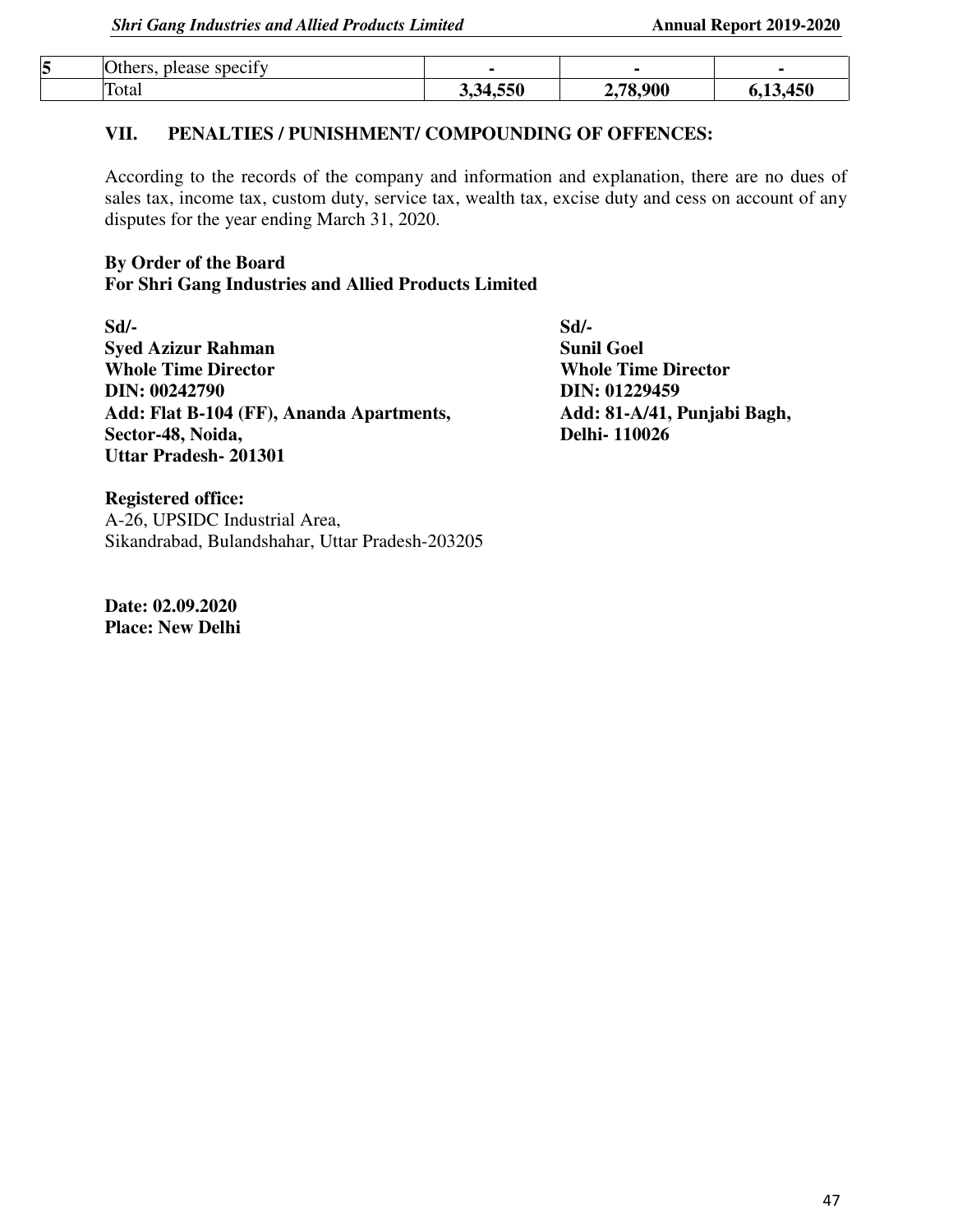#### **"ANNEXURE-C"**

## **MANAGEMENT DISCUSSION AND ANALYSIS**

#### **GLOBAL ECONOMIC OVERVIEW**

FY 2019-2020 was a year of synchronized slowdown in both the advanced as well as developing economies across the world. The escalation of the tariff war between the US and China for major part of the year led to significant pressure on global trade. The US economy grew at a relatively strong rate of 2.3%. The Chinese growth engine too slowed down with exports under pressure. However, due to its Government supported infrastructure investment drive, the economy recorded a moderate growth rate and stood at 6.1%. At the same time, the Eurozone continued to witness staggered growth with pressures from the Brexit uncertainty as well as political uncertainty in some of its member states. The trade truce or partial deal between the US and China in the second half of the year brought along expectations of a revival in global trade and overall economic growth.

However, the rapid spread of the COVID-19 pandemic across the world and the ensuing lockdown in several countries brought unprecedented testing times for the entire global economy as the financial year ended.

## **INDIAN ECONOMY**

The Indian economy continued with its slow growth trend, with quarterly growth rates trending downwards through the year. The decline was led by a slowdown in the key construction sector, a restricted real estate space and persistent downturn in the automotive sector. The fourth quarter witnessed a growth rate of 3% - the lowest in almost a decade. It aptly highlighted the concern of deceleration in the domestic economy even before the impact of COVID-19 shock. The reasons for this consistent downward growth trajectory are multi-fold. The large-scale defaults and governance issues in few large non-banking financial Institutions resulted in liquidity squeeze in the corporate debt markets. This not only hurt some of the larger corporates, but also severely impacted the mid and small-size companies as the lending channels practically froze. At the same time, the vagaries of the monsoon – extended monsoon in some regions and deficit rainfall in others – also adversely impacted the rural sector. The easy monetary policy regime implemented by the Reserve Bank of India as well as measures taken by the Central Government like sharp reduction in corporate tax rates have not helped the economy get back to its growth trajectory.

On a relative basis, the Indian currency was stable for most part of the year. It faced significant downward pressure in the last quarter on bouts of increased volatility across global financial markets with the rising uncertainty around COVID-19.

## **INDUSTRY STRUCTURE AND DEVELOPMENTS**

Shri Gang Industries and Allied Products Limited is engaged into the business of manufacturing and Sale of Vanaspati, Refined Oils and Bakery Shortening. It manufactured these products under its brands "Apna" and "Mr. Baker" and the sales were mainly in the State of Uttar Pradesh. The manufacturing activities at factory premises was suspended with effect from March 25, 2010 and accordingly "Lay Off" was declared.

Thereafter the company had submitted a Modified Rehabilitation Scheme to Hon'ble BIFR so that the company could resume its operations and come out of sickness. Hon'ble BIFR and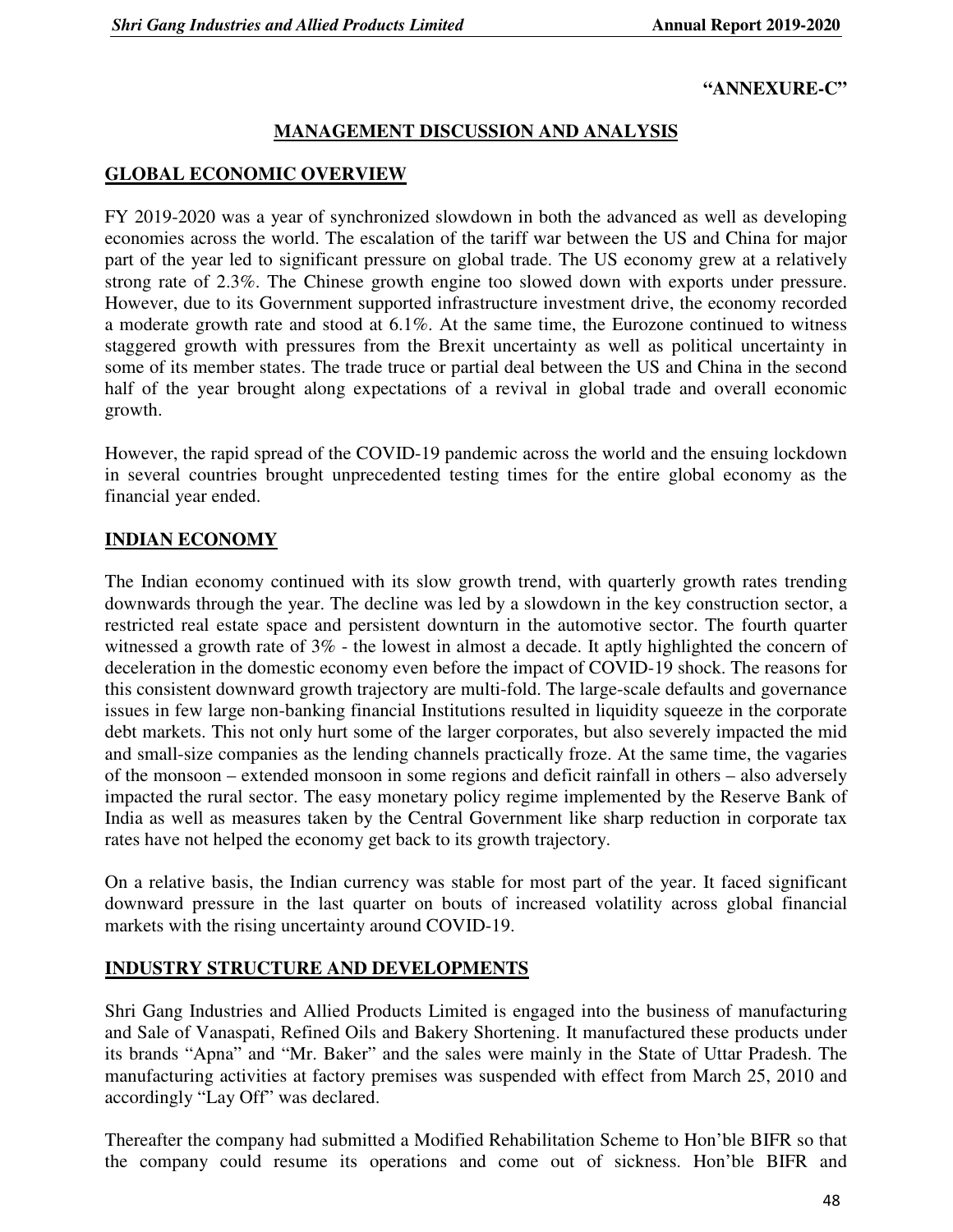Government of Uttar Pradesh had sanctioned a rehabilitation scheme for the revival of the company. As per the scheme, the company has to pay only the principal past dues of Commercial Tax Department, PICUP and Paschimanchal Vidyut Vitran Nigam Ltd (PVVNL) over a period of 12 years.

Based on these developments the company resumed its manufacturing operations in its Vanaspati unit on a limited scale. However in the current year no production was carried out in the unit as the plant requires technological up gradation and addition of new equipment so as to economize on the cost of production based on the prevailing industry standards. Otherwise company would have incurred more losses..

As a part of the rehabilitation scheme the company is setting up a grain based Distillery unit with Bottling Plant for IMFL & Country Liquor at Sandila, Dist. Hardoi. The company has already been allotted land by UPSIDC in Sandila Industrial Area for setting up the unit.

The company has received Environmental Clearance for the Distillery Unit from the State Level Environment Impact Assessment Authority, Uttar Pradesh. As regards, the Bottling Unit, the company has obtained Consent to Establish from the UP Pollution Control Board and the commercial production was expected to be commenced in the FY 2019-2020 in the Bottling Unit but due to the outbreak of COVID-19 pandemic, the same was delayed by about 3 months.

The setting up of the new unit would help in the revival of the company.

## **OPPORTUNITIES AND THREATS**

The risks and opportunities of all corporations are inherent and inseparable elements. Directors and management of the Company take constructive decisions to protect the interests of stakeholders.

The inconsistent Government policies relating to import duties on edible oils as well as Vanaspati and Bakery shortening is biggest threat to the industry.

## **FINANCIAL PERFORMANCE**

| <b>Particulars</b>                              | FY 2019-2020    | FY 2018-2019    |
|-------------------------------------------------|-----------------|-----------------|
|                                                 | (Amount in Rs.) | (Amount in Rs.) |
| Revenue from operation/segment                  |                 |                 |
| performance                                     | 2,802,914       | 50,477,750      |
| <b>Total Expenditure</b>                        |                 |                 |
|                                                 | 38,937,553      | 74,067,295      |
| Earnings before interest, tax, depreciation and |                 |                 |
| amortization [EBITDA]                           | (9,544,487)     | 38,024,069      |
| Profit after Tax [PAT]                          |                 |                 |
|                                                 | (36, 134, 639)  | (25,501,637)    |

## **OUTLOOK**

The company in near future would technologically upgrade its manufacturing unit for Vanaspati and Refined Oils so that it can compete with its peers in the market. Apart from this, company is setting up a Distillery and Bottling Unit for IMFL & Country Liquor at Sandila, Dist. Hardoi and the production in the bottling unit of the company has commenced in the month of July 2020. All this would aid the revival of the company.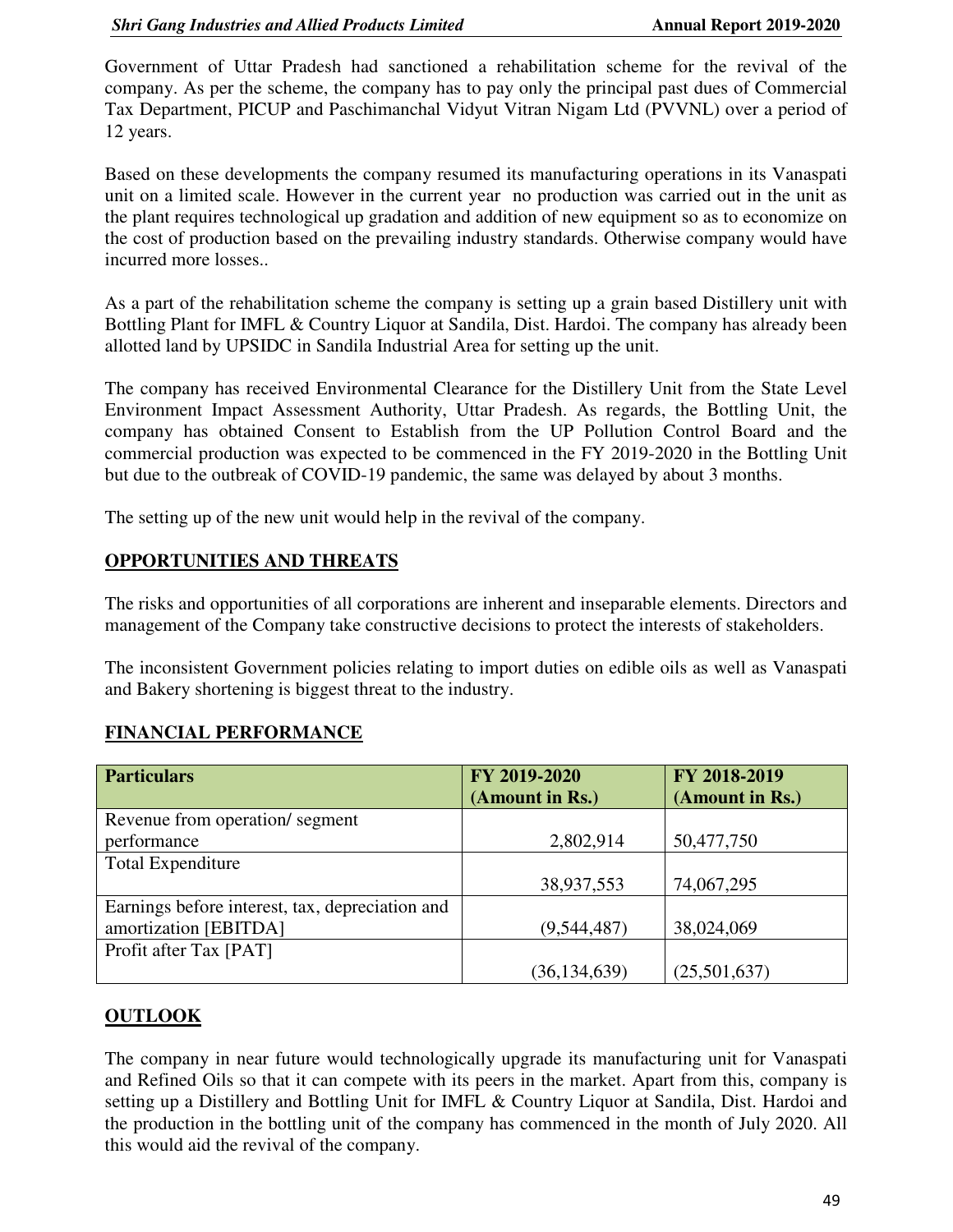## **RISKS AND CONCERNS**

Every business has inherent element of uncertainties owing to uncertain factors and managing risk is very critical for success of the enterprise. The Company has defined risk management policy at the Board level, based on the pre-identified types of risks, the risk events or factors that require regular assessment.

The company does not foresee any major risks except for the change in Government Policy with respect to alcohol production and consumption in India.

#### **HUMAN RESOURCES AND INDUSTRIAL RELATIONS**

Your Company recognizes that people are the prime assets of the organization. Your Company's talent pool plays a key role in commitment to deliver quality products and services. The Company continues to focus on attracting and retaining right talent with right opportunities to employees.

Industrial relations during the year has been cordial and contributed to mutual development. Company maintained healthy, cordial and harmonious industrial relations at all levels. The Board of Directors and management wish to place on record their appreciation of the efforts put in by all employees to achieve good performance.

There was not any case pursuant to the Sexual Harassment of Women at Workplace (Prevention, Prohibition and Redressal) Act, 2013 was reported during the year.

#### **CASH FLOW ANALYSIS**

The Cash Flow Statement of the Company for the year under review, in terms of Regulation 34(2) of the (Listing Obligations and Disclosures Requirements) Regulations, 2015 is annexed to the Annual Accounts of the company which forms part of the Annual Report.

#### **FINANCE COST**

The financial charges for the financial year ended on March 31, 2020 were Rs. 244.35 lakh. This is mainly on account of interest payable on the unsecured loan taken by the company.

## **OTHER EQUITY (RESERVES AND SURPLUS)**

As on March 31, 2020 the Reserves and Surplus in the Balance Sheet were negative at Rs.7,748.39 Lakh as compared to the negative balance of Rs. 7,387.04 Lakh during the Financial Year 2018- 19.

#### **EARNING PER SHARE**

Earnings per share of the company is negative at (4.56) as against the Earning Per Share of (3.22) of last year.

#### **INTERNAL CONTROLS**

The Company has well-equipped and effective internal control systems in place that match the scale of its sector and the complexity of the market it works in. Such stringent and detailed controls ensure the effective and productive use of resources, to the degree that the Company's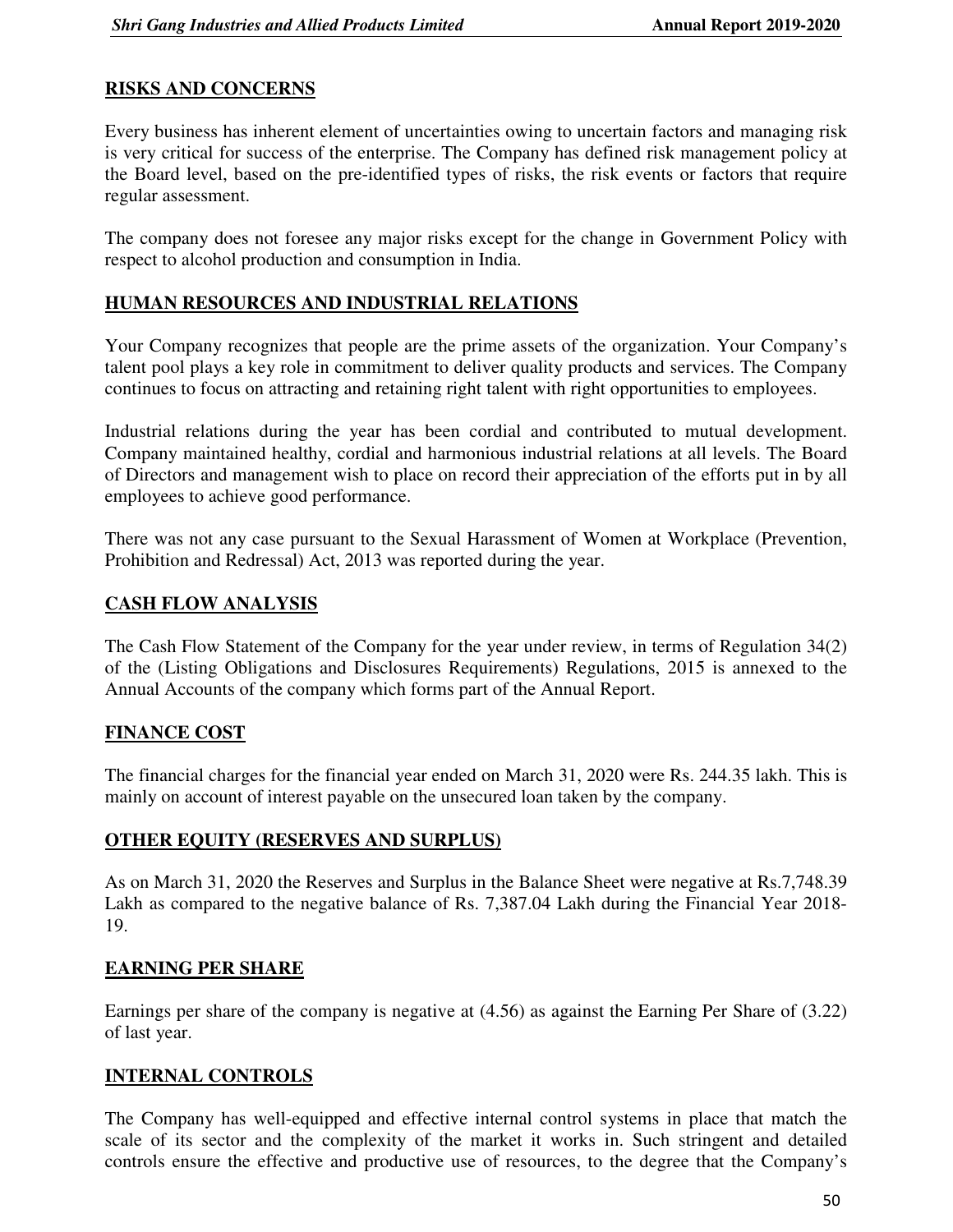assets and interests are safeguarded, transactions are approved, registered and properly reported, and checks and balances guarantee reliability and consistency of accounting data.

The Audit Committee and the Board reviews the performance of the audit and the adequacy of internal control systems and compliance with regulatory guidelines. The Management takes corrective actions on basis recommendations received from internal auditor and the audit committee.

## **CAUTIONARY STATEMENT:**

Statements in the Management Discussion and Analysis, describing the Company's growth prospects, are forward-looking statements. The actual results may vary, depending upon economic conditions, raw-material prices, government policies, regulations, tax laws and other incidental factors.

## **By Order of the Board For Shri Gang Industries and Allied Products Limited**

**Sd/- Sd/- Syed Azizur Rahman** Sunil Goel **Sunil Goel Whole Time Director Whole Time Director DIN: 00242790 DIN: 01229459**  Add: Flat B-104 (FF), Ananda Apartments, Add: 81-A/41, Punjabi Bagh, **Sector-48, Noida, Delhi- 110026 Uttar Pradesh- 201301** 

**Registered office:**  A-26, UPSIDC Industrial Area, Sikandrabad, Bulandshahar, Uttar Pradesh-203205

**Date: 02.09.2020 Place: New Delhi**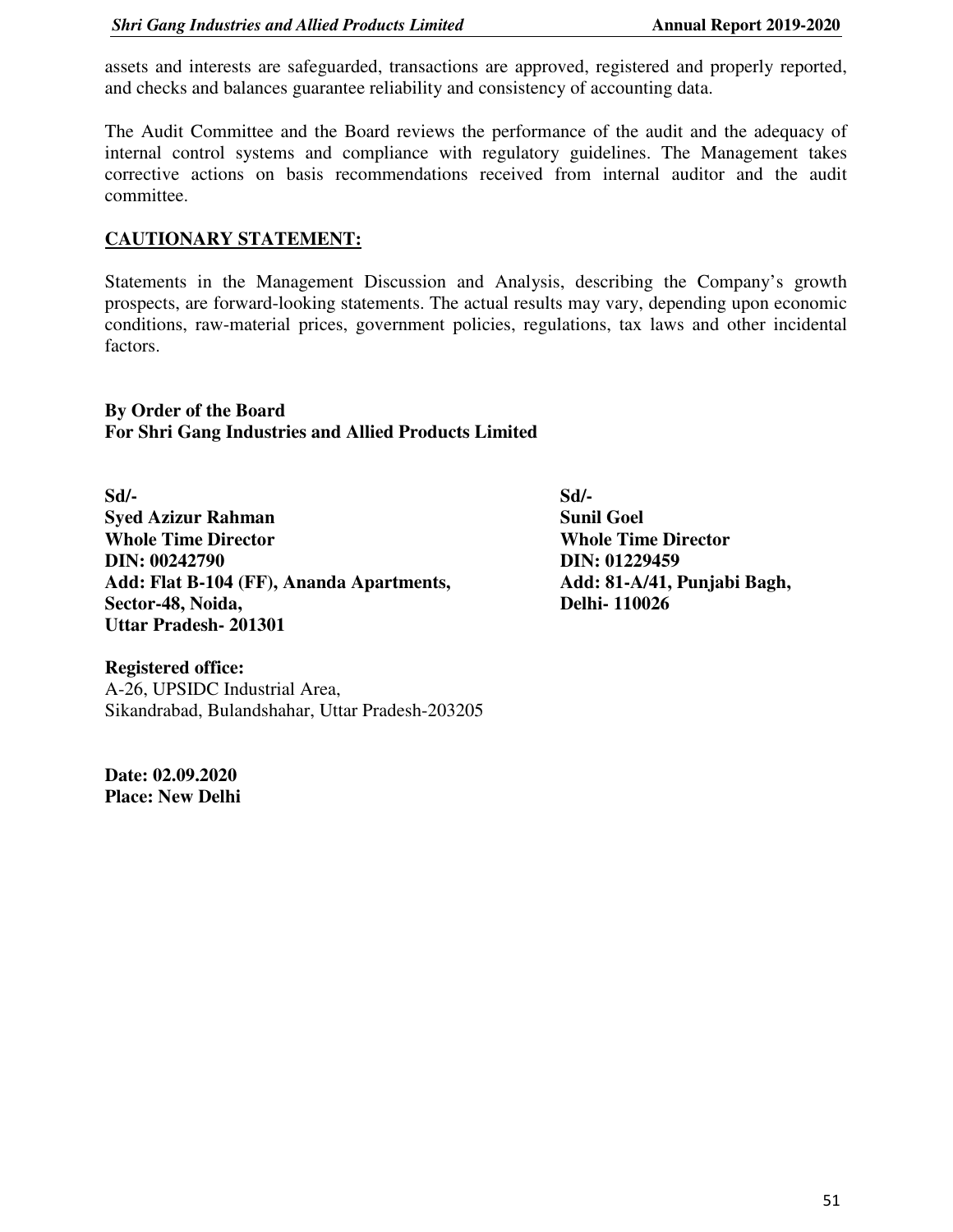## **"ANNEXURE D"**

## **CONSERVATION OF ENERGY, TECHNOLOGY ABSORPTION, FOREIGN EXCHANGE EARNINGS & OUTGO**

## **a) Conservation of energy**

| (i)   | the<br>taken<br>impact<br>steps<br><sub>or</sub><br><sub>on</sub>           | The Company is in the process of                                                |
|-------|-----------------------------------------------------------------------------|---------------------------------------------------------------------------------|
|       | conservation of energy                                                      | gradually scaling up its manufacturing<br>operations. It would accordingly take |
|       |                                                                             | improve<br>steps<br>to<br>energy<br>necessary<br>efficiency.                    |
| (ii)  | the steps taken by the company for<br>utilizing alternate sources of energy | The company is evaluating the cost-<br>benefits of using solar energy.          |
| (iii) | capital investment<br>the<br>energy<br>on<br>conservation equipment's       | Nil                                                                             |

## **(b) Technology absorption**

| (i)   | the efforts made towards technology<br>absorption                                                                                                                                                    | The company is in the phase of stabilizing<br>its operations and is in the process of<br>evaluating the latest technology being<br>adopted in this industry. |
|-------|------------------------------------------------------------------------------------------------------------------------------------------------------------------------------------------------------|--------------------------------------------------------------------------------------------------------------------------------------------------------------|
| (ii)  | benefits<br>derived<br>like<br>the<br>improvement, cost reduction, product<br>development or import substitution                                                                                     | product None so far as the company is in the phase<br>of stabilizing its operations.                                                                         |
| (iii) | in case of imported technology (imported)<br>during the last three years reckoned from<br>the beginning of the financial year)-<br>(a) the details of technology imported<br>(b) the year of import; | NA                                                                                                                                                           |
|       | (c) whether the technology been fully<br>absorbed                                                                                                                                                    |                                                                                                                                                              |
|       | (d) if not fully absorbed, areas where<br>absorption has not taken place, and the<br>reasons thereof                                                                                                 |                                                                                                                                                              |
| (iv)  | the expenditure incurred on Research and<br>Development                                                                                                                                              | <b>NIL</b>                                                                                                                                                   |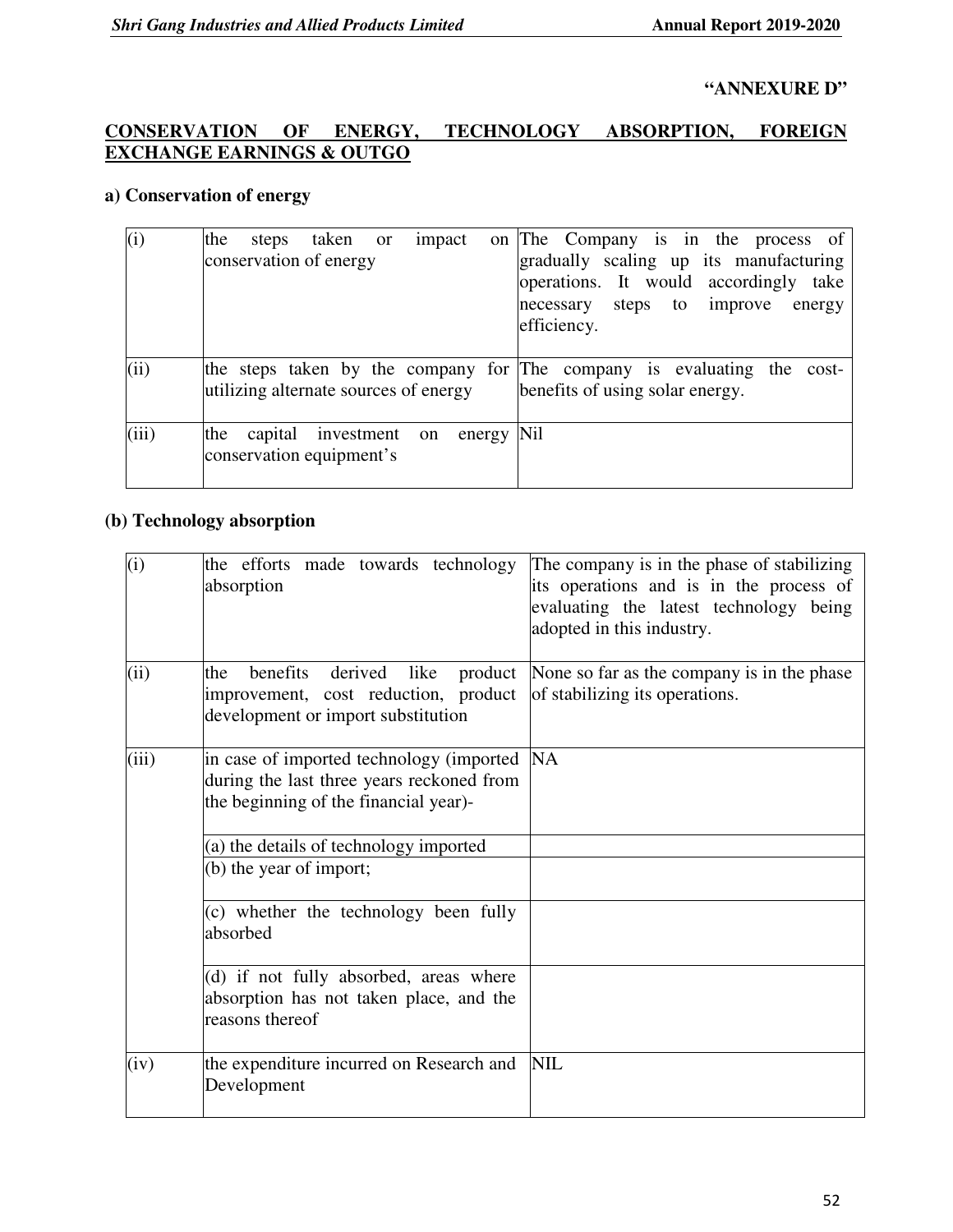### **c) Foreign Exchange Earnings/Outgo:**

| <b>Particulars</b>                  |           |  | Year Ended 31 <sup>st</sup> March, Year Ended 31 <sup>st</sup> March, |            |  |  |
|-------------------------------------|-----------|--|-----------------------------------------------------------------------|------------|--|--|
|                                     | 2020      |  |                                                                       | 2019       |  |  |
| Earnings                            | $\rm NIL$ |  |                                                                       | NIL        |  |  |
| Outgo                               |           |  |                                                                       |            |  |  |
| Expenditure in foreign currency NIL |           |  |                                                                       | <b>NIL</b> |  |  |
| (other than CIF value of imports)   |           |  |                                                                       |            |  |  |

## **By Order of the Board**

## **For Shri Gang Industries and Allied Products Limited**

**Sd/- Sd/- Syed Azizur Rahman** Sunil Goel **Whole Time Director Whole Time Director DIN: 00242790**<br> **DIN: 01229459**<br> **Add: Flat B-104 (FF), Ananda Apartments, Add: 81-A/41, Punjabi Bagh,** Add: Flat B-104 (FF), Ananda Apartments, **Sector-48, Noida, Delhi- 110026 Uttar Pradesh- 201301** 

**Registered office:**  A-26, UPSIDC Industrial Area, Sikandrabad, Bulandshahar, Uttar Pradesh-203205

**Date: 02.09.2020 Place: New Delhi**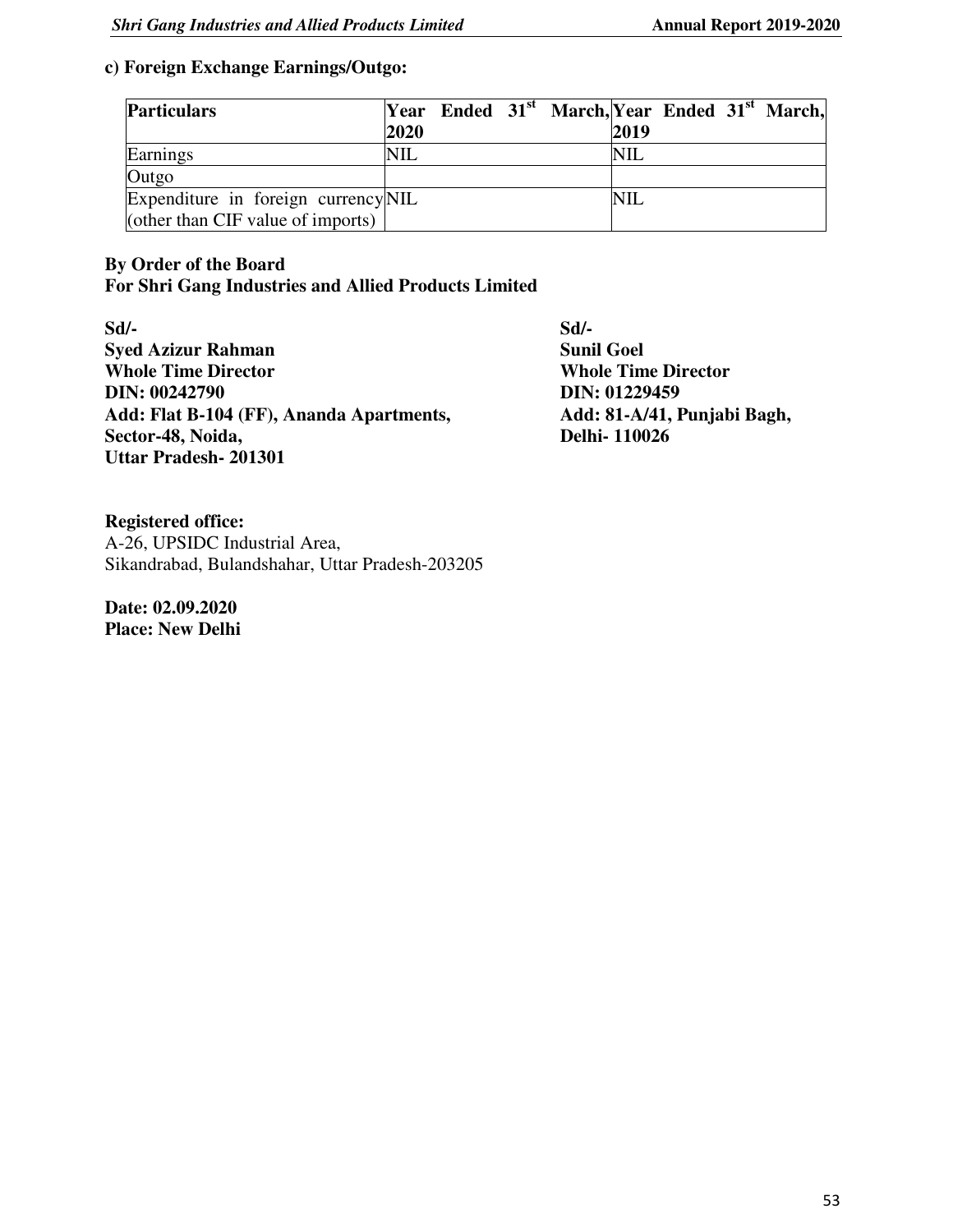## **INDEPENDENT AUDITOR'S REPORT**

#### **TO, THE MEMBERS OF SHRI GANG INDUSTRIES AND ALLIED PRODUCTS LTD**

## **I. Report on the Audit of the Financial Statements**

- **1**. **Opinion** 
	- A. We have audited the accompanying Standalone Financial Statements of **SHRI GANG INDUSTRIES AND ALLIED PRODUCTS LTD** ("the Company"), which comprise the Balance Sheet as at **March 31, 2020**, the Statement of Profit and Loss (including other comprehensive income), Statement of Changes in Equity and the Statement of Cash Flows for the year ended on that date, and a summary of the significant accounting policies and other explanatory information (hereinafter referred to as "the Financial Statements").
	- B. In our opinion and to the best of our information and according to the explanations given to us, the aforesaid Financial Statements give the information required by the Companies Act, 2013 ("the Act") in the manner so required and give a true and fair view in conformity with the Accounting Standards prescribed under section 133 of the Act read with the Companies (accounting standards) Rules, 2006, as amended, ("Ind AS") and other accounting principles generally accepted in India, of the state of affairs of the Company as at March 31, 2020, the loss, changes in equity and its cash flows for the year ended on that date.

#### **2. Basis for Opinion**

We conducted our audit of the Financial Statements in accordance with the Standards on Auditing specified under section 143(10) of the Act (SAs). Our responsibilities under those Standards are further described in the Auditor's Responsibilities for the Audit of the Financial Statements section of our report. We are independent of the Company in accordance with the Code of Ethics issued by the Institute of Chartered Accountants of India (ICAI) together with the independence requirements that are relevant to our audit of the financial statements under the provisions of the Act and the Rules made thereunder, and we have fulfilled our other ethical responsibilities in accordance with these requirements and the ICAI's Code of Ethics. We believe that the audit evidence we have obtained is sufficient and appropriate to provide a basis for our audit opinion on the Financial Statements.

#### **3. Key Audit Matters**

Key audit matters are those matters that, in our professional judgment, were of most significance in our audit of the Financial Statements of the current period. These matters were addressed in the context of our audit of the Financial Statements as a whole, and in forming our opinion thereon, and we do not provide a separate opinion on these matters. There are no specific matters to be communicated in our report.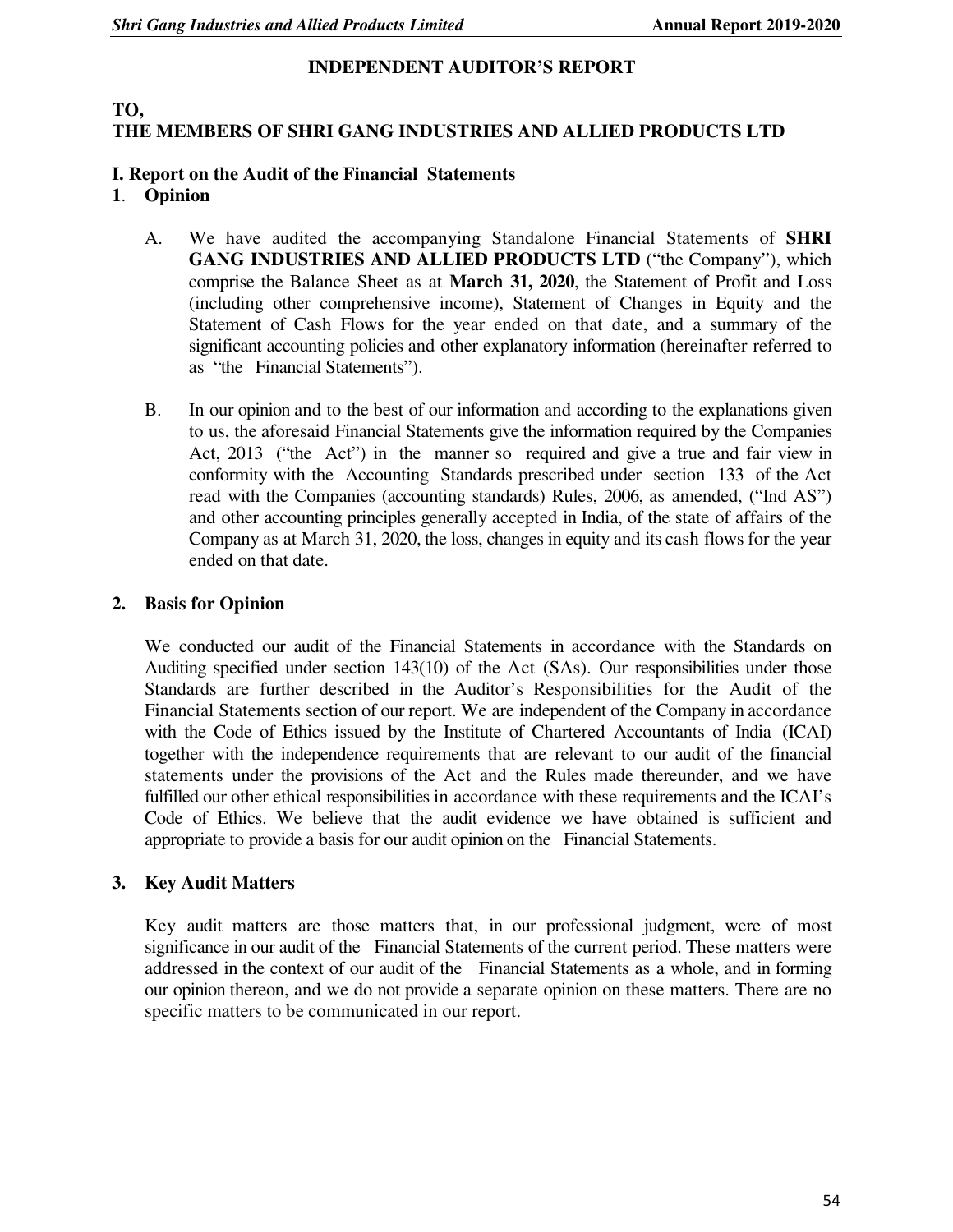#### **4. Information Other than the Financial Statements and Auditor's Report Thereon**

- A. The Company's Board of Directors is responsible for the preparation of the other information. The other information comprises the information included in the Management Discussion and Analysis, Board's Report including Annexures to Board's Report, Business Responsibility Report, Corporate Governance and Shareholder's Information, but does not include the Financial Statements and our auditor's report thereon. Our opinion on the financial statements does not cover the other information and we do not express any form of assurance conclusion thereon.
- B. In connection with our audit of the financial statements, our responsibility is to read the other information and, in doing so, consider whether the other information is materially inconsistent with the Financial Statements or our knowledge obtained during the course of our audit or otherwise appears to be materially misstated. If, based on the work we have performed, we conclude that there is a material misstatement of this other information, we are required to report that fact. We have nothing to report in this regard.

#### **5. Management's Responsibility for the Financial Statements**

- A. The Company's Board of Directors is responsible for the matters stated in section 134(5) of the Act with respect to the preparation of these Financial Statements that give a true and fair view of the financial position, financial performance, total comprehensive income, changes in equity and cash flows of the Company in accordance with the Ind AS and other accounting principles generally accepted in India. This responsibility also includes maintenance of adequate accounting records in accordance with the provisions of the Act for safeguarding the assets of the Company and for preventing and detecting frauds and other irregularities; selection and application of appropriate accounting policies; making judgments and estimates that are reasonable and prudent; and design, implementation and maintenance of adequate internal financial controls, that were operating effectively for ensuring the accuracy and completeness of the accounting records, relevant to the preparation and presentation of the financial statements that give a true and fair view and are free from material misstatement, whether due to fraud or error, which have been used for the purpose of preparation of standalone financial statements by the Board of Directors of the Company, as aforesaid.
- B. In preparing the Financial Statements, management is responsible for assessing the Company's ability to continue as a going concern, disclosing, as applicable, matters related to going concern and using the going concern basis of accounting unless management either intends to liquidate the Company or to cease operations, or has no realistic alternative but to do so.

The Board of Directors are responsible for overseeing the Company's financial reporting process.

#### **6. Auditor's Responsibilities for the Audit of the Standalone Financial Statements**

 A. Our objectives are to obtain reasonable assurance about whether the Financial Statements as a whole are free from material misstatement, whether due to fraud or error, and to issue an auditor's report that includes our opinion. Reasonable assurance is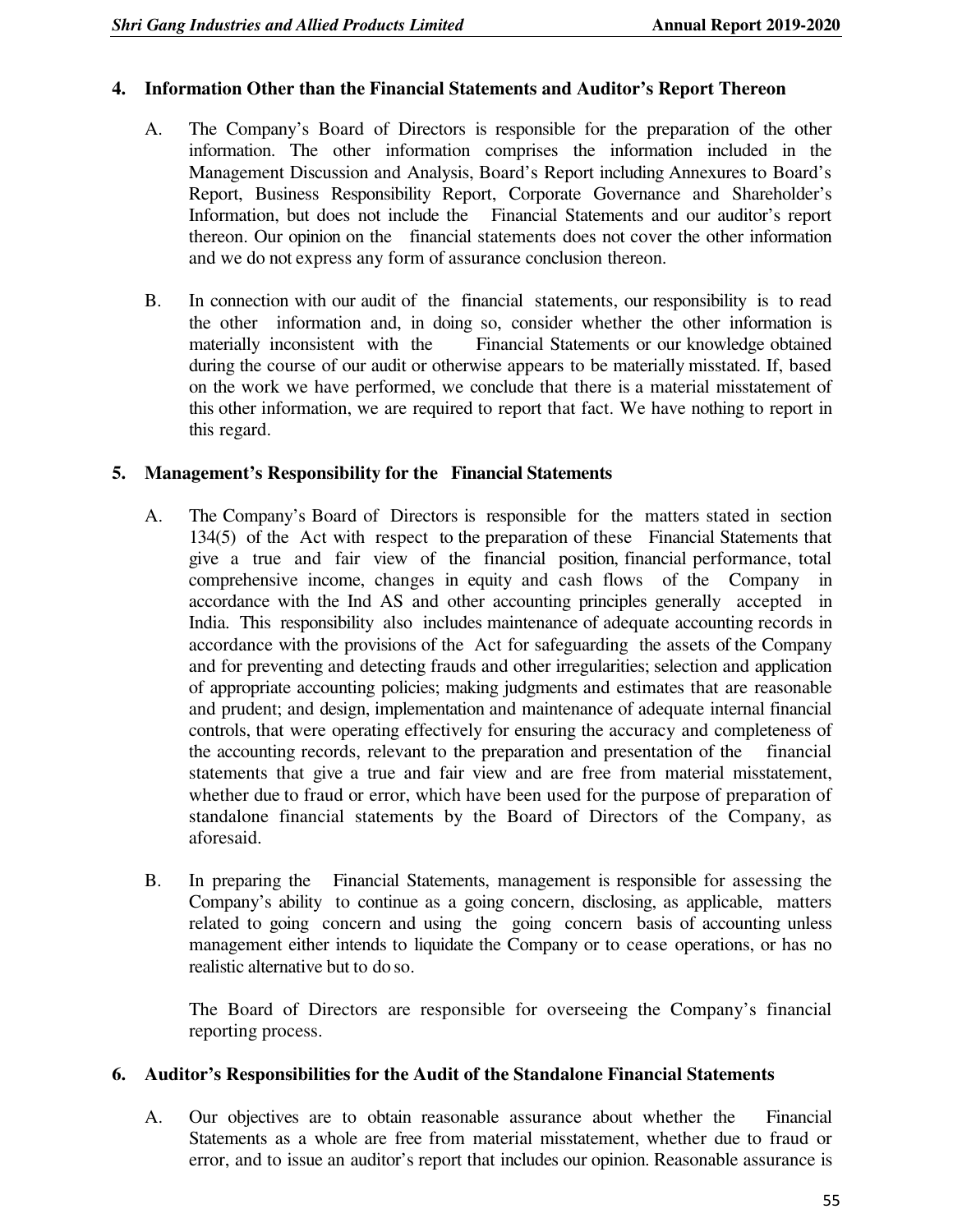a high level of assurance, but is not a guarantee that an audit conducted in accordance with SAs will always detect a material misstatement when it exists. Misstatements can arise from fraud or error and are considered material if, individually or in the aggregate, they could reasonably be expected to influence the economic decisions of users taken on the basis of these Standalone Financial Statements.

B. As part of an audit in accordance with SAs, we exercise professional judgment and maintain professional skepticism throughout the audit. We also:

 i) Identify and assess the risks of material misstatement of the financial statements, whether due to fraud or error, design and perform audit procedures responsive to those risks, and obtain audit evidence that is sufficient and appropriate to provide a basis for our opinion. The risk of not detecting a material misstatement resulting from fraud is higher than for one resulting from error, as fraud may involve collusion, forgery, intentional omissions, misrepresentations, or the override of internal control.

 ii) Obtain an understanding of internal financial controls relevant to the audit in order to design audit procedures that are appropriate in the circumstances. Under section 143(3)(i) of the Act, we are also responsible for expressing our opinion on whether the Company has adequate internal financial controls with reference to financial statements in place and the operating effectiveness of such controls

 iii) Evaluate the appropriateness of accounting policies used and the reasonableness of accounting estimates and related disclosures made by management

 iv) Conclude on the appropriateness of management's use of the going concern basis of accounting and, based on the audit evidence obtained, whether a material uncertainty exists related to events or conditions that may cast significant doubt on the Company's ability to continue as a going concern. If we conclude that a material uncertainty exists, we are required to draw attention in our auditor's report to the related disclosures in the Financial Statements or, if such disclosures are inadequate, to modify our opinion. Our conclusions are based on the audit evidence obtained up to the date of our auditor's report. However, future events or conditions may cause the Company to cease to continue as a going concern

 v) Evaluate the overall presentation, structure and content of the Financial Statements, including the disclosures, and whether the Financial Statements represent the underlying transactions and events in a manner that achieves fair presentation

- C. Materiality is the magnitude of misstatements in the Financial Statements that, individually or in aggregate, makes it probable that the economic decisions of a reasonably knowledgeable user of the Financial Statements may be influenced. We consider quantitative materiality and qualitative factors in (i) planning the scope of our audit work and in evaluating the results of our work; and (ii) to evaluate the effect of any identified misstatements in the Standalone Financial Statements.
- D. We communicate with those charged with governance regarding, among other matters, the planned scope and timing of the audit and significant audit findings, including any significant deficiencies in internal control that we identify during our audit.
- E. We also provide those charged with governance with a statement that we have complied with relevant ethical requirements regarding independence, and to communicate with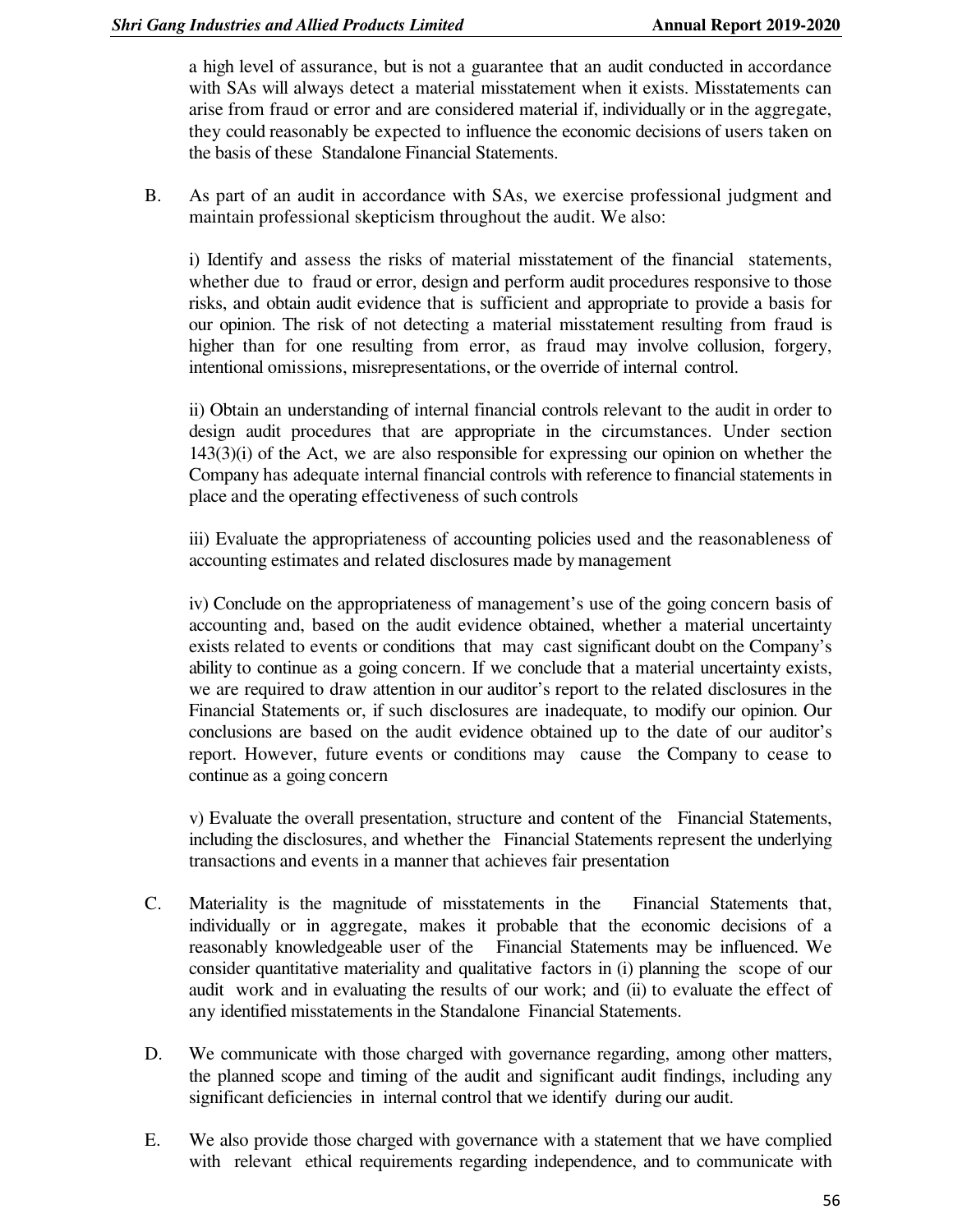them all relationships and other matters that may reasonably be thought to bear on our independence, and where applicable, related safeguards.

 F. From the matters communicated with those charged with governance, we determine those matters that were of most significance in the audit of the Financial Statements of the current period and are therefore the key audit matters. We describe these matters in our auditor's report unless law or regulation precludes public disclosure about the matter or when, in extremely rare circumstances, we determine that a matter should not be communicated in our report because the adverse consequences of doing so would reasonably be expected to outweigh the public interest benefits of such communication

## **II. Report on Other Legal and Regulatory Requirements**

- 1. As required by the Companies (Auditor's Report) Order, 2016 ("the Order") issued by the Central Government in terms of Section 143(11) of the Act, we give in "**Annexure A**" a statement on the matters specified in paragraphs 3 and 4 of the Order.
- 2 As required by Section 143(3) of the Act, based on our audit we report that:
	- A. We have sought and obtained all the information and explanations which to the best of our knowledge and belief were necessary for the purposes of our audit.
	- B. In our opinion, proper books of account as required by law have been kept by the Company so far as it appears from our examination of those books.
	- C. The Balance Sheet, the Statement of Profit and Loss , the Statement of Changes in Equity and the Statement of Cash Flow dealt with by this Report are in agreement with the books of account.
	- D. In our opinion, the aforesaid standalone financial statements comply with the Ind AS specified under Section 133 of the Act, read with Rule 7 of the Companies (Accounts) Rules, 2014
	- E. On the basis of the written representations received from the directors as on March 31, 2020 taken on record by the Board of Directors, none of the directors is disqualified as on March 31, 2020 from being appointed as a director in terms of Section 164 (2) of the Act.
	- F. With respect to the adequacy of the internal financial controls with reference to financial statements of the Company and the operating effectiveness of such controls, refer to our separate Report in **"Annexure B**". Our report expresses an unmodified opinion on the adequacy and operating effectiveness of the Company's internal financial controls with reference to financial statements.
	- G. With respect to the other matters to be included in the Auditor's Report in accordance with the requirements of section 197(16) of the Act, as amended: In our opinion and to the best of our information and according to the explanations given to us, the remuneration paid by the Company to its directors during the year is in accordance with the provisions of section 197 of the Act.
	- H. With respect to the other matters to be included in the Auditor's Report in accordance with Rule 11 of the Companies (Audit and Auditors) Rules, 2014, as amended in our opinion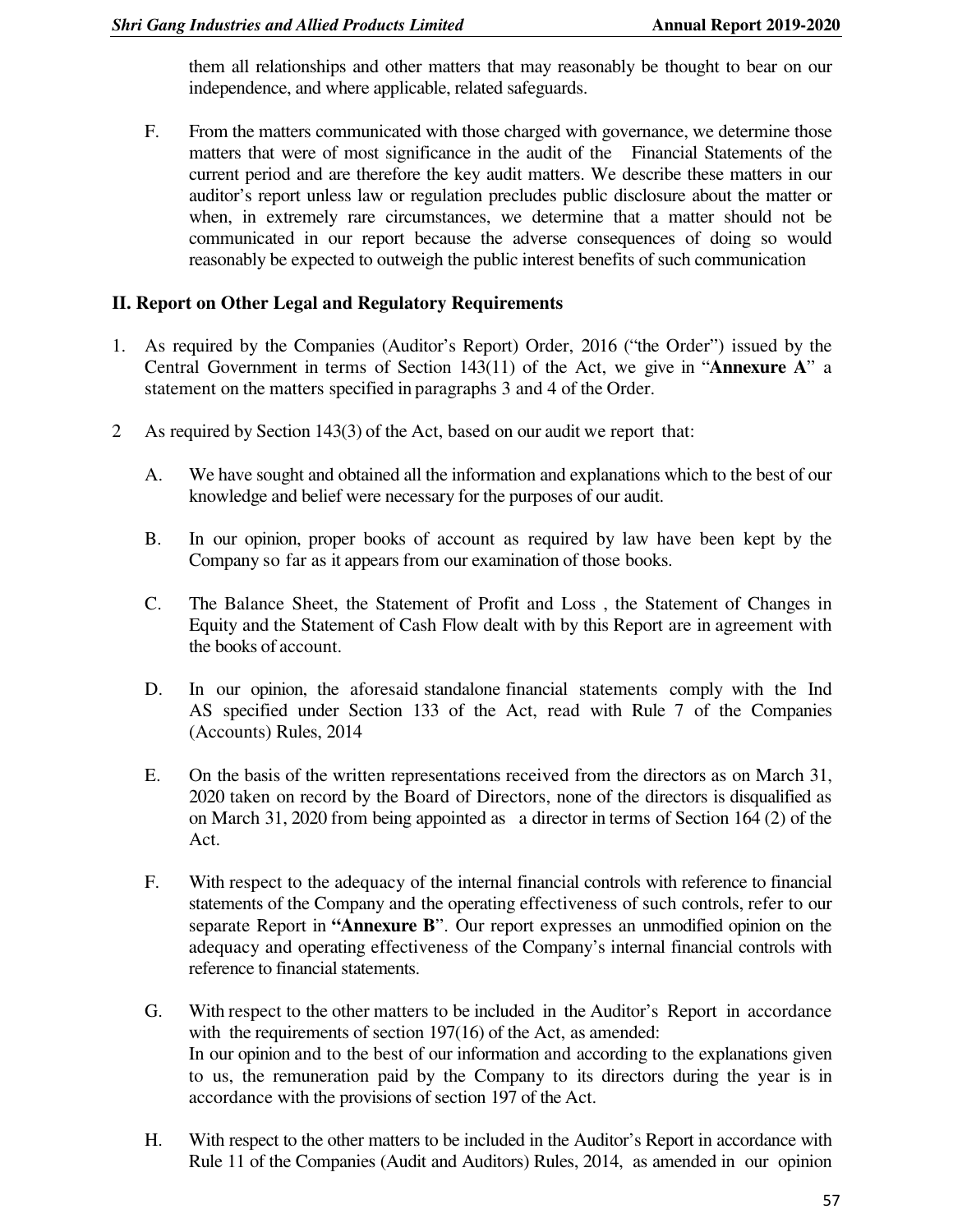and to the best of our information and according to the explanations given to us:

 i) The Company has disclosed the impact of pending litigations on its financial position in its Financial Statements, if any.

 ii) The Company did not have any long term contracts including derivative contracts for which there were any material foreseeable losses.

 iii) There is no amount required to be transferred to the Investor Education and Protection Fund by the Company.

**For Satendra Rawat & Company Chartered Accountants Firm Registration No.: 008298C** 

**Sd/- (CA. Satendra Rawat) Partner Membership No.: 074126 UDIN: 20074126AAAADZ5115** 

**Place: New Delhi Date: 29.07.2020**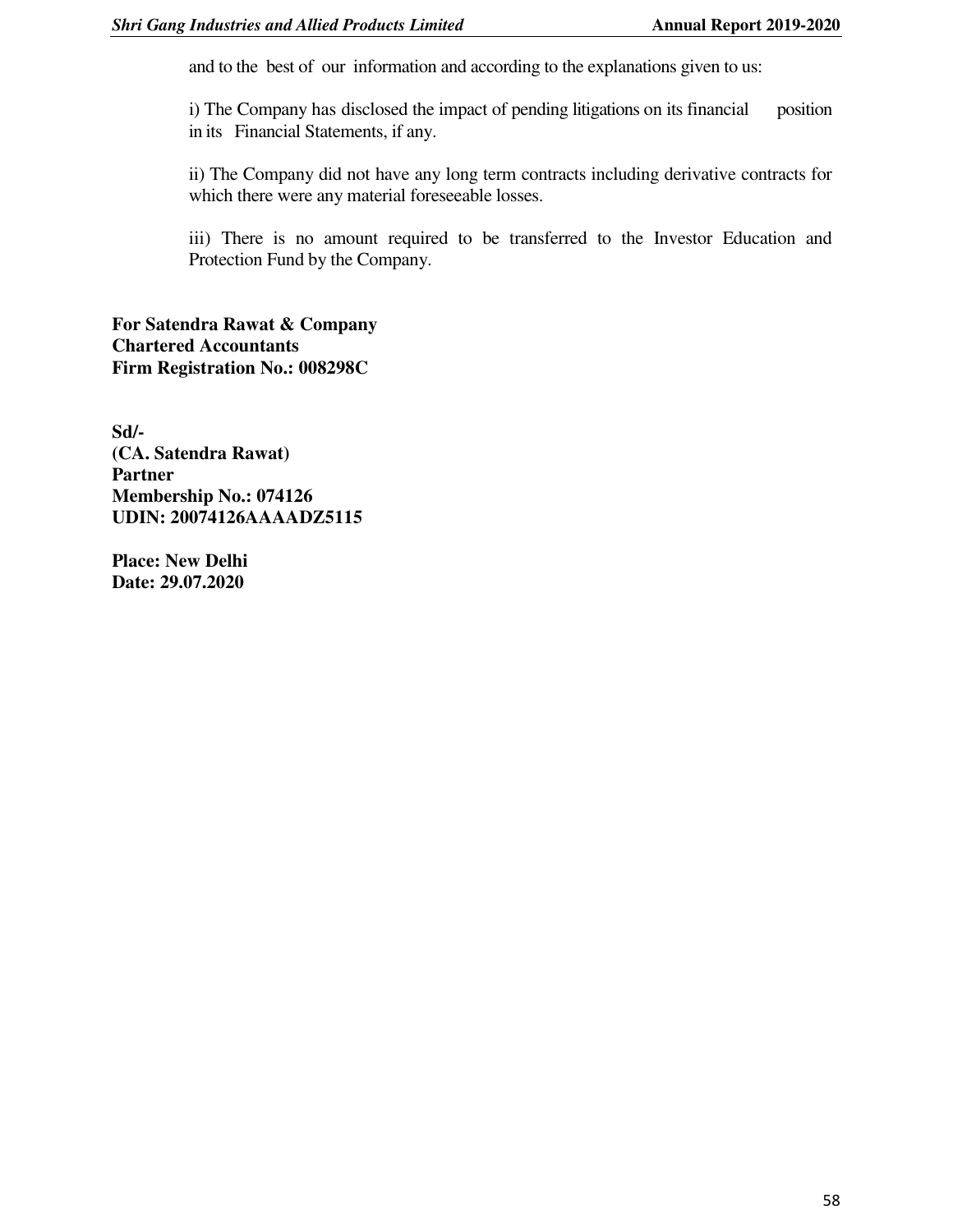## **ANNEXURE "A" TO THE INDEPENDENT AUDITOR'S REPORT**

In terms of the Companies (Auditor's Report) Order, 2016 ("the Order") issued by the Central Government of India in terms of sub-section 11 of section 143 of the Act, we report, on the matters specified in the paragraph 3 and 4 of the Order, as may be applicable, as hereunder:

- 1. a) During the year the company has maintained proper records showing full particulars including quantitative details and situation of fixed assets.
	- b) The Company has a regular programme of physical verification of its fixed assets by which fixed assets are verified annually. In accordance with this programme, fixed assets were verified during the year and no discrepancies were noticed on such verification. In our opinion, the frequency of physical verification is reasonable having regard to the size of the Company and the nature of its assets.
	- c) As explained to us, the title deeds of immovable properties are held in the name of the company.
- 2. As explained to us, inventories have been physically verified at reasonable intervals by the management and in our opinion, the frequency of verification is reasonable. According to the information and explanations given to us, no material discrepancies were noticed on such physical verification.
- 3. According to the information and explanations given to us, the Company has not granted any loans, secured or unsecured to companies, firms or other parties covered in the register maintained under section 189 of the Companies Act, 2013. Therefore, paragraph 3(iii) (a) to(c) of the Order are not applicable to the Company.
- 4. According to information and explanations given to us the company has not given any loan to directors or any other person in whom the directors is interested, or given any guarantee or provided any security in connection with any loan taken by directors or such other person, as provided in sections 185 & 186 of the Companies Act, 2013, therefore other disclosure requirements are not applicable to the company for the year.
- 5. The Company has not accepted any deposits from the public within the provisions of Sections 73 to 76 of the Act and the rules framed there under to the extent notified*.*
- 6. Pursuant to the rules made by the Central Government for the maintenance of cost records under section 148 (1) of the Companies Act, 2013, in our opinion and to best of our knowledge, the prescribed cost records, prima facie, have been made and maintained.7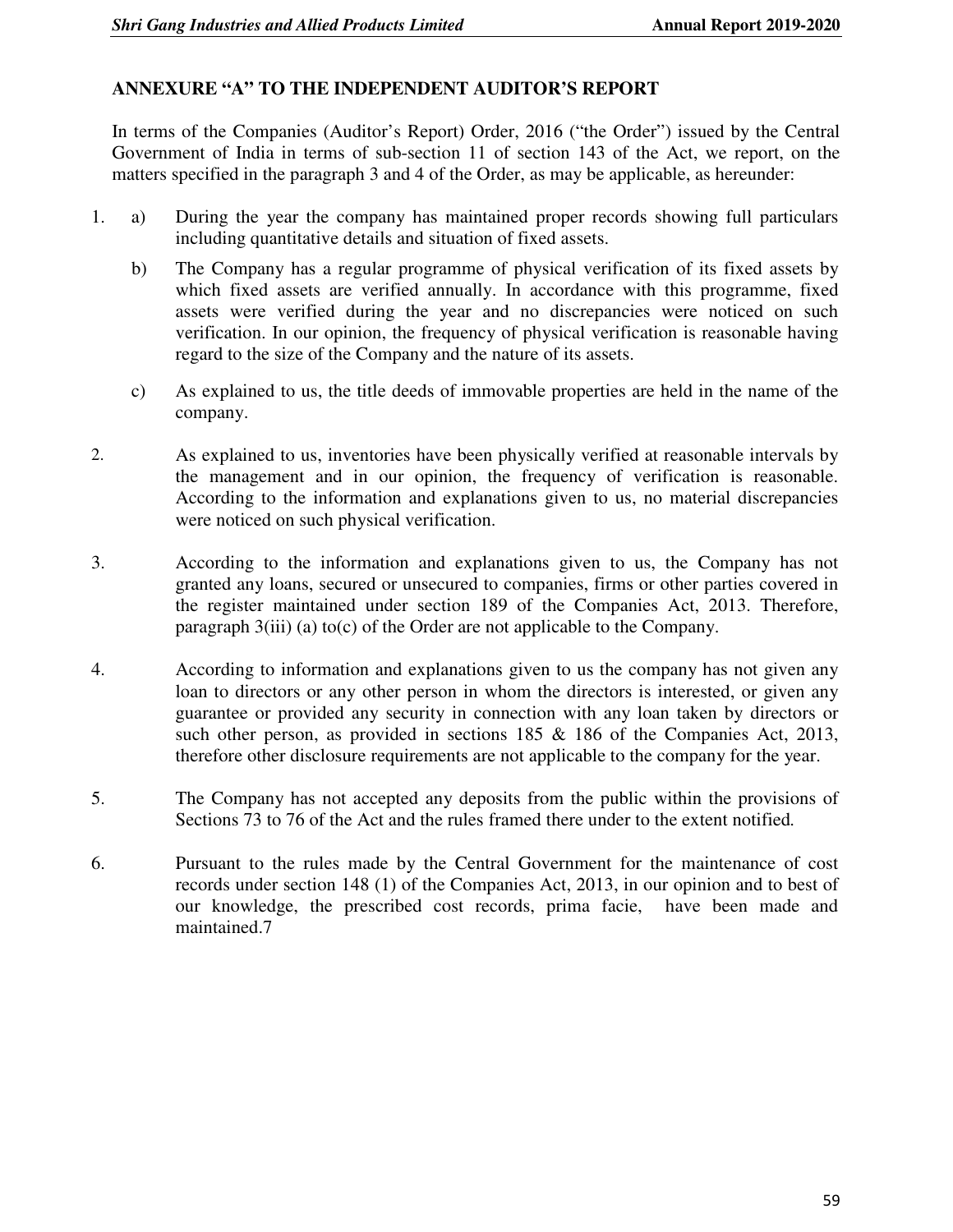7. a) According to the information and explanations given to us and on the basis of our examination of the records of the company, undisputed statutory dues including provident fund, employees state insurance, income-tax, sales-tax, service-tax, duty of customs, duty of excise, value added tax, cess and other material statutory dues, as applicable, have been regularly deposited with the appropriate authorities, to the extent applicable to it. Further, no undisputed amounts payable in respect thereof were in arrears at the year-end for a period of more than six months from the date they became payable; except for the Deferred Trade Tax/ Vat amounting to Rs.23.11 Crores as explained in note no. 12 and 25 of these financial statements.

> b) According to the information and explanations given to us and on the basis of our examination of the records of the company, there are no statutory dues of income-tax, sales-tax, service-tax, duty of customs, duty of excise, value added tax as applicable, which have not been deposited on account of any dispute; except the following:

| Sl. | <b>Statute</b> | of<br>Nature | Forum      | Amount       | Period<br>to |
|-----|----------------|--------------|------------|--------------|--------------|
| No. |                | dues         | where      | (Rs.)        | which<br>the |
|     |                |              | dispute is |              | amount       |
|     |                |              | pending    |              | relates      |
|     | U.P. Trade Tax | Demand<br>on | Trade Tax  | 4,67,03,355/ | FY 2005-06   |
|     | Act            | regular      | Tribunal   |              |              |
|     |                | assessment   |            |              |              |
| 2   | U.P. Vat Act   | Demand<br>on | Trade Tax  | 2,15,000/    | FY 2009-10   |
|     |                | regular      | Tribunal   |              |              |
|     |                | assessment   |            |              |              |

- 8. Based on our audit procedures and on the information and explanations given by management and in terms of UP Government Order dated 29.12.2016 regarding measures of rehabilitation and re-scheduled repayment terms, we are of the opinion that the company has not defaulted in repayment of dues to PICUP.
- 9. According to the information and explanations given to us, the Company has not raised any money by way of initial public offer, further public offer (including debt instruments) or term loans during the year. According, para 3 (ix) of the Order is not applicable.
- 10. According to the information and explanations given to us, no material fraud by the Company and on the company by its officers or employees has been noticed or reported during the course of our audit.
- 11. In our opinion and according to the information and explanations given to us, the Company has not paid/provided managerial remuneration in excess of the limits and approvals prescribed under Section 197 read with Schedule V to the Companies Act, 2013.
- 12. According to the information and explanations given to us the Company is not a Nidhi Company. Accordingly, para 3 (xii) of the Order is not applicable.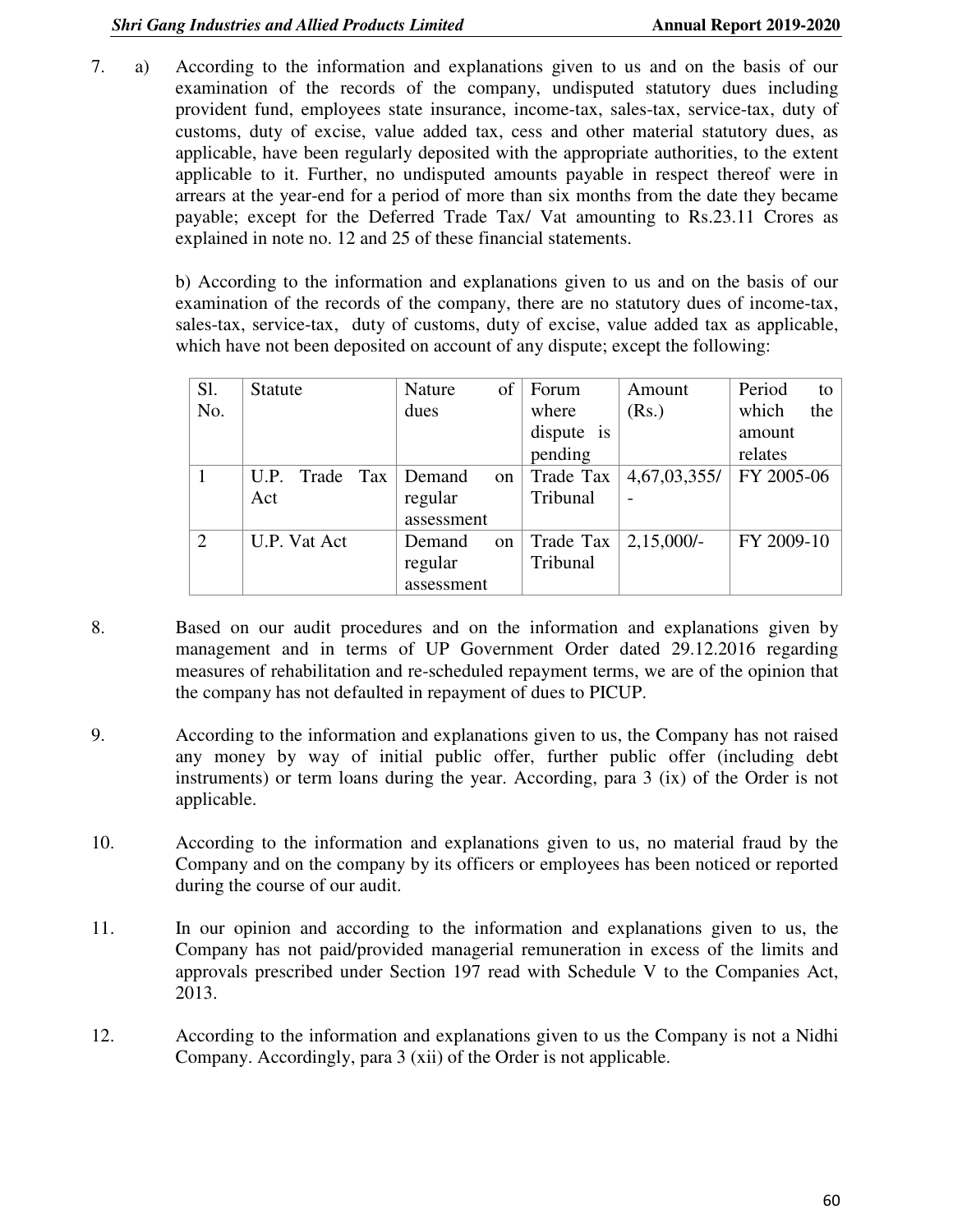- 13. According to the information and explanations given to us and on the basis of our examination of records of the company, the transactions with the related parties are in compliance with sections 177 and 188 of the Act where applicable and the details of such transactions have been duly disclosed in the financial statements as required by the applicable accounting standards.
- 14. According to the information and explanations given to us and on the basis of our examination of records of the company, the Company has not made any preferential allotment or private placement of shares or fully or partly convertible debentures during the year.
- 15 According to the information and explanations given to us and on the basis of our examination of records of the Company, the company has not entered into any non-cash transactions with its directors or persons connected with him.
- 16 According to the information and explanations given to us and on the basis of our examination of records of the Company, the Company is not required to be registered with Reserve Bank of India u/s 45-IA of the Reserve Bank of India Act, 1934.

**For Satendra Rawat & Company Chartered Accountants Firm Registration No.: 008298C** 

**Sd/- (CA. Satendra Rawat) Partner Membership No.: 074126 UDIN: 20074126AAAADZ5115** 

**Place: New Delhi Date: 29.07.2020**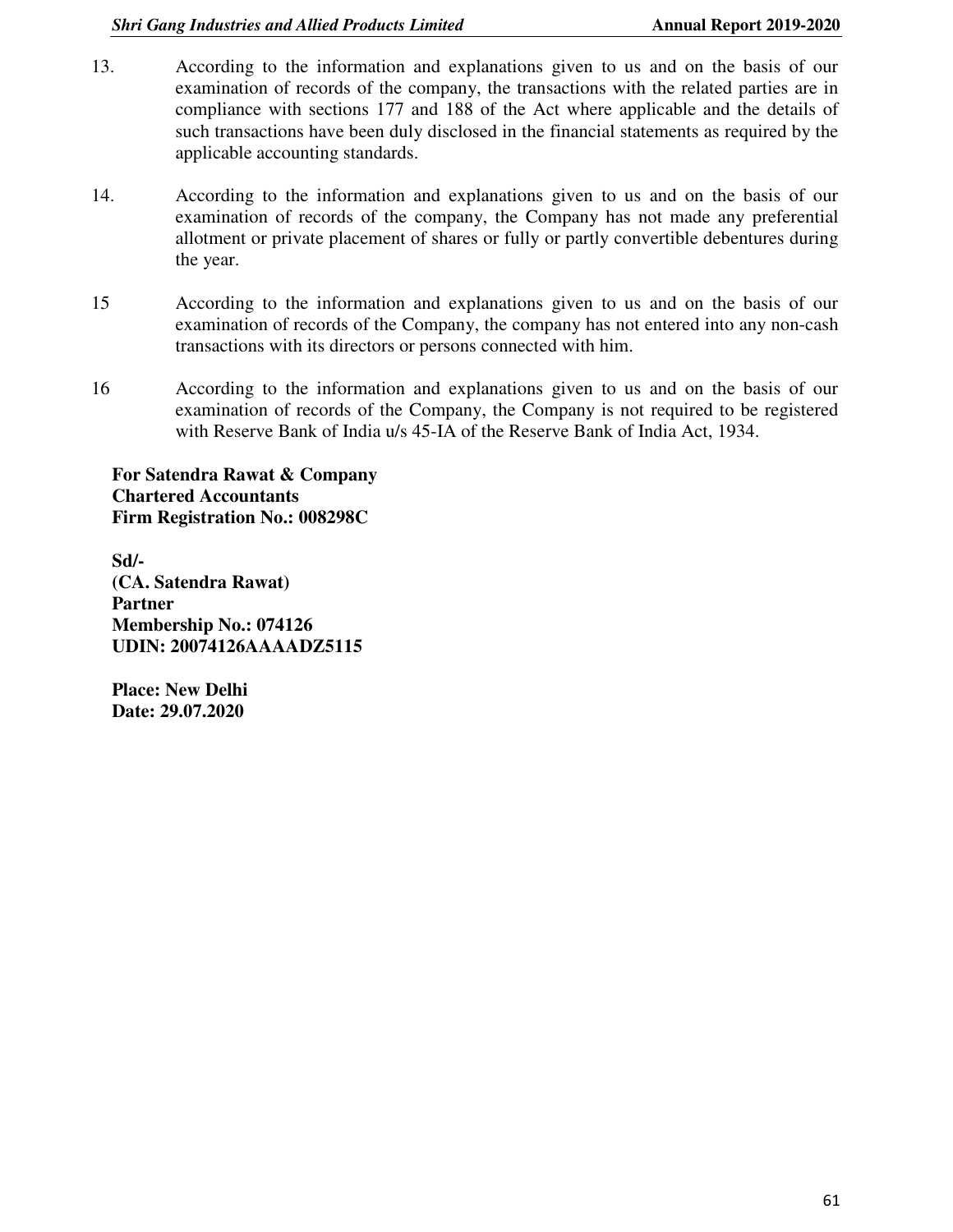## **ANNEXURE "B" TO THE INDEPENDENT AUDITOR'S REPORT**

## **Report on the Internal Financial Controls under Clause (i) of Sub-section 3 of Section 143 of the Companies Act, 2013 ("the Act")**

We have audited the internal financial controls over financial reporting of Shri Gang Industries & Allied Products Limited ("the company") as of March 31, 2020 in conjunction with our audit of Standalone IndAS Financial Statements of the company for the year ended on that date.

#### **Management's Responsibility for Internal Financial Controls**

The Company's management is responsible for establishing and maintaining internal financial controls based on the internal control over financial reporting criteria established by the Company considering the essential components of internal control stated in the Guidance Note on Audit of Internal Financial Controls over Financial Reporting issued by the Institute of Chartered Accountants of India ('ICAI'). These responsibilities include the design, implementation and maintenance of adequate internal financial controls that were operating effectively for ensuring the orderly and efficient conduct of its business, including adherence to company's policies, the safeguarding of its assets, the prevention and detection of frauds and errors, the accuracy and completeness of the accounting records, and the timely preparation of reliable financial information, as required under the Companies Act, 2013.

#### **Auditors' Responsibility**

Our responsibility is to express an opinion on the Company's internal financial controls over financial reporting based on our audit. We conducted our audit in accordance with the Guidance Note on Audit of Internal Financial Controls over Financial Reporting (the "Guidance Note") and the Standards on Auditing, issued by ICAI and deemed to be prescribed under section 143(10) of the Companies Act, 2013, to the extent applicable to an audit of internal financial controls, both applicable to an audit of Internal Financial Controls and, both issued by the Institute of Chartered Accountants of India. Those Standards and the Guidance Note require that we comply with ethical requirements and plan and perform the audit to obtain reasonable assurance about whether adequate internal financial controls over financial reporting was established and maintained and if such controls operated effectively in all material respects.

Our audit involves performing procedures to obtain audit evidence about the adequacy of the internal financial controls system over financial reporting and their operating effectiveness. Our audit of internal financial controls over financial reporting included obtaining an understanding of internal financial controls over financial reporting, assessing the risk that a material weakness exists, and testing and evaluating the design and operating effectiveness of internal control based on the assessed risk. The procedures selected depend on the auditors' judgment, including the assessment of the risks of material misstatement of the financial statements, whether due to fraud or error.

We believe that the audit evidence we have obtained is sufficient and appropriate to provide a basis for our audit opinion on the Company's internal financial controls system over financial reporting.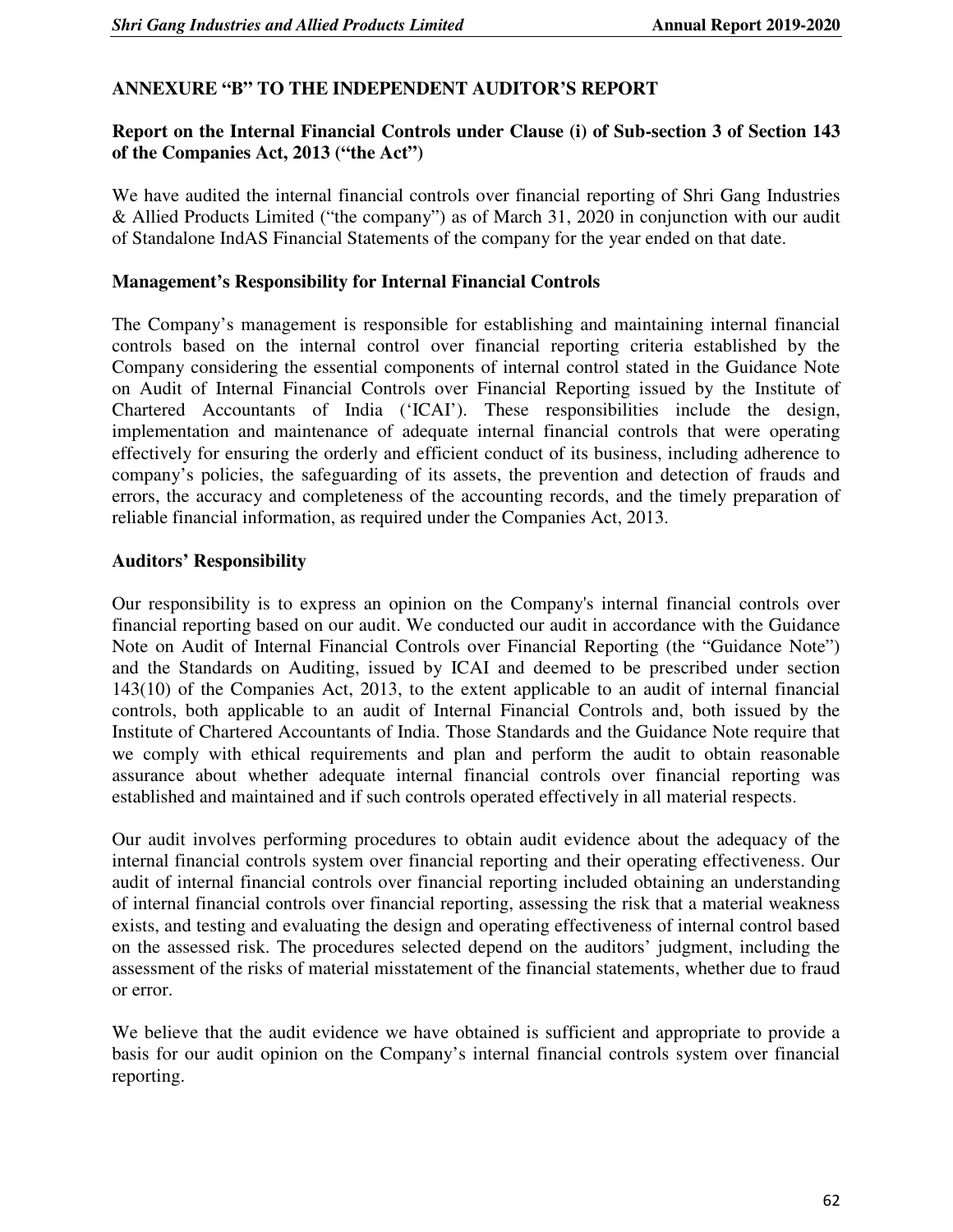## **Meaning of Internal Financial Controls over Financial Reporting**

A Company's' internal financial control over financial reporting is a process designed to provide reasonable assurance regarding the reliability of financial reporting and the preparation of financial statements for external purposes in accordance with generally accepted accounting principles. A company's internal financial control over financial reporting includes those policies and procedures that (1) pertain to the maintenance of records that, in reasonable detail, accurately and fairly reflect the transactions and dispositions of the assets of the company; (2) provide reasonable assurance that transactions are recorded as necessary to permit preparation of financial statements in accordance with generally accepted accounting principles, and that receipts and expenditures of the company are being made only in accordance with authorizations of management and directors of the company; and (3) provide reasonable assurance regarding prevention or timely detection of unauthorized acquisition, use, or disposition of the company's assets that could have a material effect on the financial statements.

## **Inherent Limitations of Internal Financial Controls over Financial Reporting**

Because of the inherent limitations of internal financial controls over financial reporting, including the possibility of collusion or improper management override of controls, material misstatements due to error or fraud may occur and not be detected. Also, projections of any evaluation of the internal financial controls over financial reporting to future periods are subject to the risk that the internal financial control over financial reporting may become inadequate because of changes in conditions, or that the degree of compliance with the policies or procedures may deteriorate.

## **Opinion**

In our opinion, the Company has, in all material respects, an adequate internal financial controls system over financial reporting and such internal financial controls over financial reporting were operating effectively as at March 31, 2020, based on the internal control over financial reporting criteria established by the Company considering the essential components of internal control stated in the Guidance Note on Audit of Internal Financial Controls Over Financial Reporting issued by the Institute of Chartered Accountants of India.

**For Satendra Rawat & Company Chartered Accountants Firm Registration No.: 008298C** 

**Sd/- (CA. Satendra Rawat) Partner Membership No.: 074126 UDIN: 20074126AAAADZ5115** 

**Place: New Delhi Date: 29.07.2020**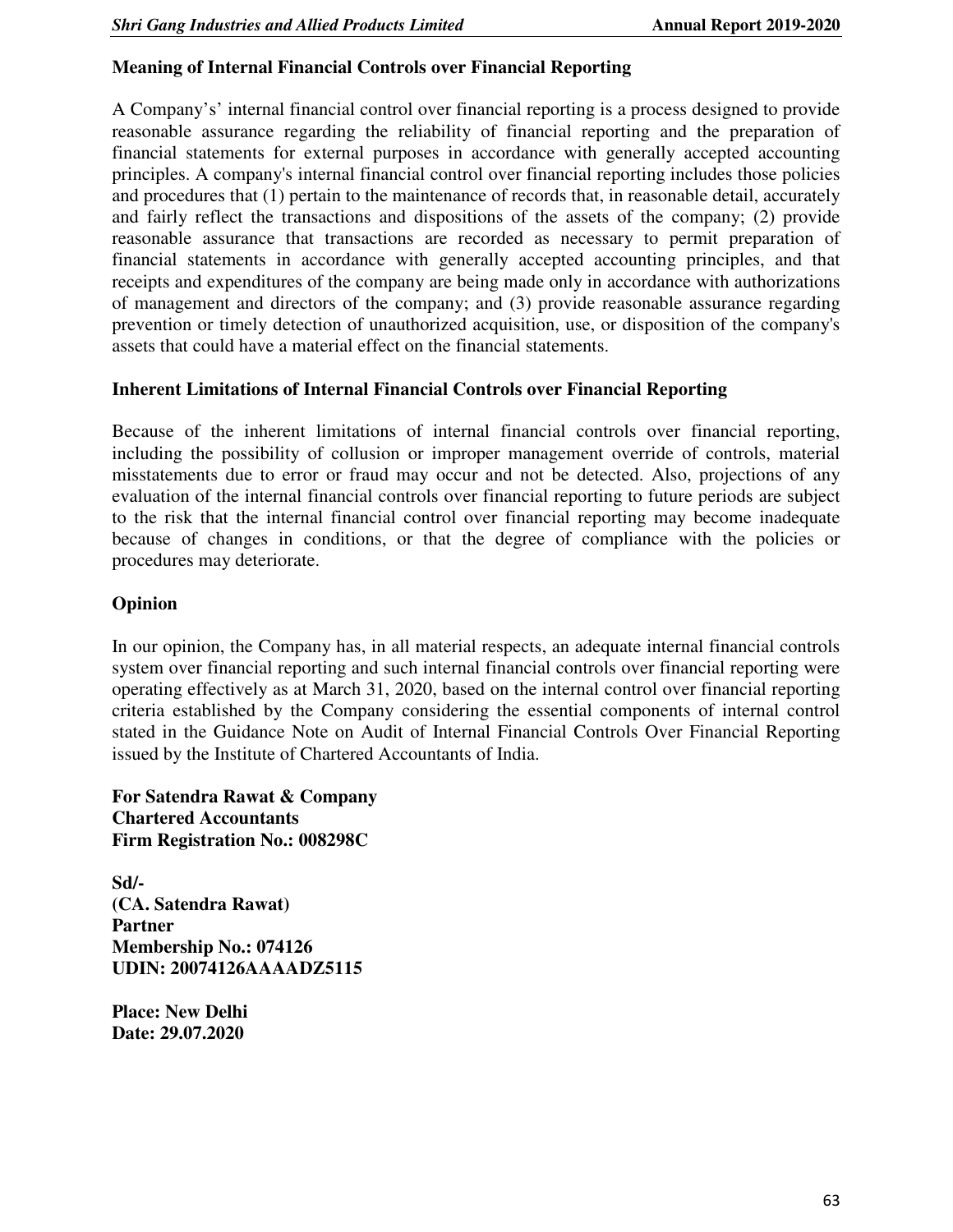#### **BALANCE SHEET AS AT 31ST MARCH 2020**

|    |                                         |                          | <b>Particulars</b>                    | <b>Note</b><br>No. | As at 31st March<br>2020 | As at 31st March<br>2019 |  |  |
|----|-----------------------------------------|--------------------------|---------------------------------------|--------------------|--------------------------|--------------------------|--|--|
|    |                                         |                          | <b>ASSETS</b>                         |                    |                          |                          |  |  |
| 1. |                                         |                          | <b>Non-current assets</b>             |                    |                          |                          |  |  |
|    | a.                                      |                          | Property, plant and equipment         | $\overline{2}$     | 19,74,94,246             | 18,92,81,583             |  |  |
|    | b.                                      |                          | Capital work-in-progress              |                    | 17,99,75,917             | 10,50,24,687             |  |  |
|    | c.                                      |                          | Financial assets                      |                    |                          |                          |  |  |
|    |                                         | $\mathbf{i}$             | <b>Trade Receivables</b>              |                    |                          |                          |  |  |
|    |                                         | $\rm ii$                 | <b>Other Financial Assets</b>         | 3                  | 1,48,81,610              | 1,30,20,921              |  |  |
|    | D                                       |                          | Deferred tax assets (Net)             |                    |                          |                          |  |  |
|    | ${\bf E}$                               |                          | Other non-current assets              | $\overline{4}$     | 13,31,93,981             | 9,48,92,621              |  |  |
|    |                                         |                          |                                       |                    |                          |                          |  |  |
| 2. |                                         |                          | <b>Current assets</b>                 |                    |                          |                          |  |  |
|    | a.                                      |                          | Inventories                           | 5                  | 19,68,743                | 13,98,380                |  |  |
|    | $\mathbf{b}$ .                          |                          | Financial assets                      |                    |                          |                          |  |  |
|    |                                         | $\mathbf{i}$             | <b>Investments</b>                    |                    |                          |                          |  |  |
|    |                                         | $\overline{\textbf{ii}}$ | <b>Trade Receivables</b>              |                    |                          |                          |  |  |
|    |                                         | iii                      | Cash and cash equivalents             | 6                  | 12,00,250                | 5,41,841                 |  |  |
|    | c.                                      |                          | Current Tax Asset (Net)               |                    |                          |                          |  |  |
|    | d.                                      |                          | Other current assets                  | $\overline{7}$     | 3,89,57,170              | 2,17,43,811              |  |  |
|    |                                         |                          | <b>TOTAL ASSETS</b>                   |                    | 56,76,71,917             | 42,59,03,844             |  |  |
|    |                                         |                          | <b>EQUITY AND LIABILITIES</b>         |                    |                          |                          |  |  |
|    |                                         |                          | <b>Equity</b>                         |                    |                          |                          |  |  |
|    | a.                                      |                          | Equity Share capital                  | $\,8\,$            | 7,93,00,000              | 7,93,00,000              |  |  |
|    | b.                                      |                          | Other equity                          | 9                  | (77, 48, 38, 678)        | (73, 87, 04, 039)        |  |  |
|    |                                         |                          |                                       |                    |                          |                          |  |  |
|    |                                         |                          | <b>Liabilities</b>                    |                    |                          |                          |  |  |
| 1. |                                         |                          | <b>Non-current liabilities</b>        |                    |                          |                          |  |  |
|    | a.                                      |                          | <b>Financial liabilities</b>          |                    |                          |                          |  |  |
|    |                                         | $\mathbf{i}$             | <b>Borrowings</b>                     | 10                 | 3,12,20,000              | 4,12,80,000              |  |  |
|    |                                         | $\ddot{\rm ii}$          | Other financial liabilities           |                    |                          |                          |  |  |
|    | b.                                      |                          | Provisions                            | 11                 | 2,69,270                 | 1,25,569                 |  |  |
|    | $\mathbf{c}.$                           |                          | Deferred tax liabilities (Net)        |                    |                          |                          |  |  |
|    | d.                                      |                          | Other non-current liabilities         | 12                 | 28,55,90,158             | 35,87,70,559             |  |  |
| 2. |                                         |                          | <b>Current liabilities</b>            |                    |                          |                          |  |  |
|    | a.                                      |                          | <b>Financial liabilities</b>          |                    |                          |                          |  |  |
|    |                                         | $\mathbf{i}$             | Borrowings                            | 13                 | 69,89,42,789             | 58, 47, 24, 722          |  |  |
|    |                                         | $\ddot{\rm ii}$          | Trade and other payables              | 14                 | 3,89,17,345              | 3,18,54,890              |  |  |
|    | b.                                      |                          | Other current liabilities             | 15                 | 20,82,71,034             | 6,85,52,143              |  |  |
|    | c.                                      |                          | Current Tax Liabilities (Net)         |                    |                          |                          |  |  |
|    |                                         |                          | <b>TOTAL EQUITY &amp; LIABILITIES</b> |                    | 56,76,71,918             | 42,59,03,844             |  |  |
|    | The accompanying notes form an integral |                          |                                       |                    |                          |                          |  |  |

**part of these financial statements 1 to 41** 

As per our report of even date attached

For Satendra Rawat & Co **For and on the Behalf of Board of Directors** 

Chartered Accountants Firm Registration No: FRN-008298C

**Sd/- Sd/- Sd/- (CA. Satendra Rawat) Syed Azizur Rahman Sunil Goel**  Partner (Whole Time Director) (Whole Time Director)<br>Membership No.: 074126 **DIN-00242790** DIN-01229459 **Membership No.: 074126** 

 **Sd/- Sd/-**  Place: Delhi **Anil Kumar Gupta** Kanishka Jain **Kumar Gupta** Kanishka Jain **Date: 29.07.2020 Chief Financial Officer Company Secretary**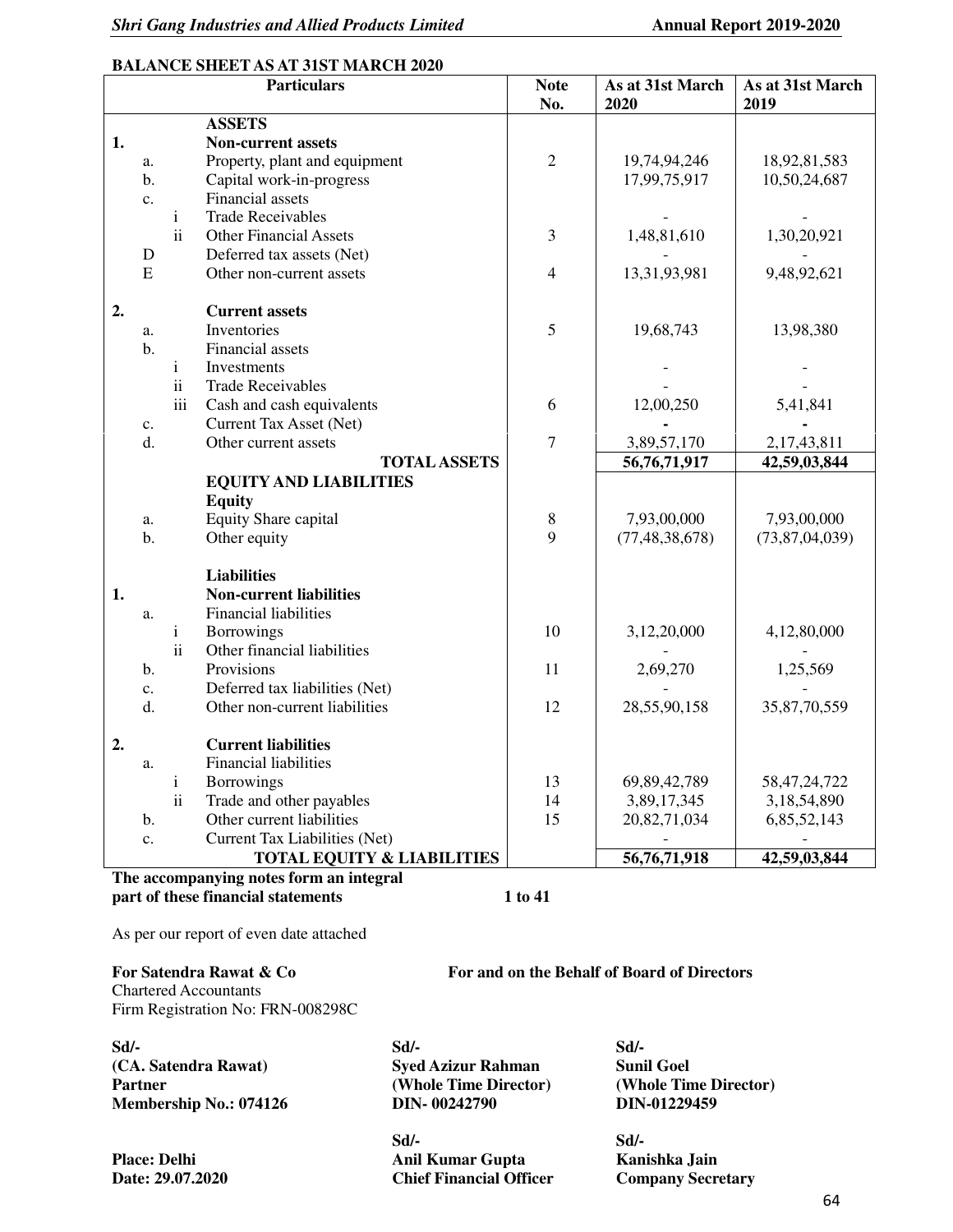#### **STATEMENT OF PROFIT AND LOSS FOR THE YEAR ENDED ON 31ST MARCH 2020**

| <b>Particulars</b>                                                                         | <b>Note</b> | For the year      | For the year      |
|--------------------------------------------------------------------------------------------|-------------|-------------------|-------------------|
|                                                                                            | no.         | ended on 31st     | ended on 31st     |
|                                                                                            |             | <b>March 2020</b> | <b>March 2019</b> |
| <b>Continuing Operations</b>                                                               |             |                   |                   |
| Revenue from operations                                                                    | 16          | 59,340            | 4,39,64,886       |
| Other income                                                                               | 17          | 27,43,574         | 65,12,864         |
| <b>Total revenue</b>                                                                       |             | 28,02,914         | 5,04,77,750       |
| <b>Expenses</b>                                                                            |             |                   |                   |
| Cost of materials consumed                                                                 | 18          |                   | 3,67,90,199       |
| Purchase of Stock in Trade                                                                 |             |                   |                   |
| Changes in inventories of finished goods, work in progress and                             | 19          |                   | 67,81,334         |
| stock-in-trade                                                                             |             |                   |                   |
| Employee benefit expense                                                                   | 20          | 20,11,491         | 60,58,981         |
| Finance cost                                                                               | 21          | 2,44,34,713       | 1,58,93,040       |
| Depreciation and amortisation expense                                                      | 22          | 21,55,439         | 21,49,041         |
| Other expense                                                                              | 23          | 1,03,35,910       | 63,94,700         |
| <b>Total expenses</b>                                                                      |             | 3,89,37,553       | 7,40,67,295       |
| Profit/ (loss) before exceptional items                                                    |             | (3,61,34,639)     | (2,35,89,545)     |
| <b>Exeptional items</b>                                                                    |             |                   |                   |
| Prior Period Expenses                                                                      |             |                   | 19,12,092         |
| Impairment of Capitalised property, plant and equipment                                    |             |                   |                   |
| Capital WIP Written off                                                                    |             |                   |                   |
| Provision for Trade receivables considered doubtful                                        |             |                   |                   |
| Profit/ (loss) before tax                                                                  |             | (3,61,34,639)     | (2,55,01,637)     |
| <b>Tax expense</b>                                                                         |             |                   |                   |
| a) Current Tax                                                                             |             |                   |                   |
| b) Deferred tax                                                                            |             |                   |                   |
| <b>Total Tax Expense</b>                                                                   |             |                   |                   |
| Profit/ (loss) for the period                                                              |             | (3,61,34,639)     | (2,55,01,637)     |
| Other comprehensive income                                                                 |             |                   |                   |
| Items that will not be reclassified to profit or loss<br>$\blacksquare$                    |             |                   |                   |
| Remeasurement of defined benefit plans                                                     |             |                   |                   |
| Income tax relating to items that will not be reclassified<br>$\qquad \qquad \blacksquare$ |             |                   |                   |
| to profit or loss Revaluation of Financial Instruments                                     |             |                   |                   |
| Items that will be reclassified to profit or loss<br>$\blacksquare$                        |             |                   |                   |
| Income tax relating to items that will be reclassified to<br>$\qquad \qquad \blacksquare$  |             |                   |                   |
| profit or loss                                                                             |             |                   |                   |
| Other Comprehensive income (net of Tax)                                                    |             |                   |                   |
| Total comprehensive income for the period                                                  |             | (3,61,34,639)     | (2,55,01,637)     |
| Earnings per equity share (Basic & Diluted)                                                | 36          |                   |                   |
| a) Basic                                                                                   |             | (4.56)            | (3.22)            |
| b) Diluted                                                                                 |             | (4.56)            | (3.22)            |
| The accompanying notes form an integral                                                    |             |                   |                   |
| part of these financial statements                                                         | 1 to 41     |                   |                   |

As per our report of even date attached

For Satendra Rawat & Co **For and on the Behalf of Board of Directors** Chartered Accountants

Firm Registration No: FRN-008298C

**Sd/- Sd/- Sd/- (CA. Satendra Rawat)** Syed Azizur Rahman Sunil Goel<br>Partner (Whole Time Director) (Whole Time Director) **Membership No.: 074126** 

**Particle (Whole Time Director)** (Whole Time D<br>DIN-00242790 DIN-01229459

 **Sd/- Sd/- Place: Delhi Anil Kumar Gupta Kanishka Jain Date: 29.07.2020** Anil Kumar Gupta Kanishka Jain **Company Secrets** 

**Company Secretary**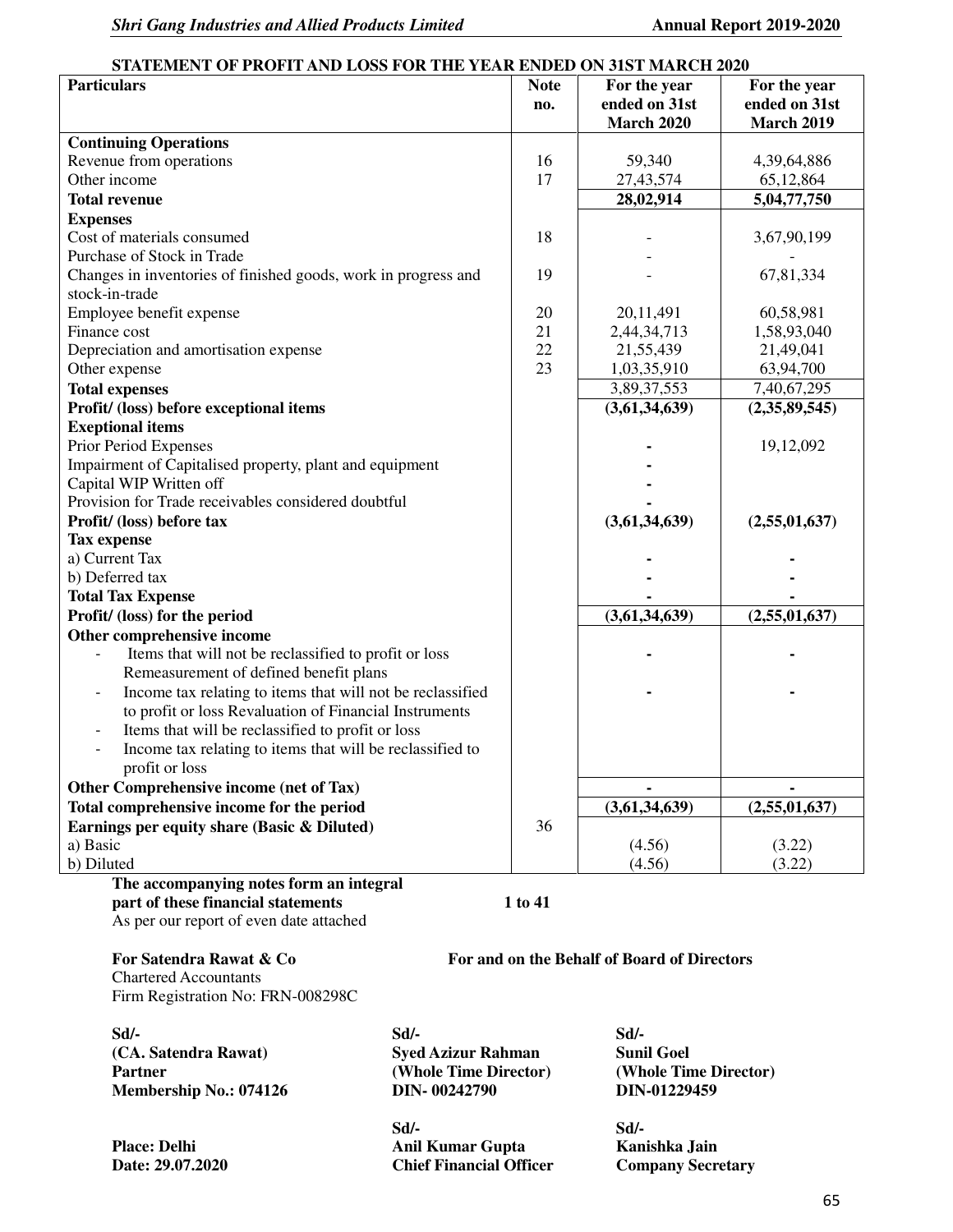## **CASH FLOW STATEMENT FOR THE YEAR ENDED 31ST MARCH, 2020**

|              | <b>Particulars</b>                                | For the year ended on $31st$ |                   | For the year ended on 31st |                |  |
|--------------|---------------------------------------------------|------------------------------|-------------------|----------------------------|----------------|--|
|              |                                                   | <b>March 2020</b>            |                   | <b>March 2019</b>          |                |  |
| $\mathbf{A}$ | <b>CASH FLOW FROM OPERATING</b>                   |                              | (3,61,34,639)     |                            | (2,55,01,637)  |  |
|              | <b>ACTIVITIES</b>                                 |                              |                   |                            |                |  |
|              | Net Profit before Tax & Extraordinary items       |                              |                   |                            |                |  |
|              | <b>Add: Non cash and Non operating items</b>      |                              |                   |                            |                |  |
|              | Depreciation and amortization expenses            | 21,55,439                    |                   | 21,49,041                  |                |  |
|              | <b>Finance Costs</b>                              | 2,44,34,713                  |                   | 1,58,93,040                |                |  |
|              | Provision for Employee Benefits                   | 1,43,701                     |                   | (92,087)                   |                |  |
|              |                                                   | 2,67,33,853                  |                   | 1,79,49,994                |                |  |
|              | <b>Less: Non Operating items</b>                  |                              |                   |                            |                |  |
|              | <b>Interest on Fixed Deposit</b>                  | 6,09,099                     | 2,61,24,754       | 5,71,362                   | 1,73,78,632    |  |
|              |                                                   |                              | (1,00,09,885)     |                            | (81, 23, 005)  |  |
|              | <b>Operating Profit before Working Capital</b>    |                              |                   |                            |                |  |
|              | changes                                           |                              |                   |                            |                |  |
|              | Inventories                                       | (5,70,363)                   |                   | 75,05,558                  |                |  |
|              | Trade & Other Receivables                         |                              |                   | 69,57,786                  |                |  |
|              | <b>Other Current Assets</b>                       | (1,72,13,359)                |                   | (1,02,25,211)              |                |  |
|              | <b>Trade Payable</b>                              | 70,62,454                    |                   | (14, 75, 232)              |                |  |
|              | <b>Other Current Liabilities</b>                  | 13,97,18,892                 | 12,89,97,624      | 6,31,37,598                | 6,59,00,498    |  |
|              | <b>Cash Generated from operations before</b>      |                              | 11,89,87,739      |                            | 5,77,77,493    |  |
|              | extraordinary item and tax                        |                              |                   |                            |                |  |
|              | Less: Taxes Paid                                  |                              |                   |                            |                |  |
|              | Less: Leave Encashment and Gratuity Paid          |                              |                   |                            |                |  |
|              | <b>Cash Flow before Extraordinary items</b>       |                              | 11,89,87,739      |                            | 5,77,77,493    |  |
|              |                                                   |                              |                   |                            |                |  |
| B)           | <b>Net Cash Flow From Investing</b>               |                              |                   |                            |                |  |
|              | Activities(A)                                     |                              |                   |                            |                |  |
|              | <b>CASH FLOW FROM INVESTING</b>                   |                              |                   |                            |                |  |
|              | <b>ACTIVITIES</b>                                 |                              |                   |                            |                |  |
|              | Payments towards fixed assets/CWIP                | (8,53,19,331)                |                   | (11,08,73,333)             |                |  |
|              | Non Current Assets                                | (3,83,01,360)                |                   | (5,45,98,286)              |                |  |
|              | <b>Other Financial Assets</b>                     | (18, 60, 689)                |                   | (5, 14, 225)               |                |  |
| $\mathbf{C}$ | Net Cash used in Investing                        |                              | (12, 54, 81, 380) |                            | (16,59,85,844) |  |
|              |                                                   |                              |                   |                            |                |  |
|              |                                                   |                              |                   |                            |                |  |
|              | <b>CASH FLOW FROM INVESTING</b>                   |                              |                   |                            |                |  |
|              | <b>ACTIVITIES</b>                                 |                              |                   |                            |                |  |
|              | Movement in Short Term Borrowings                 | 11,42,18,067                 |                   | 27, 23, 55, 215            |                |  |
|              | Movement in Long Term Borrowings                  | (1,00,60,000)                |                   | (2,14,75,000)              |                |  |
|              | Movement in Deferred Payments/Security            | (7,31,80,403)                |                   | (12,86,52,606)             |                |  |
|              | Deposits                                          |                              |                   |                            |                |  |
|              | Interest on Fixed deposits                        | 6,09,099                     |                   | 5,71,362                   |                |  |
|              | <b>Finance Costs</b>                              | (2,44,34,713)                |                   | (1,58,93,040)              |                |  |
| $\mathbf{D}$ | Net Cash received in financing                    |                              | 71,52,050         |                            | 10,69,05,931   |  |
|              |                                                   |                              |                   |                            |                |  |
|              |                                                   |                              |                   |                            |                |  |
|              | NET INCREASE / (DECREASE) IN CASH                 |                              | 6,58,409          |                            | (13,02,420)    |  |
|              | & CASH EQUIVALENTS (A+B+C)                        |                              |                   |                            |                |  |
|              | Cash & Cash Equivalents as at beginning of        |                              | 5,41,841          |                            | 18,44,261      |  |
|              | year<br>Cash & Cash Equivalents as at end of year |                              | 12,00,250         |                            | 5,41,841       |  |
|              |                                                   |                              |                   |                            |                |  |

#### **The accompanying notes form an integral part of these financial statements**

I. Figures in brackets represent deductions and outflows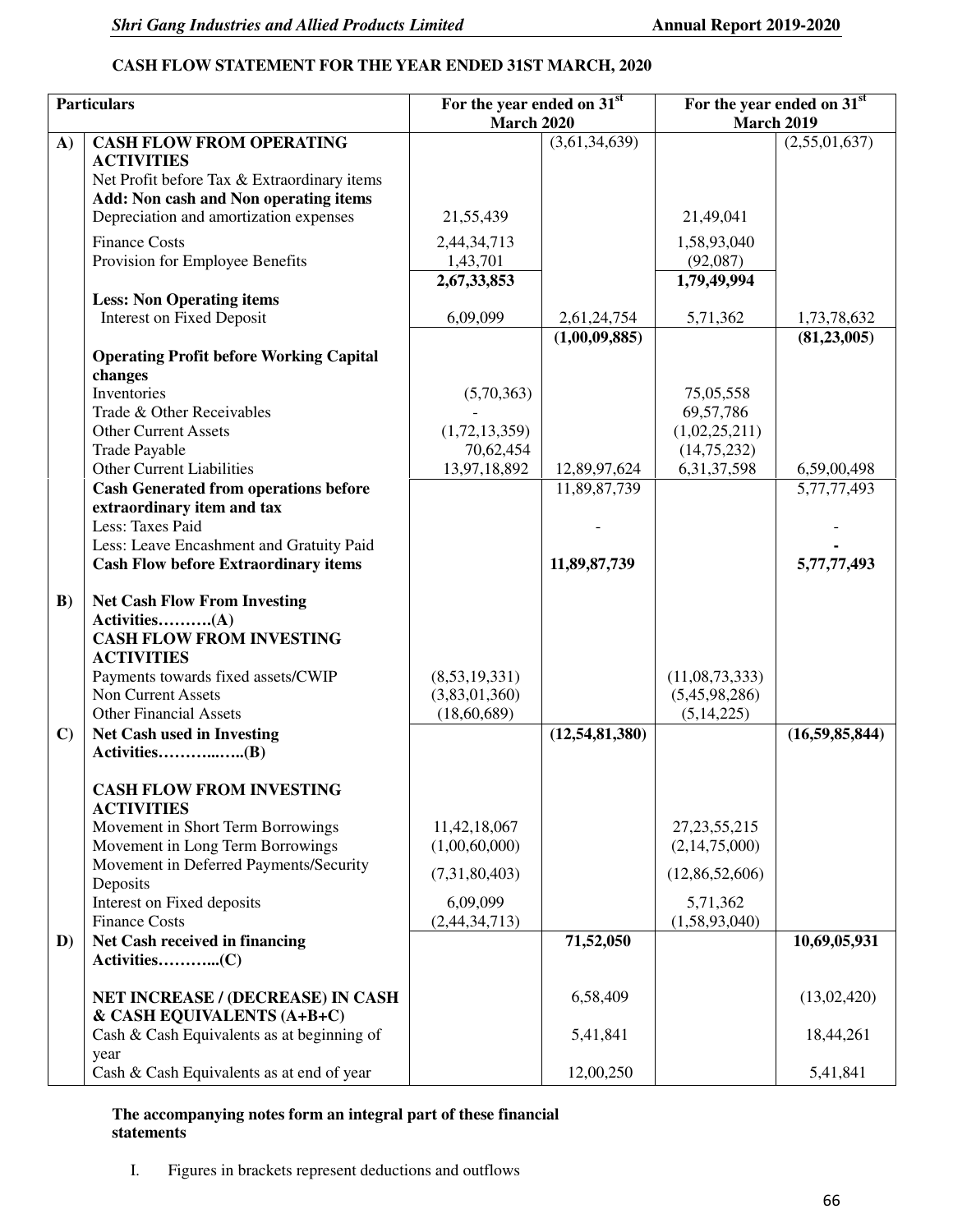- II. Cash & Cash Equivalents do not include Fixed Deposits pledged with Bank and accrued interest thereon as the same are not highly liquid and readily convertible into cash..
- III. The previous year's figures have been restated, wherever considered necessary.

As per our report of even date attached

**For Satendra Rawat & Co** For and on the Behalf of Board of Directors

Chartered Accountants Firm Registration No: FRN-008298C

**Sd/- Sd/- Sd/- (CA. Satendra Rawat)** Syed Azizur Rahman Sunil Goel<br>Partner (Whole Time Director) (Whole Time Director) **Membership No.: 074126 DIN- 00242790 DIN-01229459** 

**Partner (Whole Time Director) (Whole Time Director)**

 **Sd/- Sd/-**  Place: Delhi **Anil Kumar Gupta** Kanishka Jain Date: 29.07.2020 **Anil Kumar Gupta** Kanishka Jain **Date: 29.07.2020** 

**Company Secretary Secretary**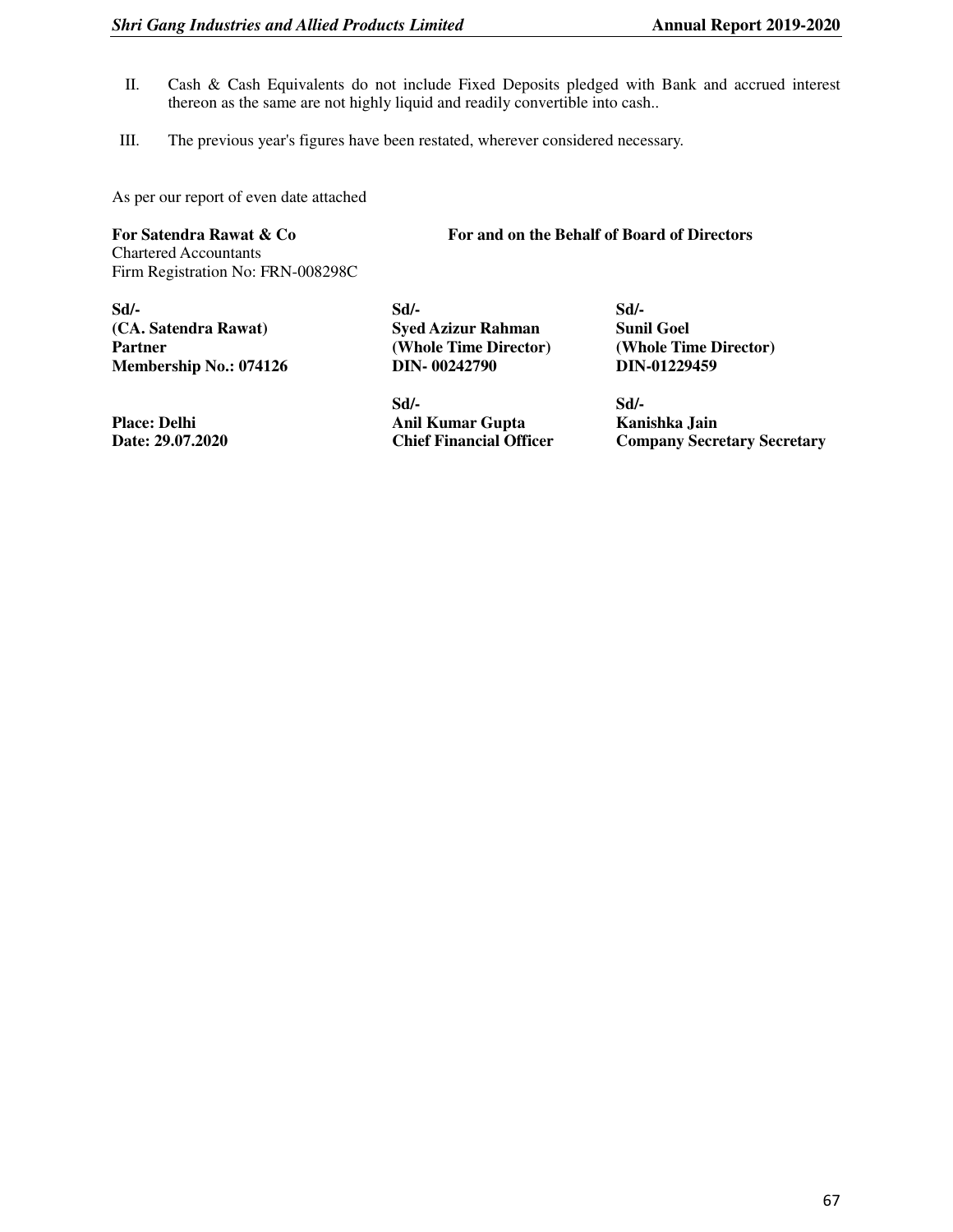## **STATEMENT OF CHANGES IN EQUITY FOR THE PERIOD ENDED ON 31ST MARCH 2020**

#### **A. Equity share capital (Rs. INR)**

| Issued and Paid up Capital at 1 April 2019      | 7,93,00,000 |
|-------------------------------------------------|-------------|
| Changes in equity share capital during the year |             |
| <b>Balance at 31 March 2020</b>                 | 7,93,00,000 |

#### **B. Other Equity** (Rs. **INR)**

|                            | <b>Note</b> | <b>Reserve and Surplus</b> |                | <b>Total</b>    |                   |
|----------------------------|-------------|----------------------------|----------------|-----------------|-------------------|
|                            | No.         | <b>General Reserve</b>     | Capital        | <b>Retained</b> |                   |
|                            |             |                            | <b>Reserve</b> | <b>Earnings</b> |                   |
| Balance at 1st April       |             | 2,20,00,000                | 81,000         | (76,07,85,039)  |                   |
| 2019                       |             |                            |                |                 | (73, 87, 04, 039) |
| Profit for the year        |             |                            |                | (3,61,34,639)   | (3,61,34,639)     |
| Other                      |             |                            |                |                 |                   |
| Comprehensive              |             |                            |                |                 |                   |
| income for                 |             |                            |                |                 |                   |
| the year                   |             |                            |                |                 |                   |
| <b>Total</b>               |             |                            |                | (3,61,34,639)   | (3,61,34,639)     |
| Comprehensive              |             |                            |                |                 |                   |
| income                     |             |                            |                |                 |                   |
| Transfer / Addition        |             |                            |                |                 |                   |
| during the year            |             |                            |                |                 |                   |
| <b>Balances as at 31st</b> |             | 2,20,00,000                | 81,000         | (79,69,19,678)  |                   |
| <b>March 2020</b>          |             |                            |                |                 | (77, 48, 38, 678) |

As per our report of even date attached

Chartered Accountants Firm Registration No: FRN-008298C

**Sd/- Sd/- Sd/- (CA. Satendra Rawat) Syed Azizur Rahman Sunil Goel**  Partner (Whole Time Director) (Whole Time Director)<br>Membership No.: 074126 **DIN-00242790** DIN-01229459 **Membership No.: 074126** 

For Satendra Rawat & Co **For and on the Behalf of Board of Directors** 

 **Sd/- Sd/-**  Place: Delhi **Anil Kumar Gupta** Kanishka Jain Date: 29.07.2020 **Anil Kumar Gupta** Kanishka Jain Date: 29.07.2020

**Company Secretary Secretary**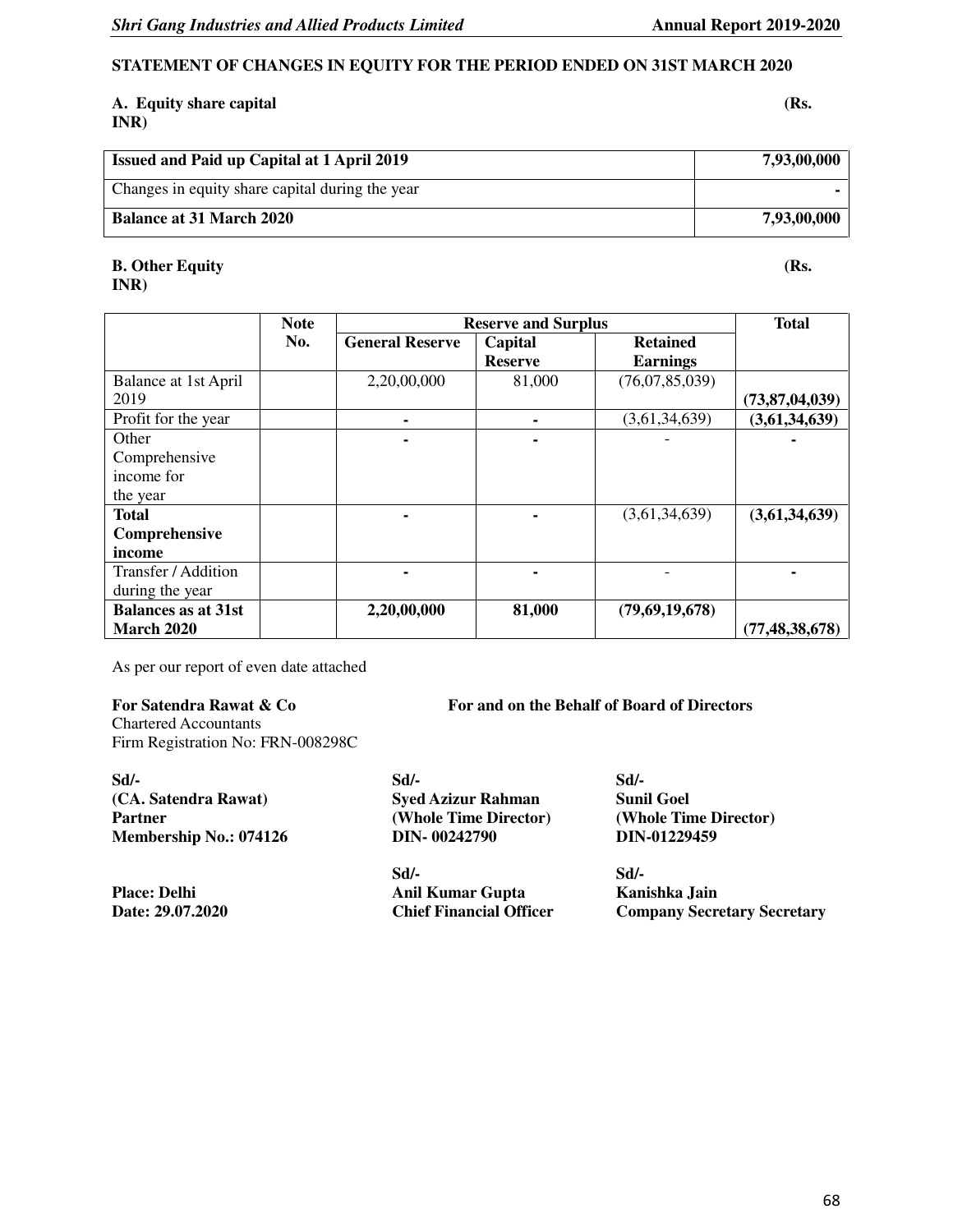#### **NOTES FORMING PART OF FINANCIAL STATEMENTS FOR THE YEAR ENDED ON 31ST MARCH 2020**

#### **1. SIGNIFICANT ACCOUNTING POLICIES**

#### **I. BASIS OF PREPARATION OF FINANCIAL STATEMENTS**

The company has adopted Indian Accounting Standards (Ind AS) with effect from 1st April 2017, with transition date of 1st April 2016, pursuant to notification issued by Ministry of Corporate Affairs dated 16th February 2015, notifying the Companies (Indian Accounting Standards) Rules, 2015. Accordingly the financial statements comply with Ind AS prescribed under section 133 of the Companies Act, 2013 (the "Act"), read together with Rule 3 of the Companies (Indian Accounting Standards) Rules, 2015, relevant provisions of the Act and other accounting principles generally accepted in India.

The financial statements upto and for the year ended on 31st March 2017 were prepared in accordance with the accounting standards notified under Companies (Accounting Standard) Rules,2006 (as amended), as notified under section 133 of the Act (Previous Indian GAAP) and other relevant provisions of the Act.

The financial statements for the year ended on 31st March 2018 are the first financial statements of the company prepared under Ind AS. However the transition to Ind AS has not affected the previously reported financial position, financial performance and cash flows of the company.

The financial statements are prepared on the historical cost convention, except for certain financial instruments which are measured at fair value.

The financial statements were authorised for issue by the Board of Directors of the company on 29.07.2020.

#### *FAIR VALUE MEASUREMENT*

Fair value is the price that would be received to sell an asset or paid to transfer a liability in an orderly transaction between the market participants at the measurement date, regardless of whether that price is directly observable or estimated using another valuation technique.

All assets and liabilities for which fair value is measured or disclosed in the financial statements are categorized within the fair value hierarchy, described as follows, based on the lowest level input that is significant to the fair value measurement as a whole:

Level 1 — Quoted (unadjusted) market prices in active markets for identical assets or liabilities

Level 2 — Valuation techniques for which the lowest level input that is significant to the fair value measurement is directly or indirectly observable

Level 3 — Valuation techniques for which the lowest level input that is significant to the fair value measurement is unobservable.

#### **II. CURRENT VERSUS NON CURRENT CLASSIFICATION**

All assets and liabilities are classified into current and non-current.

#### **Assets**

An asset is classified as current when it satisfies any of the following criteria:

- a) it is expected to be realised in, or intended for sale or consumption in, the company's normal operating cycle;
- b) it is held primarily for the purpose of being traded;
- c) it is expected to be realised within twelve months after the reporting period; or
- d) it is cash or cash equivalent unless it resticted from being exchanged or used to settle a liability for at least twelwe months after the reporting period.

All other assets are classified as non current assets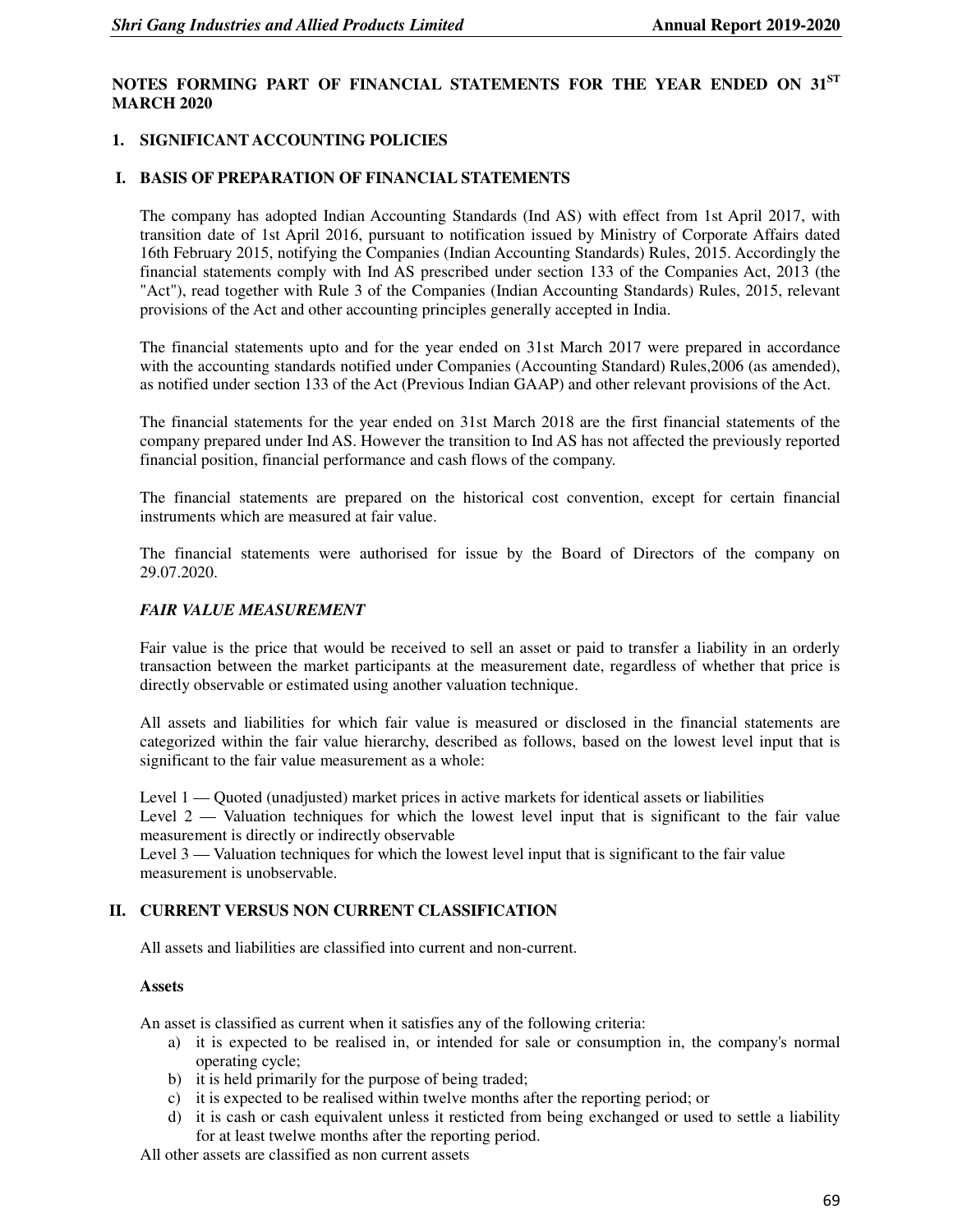### **Liabilities**

A Liability is classified as current when it satisfies any of the following criteria:

- a. it is expected to be settled in the Company's normal operating cycle;
- b. it is held primarily for the purpose of being traded;
- c. it is due to be settled within twelve months after the reporting period; or
- d. the company does not have an unconditional right to defer settlement of the liability for at least 12 months after the reporting period. Terms of liability that could, at the option of the counterparty, result in its settlement by the issue of equity instruments do not affect its classification.

All other liabilities are classified as non current liabilities.

Deferred tax liabilities and assets are classified as non current liabilities and assets.

### **III. USE OF EXTIMATES**

The preparation of financial statements in conformity with Ind AS requires management to make estimates and assumptions that affect the reported amounts of Revenue, Expenses, Assets and Liabilities and disclosure of contingent liabilities at the end of the reporting period. Difference between the actual results and estimates are recognized in the period in which the results are known/materialized.

### **IV. RECOGNITION OF INCOME AND EXPENDITURE**

- 1) Revenues/Incomes and Costs/Expenditure are generally accounted on accrual, as they are earned or incurred in accordance with the generally accepted Accounting principles and Accounting Standards as applicable in India.
- 2) In case of sales & purchase, accrual is deemed to have taken place on actual delivery of goods.
- 3) In case of interest, income is recognized in relation to period to which it pertains.
- 4) iv) In case of uncertainties as to the risks & rewards, the conservative accounting policy is adopted by way of making suitable provisions for expenses and deferring the recognition of revenues

# **V. EXCISE DUTY**

Excise Duty has been accounted on the basis of both payments made in respect of goods cleared and also provision made for goods lying in factory premises. Cenvat credit is accounted on accrual basis on purchase of materials.

### **VI. EMPLOYEES BENEFITS**

- i. Retirement benefits in the form of Provident fund and Family Pension fund is a defined contribution scheme and the contributions are charged to the statement of profit and loss account of the year when the contributions to the respective funds are due. There are no other obligations other than the contribution payable to the respective funds.
- ii. Gratuity is a defined benefit obligation. Gratuity liability is accrued and provided for on the basis of an actuarial valuation on the projected unit credit method made at the end of the financial year.
- iii. Long term compensated balances in the form of leave encashment are provided for based on actuarial valuation at the end of the financial year. The actuarial valuation is done as per projected unit credit method.
- iv. Actuarial gains/losses arising from experience adjustments and changes in actuarial assumptions are recognised in the period in which they occur, directly in other comprehensive income.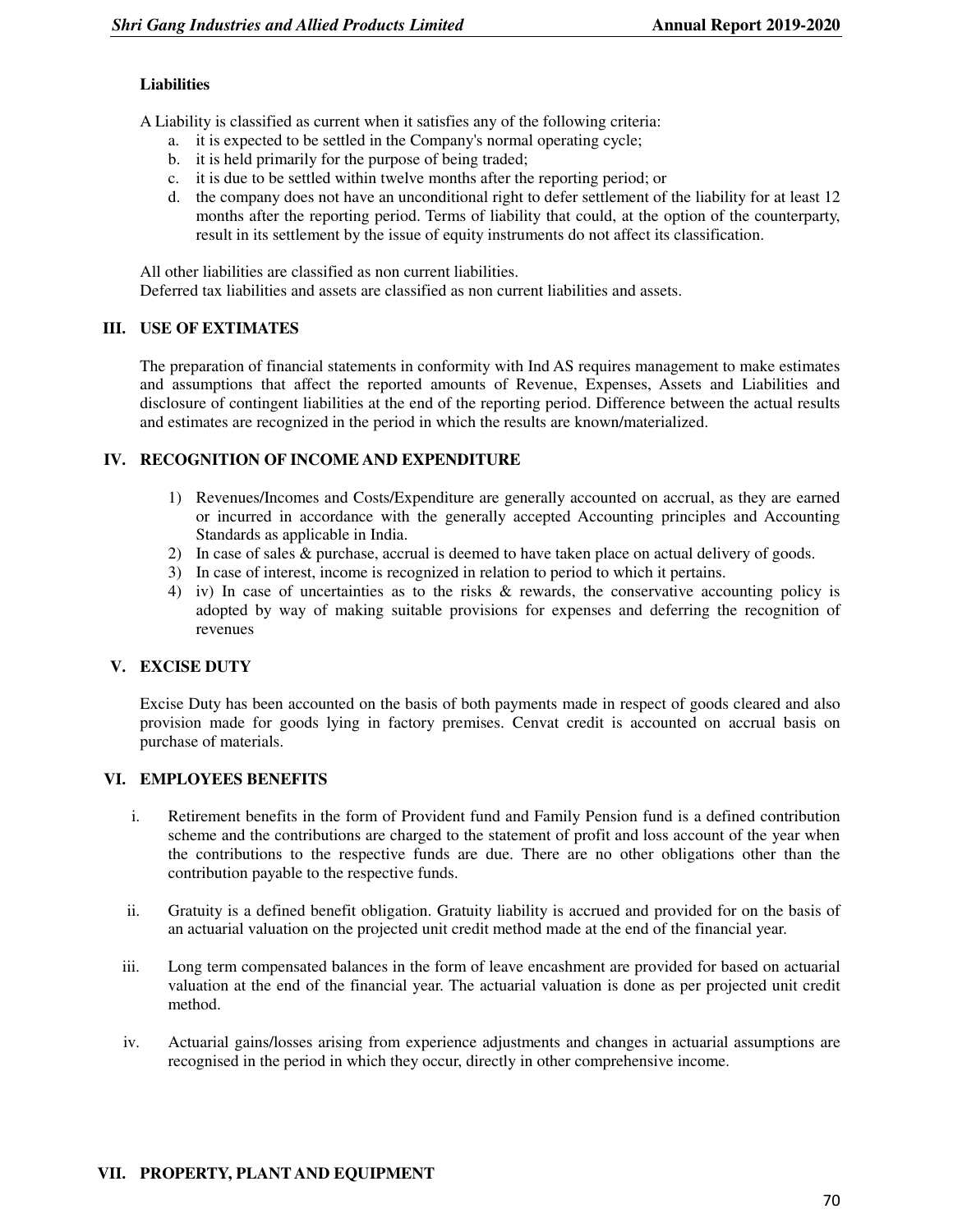### **Recognition and measurement**

The cost of an item of property, plant and equipment is recognized as an asset if, and only if:

1. it is probable that future economic benefits associated with the item will flow to the entity; and 2. the cost of the item can be measured reliably.

Property, Plant and Equipments ('PPE') are stated at cost of acquisition or construction including any costs directly attributable to bringing the asset to the location and condition necessary for it to be capable of operating in the manner intended by management less accumulated depreciation and cumulative impairment losses & net of recoverable taxes (net of Cenvat and VAT credit wherever applicable).

### *Subsequent Costs*

Subsequent expenditure related to an item of PPE is added to its carrying amount or recognized as a separate asset, if appropriate and carrying amount of replacement parts is derecognized at its carrying value.

Spare parts or stores meeting the definition of PPE, either procured along with equipment or subsequently, are capitalized in the asset's carrying amount or recognized as separate asset, if appropriate. However cost of day to day servicing are recognized in profit or loss as incurred. Cost of day to day service primarily include costs of labor, consumables and cost of small spare parts.

An item of PPE is derecognized upon disposal or when no future economic benefits are expected to arise from continued use of the asset. Any gain or loss arising on the disposal or retirement of Property, plant and equipment is determined as the difference between the sales proceeds and the carrying amount of the assets and is recognized in profit or loss.

### *Transition* **to** *Ind AS*

For transition to Ind AS, the company has elected to continue with the carrying value of all of its property, plant and equipment recognized as at 1st April, 2015 measured as per previous GAAP and use that carrying value as the deemed cost of Property, Plant & Equipment.

### *Depreciation* **/** *amortization*

- i. Depreciation on items of PPE is provided on straight line method in accordance with the useful life as specified in Schedule II to the Companies Act, 2013.
- ii. Depreciation on additions to assets or on sale/discard of assets is calculated pro-rata from the date of such addition or up to the date of such sale/ discardment
- iii. No amounts are written off against Leasehold Land by way of amortization.
- iv. Assets residual values and useful lives are reviewed and adjusted, at the end of each reporting period.
- v. Assets residual values and useful lives are reviewed and adjusted, if appropriate, at the end of each reporting period.

### *Intangible Assets*

Intangible assets are recognized when it is probable that the future economic benefits that are attributable to the assets will flow to the Company and the cost of the asset can be measured reliably. Intangible assets are recorded at the consideration paid for acquisition and are amortized over their estimated useful lives on a straight-line basis, commencing from the date the asset is available to the company for its use. The estimated useful life of the intangible assets and the amortization period are reviewed at the end of each financial year and the amortization method is revised to reflect the changed pattern.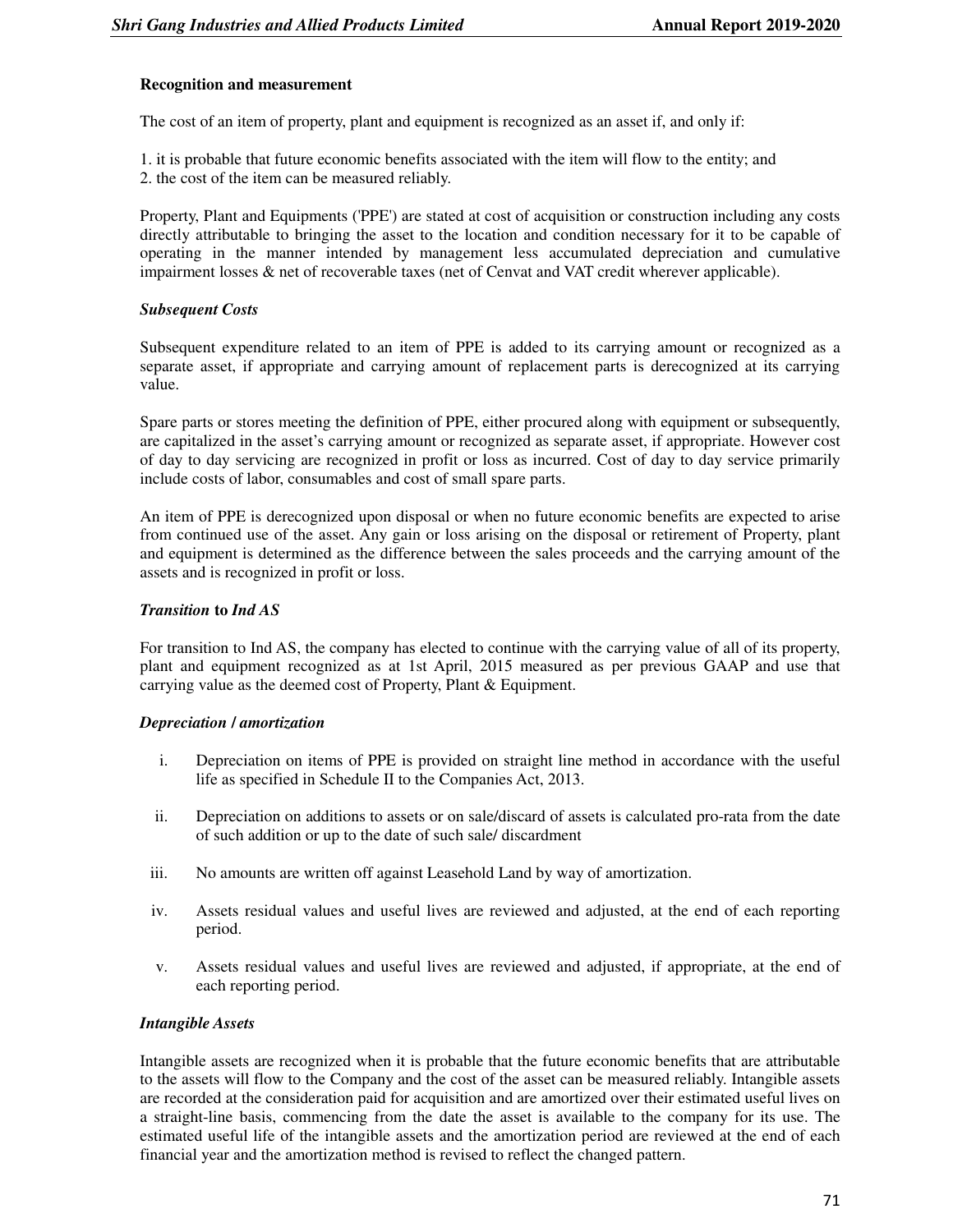Intangible assets acquired separately are measured on initial recognition at cost. Subsequently intangible assets are carried at cost less any accumulated amortization and accumulated impairment losses, if any.

Gains or losses arising from de-recognition of an intangible asset are measured as the difference between the net disposal proceeds and the carrying amount of the asset and are recognized in the statement of profit or loss when the asset is de-recognized.

For transition to Ind AS, company has elected to continue with the carrying value of all of its Intangible Assets recognized as at 1st April, 2015 measured as per previous GAAP and use that carrying value as the deemed cost of Intangible Assets.

### *Capital Work in Progress*

The cost incurred on assets, which are not yet ready to use and capital inventory are disclosed under capital work-in-progress.

Expenditure incurred during the period of construction including all direct expenses (including finance cost) attributable to bringing the asset to the location and condition necessary for it to be capable of operating in the manner intended by management is carried forward. On completion, the costs are allocable to the respective fixed assets. All costs attributable to respective assets are capitalized to the assets. Other expenses are capitalized to Plant and Machinery in proportion of the value of the assets

### **VIII. Financial Instruments**

A financial instrument is any contract that gives rise to a financial asset of one entity and a financial liability or equity instrument of another entity.

### *Financial Asset Initial Recognition and measurement*

A financial asset is recognised in the balance sheet when the Company becomes party to the contractual provisions of the instrument. At initial recognition, the Company measures a financial asset (which are not measured at fair value through profit or loss) at its fair value plus or minus transaction costs that are directly attributable to the acquisition or issue of the financial asset.

### *Subsequent measurement*

For purpose of subsequent measurement, financial assets are classified into:

- 1. Financial assets measured at amortised cost;
- 2. Financial assets measured at fair value through profit or loss (FVTPL); and
- 3. Financial assets measured at fair value through other comprehensive income (FVTOCI).

The Company classifies its financial assets in the above mentioned categories based on:

- A. The Company's business model for managing the financial assets, and
- B. The contractual cash flows characteristics of the financial asset.

A financial asset is measured at amortised cost if both of the following conditions are met:

- a. The financial asset is held within a business model whose objective is to hold financial assets in order to collect contractual cash flows and
- b. The contractual terms of the financial assets give rise on specified dates to cash flows that are solely payments of principal and interest (SPPI) on the principal amount outstanding.

Financial assets are subsequently measured at amortised cost using the effective interest rate (EIR) method. Amortised cost is calculated by taking into account any discount or premium on acquisition and fees or costs that are an integral part of the EIR. The EIR amortisation is included in finance income in the profit or loss. The losses arising from impairment are recognised in the profit or loss.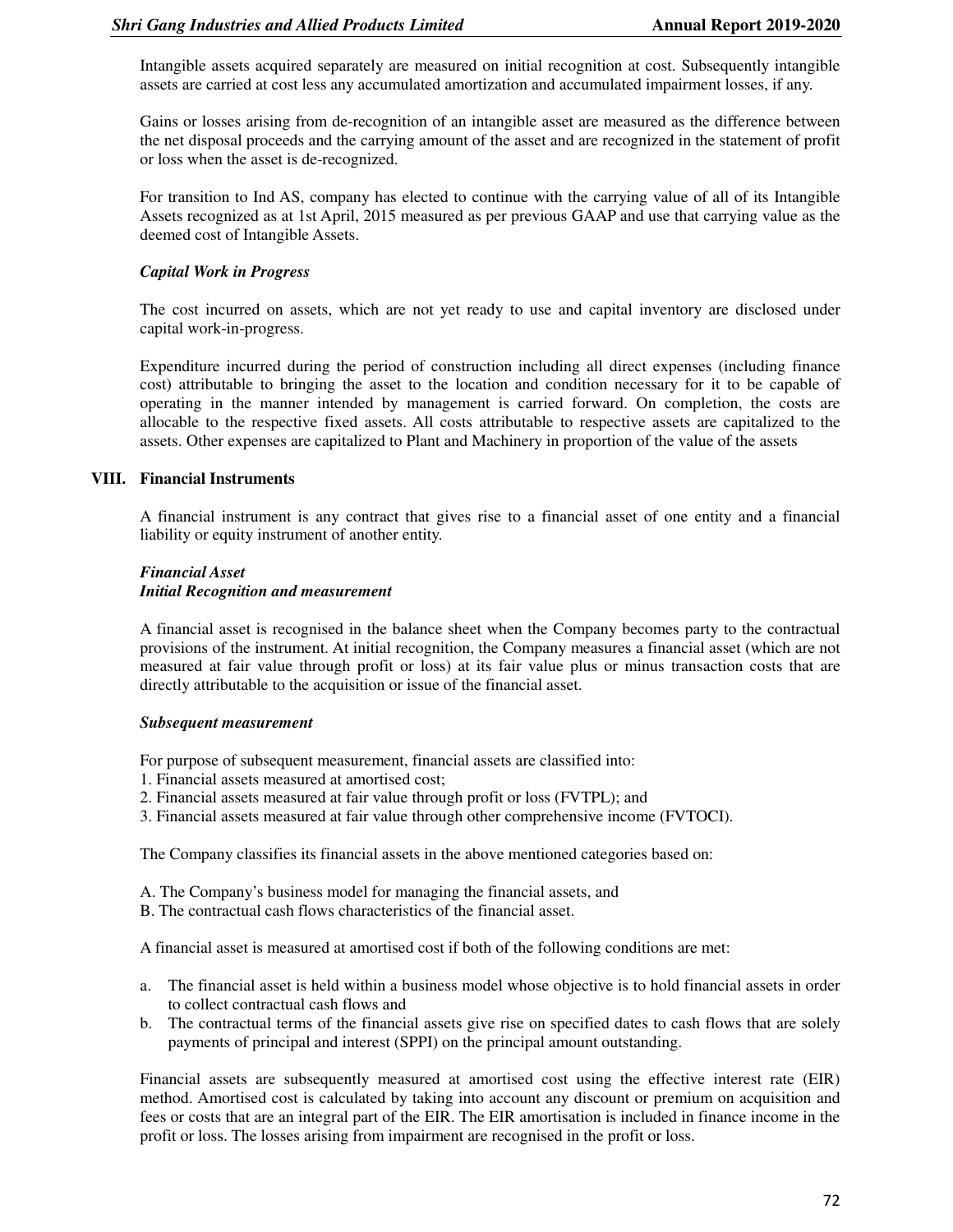A financial asset is measured at fair value through other comprehensive income if both of the following conditions are met:

- A. The financial asset is held within a business model whose objective is achieved by both collecting the contractual cash flows and selling financial assets and
- B. The asset's contractual cash flows represents SPPI.

A financial asset is measured at fair value through profit or loss unless it is measured at amortised cost or at fair value through other comprehensive income. In addition, the Company may elect to designate a financial asset, which otherwise meets amortized cost or FVTOCI criteria, as at FVTPL. However, such election is allowed only if doing so reduces or eliminates a measurement or recognition inconsistency (referred to as 'accounting mismatch').

### **IX. VALUATION OF INVENTORIES**

# *Particulars / Item Type* Method of Valuation 1. Raw Material, Packing Material & Consumables (including in transit) At Cost including direct procurement Overhead / Taxes. 2. Finished Goods (including in transit) At cost or net realisable value, whichever is lower 3. Stock in process At cost 4. By Products **At net realisable value** 5. Loose Tools **At cost and charged off when discarded** 6. Shares / Securities (Quoted) At lower of cost or net realizable value

In the above, cost is arrived at by FIFO cost method. In case of Finished Goods and Stock in Process, it also includes manufacturing & related establishment overheads, depreciation etc.

All the spares, which are primarily meant to be used for capitalization (except consumables and maintenance stores), are considered as part of the plant & machinery and shown accordingly.

# **X. INVESTMENTS**

Long-term investments are stated at cost price. Any diminution of permanent nature in the value of the long-term investments is suitably provided for by charging off to revenue. Current (Short-term and stock in trade) investments are stated at lower of cost or net realisable value.

In case of unquoted shares, the diminution in value of shares is arrived on the basis of break up value as per latest available audited balance sheet of the respective company.

# **XI. FOREIGN CURRENCY TRANSACTIONS**

### *Functional and presentation currency*

The management has determined the currency of the primary economic environment in which the company operates i.e., functional currency, to be Indian Rupee (INR). The financial statements are presented in Indian Rupee, which is company's functional and presentation currency.

### *Transactions and balances*

Foreign Currency transactions during the year are recorded at rates of exchange prevailing on the date of transaction in the functional currency. Foreign curreny monetory assets and Liabilities are translated at using the year-end exchange rate. Exchange gains and losses are duly recognised in the Statement of profit and loss.

All monetary assets and liabilities in foreign currency are restated at the end of the accounting period.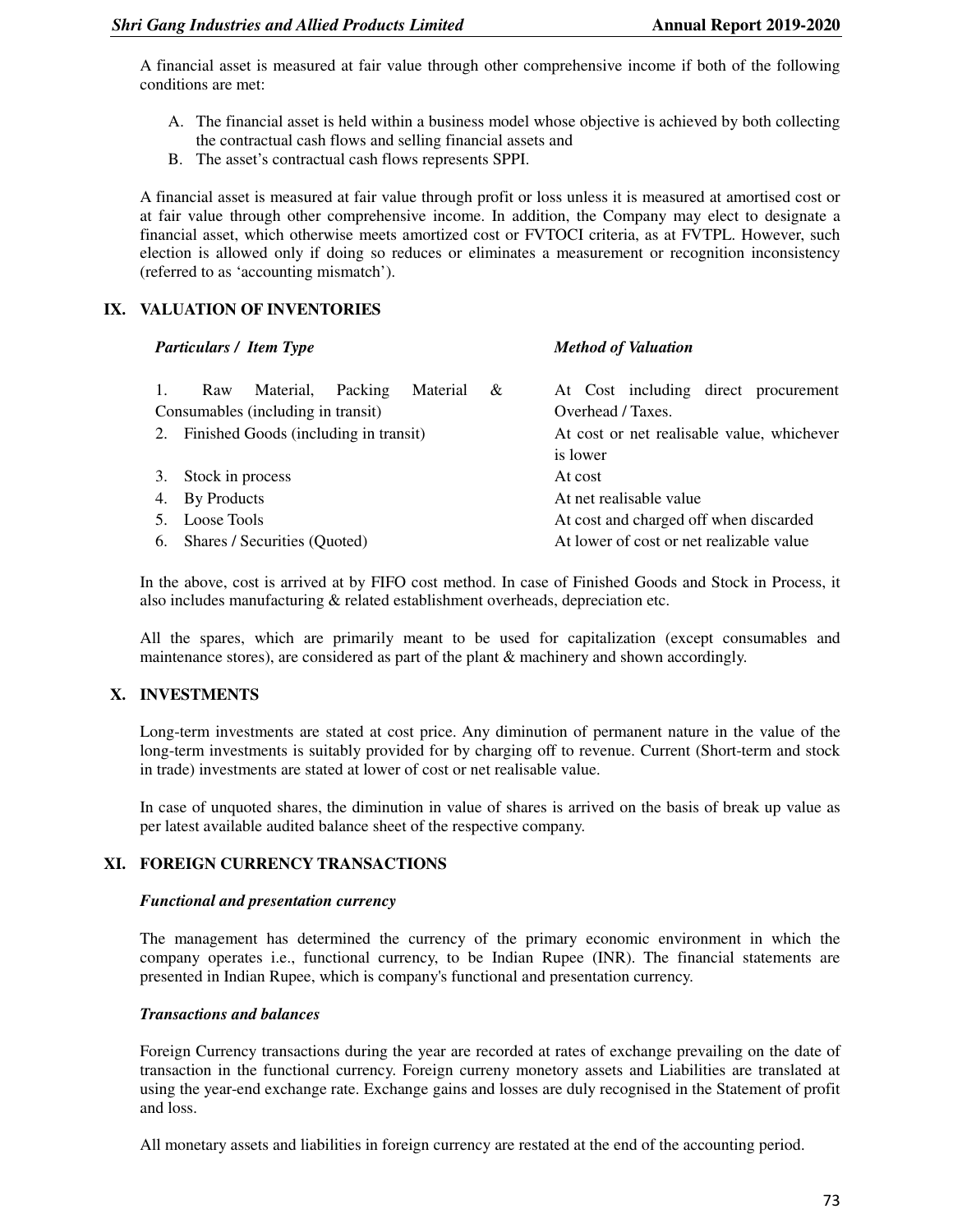In case of forward contracts, the difference between the forward rate and the exchange rate on the date of the transaction is recognised as income or expense over the life of the contract.

# **XII. TAXATION**

- i. Provision for current Income Tax is made on the basis of estimated taxable income after taking into consideration, estimates of benefits admissible under the provisions of Income Tax, 1961. The company provides for deferred tax liability (after netting off deferred tax assets), based on the tax effect of temporary difference resulting from the recognition of items in the financial statements.
- ii. Deferred tax liabilities are recognised for all taxable temporary differences. Deferred tax assets are recognized for all deductible temporary differences, the carry forward of unused tax credits, any unused tax losses and deductible temporary differences. Deferred tax assets are recognized to the extent that it is probable that future taxable profit will be available against which the deductible temporary differences, the carry forward of unused tax credits and unused tax losses can be utilized, except when the deferred tax asset relating to the deductible temporary difference arises from the initial recognition of an asset or liability in a transaction that is not a business combination and, at the time of the transaction, affects neither the accounting profit nor taxable profit or loss. Deferred tax assets (after, netting of deferred tax liabilities), are generally not recognized unless there exist strong circumstances for its adjustment/realization in near future.

Deferred tax assets and liabilities are measured at the tax rates that are expected to apply in the year when the asset is realized or the liability is settled, based on tax rates (and tax laws) that have been enacted or substantively enacted at the reporting date.

- iii. Provision for Wealth Tax is made on the basis of estimated taxable wealth after taking into consideration, estimates of benefits admissible under the provisions of Wealth Tax Act, 1957.
- iv. Minimum Alternate Tax(MAT) credit is recognised as an asset only when and to the extent there is convincing evidence that the company will pay normal income tax during the specified period. In the year in which MAT credit becomes eligible to be recognised as an asset in accordance with the recommendations contained in Guidance Note issued by the Institute of Chartered Accountants of India, the said asset is created by way of a credit to the statement of profit and loss and shown as MAT Credit Entitlement. The company reviews the same at each balance sheet date and writes down the carrying amount of MAT Credit Entitlement to the extent there is no longer convincing evidence to the effect that company will pay normal Income Tax during the specified period.

# **XIII. IMPAIRMENT OF ASSETS**

Consideration is given by the management of the company at each balance sheet date to determine whether there is any indication of impairment of the carrying amount of assets. If any indication exists, impairment loss is recognised whenever the carrying amount of an asset exceeds its recoverable amount. The recoverable amount is greater of the net selling price and value in use. Reversal of impairment losses recognised in prior years is recorded when there is indication that the impairment losses for the assets are no longer exist.

# **XIV. FINANCE LEASE**

Assets taken on lease are capitalized at fair value or net present value of the minimum lease payments, whichever is lower.

Depreciation on assets taken on lease is charged at the rate applicable to similar type of Property, Plant and Equipment as per accounting policy of the company for depreciation as above. If the leased assets are returnable to lessor on the expiry of the period, depreciation is charged over its useful life or lease period whichever is shorter.

Lease payments are apportioned between the finance charge and the reduction of the outstanding liability in respect of assets taken on lease. Sub-lease payments received/ recoverable are recognized as other income.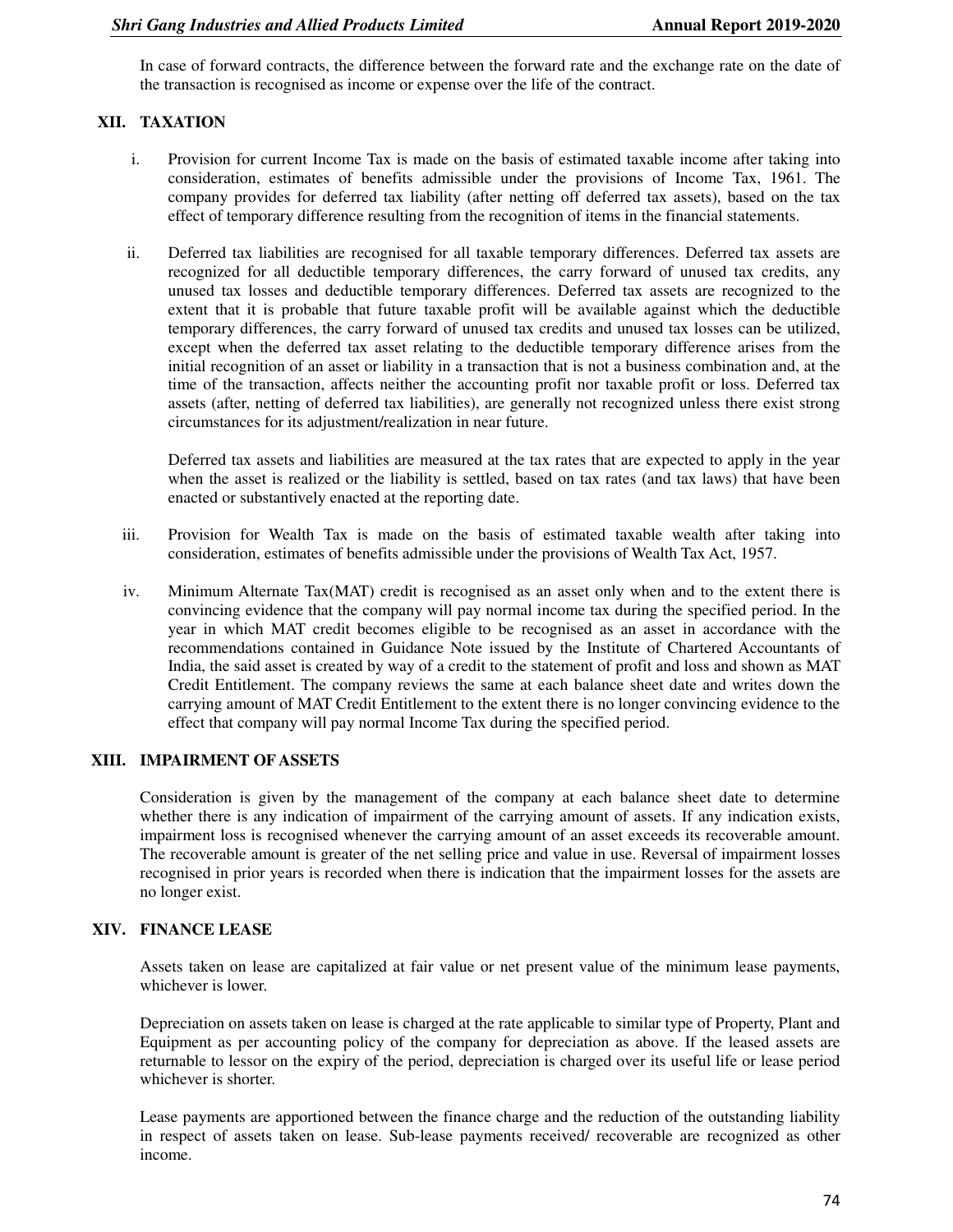### **XV. OPERATING LEASES**

### Where the Company is the Lessee:

Leases where the lessor effectively retains substantially all the risks and benefits of ownership of the leased assets are classified as operating leases. Operating lease payments are recognized as an expense in the Statement of Profit and Loss on a straight-line basis over the lease term.

#### Where the Company is the Lessor:

Assets subject to operating leases are included in Property, Plant and Equipments. Lease income is recognized in the statement of profit and loss on a straight-line basis over the lease term. Costs including depreciation are recognized as an expense in the statement of profit and loss. Initial direct costs such as legal costs, brokerage costs, etc. are recognized immediately in the statement of profit and loss.

# **XVI. EARNINGS PER SHARE**

Basic earnings per share are calculated by dividing the net profit or loss for the year attributable to equity shareholders by the weighted average number of equity shares outstanding during the year. The weighted average number of equity shares outstanding during the year is adjusted for the events of bonus issue and share split.

For the purpose of calculating diluted earnings per share, the net profit or loss for the year attributable to equity shareholders and the weighted average number of shares outstanding during the year are adjusted for the effects of all dilutive potential equity shares.

### **XVII. PROVISIONS**

A Provision is recognized when the company has a present obligation as a result of past event and it is probable that an outflow of resources will be required to settle the obligation, in respect of which are liable estimate can be made. Provisions are not discounted to its present value and are determined based on management estimate required to settle the obligation at the balance sheet date. These are reviewed at each balance sheet date and adjusted to reflect the current management estimates.

### **XVIII. CONTINGENT LIABILITIES**

A disclosure is made for a contingent liability when there is a:

- a) possible obligation, the existence of which will be confirmed by the occurrence/non occurrence of one or more uncertain future events, not fully within the control of the Company;
- b) present obligation, where it is not probable that an outflow of resources embodying economic benefits will be required to settle the obligation;
- c) present obligation, where a reliable estimate cannot be made.

### **XIX. SEGMENT REPORTING**

The Company's business activity primarily falls within a single business and geographical segment. There are no disclosures required to be provided in terms of Ind AS 108 on 'Segment Reporting'.

# **XX. CASH AND CASH EQUIVALENTS**

Cash and cash equivalents for the purposes of cash flow statement comprise cash at bank and in hand and short-term investments with an original maturity of three months or less. Non-cash transactions are excluded from the Cash Flow statement**.**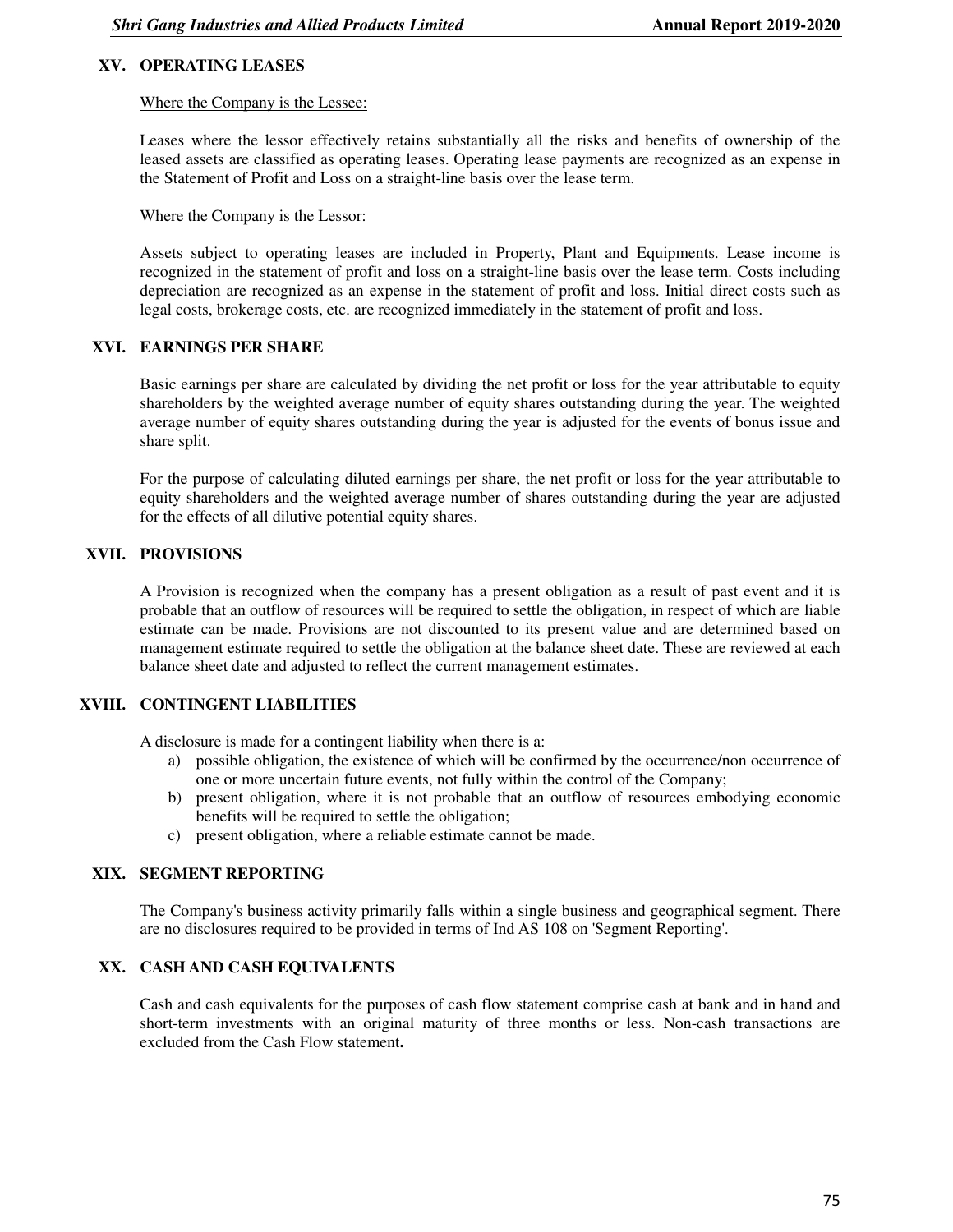**(in Lakhs)** 

# **Note No. 2:**

**Property, Plant and Equipment –** 

|                                                    |                             |                  | <b>GROSS BLOCK</b> |                     |                  |                                    |                             | <b>ACCUMULATED DEPRECIATION</b> |                     |                     |                        | <b>NET BLOCK</b>            |                             |                             |
|----------------------------------------------------|-----------------------------|------------------|--------------------|---------------------|------------------|------------------------------------|-----------------------------|---------------------------------|---------------------|---------------------|------------------------|-----------------------------|-----------------------------|-----------------------------|
| Particul<br>ars                                    | Balance as at<br>31.03.2019 | Adjustments      | Additions          | Write off of Assets | <b>Disposals</b> | <b>Balance as at</b><br>31.03.2020 | Balance as at<br>31.03.2019 | Adjustments                     | Charge for the year | Write off of Assets | Eliminated on disposal | Balance as at<br>31.03.2020 | Balance as at<br>31.03.2020 | Balance as at<br>31.03.2019 |
| Leaseh<br>old<br>Land                              | 163,036<br>,981             | (7, 475,<br>978) | 17,844,<br>079     |                     |                  | 173,405<br>,082                    |                             |                                 |                     |                     |                        |                             | 173,405<br>,082             | 163,036<br>,981             |
| <b>Buildin</b><br>gs                               | 44,067,<br>224              |                  |                    |                     |                  | 44,067,<br>224                     | 32,403,<br>124              |                                 | 1,061,<br>536       |                     |                        | 33,464,<br>660              | 10,602,<br>564              | 11,664,<br>100              |
| <b>Plant</b><br>and<br>Equipm<br>ent               | 136,173<br>,093             |                  |                    |                     |                  | 136,173<br>,093                    | 121,696<br>,720             |                                 | 1,081,<br>349       |                     |                        | 122,778<br>,069             | 13,395,<br>024              | 14,476,<br>373              |
| Furnitu<br>re and<br><b>Fixture</b><br>S           | 3,995,6<br>74               |                  |                    |                     |                  | 3,995,6<br>74                      | 3,992,7<br>31               |                                 |                     |                     |                        | 3,992,7<br>31               | 2,943                       | 2,943                       |
| <b>Vehicles</b>                                    | 1,769,4<br>08               |                  |                    |                     |                  | 1,769,4<br>08                      | 1,765,5<br>94               |                                 |                     |                     |                        | 1,765,5<br>94               | 3,814                       | 3,814                       |
| Other<br>Equipm<br>ents &<br><b>Applian</b><br>ces | 8,486,5<br>88               |                  |                    |                     |                  | 8,486,5 8,389,2<br>88              | 16                          |                                 | 12,55<br>4          |                     |                        | 8,401,7<br>69               | 84,819                      | 97,372                      |
| <b>TOTAL</b>                                       | 357,528<br>,968             | (7, 475,<br>978) | 17,844,<br>079     |                     |                  | 367,897<br>,069                    | 168,247<br>,385             |                                 | 2,155,<br>439       |                     | $\blacksquare$         | 170,402<br>,823             | 197,494<br>,246             | 189,281<br>,583             |
| <b>Previou</b><br>s Year                           | 351,680<br>,322             |                  | 5,848,6<br>46      |                     |                  | 357,528<br>,968                    | 166,098<br>,345             |                                 | 2,149,<br>041       |                     |                        | 168,247<br>,385             | 189,281<br>,583             | 185,581<br>,977             |

Adjustments in Leasehold Land pertains to reduction in the area of land at Sandila, Uttar Pradesh on its actual measurement.

Addition in Leasehold land pertains to interest accrued on deferred payment liability towards UPSIDC Ltd against land at Sandila, Uttar Pradesh.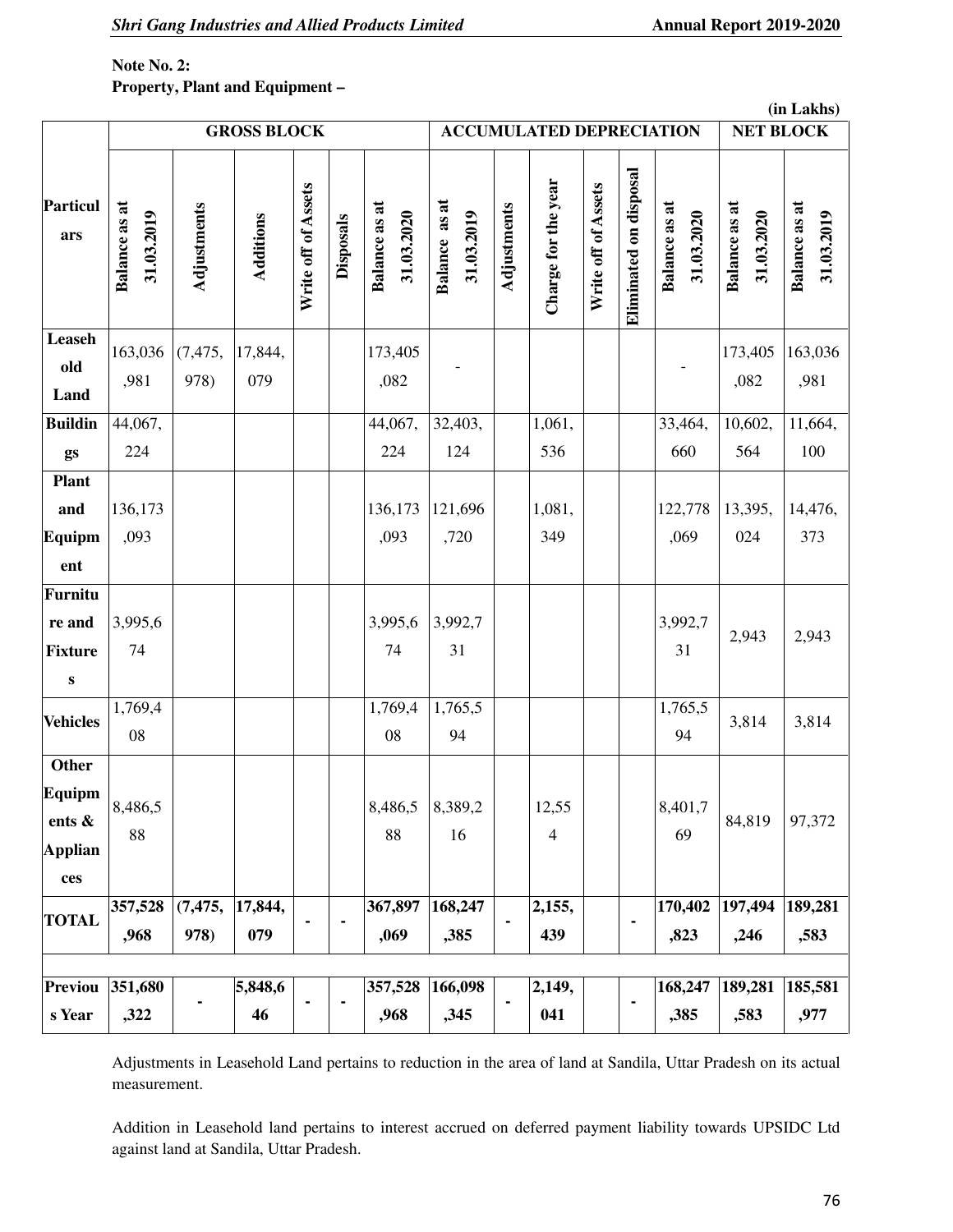#### **Note: 3 Other Financial Assets**

| <b>Particulars</b>                                                        |             | As at 31st March   As at 31st March |
|---------------------------------------------------------------------------|-------------|-------------------------------------|
|                                                                           | 2020        | 2019                                |
| Non-current                                                               |             |                                     |
| Bank deposits <sup>*</sup> (due for maturity after twelve months from the | 1,34,49,500 | 1,21,37,000                         |
| reporting date)                                                           |             |                                     |
| Interest Accrued on Bank deposits above* (net of tds)                     | 14,32,110   | 8,83,921                            |
| <b>Total</b>                                                              | 1,48,81,610 | 1,30,20,921                         |

\*The above amounts are under lien with bank as margin money towards bank gaurantee of Rs 121.37 lacs given to IG Stamps Uttar Pradesh against the facilty of exemption from stamp duty, bank guarantee of Rs 25 lacs given to Excise Commissioner, Uttar Pradesh and Security Deposit of Rs 0.62 lacs given to Excise Commissioner, Uttar Pradesh

# **Note: 4 Other Non-Current Assets**

| <b>Particulars</b>                                                   | As at $31st$ March | As at 31 <sup>st</sup> March |
|----------------------------------------------------------------------|--------------------|------------------------------|
|                                                                      | 2020               | 2019                         |
| Capital Advances for Distillery & IMFL Bottling Project              |                    |                              |
| - Advance for buildings                                              | 1, 19, 54, 710     | 58,60,935                    |
| - Advance for Machinery                                              | 74,48,531          | 1,96,08,303                  |
| Pre-operative Expenses for Distillery & IMFL Bottling Project        | 7,34,03,405        | 2,99,29,048                  |
| <b>Security Deposits</b>                                             |                    |                              |
| - to PICUP $*$                                                       | 3,46,92,000        | 3,46,92,000                  |
| - to others                                                          | 56,95,335          | 48,02,335                    |
| (Unsecured, Considered Good)                                         |                    |                              |
| Consequent to UP Govt order dated 29.12.2016 for<br>∗                |                    |                              |
| reschedulement of deferred dues, and is liable for forfeiture if the |                    |                              |
| terms of re-schduled repayment is not adhered.                       |                    |                              |
| <b>Total</b>                                                         | 13,31,93,981       | 9,48,92,620                  |

### **Note: 5 Inventories**

| <b>Particulars</b> | As at 31st March   As at 31st March<br>2020 | 2019      |
|--------------------|---------------------------------------------|-----------|
| Packing Material   | 19,08,880                                   | 13,66,110 |
| Chemical and Fuel  | 59.863                                      | 32,270    |
| <b>Total</b>       | 19,68,743                                   | 13,98,380 |

### **Note: 6 Cash & cash equivalents**

| <b>Particulars</b>  | 2020      | As at 31st March   As at 31st March<br>2019 |
|---------------------|-----------|---------------------------------------------|
| Balance with banks: |           |                                             |
| In Current Accounts | 8,35,205  | 3, 26, 786                                  |
| Cash in Hand        | 3,65,045  | 2,15,055                                    |
| <b>Total</b>        | 12,00,250 | 5,41,841                                    |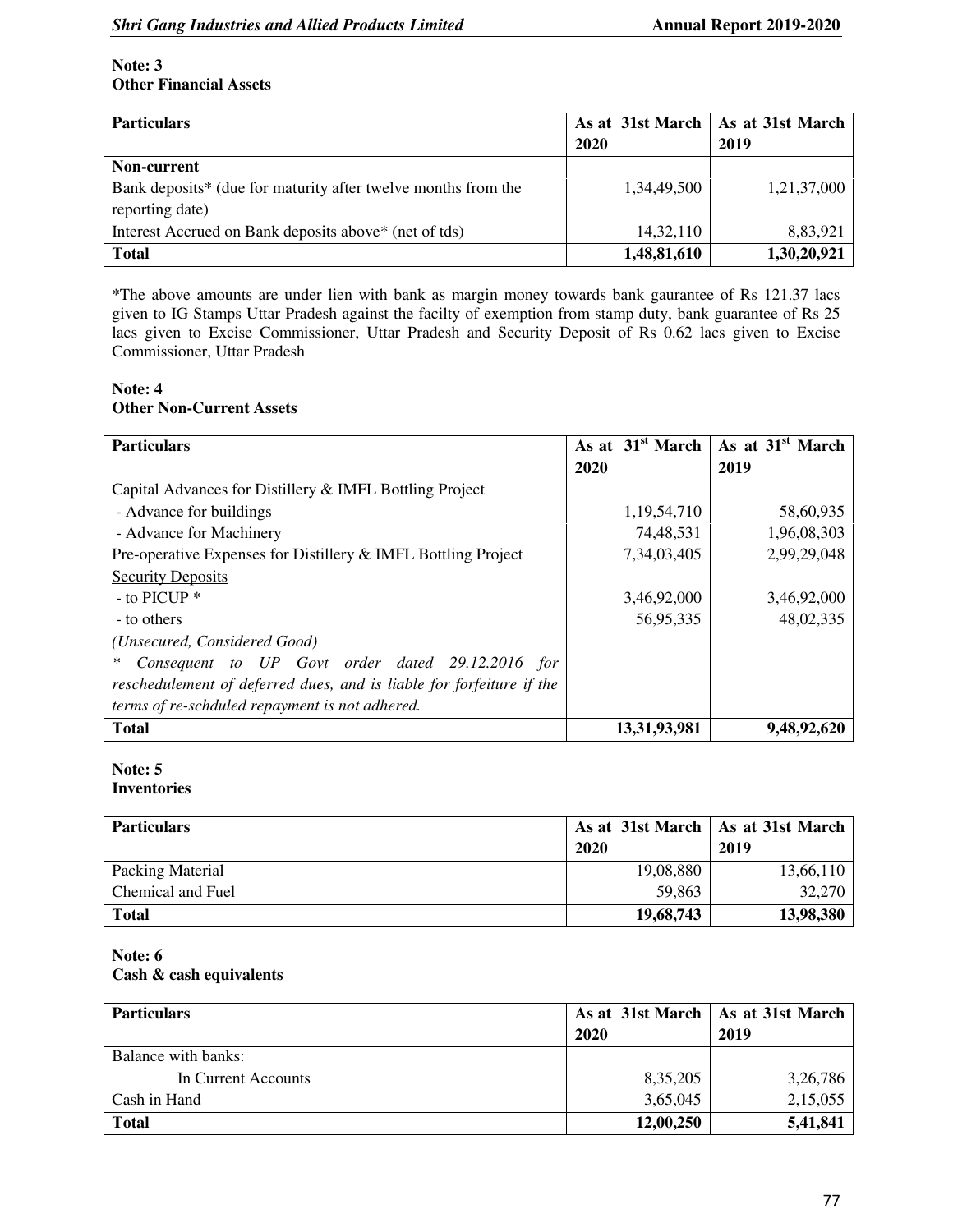### **Note: 7 Other current assets**

| <b>Particulars</b>                                               | As at 31st March | As at 31st March |
|------------------------------------------------------------------|------------------|------------------|
|                                                                  | 2020             | 2019             |
| <b>GST</b> Recoverable                                           | 3,50,14,482      | 2,13,92,770      |
| <b>Tds Receivable</b>                                            | 1,03,551         | 2,91,041         |
| Other amounts recoverable in cash or in kind or for value to be. |                  |                  |
| received                                                         |                  |                  |
| Considered Good                                                  | 6,34,137         | 60,000           |
| <b>Considered Doubtful</b>                                       |                  |                  |
|                                                                  | 6, 34, 137       | 60,000           |
| Less: Provision for doubtful                                     |                  |                  |
|                                                                  | 6,34,137         | 60,000           |
| Prepaid Expense                                                  | 32,05,000        |                  |
| <b>Total</b>                                                     | 3,89,57,170      | 2,17,43,811      |

### **Note: 8 Equity share capital**

| <b>Equity share capital</b>                                                                                                 | As at 31 March 2020  |             | As at 31 March 2019  |             |  |
|-----------------------------------------------------------------------------------------------------------------------------|----------------------|-------------|----------------------|-------------|--|
|                                                                                                                             | <b>No. of Shares</b> | Amount      | <b>No. of Shares</b> | Amount      |  |
| (a) Authorised                                                                                                              | 85,00,000            | 8,50,00,000 | 85,00,000            | 8,50,00,000 |  |
| (Equity shares of Rs.10 each)                                                                                               |                      |             |                      |             |  |
| (b) Issued, Subscribed and fully paid up                                                                                    | 79,30,000            | 7,93,00,000 | 79,30,000            | 7,93,00,000 |  |
| (Equity shares of Rs.10 each)<br>Balance at the beginning of the year<br>Changes in equity share capital during<br>the year | 79,30,000            | 7,93,00,000 | 79,30,000            | 7,93,00,000 |  |
| Balance at the end of the year                                                                                              | 79,30,000            | 7,93,00,000 | 79,30,000            | 7,93,00,000 |  |

# **The Reconciliation of Number of Shares outstanding at the beginning and at the end of the year**

|                                  | <b>As at 31 March 2020</b> |             | As at 31 March 2019  |             |  |
|----------------------------------|----------------------------|-------------|----------------------|-------------|--|
|                                  | <b>No. of Shares</b>       | Amount      | <b>No. of Shares</b> | Amount      |  |
| (a) Equity                       |                            |             |                      |             |  |
| <b>Opening Balance</b>           | 79,30,000                  | 7,93,00,000 | 79,30,000            | 7,93,00,000 |  |
| Shares allotted during the year* |                            |             |                      |             |  |
| Closing Balance                  | 79,30,000                  | 7,93,00,000 | 79,30,000            | 7,93,00,000 |  |

# **Terms of Rights, preferences and restriction attached to shares**

Note:

The Company has only one class of equity shares having a par value of Rs.10 per share. Each holder of equity shares is entitled to one vote per share. The dividend proposed, if any, by the Board of Directors is subject to the approval of shareholders except in case of interim dividend. In event of liquidation, the equity shareholders are eligible to receive the remaining assets of the company, after distribution of all preferential amount in proportion of their shareholding.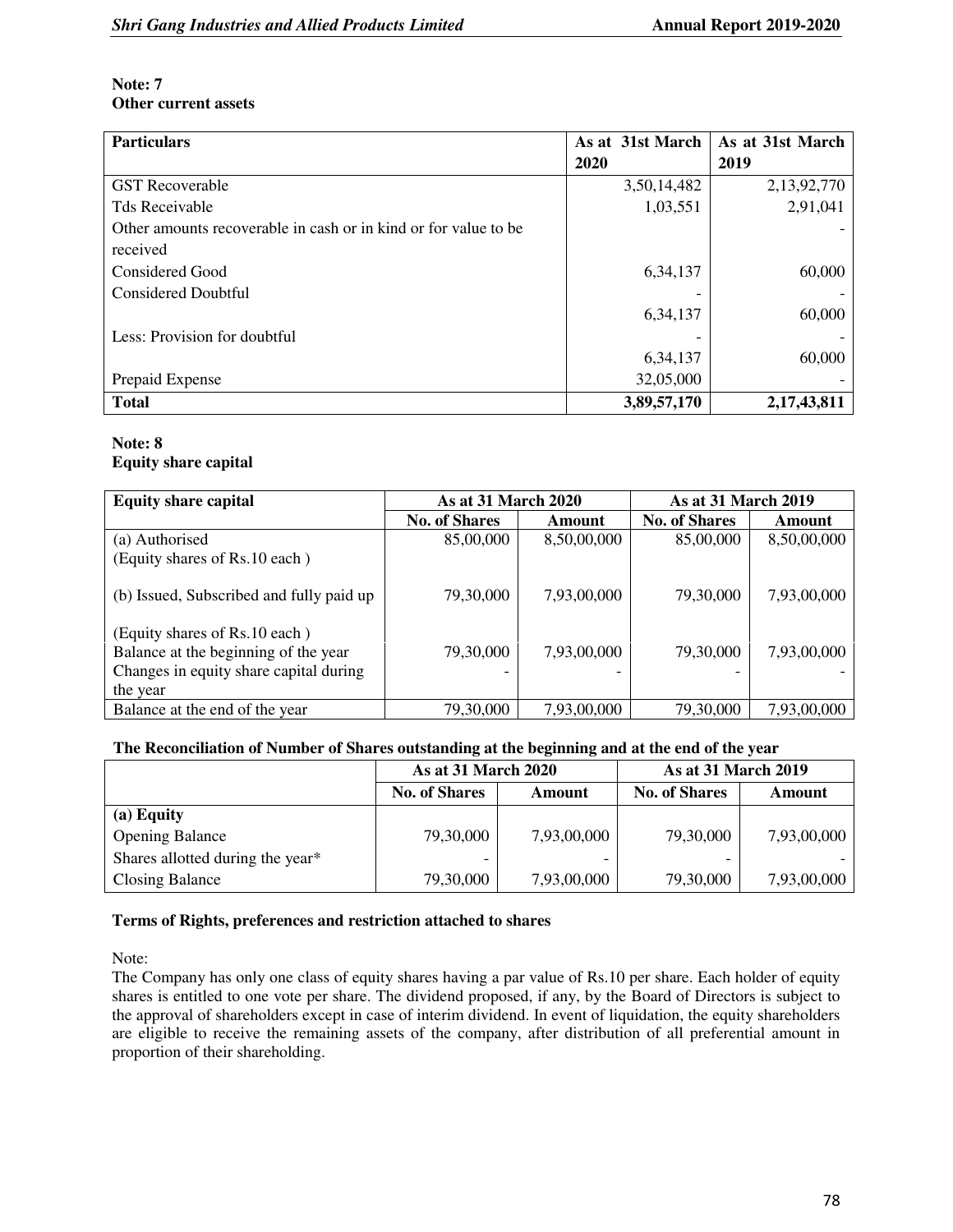# **Details of shareholders holding more than 5% shares of the Company**

|                                        | <b>As at 31 March 2020</b> |                         | <b>As at 31 March 2019</b> |                         |
|----------------------------------------|----------------------------|-------------------------|----------------------------|-------------------------|
|                                        | <b>No. of Shares</b>       | $\%$ of<br>shareholding | <b>No. of Shares</b>       | $\%$ of<br>shareholding |
| Equity shares of Rs.10 each fully paid |                            |                         |                            |                         |
| M/s Survi Trade & Agency Pvt Ltd       | 11,90,000                  | $15.01\%$               | 11,90,000                  | 15.01%                  |
| Suraj Gupta                            | 7,23,065                   | 9.12%                   | 7,23,065                   | $9.12\%$                |
| Anita Gupta                            | 5,86,780                   | 7.40%                   | 5,86,780                   | 7.40%                   |

# **Note: 9**

# **Other Equity**

| <b>Particulars</b>                                    | <b>March</b><br>31<br>As<br>at | <b>March</b><br>31<br>As<br>at |
|-------------------------------------------------------|--------------------------------|--------------------------------|
|                                                       | 2020                           | 2019                           |
| <b>General Reserve</b>                                |                                |                                |
| <b>Opening Balance</b>                                | 2,20,00,000                    | 2,20,00,000                    |
| Additions dring the year                              |                                |                                |
| <b>Closing Balance</b>                                | 2,20,00,000                    | 2,20,00,000                    |
|                                                       |                                |                                |
| <b>Capital Reserve</b>                                |                                |                                |
| <b>Opening Balance</b>                                | 81,000                         | 81,000                         |
| Additions dring the year                              |                                |                                |
| <b>Closing Balance</b>                                | 81,000                         | 81,000                         |
|                                                       |                                |                                |
| Surplus / (Deficit) in the Statement of Profit & Loss |                                |                                |
| <b>Opening Balance</b>                                | (76,07,85,039)                 | (73,52,83,402)                 |
| Net Profit/(Net Loss) for the current year            | (3,61,34,639)                  | (2,55,01,637)                  |
| <b>Closing Balance</b>                                | (79,69,19,678)                 | (76,07,85,039)                 |
|                                                       |                                |                                |
| <b>TOTAL</b>                                          | (77, 48, 38, 678)              | (73, 87, 04, 039)              |

# **Note: 10 Non-Current Liabilities**

| <b>Particulars</b>                                      | As at                  | As at           |  |
|---------------------------------------------------------|------------------------|-----------------|--|
|                                                         | <b>31st March 2020</b> | 31st March 2019 |  |
| <b>Borrowings</b>                                       |                        |                 |  |
| <b>From Banks</b>                                       |                        |                 |  |
| <b>From Others</b>                                      |                        |                 |  |
| <b>Secured</b>                                          |                        |                 |  |
| Term Loan from financial Institution -                  |                        |                 |  |
| Loan in lieu of deferred Trade Tax from PICUP           | 3,56,80,000            | 4,01,40,000     |  |
| Less: Amount of Current Maturity                        | (44,60,000)            | (44,60,000)     |  |
|                                                         | 3,12,20,000            | 3,56,80,000     |  |
| Security                                                |                        |                 |  |
| Secured by way of a charge on the entire immoveable and |                        |                 |  |
| movable assets of the company situated at A-26, UPSIDC  |                        |                 |  |
| Industrial Area, Sikandrabad (UP)                       |                        |                 |  |
| <b>Terms</b>                                            |                        |                 |  |
| Loan is interest free                                   |                        |                 |  |
| Repayable in 10 annual installments w.e.f 29.12.2018    |                        |                 |  |
|                                                         |                        |                 |  |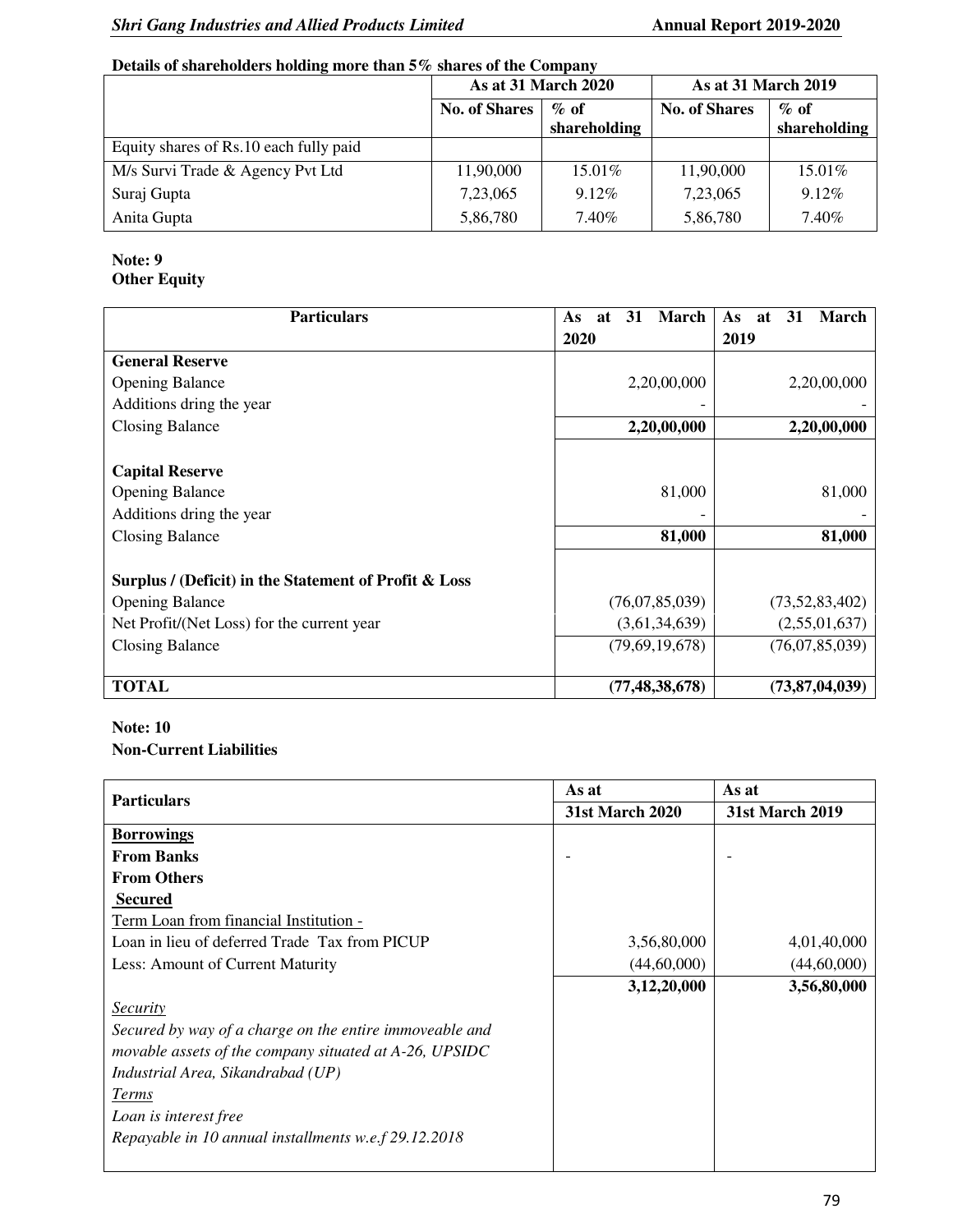| Unsecured                 |                          |             |
|---------------------------|--------------------------|-------------|
| From Bodies Corporate     | $\overline{\phantom{0}}$ | 5,00,000    |
| From Director/Ex-Director | $\overline{\phantom{0}}$ | 51,00,000   |
| <b>Total</b>              | 3,12,20,000              | 4,12,80,000 |

# **Note: 11**

# **Provisions**

| Particular                       | As at                  | As at           |
|----------------------------------|------------------------|-----------------|
|                                  | <b>31st March 2020</b> | 31st March 2019 |
| Non-current                      |                        |                 |
| Provision for Employees Benefits |                        |                 |
| i) Gratuity                      | 1,05,324               | 59,850          |
| ii) Leave Encashment             | 1,63,946               | 65,719          |
|                                  |                        |                 |
| <b>Total</b>                     | 2,69,270               | 1,25,569        |

# **Note: 12 Other non-current liabilities**

| <b>Particulars</b>                                            | As at                  | As at                  |
|---------------------------------------------------------------|------------------------|------------------------|
|                                                               | <b>31st March 2020</b> | <b>31st March 2019</b> |
| Security Deposits (Interest Free)                             | 10,150,000             | 10,725,000             |
| <b>Deferred Payments</b>                                      |                        |                        |
| 1) Deferred Trade Tax/VAT (Secured)                           | 231,048,563            | 266,328,563            |
| Less: Amount of Current Maturity                              | (35,280,000)           | (30, 160, 856)         |
|                                                               | 195,768,563            | 236, 167, 706          |
| <b>Terms</b>                                                  |                        |                        |
| These deferred amounts are interest free and repayable in 10  |                        |                        |
| annual installments w.e.f 29.12.2018)                         |                        |                        |
| Security                                                      |                        |                        |
| Secured by way of a charge on the entire immoveable and       |                        |                        |
| movable assets of the company situated at A-26, UPSIDC        |                        |                        |
| Industrial Area, Sikandrabad (UP)                             |                        |                        |
| 2) UPSIDC - Deferred Payment towards leasehold land           | 71,166,007             | 80,061,759             |
| Less: Amount of Current Maturity                              | (35,583,004)           | (19,211,276)           |
|                                                               | 35,583,003             | 60,850,483             |
| To be paid in 11 half yearly installments wef 01.01.2018 with |                        |                        |
| interest $@$ 14% p.a.                                         |                        |                        |
| 3) Defered Power Charges (Unsecured)                          | 50,763,672             | 57,438,752             |
| Less: Amount of Current Maturity                              | (6,675,080)            | (6,411,383)            |
|                                                               | 44,088,592             | 51,027,369             |
| <b>Terms</b>                                                  |                        |                        |
| These deferred amounts are interest free and repayable in 10  |                        |                        |
| equal annual installments w.e.f 29.12.2018)                   |                        |                        |
| <b>Total</b>                                                  | 285,590,158            | 358,770,558            |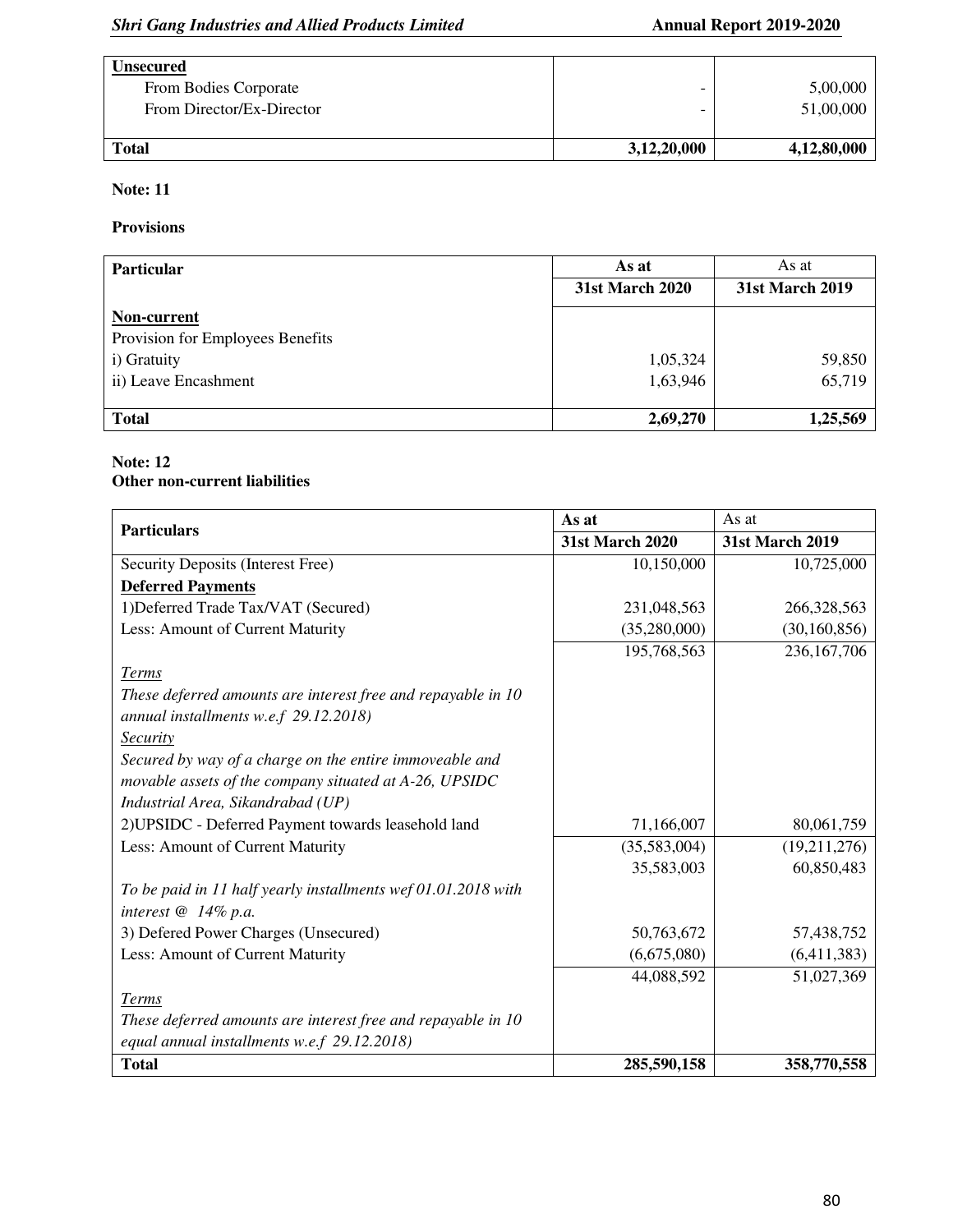# **Note: 13 Current Liabilities- Borrowings**

| <b>Particulars</b>          | As at                  | As at                  |
|-----------------------------|------------------------|------------------------|
|                             | <b>31st March 2020</b> | <b>31st March 2019</b> |
| A) Secured Loans            |                        |                        |
| <b>B)</b> Unsecured Loans   |                        |                        |
| <b>From Body Corporates</b> |                        |                        |
| Principal amount            | 575,265,250            | 506,621,250            |
| Interest payable            | 90,792,608             | 47,918,541             |
| From Directors              |                        |                        |
| Principal amount            | 30,000,000             | 30,000,000             |
| Interest payable            | 2,884,931              | 184,931                |
| <b>Total</b>                | 698,942,789            | 584,724,722            |

# **Note: 14**

# **Trade and other payables**

| <b>Particulars</b>                                   | As at           | As at           |
|------------------------------------------------------|-----------------|-----------------|
|                                                      | 31st March 2020 | 31st March 2019 |
| - Due to Micro $&$ Small enterprises (inc. interest) | 8.408.414       | 6,326,543       |
| - Due to Other than Micro $&$ Small enterprises      | 30,508,931      | 25,528,347      |
| <b>Total</b>                                         | 698,942,789     | 584,724,722     |

# **Note: 15 Other Current Liabilities**

| <b>Particulars</b>                                  | As at                  | As at           |
|-----------------------------------------------------|------------------------|-----------------|
|                                                     | <b>31st March 2020</b> | 31st March 2019 |
| Current Maturities of long Term Debt- PICUP         | 4,460,000              | 4,460,000       |
| Current Maturities of Deferred Trade tax/VAT        | 35,280,000             | 30,160,856      |
| <b>Current Maturities of Deferred Power Charges</b> | 6,675,080              | 6,411,383       |
| Current Maturities of Deferred Payment of UPSIDC    | 35,583,004             | 19,211,276      |
| Interest & Other Payables of UPSIDC                 | 15,525,662             |                 |
| <b>Business Advance</b>                             | 103,585,246            |                 |
| <b>Advance from Customers</b>                       |                        | 54,619          |
| Other Payables:                                     |                        |                 |
| <b>Statutory liabilities</b>                        | 5,891,702              | 7,383,766       |
| Expenses payable                                    | 691,362                | 294,466         |
| Accrued salary & benefits                           |                        |                 |
| Salary & benefits                                   | 578,978                | 368,173         |
| Bonus & incentives                                  |                        | 207,604         |
|                                                     | 578,978                | 575,777         |
| <b>Total</b>                                        | 698,942,789            | 584,724,722     |

Note: No amount is due for credit to Investor Education and Protection Fund.

### **Note: 16 Revenue from operations**

| <b>Particulars</b>       | As at           | As at                  |
|--------------------------|-----------------|------------------------|
|                          | 31st March 2020 | <b>31st March 2019</b> |
| <b>Sale of Products:</b> |                 |                        |
| Vanaspati & Refined Oil  |                 | 43,706,496             |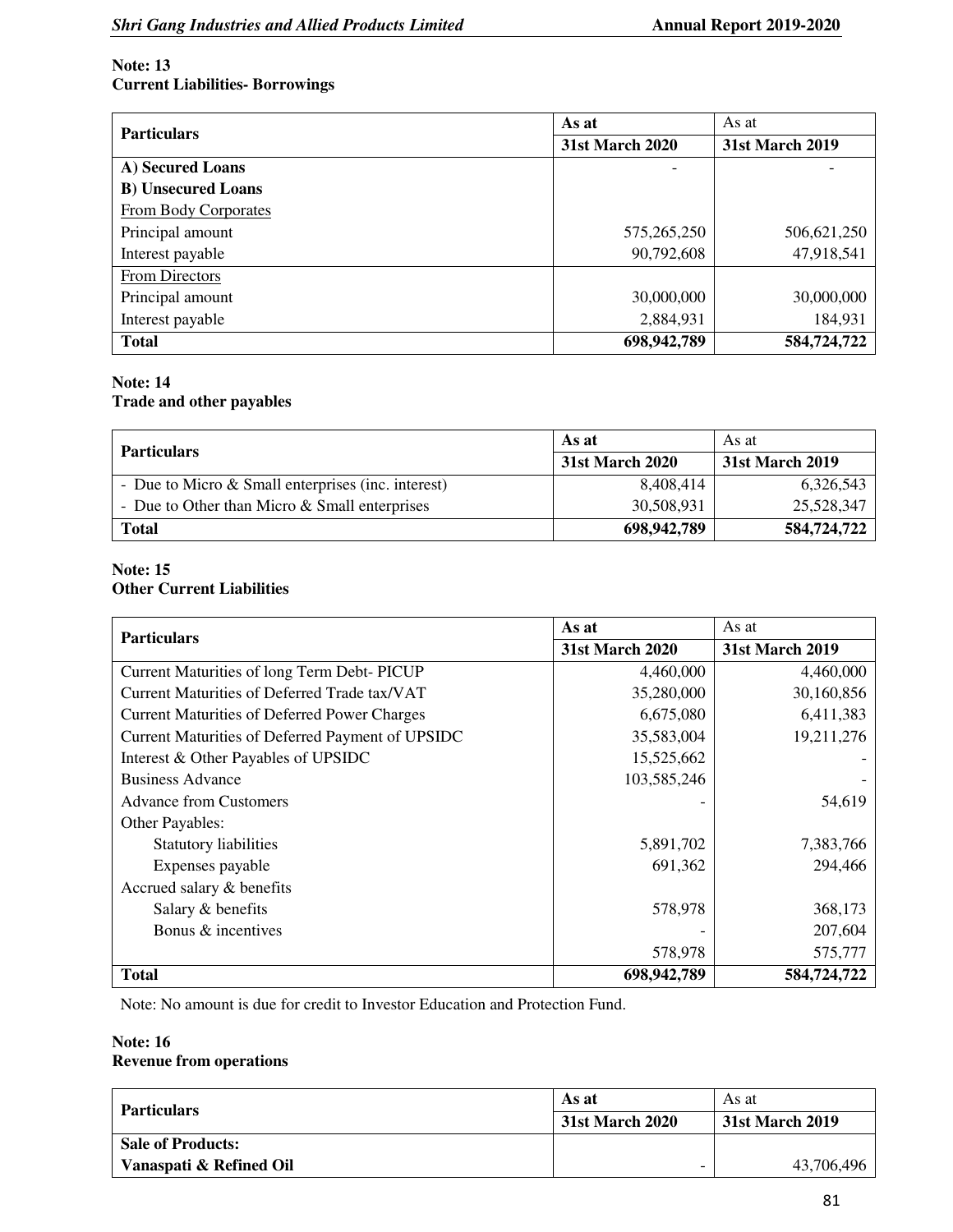| <b>Others</b>                    | 59,340 | 258,390    |
|----------------------------------|--------|------------|
|                                  | 59,340 | 43,964,885 |
| Less: Excise Duty on By Products |        |            |
| <b>Total</b>                     | 59,340 | 43,964,885 |

# **Note: 17**

**Other Income** 

| <b>Particulars</b>              | As at           | As at                  |
|---------------------------------|-----------------|------------------------|
|                                 | 31st March 2020 | <b>31st March 2019</b> |
| <b>Other Income:</b>            |                 |                        |
| - Bank deposits                 | 609,099         | 571,362                |
| - On debts & securities         |                 |                        |
| Unpaid liabilities written back | 2,012,995       | 5,941,502              |
| Miscellaneous Income            | 121,480         |                        |
| <b>Total</b>                    | 2,743,574       | 6,512,864              |

# **Note: 18**

# **Cost of raw material consumed**

| <b>Particulars</b>                                | As at           | As at                  |
|---------------------------------------------------|-----------------|------------------------|
|                                                   | 31st March 2020 | <b>31st March 2019</b> |
| <b>Raw Materials (Oil)</b>                        |                 |                        |
| 1. Raw Oil                                        |                 |                        |
| <b>Opening Stock</b>                              |                 | 162,493                |
| Purchases (including ln-Transit)                  |                 | 32,646,298             |
| Freight, Brokerage, & Insurance etc.              |                 | 1,246,102              |
|                                                   |                 | 34,054,893             |
| Less: Closing Stock <i>(including ln-Transit)</i> |                 |                        |
|                                                   |                 | 34,054,893             |
| 2. Packing Material                               |                 | 2,735,306              |
| <b>Total</b>                                      |                 | 36,790,199             |

# **Note: 19**

**Changes in inventories of finished goods, work in progress and stock-in-trade** 

| <b>Particulars</b>                           | As at                    | As at           |
|----------------------------------------------|--------------------------|-----------------|
|                                              | 31st March 2020          | 31st March 2019 |
| Changes in inventory of finished goods & WIP |                          |                 |
| Opening Inventories                          |                          |                 |
| <b>Finished Goods</b>                        |                          | 6,781,334       |
| <b>Stock in Process</b>                      |                          |                 |
| a)                                           |                          | 6,781,334       |
| Closing Inventories                          |                          |                 |
| <b>Finished Goods</b>                        | $\overline{\phantom{0}}$ |                 |
| <b>Stock in Process</b>                      |                          |                 |
| b)                                           | $\overline{\phantom{0}}$ |                 |
| <b>Total</b>                                 |                          | 6,781,334       |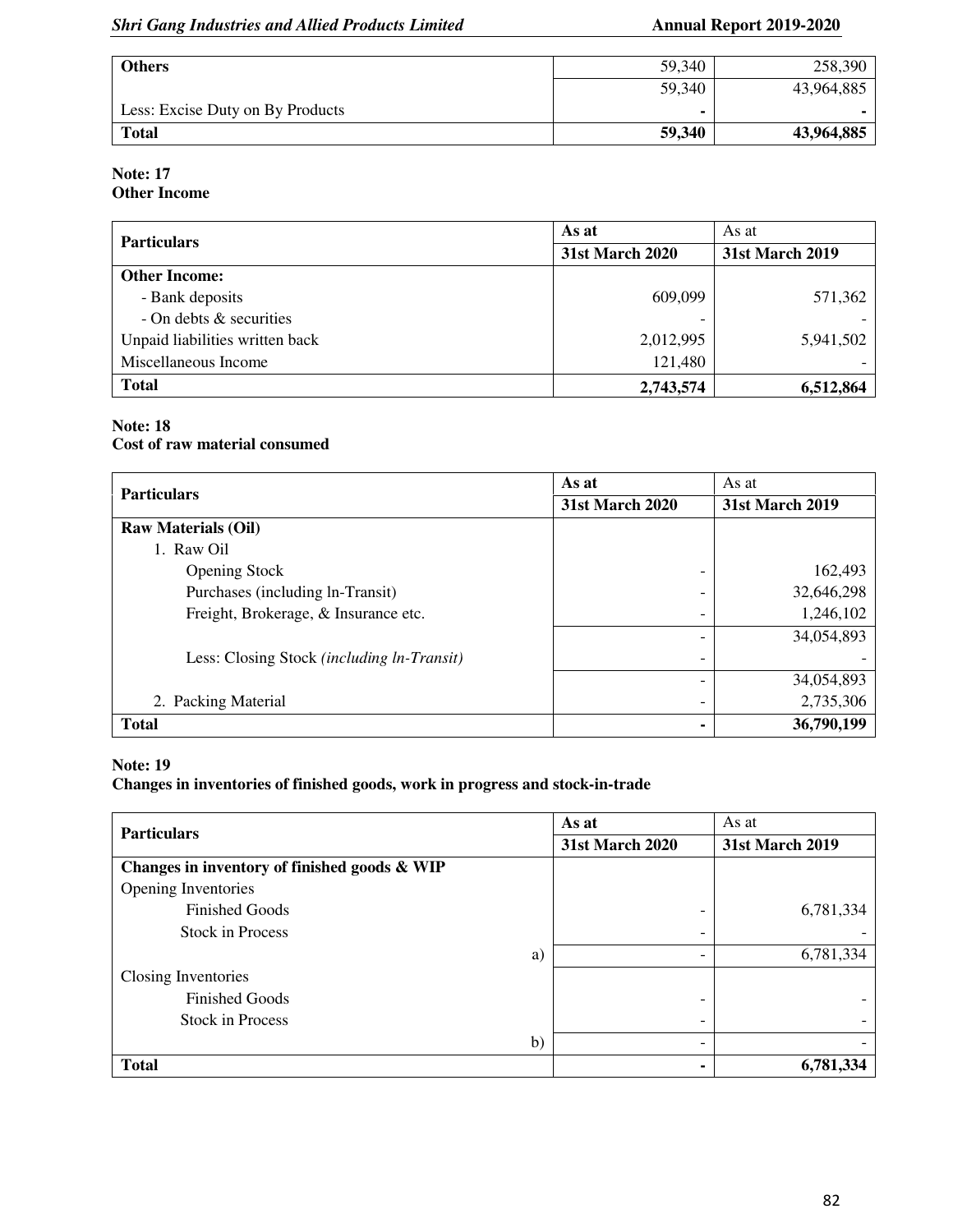# **Note: 20 Employee benefit expense**

| <b>Particulars</b>                         | As at                  | As at                  |
|--------------------------------------------|------------------------|------------------------|
|                                            | <b>31st March 2020</b> | <b>31st March 2019</b> |
| Salaries, Wages and Incentives             | 1,739,284              | 5,607,870              |
| Contribution to Provident & Other Funds    | 128,506                | 293,029                |
| Provision for Long term employees benefits | 143,701                | 101,366                |
| <b>Staff Welfare</b>                       |                        | 56,716                 |
| <b>Total</b>                               | 2,011,491              | 6,058,981              |

### **Note: 21 Finance Cost**

| <b>Particulars</b>              | As at           | As at                  |
|---------------------------------|-----------------|------------------------|
|                                 | 31st March 2020 | <b>31st March 2019</b> |
| Opening Inventories             |                 |                        |
| Working Capital Loan from banks |                 |                        |
| Others                          | 24,386,727      | 15,716,503             |
|                                 | 24,386,727      | 15,716,503             |
| <b>Bank Charges</b>             | 47,986          | 176,537                |
| <b>Total</b>                    | 24, 434, 713    | 15,893,040             |

# **Note: 22 Depreciation and amortisation**

| <b>Particulars</b>           | As at           | As at           |  |
|------------------------------|-----------------|-----------------|--|
|                              | 31st March 2020 | 31st March 2019 |  |
| Depreciation on PPE (Note 2) | 2,155,439       | 2,149,041       |  |
| <b>Total</b>                 | 2,155,439       | 2,149,041       |  |

# **Note: 23 Other Expenses**

| <b>Particulars</b>                       | As at           | As at           |  |
|------------------------------------------|-----------------|-----------------|--|
|                                          | 31st March 2020 | 31st March 2019 |  |
| Consumption of Stores & Spares           |                 |                 |  |
| Fuel, Power & Electricity                | 5,525,383       | 468,914         |  |
| <b>Handling Charges</b>                  |                 | 156,618         |  |
| Repair & Maintenance - Plant & Machinery |                 | 134,100         |  |
| Repair & Maintenance - Others            |                 | 211,119         |  |
| Rates & Taxes                            |                 | 147,750         |  |
| Rent                                     |                 | 40,000          |  |
| Rentals on Leased Vehicles               |                 | 612,000         |  |
| Tours & Travelling & Conveyance          | 346,002         | 532,536         |  |
| Telephone, Postage & Internet Expenses   | 216,307         | 590,223         |  |
| Legal, Professional Expenses             | 401,699         | 132,600         |  |
| Printing & Stationery                    |                 | 9,224           |  |
| <b>Listing Fees</b>                      | 1,800,000       | 251,180         |  |
| Security Services Agency chagres         | 397,609         | 696,997         |  |
| Vehicle Running & Maintenance            |                 | 552,455         |  |
| Advertisement and Publicity              | 43,444          | 90,032          |  |
| Freight                                  |                 | 33,800          |  |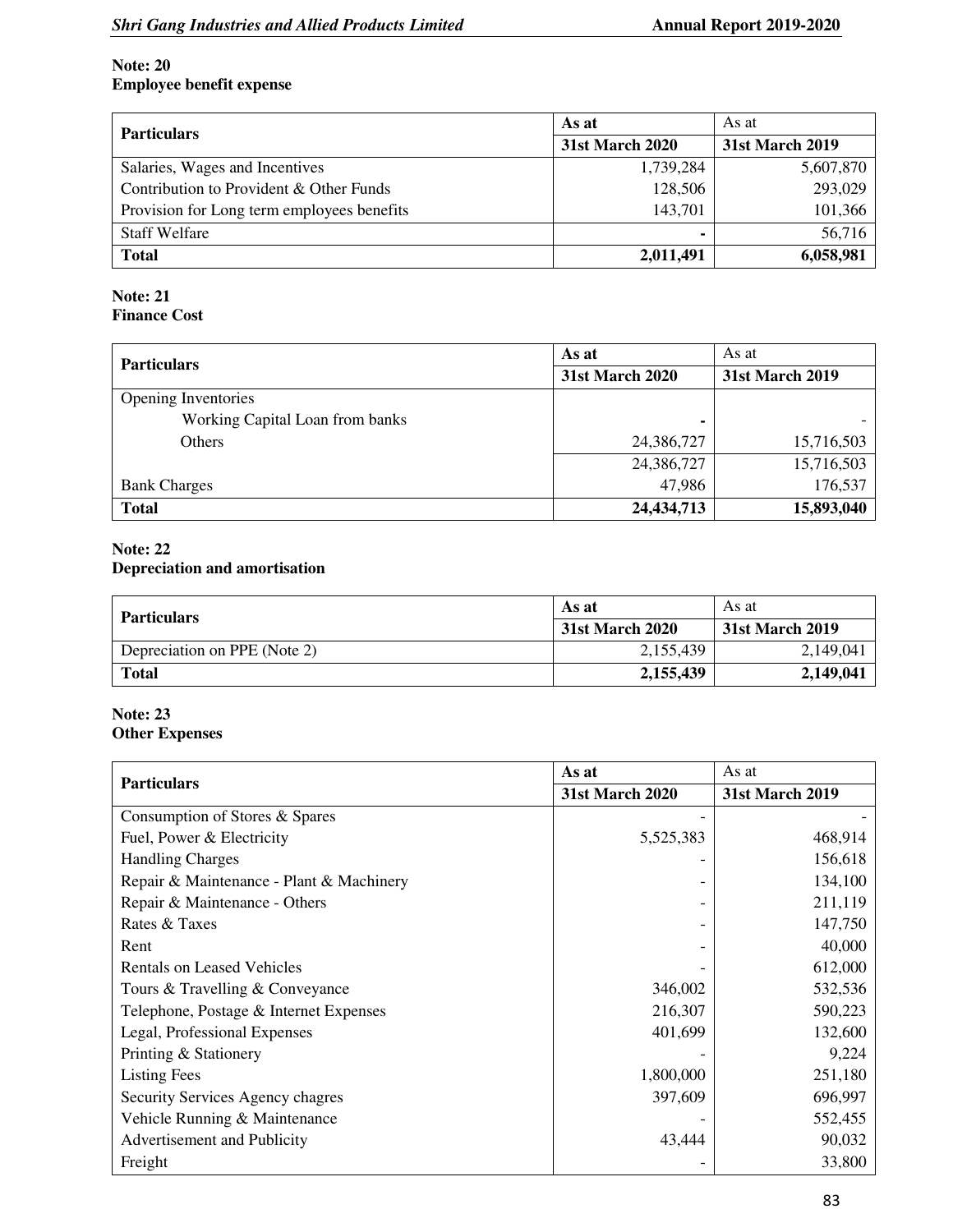### *Shri Gang Industries and Allied Products Limited* **Annual Report 2019-2020**

| Commission, Discounts & Selling Expenses | -          | 146.419   |
|------------------------------------------|------------|-----------|
| Miscellaneous Expenses                   | 1,605,466  | 1,588,733 |
| <b>Total</b>                             | 10,335,910 | 6.394.701 |

# **Note: 24**

# **Contingent Liabilities and Commitments**

| <b>I. Contingent Liabilities</b> |  |  |  |  |  |  |
|----------------------------------|--|--|--|--|--|--|
|----------------------------------|--|--|--|--|--|--|

| <b>I. Contingent Liabilities</b>                             | (Rs. In Lakhs)         |                        |  |
|--------------------------------------------------------------|------------------------|------------------------|--|
| <b>Particulars</b>                                           | As on                  | As on                  |  |
|                                                              | <b>31st March 2020</b> | <b>31st March 2019</b> |  |
| a) Claims against the company not acknowledged as Debts.     |                        |                        |  |
| Demand raised by the Trade Tax Authorities in the year 2005- |                        |                        |  |
| 06, against which the company has filed appeal before Trade  | 467.03                 | 467.03                 |  |
| Demand raised by the Trade Tax Authorities in the year 2009- |                        |                        |  |
| 10, against which the company has filed appeal before Trade  |                        |                        |  |
| Tax Tribunal.                                                | 2.15                   | 2.15                   |  |
| <b>Total</b>                                                 | 469.18                 | 469.19                 |  |

In the opinion of the management, no provision is considered necessary as there are fair chances of successful *outcome of appeal and also in view of the orders passed by the Government of Uttar Pradesh and BIFR.* 

# **II. Commitments**

| <b>Particulars</b>                                           | As on                  | As on           |  |
|--------------------------------------------------------------|------------------------|-----------------|--|
|                                                              | <b>31st March 2020</b> | 31st March 2019 |  |
| a) Estimated amount of contracts remaining to be executed on |                        |                 |  |
| capital account and not provided for                         |                        |                 |  |
| -Building Shed                                               | 50.00                  | 500.00          |  |
| -Plant & Machinery                                           | 125.00                 | 750.00          |  |

# **Note 25**

- a) The company had made reference to Board for Industrial and Financial Reconstruction (BIFR), under the provisions of Sick Industrial Companies (Special Provisions) Act, 1985, due to complete erosion of its net worth as on 30th June 2000. The company was thereafter declared a Sick company by BIFR vide its order dated 28.5.2001. As per the sanctioned scheme of BIFR, Govt of UP had deferred Trade Tax/ Compunding tax/ State Development tax/ Turnover Tax/ VAT and power charges etc. A part of the deferred trade tax was also converted into unsecured interest free loan.
- b) Subsequently in pursuance to BIFR vide order dated 25.07.2016 (as Corrected by the Corrigendum Dated 20.10.2016) and Uttar Pradesh Government's policy for revival of sick unit industries in the State, the Government vide UP Govt order No 1571/77-1-2016-10 (BIFR)/ 2009TC dated 29.12.2016 has granted/ extended the followimg relief and concessions to the company in respect of the payment of the dues deferred in the past
	- i. Interest Free loan given by PICUP in lieu of deferred trade tax is now payable in 10 annual installments after a moratorium period of 2 years i.e. wef 29.12.2018. The interest charged by PICUP has been waived and no interest would be charged for extended or future period.
	- ii. Trade Tax/VAT/CST deferred by the Commercial Tax Department is to paid in 10 annual installments after a moratorium period of 2 years i.e. wef 29.12.2018. Interest, if any charged by the Commercial Tax Department has been waived and no interest would be charged for future period.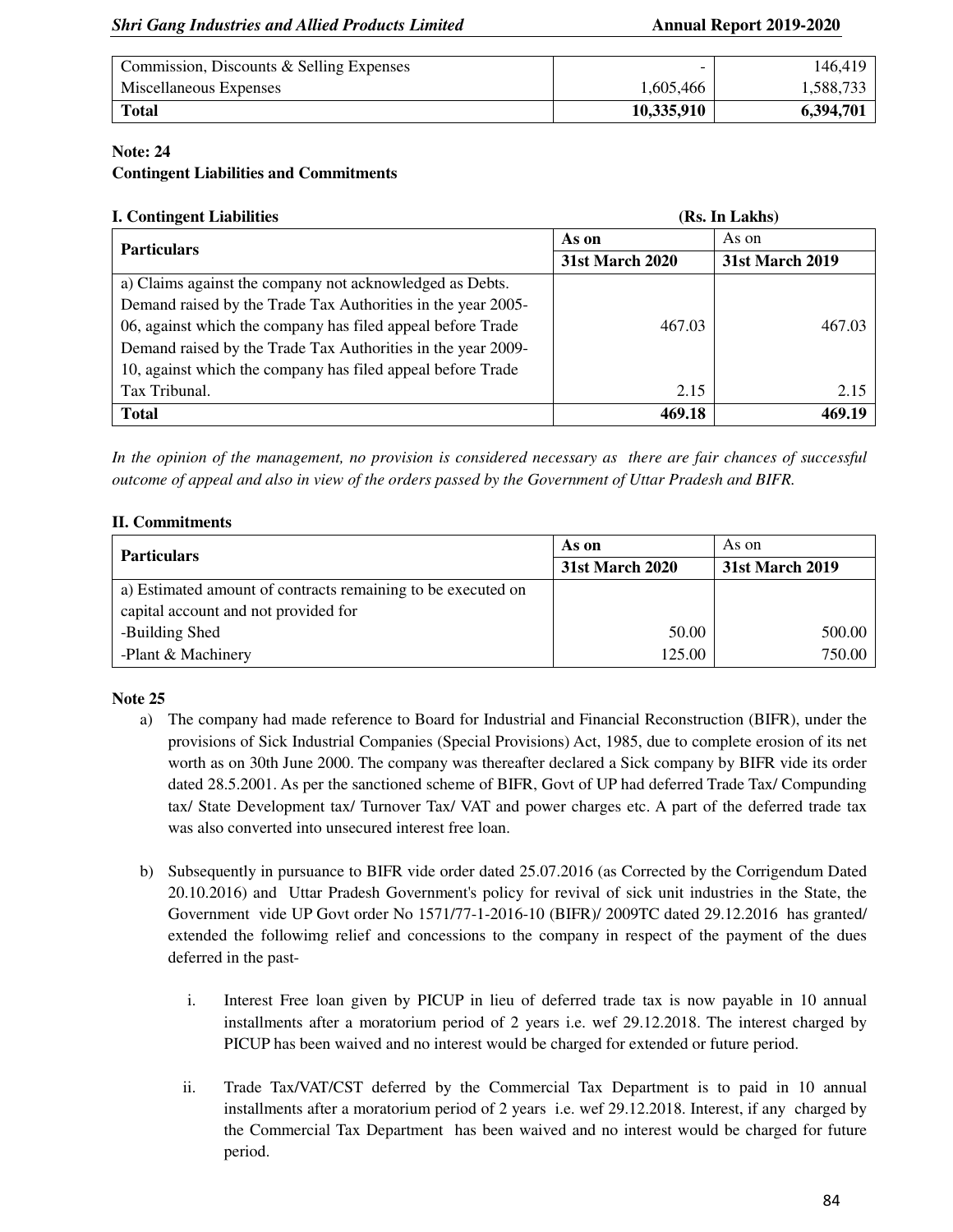- iii. The Principal amount of power dues amounting to Rs 641.14 lacs is to paid to Paschimanchal Vidyut Vitran Nigam Ltd in 10 annual installments after a moratorium period of 2 years i.e. wef 29.12.2018. Interest/surcharge levied by PVVNL has been waived and no interest/surcharge would be charged for future period. This has been approved by the Uttar Pradesh Electricity Regulatory Commission in pursuance to the petition filed by the Power Department, Government of UP.
- iv. The minimum demand charges levied by Paschimanchal Vidyut Vitran Nigam Ltd during the priod of disconnection has been waived. This has been approved by the Uttar Pradesh Electricity Regulatory Commission in pursuance to the petition filed by the Power Department, Government of UP.
- c) The company has deposited a sum of Rs 346.92 lacs with PICUP as security deposit as per the rehabilitation scheme sanctioned by Government of UP on 29.12.2016 in terms of their One Time Policy for the revival of sick units. This amount would be refunded to the company after the completition of the rehabilitation period if the company does not violate any terms and conditions of the rehabilitation scheme. Otherwise this amount would be forfeited. The company has complied with the terms and conditions of the scheme as on the date of signing the balance sheet.

# **Note 26**

In the opinion of the Board, value on realisation of assets other than fixed assets & non-current investments in the ordinary course of business would not be less than the amount at which they are stated in the Balance Sheet. Balances of some of the debtors and creditors, on the Balance Sheet date are subject to reconciliation and confirmation from some of the parties. However the variation is not expected to substantially vary the results of the company for the year.

### **Note 27**

### **Employee Benefit Expense**

|                |                                             | <b>Leave Encashment</b> |         | <b>Gratuity</b> |         |
|----------------|---------------------------------------------|-------------------------|---------|-----------------|---------|
| $\mathbf{i}$   | Change in benefit obligation                | 2019-20                 | 2019-20 | 2018-19         | 2018-19 |
| a)             | Present value of obligation as at the       | 65,719                  |         |                 |         |
|                | beginning of the period                     |                         |         |                 |         |
| b)             | Acquisition adjustment                      | --                      |         |                 |         |
| $\mathbf{c}$ ) | Interest cost                               | 4,988                   |         |                 |         |
| $\rm d$        | Past service cost                           |                         |         |                 |         |
| e)             | Current service cost                        | 56,460                  |         |                 |         |
| f)             | Curtailment cost/(Credit)                   | --                      |         |                 |         |
| g)             | Settlement cost/(Credit)                    | --                      |         |                 |         |
| h)             | Benefits paid                               | --                      |         |                 |         |
| $\mathbf{i}$   | Actuarial (gain)/loss on obligation         | 36,779                  |         |                 |         |
| j)             | Present value of obligation as at the end   | 163,946                 |         |                 |         |
|                | of period                                   |                         |         |                 |         |
|                |                                             |                         |         |                 |         |
| $\mathbf{ii}$  | Fair value of plan assets :                 |                         |         |                 |         |
| a)             | Fair value of plan assets at the beginning  |                         |         |                 |         |
|                | of the period                               |                         |         |                 |         |
| b)             | Acquisition adjustment                      |                         |         |                 |         |
| c)             | Actual return on plan assets                | --                      |         |                 |         |
| d)             | <b>Employer contributions</b>               | --                      | --      | --              | --      |
| e)             | Benefits paid                               | $-$                     | --      | $-$             |         |
| f              | Fair value of plan assets at the end of the | $-$                     |         |                 |         |
|                | period                                      |                         |         |                 |         |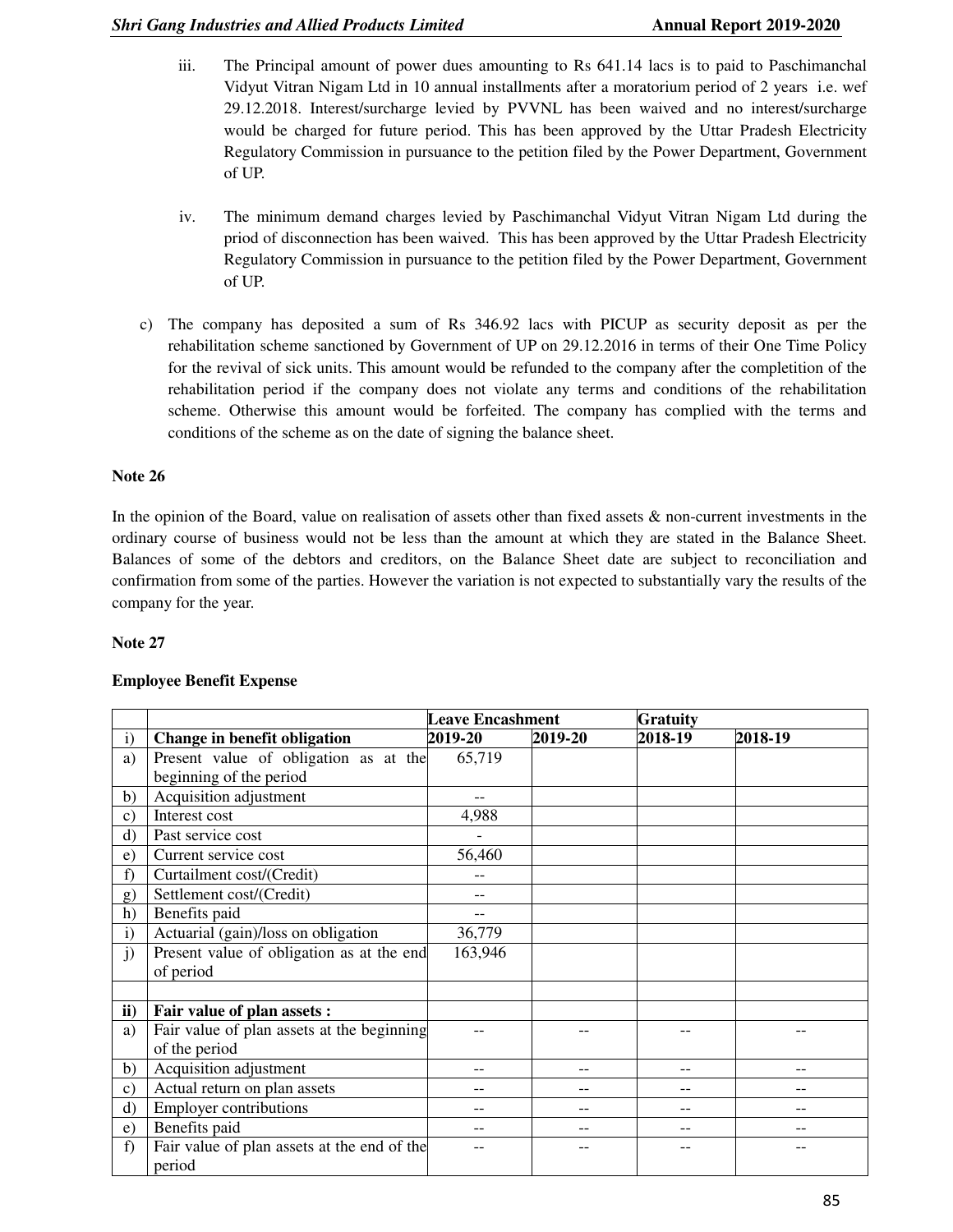| g)            | Funded status                                                              | (163, 946) | (65719)                            | (105, 324)        | (59850)                  |
|---------------|----------------------------------------------------------------------------|------------|------------------------------------|-------------------|--------------------------|
| h)            | Excess of actual over estimated return on                                  |            |                                    |                   |                          |
|               | plan assets                                                                |            |                                    |                   |                          |
|               |                                                                            |            |                                    |                   |                          |
| iii)          | Fair value of plan assets :                                                |            |                                    |                   |                          |
| a)            | Expected return on plan assets                                             | $-$        | $-$                                | --                |                          |
| b)            | Actual return on plan assets                                               | --         | $-$                                | $-$               |                          |
| c)            | Actuarial gain/(loss) on plan assets                                       | --         | $\qquad \qquad -$                  | $-$               | $-$                      |
|               |                                                                            |            |                                    |                   |                          |
| iv)           | Actuarial gain / loss recognized                                           |            |                                    |                   |                          |
| a)            | Actuarial gain / (loss) for the period-<br>obligation                      | $-$        | $\hspace{0.05cm}--\hspace{0.05cm}$ | 7,501             | 66913                    |
| b)            | Actuarial (gain) / loss for the period<br>plan assets                      | $-$        | $-$                                | $\qquad \qquad -$ |                          |
| $\mathbf{c})$ | Total (gain) / loss for the period                                         | $-$        | $-$                                | (7,501)           | (66913)                  |
| $\rm d$       | Actuarial (gain) / loss recognized in the                                  | $-$        |                                    | (7,501)           | (66913)                  |
|               | period                                                                     |            |                                    |                   |                          |
| e)            | Unrecognized actuarial (gains) / losses at<br>the end of period            |            |                                    |                   |                          |
| ${\bf v})$    | The amounts to be recognized in                                            |            |                                    |                   |                          |
|               | balance sheet and related analysis                                         |            |                                    |                   |                          |
| a)            | Present value of obligation as at the end<br>of the period                 | 163,946    |                                    |                   |                          |
| b)            | Fair value of plan assets as at the end of<br>the period                   | $-$        | $-$                                | --                |                          |
| $\mathbf{c})$ | Funded status / Difference                                                 | (163, 946) |                                    | $-$               | $-$                      |
| d)            | Excess of actual over estimated                                            | $-$        | $\overline{\phantom{m}}$           |                   |                          |
| e)            | Unrecognized actuarial (gains) / losses                                    | $-$        |                                    | $-$               | $-$                      |
| f             | Net asset / (liability) recognized in<br>balance sheet                     | 163,946    |                                    |                   |                          |
|               |                                                                            |            |                                    |                   |                          |
| vi)           | Expense recognized in the statement of<br>profit and loss                  |            |                                    |                   |                          |
| a)            | Current service cost                                                       | 56,460     |                                    |                   |                          |
| b)            | Past service cost                                                          | 4,988      |                                    | $-$               |                          |
| $\mathbf{c})$ | Interest cost                                                              | $-$        | $-\!$ –                            |                   |                          |
| d)            | Expected return on plan assets                                             |            | $- -$                              | --                | $-$                      |
| e)            | Curtailment cost / (Credit)                                                | $-$        | $-$                                | $-$               | $-$                      |
| f)            | Settlement cost / (credit)                                                 | $- -$      | $- -$                              | $- -$             |                          |
| g)            | Net actuarial (gain) / loss recognized in<br>the period                    | 36779      | 85723                              | (7,501)           | (66913)                  |
| h)            | Expenses recognized in the statement of<br>profit & losses                 | 98,227     | 130613                             | 45474             | (29247)                  |
|               |                                                                            |            |                                    |                   |                          |
| vii)          | Reconciliation statement of expense in<br>the statement of profit and loss |            |                                    |                   |                          |
| a)            | Present value of obligation as at the end                                  | 163,946    |                                    |                   |                          |
| b)            | of period<br>Present value of obligation as at the                         | 65,719     |                                    |                   |                          |
|               | beginning of the period                                                    |            |                                    |                   |                          |
| $\mathbf{c})$ | Benefits paid                                                              | $-$        | $-\!$ $\!-$                        | $- -$             | $-$                      |
| d)            | Actual return on plan assets                                               | --         | $- -$                              | $-$               | $- -$                    |
| e)            | Acquisition adjustment                                                     | $-$        | $-\!$                              | $- -$             | $\overline{\phantom{m}}$ |
| f)            | Expenses recognized in the statement of                                    | 98,227     |                                    |                   |                          |
|               | profit & losses                                                            |            | 130613                             | 45,474            | (29247)                  |
| viii)         |                                                                            |            |                                    |                   |                          |
|               | Amounts for the current period                                             |            |                                    |                   |                          |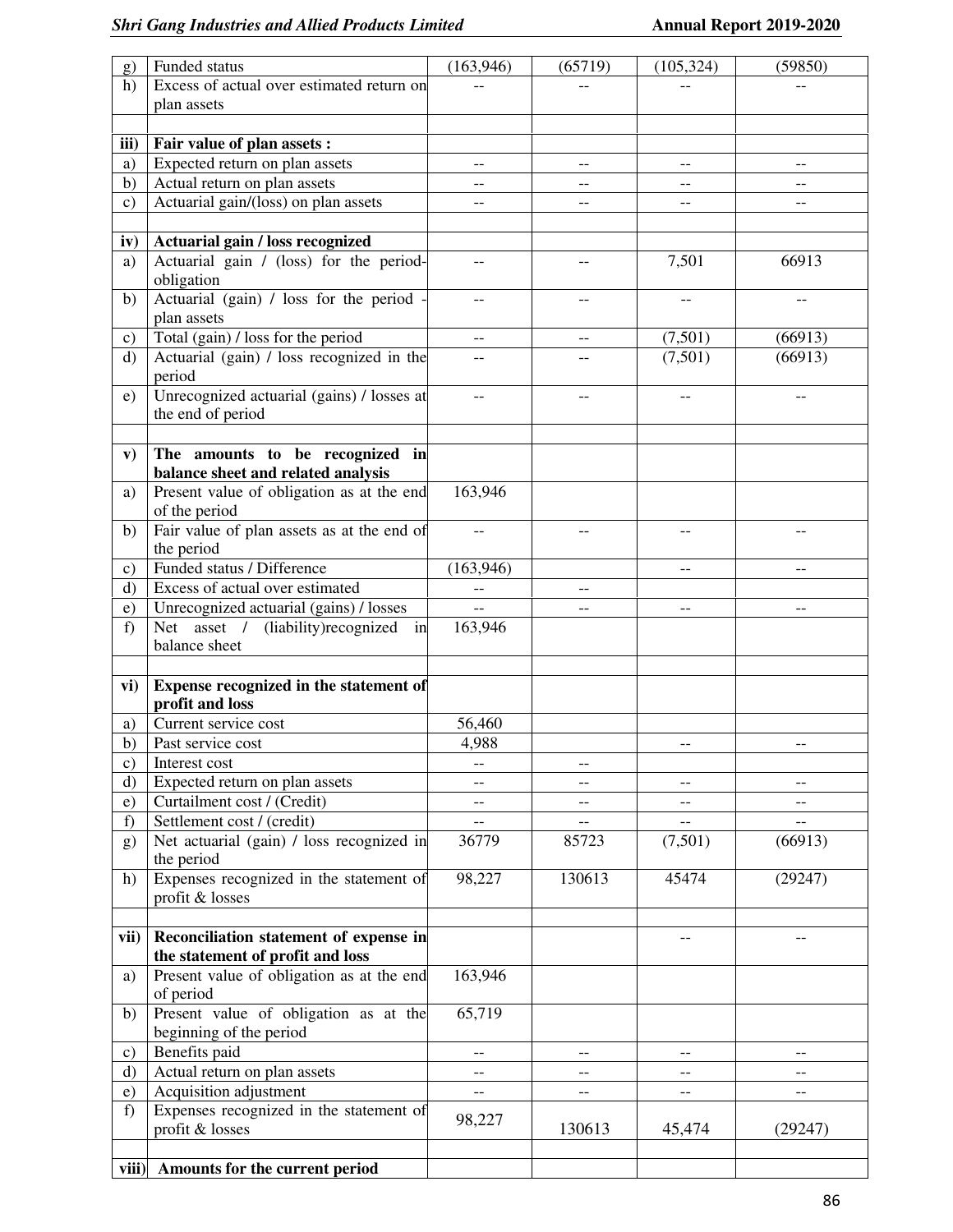### **Shri Gang Industries and Allied Products Limited <b>Annual Report 2019-2020 Annual Report 2019-2020**

| a)            | Present value of obligation as at the end                           | 163,946     | 65719                  | 105,324                   | 59850                  |
|---------------|---------------------------------------------------------------------|-------------|------------------------|---------------------------|------------------------|
|               | of period                                                           |             |                        |                           |                        |
| b)            | Fair value of plan assets at the end of the                         | $-$         | $-$ -                  | --                        |                        |
|               | period                                                              |             |                        |                           |                        |
| $\mathbf{c})$ | Surplus / (Deficit)                                                 | (163, 946)  | (65719)                | (105, 324)                | (59850)                |
| $\mathbf{d}$  | Experience<br>adjustment<br>plan<br>on<br>Liabilities (loss) / gain | (27, 673)   | (85093)                | 12,572                    | 67397                  |
| e)            | Experience adjustment on plan Assets<br>$(\text{loss})$ / gain      | $-$         | $-$                    | $- -$                     | $-$                    |
| ix)           | Movement in the liability recognized in<br>the balance sheet        |             |                        |                           |                        |
| a)            | Opening liability                                                   | 65,719      | 128559                 | 59,850                    | 89097                  |
| b)            | Expenses as above                                                   | 98,227      | 130613                 | 45,474                    | (29247)                |
| $\mathbf{c})$ | Benefits paid                                                       | $-$         | (193453)               | $- -$                     | $--$                   |
| d)            | Actual return on plan assets                                        | --          | $--$                   | $-$                       | $-$                    |
| e)            | Acquisition adjustment                                              | $-$         | $-$                    | $- -$                     |                        |
| f)            | Closing liability                                                   | 163,946     | 65719                  | 105,324                   | 59850                  |
|               |                                                                     |             |                        |                           |                        |
| X)            | Major categories of plan assets (as                                 |             |                        |                           |                        |
|               | percentage of total plan assets)                                    |             |                        |                           |                        |
| a)            | Government of India Securities                                      | --          | $-$                    | $- -$                     | $-$                    |
| b)            | <b>State Government securities</b>                                  | --          | --                     | $-$                       | $-$                    |
| $\mathbf{c})$ | <b>High Quality Corporate Bonds</b>                                 | $-$         | $-$                    | $-$                       | --                     |
| $\mathbf{d}$  | Equity Shares of listed companies                                   | $-$         | --                     | $- -$                     | $- -$                  |
| e)            | Property                                                            | $-$         | --                     | $- -$                     | --                     |
| f)            | <b>Special Discount Schemes</b>                                     | --          | --                     | $-$                       | $-$                    |
| g)            | Funds managed by Insurer                                            | $-$         | --                     | $- -$                     | $-$                    |
| h)            | <b>Bank Balance</b>                                                 | --          | --                     | $- \, -$                  | $-$                    |
|               | Total                                                               | --          | $-$                    | $- -$                     | $-$                    |
|               |                                                                     |             |                        |                           |                        |
| xi)           | <b>Sensitivity Analysis</b>                                         |             |                        |                           |                        |
|               | a) Impact of the change in discount rate                            |             |                        |                           |                        |
|               | Present Value of Obligation at the end of<br>the period             | 163,946     |                        |                           |                        |
| a)            | Impact due to increase of 0.50%                                     | (5,651)     | (2,775)                | (4141)                    | (2621)                 |
|               | b) Impact due to decrease of 0.50 $%$                               | 6,034       | 3,011                  | 4,470                     | 2,853                  |
|               |                                                                     |             |                        |                           |                        |
|               | b) Impact of the change in salary increase                          |             |                        |                           |                        |
|               | Present Value of Obligation at the end of<br>the period             | 163,946     |                        |                           |                        |
| a)            | Impact due to increase of 0.50%                                     | 6,055       | 3041                   | 4,481                     | 2884                   |
| b)            | Impact due to decrease of 0.50 $%$                                  | (5,696)     | (2827)                 | (4,189)                   | (2672)                 |
|               |                                                                     |             |                        |                           |                        |
| xii)          | <b>Actuarial Assumptions:</b><br><b>Particulars</b>                 | 2019-20     |                        | $\overline{a}$<br>2019-20 | --                     |
|               | Mortality table                                                     | <b>IALM</b> | 2018-19<br><b>IALM</b> | <b>IALM</b>               | 2018-19<br><b>IALM</b> |
|               |                                                                     | $(2012-14)$ | $(2012-14)$            | $(2012-14)$               | $(2012-14)$            |
|               | Discount rate                                                       | 6.76%       | 6.59%                  | 6.76%                     | 6.59%                  |
|               | Expected rate of return on plan assets                              | N.A.        | N.A.                   | N.A.                      | N.A.                   |
|               | Rate of escalation in salary per annum                              | $6.00\%$    | $6.00\%$               | $6.00\%$                  | $6.00\%$               |
|               | Employee turnover up to 30 years                                    | 3.00%       | 3.00%                  | 3.00%                     | 3.00%                  |
|               | Above 30 years but up to 44 years                                   | $2.00\%$    | $2.00\%$               | $2.00\%$                  | 2.00%                  |
|               | Above 44 years                                                      | $1.00\%$    | 1.00%                  | 1.00%                     | 1.00%                  |
|               |                                                                     |             |                        |                           |                        |

The estimates of future salary increase considered in actuarial valuation take into account the inflation, seniority, promotion and other relevant factors such as demand in the employment market and supply.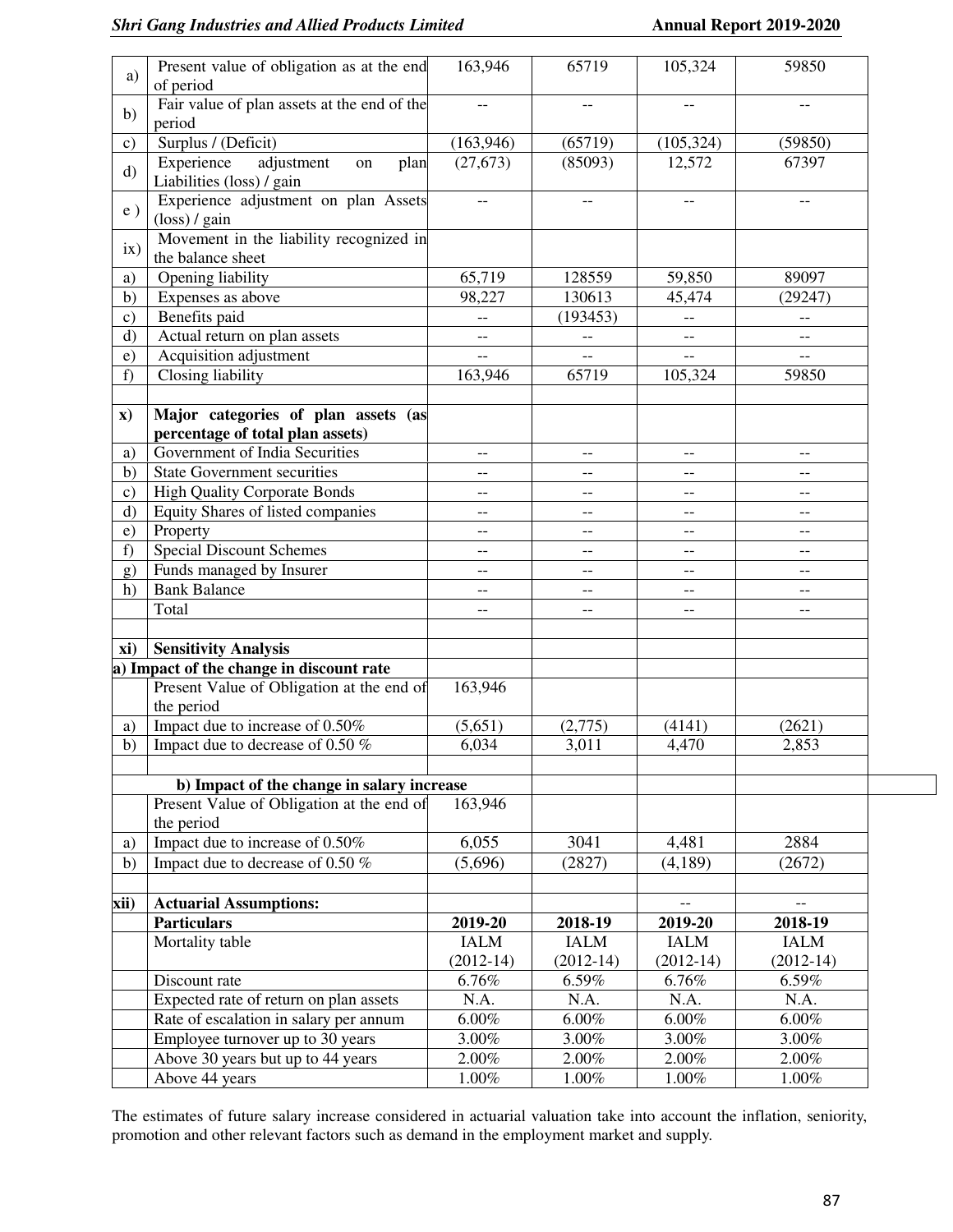# **xiii) Contribution to Defined Contribution Plan recognized as expense for the year is as under:**

| <b>Particulars</b>                                       | As at           | As at           |
|----------------------------------------------------------|-----------------|-----------------|
|                                                          | 31st March 2020 | 31st March 2019 |
| Employer contribution to Provident & Family Pension Fund | 128,506         | 293,029         |

### **Note: 28**

**Financial instruments and risk management** 

### **Capital Management**

The Company manages its capital to ensure that Company will be able to continue as going concern. The Capital structure of the Company consists of net debt (borrowings as detailed in notes and offset by cash and bank balances) and total equity of the Company. The Company manages its capital structure and makes adjustments in the light of changes in economic environment and the requirements of the financial covenants.

Debt is classified as long-term and short-term borrowings as described in note 22 and 25.

|                                             | As at                  | As at                  |
|---------------------------------------------|------------------------|------------------------|
| <b>Categories of Financial Instruments</b>  | <b>31st March 2020</b> | <b>31st March 2019</b> |
| <b>Financial and other financial assets</b> |                        |                        |
| Measured at amortised cost                  |                        |                        |
| Cash and bank balances                      | 1200250                | 541841                 |
| <b>Trade Receivables</b>                    | $\theta$               | $\theta$               |
| Other financial assets - non current        | 14881610               | 13020921               |
| Other non current assets                    | 133193981              | 94892620               |
| <b>Other Current assets</b>                 | 38957170               | 21743811               |
| <b>Total</b>                                | 188233011              | 130199194              |
| <b>Financial liabilities</b>                |                        |                        |
| Measured at amortised cost                  |                        |                        |
| Borrowings-Non Current                      | 31220000               | 41280000               |
| Borrowings- Current                         | 698942789              | 584724722              |
| Trade payables                              | 38917345               | 31854890               |
| <b>Total</b>                                | 769080134              | 408454629              |

The fair values of the financial assets and liabilities are included at the amount at which the instrument could be exchanged in a current transaction between willing parties, other than in a forced or liquidation sale.

The following methods and assumptions were used to estimate the fair values:

- a. Fair value of cash and short-term deposits, trade and other short term receivables, trade payables, other financial liabilities and other financial instruments approximate their carrying amounts largely due to the short-term maturities of these instruments.
- b. Financial instruments with fixed and variable interest rates are evaluated by the Company based on parameters such as interest rates and individual credit worthiness of the counterparty. Based on this evaluation, allowances are taken to account for the expected losses of these receivables. Accordingly, fair value of such instruments is not materially different from their carrying amounts.

The Company uses the following hierarchy for determining and disclosing the fair value of financial instruments by valuation technique:

Level 1: quoted (unadjusted) prices in active markets for identical assets or liabilities

Level 2: other techniques for which all inputs which have a significant effect on the recorded fair value are observable, either directly or indirectly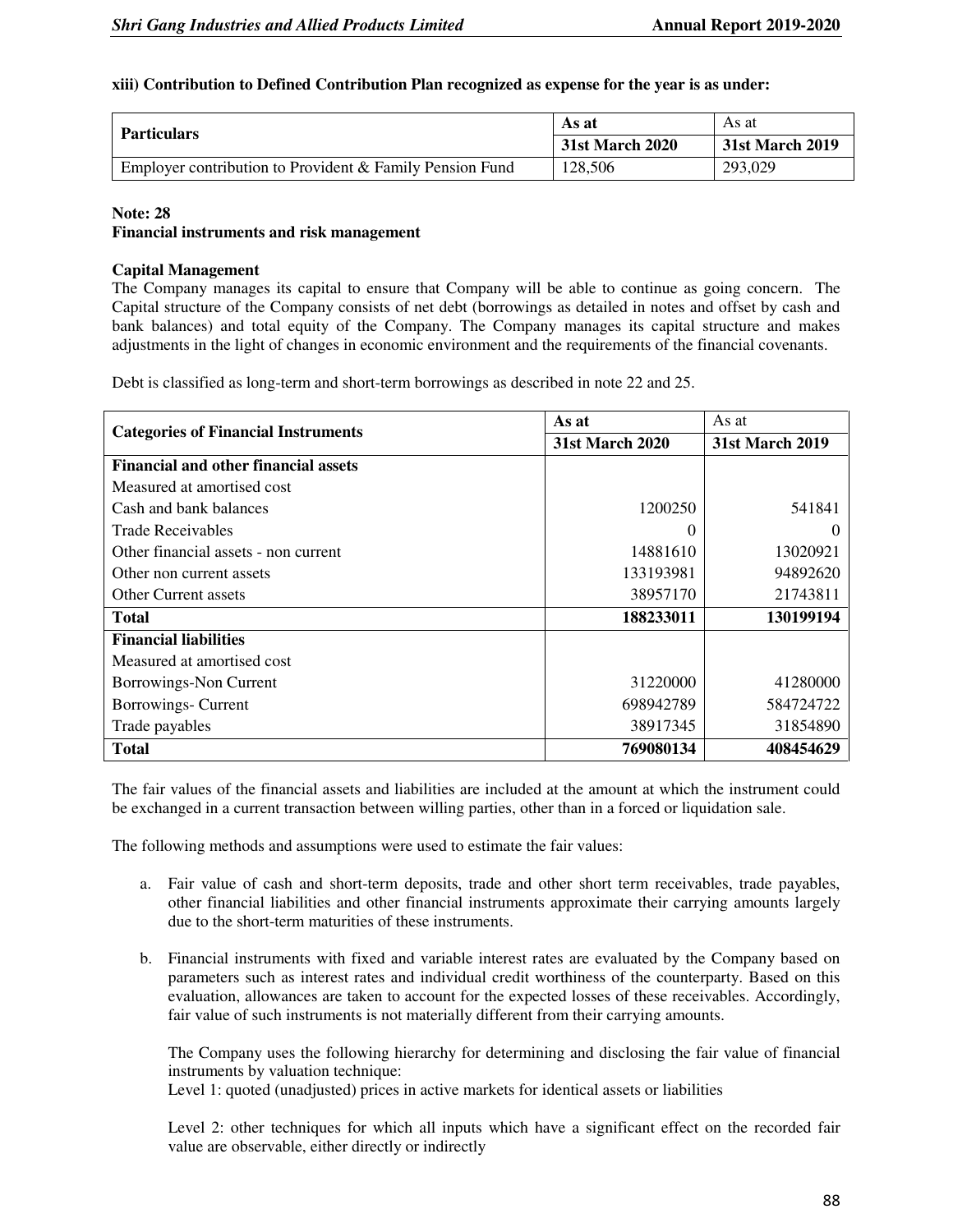Level 3: techniques which use inputs that have a significant effect on the recorded fair value that are not based on observable market data.

### **Financial risk management objectives and Policies**

### **Financial risk management objectives**

The Company's Corporate Treasury function provides services to the business, co-ordinates access to domestic market risk (including currency risk, interest rate risk and other price risk), credit risk and liquidity risk. The company does not have foreign trade transactions nor any foreign currency transactions

The Board of Directors manages the financial risk of the company through internal risk reports which analyse exposure by magnitude of risk

### **Financial Risk Factors**

The Company's exposure to credit risk is influended mainly by the individual charterstics and credit worthiness of each customer.

### **Market Risk Factor**

Market risk is attributable to all market risk sensitive financial instruments including investments and deposits, foreign currency receivables or payables.

### **Liquidity Risk Factor**

Liquidity risk is defined as the risk that the Company will not be able to settle or meet its obligation on time or at a reasonable price.

### **Foreign currency risk management**

The company does not have any foreign currency exposure or transactions.

### **Interest rate risk management**

The company's borrowings are at fixed rate of interest.

### **Credit risk management**

Credit risk refers to the risk that a counter party will default on its contractual obligations resulting in financial loss to the Company. The company takes due care while extending any credit.

### **Liquidity risk management**

The Company's finance department is responsible for liquidity, funding as well as settlement management. In addition, processes and policies related to such risks are overseen by Senior Management. Management monitors the Company's net liquidity position through rolling forecasts on the basis of expected cash flows.

### **Liquidity and interest risk tables**- Not Applicable

### **Note 29 Payment to Auditors**

| <b>Particulars</b>              | 2019-20 | 2018-19 |
|---------------------------------|---------|---------|
| - Statutory Auditor             | 50,000  | 50,000  |
| a) Statutory Audit Fees         |         |         |
| b) For Taxation Matters         | 12,000  | 21,000  |
| c) Limited Review/Certification | 50,000  | 50,000  |
| <b>Total</b>                    | 62,000  | 71,000  |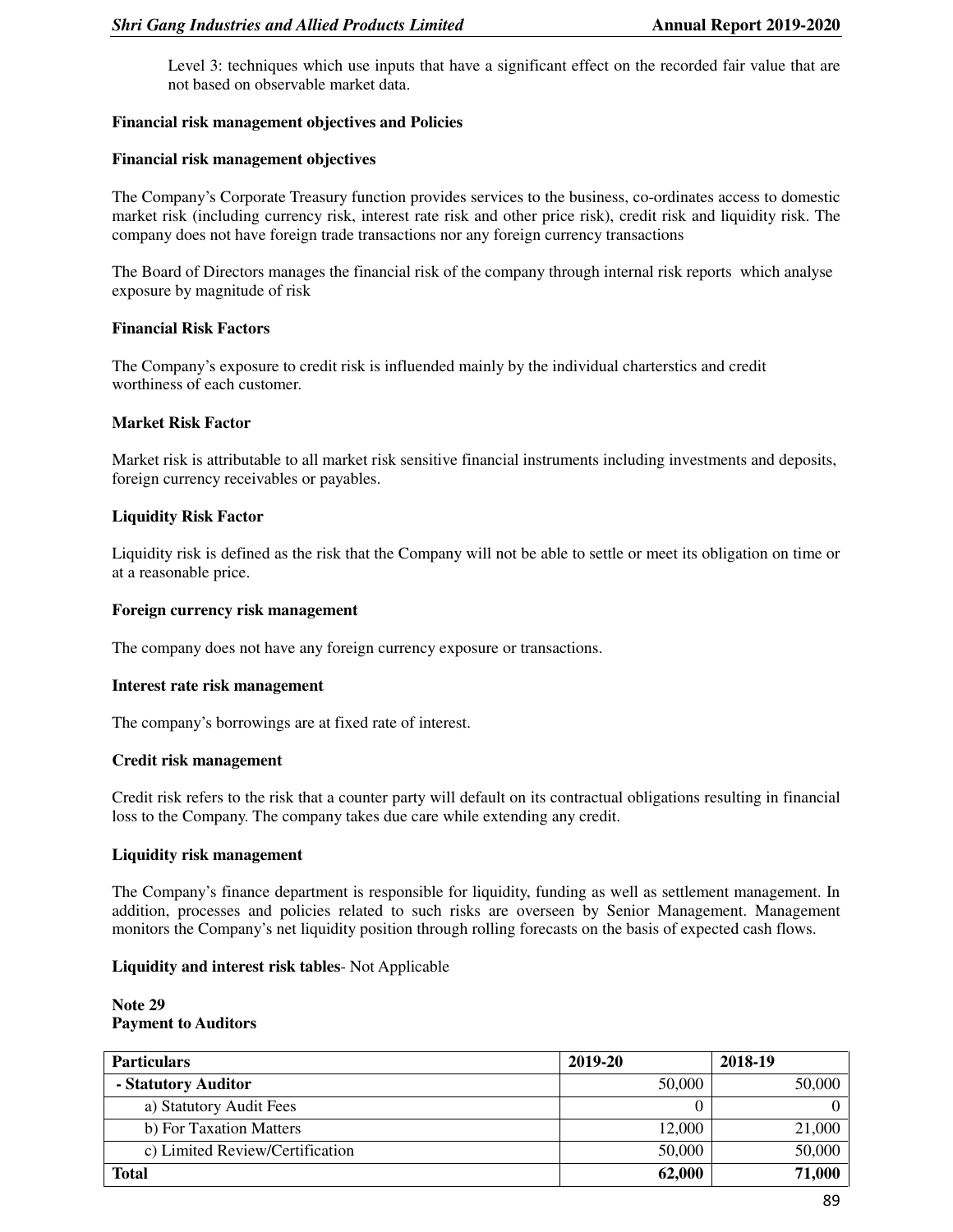| Internal Auditor | 50.000 | $\mathbf{a}\mathbf{a}$<br>50<br>ww |
|------------------|--------|------------------------------------|
|                  |        |                                    |

**Note: 30** 

# **Analysis of Material Consumed in Manufacturing Operation:**

| Class of goods | Unit | <b>Current Year</b> |                          | <b>Previous Year</b> |             |  |
|----------------|------|---------------------|--------------------------|----------------------|-------------|--|
|                |      | Qty.                | Value (Rs.)              | Qty.                 | Value (Rs.) |  |
| Oil            | MT   | $- -$               | $- -$                    | 470                  | 32,808,791  |  |
| Packing        |      | $\sim$              | $\overline{\phantom{a}}$ | $- -$                | 2,735,306   |  |
| Chemicals      |      | $\sim$ $\sim$       | $\sim$ $\sim$            | $- -$                | $- -$       |  |
| <b>Total</b>   |      | $\sim$ $\sim$       | $\sim$ $\sim$            |                      | 35,544,098  |  |

**Note: 31** 

**Value of imported and indigenous raw materials, spare parts and components consumed in manufacturing operation and the percentage of each to the total consumption.** 

| <b>Particulars</b> | <b>Current Year</b> |               |               |               | <b>Previous Year</b> |               |                          |               |
|--------------------|---------------------|---------------|---------------|---------------|----------------------|---------------|--------------------------|---------------|
|                    | <b>Raw Material</b> |               | Spare Parts & |               | Raw Material         |               | Spare Parts &            |               |
|                    |                     |               |               | Components*   |                      |               | Components               |               |
|                    | Value               | $\%$ to total | Value         | $%$ to total  | Value                | $\%$ to total | Value                    | $%$ to total  |
|                    |                     | consumption   |               | consumption   |                      | consumption   |                          | consumption   |
| <b>Imported</b>    | $\sim$ $\sim$       | $\sim$        | $\sim$        | --            | $- -$                | $\sim$        | $\sim$ $\sim$            | $\sim$        |
| <b>Indigenous</b>  | $\sim$ $\sim$       | $\sim$ $\sim$ | $\sim$ $\sim$ | $\sim$ $\sim$ | 35,544,098           | 100.00%       | $\sim$ $\sim$            | $\sim$ $\sim$ |
|                    | $\sim$              | --            | $- -$         | $\sim$ $\sim$ | 35,544,098           | 100.00%       | $\overline{\phantom{a}}$ | $- -$         |

- **32.** The value of Imports calculated on C.I.F. basis **Nil**
- **33.** Earning & outgo in foreign Currency**: Nil**
- **34.** The provision for the current Income Tax is not considered necessary for the financial year 2019-20 in view of the brought forward business loss, unabsorbed depreciation allowance, other deductions and benefits under the provisions of Income Tax Act, 1961.

# **35. Deferred Tax Asset/Liability**

### **Major components of Deferred Tax Assets (net) arising on account of timimg difference are as under**

|                                                               |                                 | (Rs. In Lakhs)                  |
|---------------------------------------------------------------|---------------------------------|---------------------------------|
| <b>Particulars</b>                                            | As at 31st<br><b>March 2020</b> | As at 31st<br><b>March 2019</b> |
| <b>Deferred Tax Asset</b>                                     |                                 |                                 |
| Unabsorbed Depreciation & Business Loss as per Income Tax Act | 655.09                          | 591.71                          |
| Deferred Trade Tax                                            | 600.73                          | 822.96                          |
| Provision for Expenses & taxes, covered u/s sec 43B           | 0.70                            | 11.58                           |
| <b>Total</b>                                                  | 1,256.52                        | 1,426.24                        |
| <b>Deferred Tax Liability</b>                                 |                                 |                                 |
| <b>WDV</b> of Fixed Assets                                    | 44.17                           | 61.08                           |
| <b>Total</b>                                                  | 44.17                           | 61.08                           |
| <b>Net Deferred Tax</b>                                       | 1,212.35                        | 1,365.16                        |
| Increase /(Decrease) in Net Deferred Tax Asset                | (152.81)                        | 11.56                           |

In view of the continuing business losses & accounting policy of the company, the net deferred tax asset for the year has not been recognized, as the same does not appear to be realizable in near future.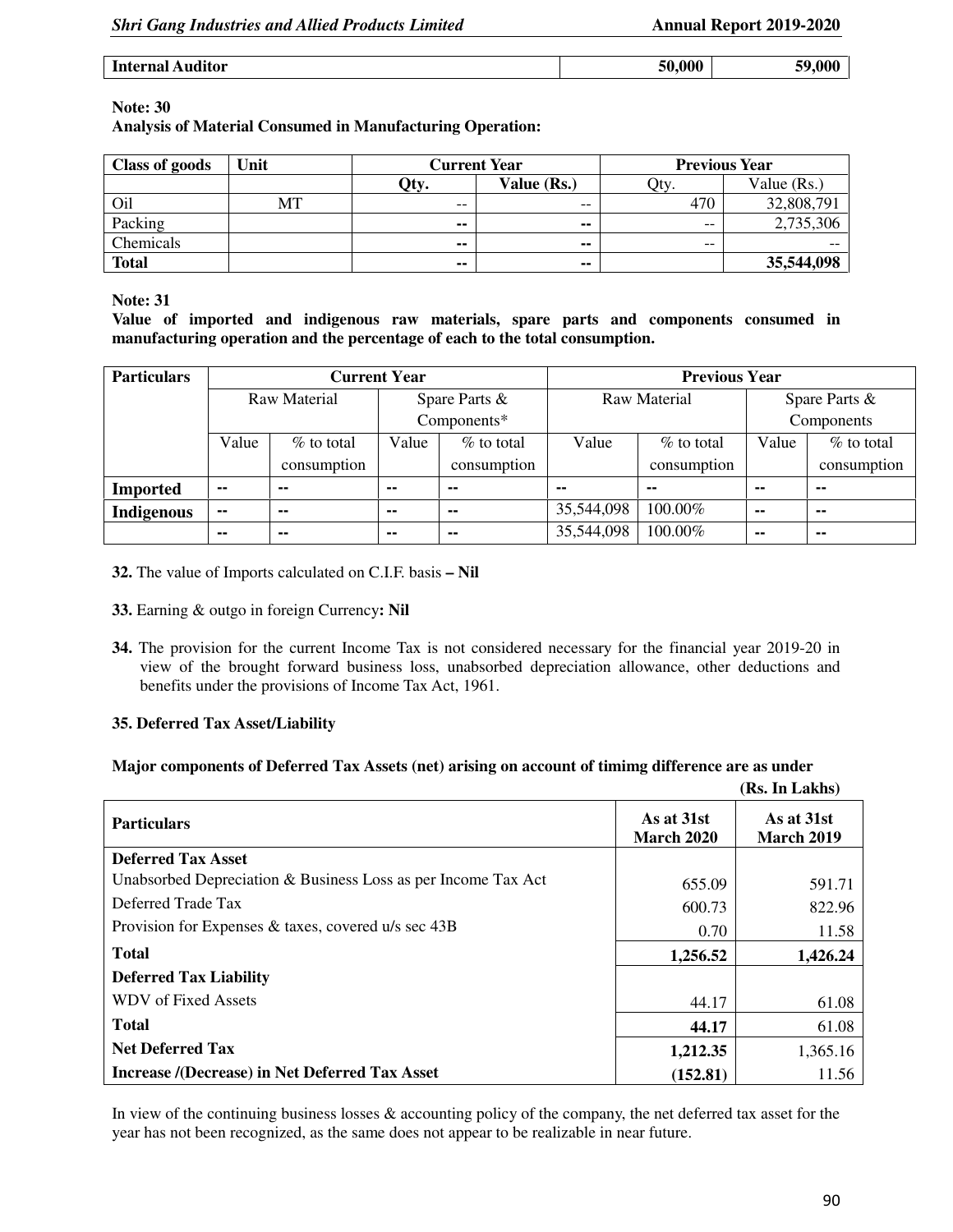# **36. BASIC AND DILUTED EARNING PER SHARE**

The Basic and Diluted Earning Per Share has been

| <b>Particulars</b>                                      | As at 31.03.2020 As at 31.03.2019 |            |
|---------------------------------------------------------|-----------------------------------|------------|
|                                                         | (Rs)                              | (Rs)       |
| Net Profit after tax available for equity shareholders  | (36134639)                        | (25501637) |
| No. of weighted average equity shares (Basic & Diluted) | 7,930,000                         | 7,930,000  |
| <b>Basic Earning Per share (Rs.)</b>                    | (4.56)                            | (3.22)     |
| Diluted Earning Per share (Rs.)                         | (4.56)                            | (3.22)     |

# **37. RELATED PARTY DISCLOSURE**

The information given below is only in respect of the transactions entered into by the company or any outstanding, during the year with the related parties.

# A) **Names of Related Parties and description of Relationship:**

**i. Key Managerial Personnel**  Mr Syed Azizur Rahman, Whole Time Director Mr Sunil Goel, Whole Time Director Late Mr J K Jain, Ex- Whole Time Director Ms Kanishka Jain, Company Secretary Mr Anil Kumar Gupta, CFO

B) Transactions during the year and Balances Outstanding as at the year end in respect of transactions entered into with the Related Parties:

| <b>Transaction</b>                                                                              | For the year ended<br>31 March 2020 | For the year ended<br>31 March 2019 |
|-------------------------------------------------------------------------------------------------|-------------------------------------|-------------------------------------|
| <b>EXPENDITURE</b>                                                                              |                                     |                                     |
| Remuneration to Mr S A Rahman, Whole Time Director                                              | 1,800,000                           | 1,800,000                           |
| Reumneration paid to Company Secretary                                                          | 334,550                             | 278,900                             |
| Renuneration paid to CFO                                                                        | 257,544                             | 234,000                             |
| Interest on unsecured loan paid to Mr Sunil Goel Whole Time<br>Director                         | 3,000,000                           | 184,931                             |
| Balance of unsecured Loans at the end of the year (Late Mr J<br>K Jain, Ex-Whole Time Director) |                                     | 5,100,000                           |
| Balance of unsecured Loan at the end of the year (Mr Sunil<br>Goel, Whole Time Director)        | 32,884,931                          | 30,184,931                          |

# **38. Segment Reporting**

At present the company operates only in one segment- Vanaspati & Refined Oils. The company is establishing a Distillery and Bottling Plant for IMFL & Country Liquor at Sandila, Dist. Hardoi, Uttar Pradesh, which is under implementation.

**39. Operating Lease:** There is no Operating Lease exists.

# **40. Forward exchange Contracts entered into by the company and outstanding:**

The Company did not have any foreign exchange contracts including derivative contracts for which there were any material foreseeable losses.